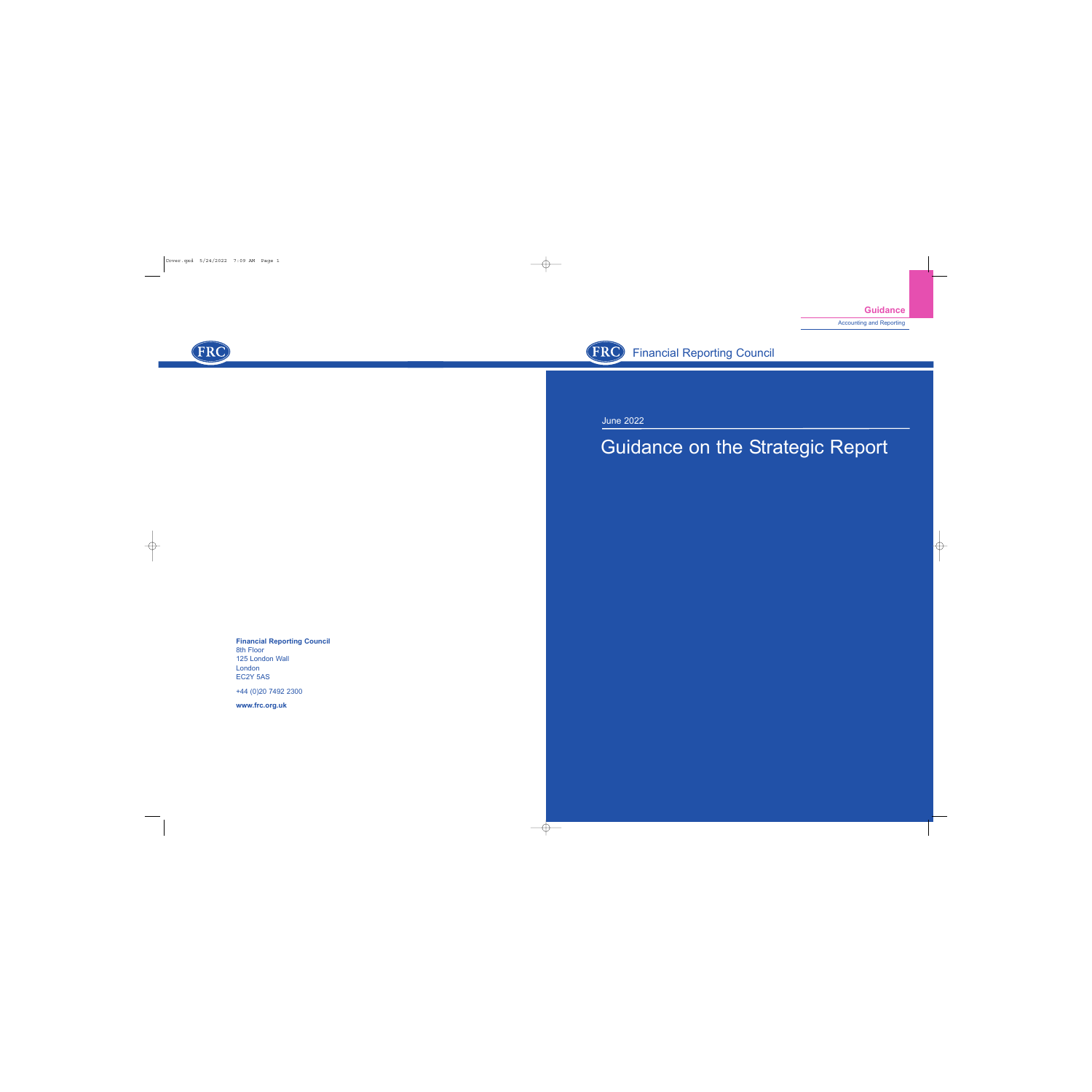The FRC's purpose is to serve the public interest by setting high standards of corporate governance, reporting and audit and by holding to account those responsible for delivering them. The FRC sets the UK Corporate Governance and Stewardship Codes and UK standards for accounting and actuarial work; monitors and takes action to promote the quality of corporate reporting; and operates independent enforcement arrangements for accountants and actuaries. As the Competent Authority for audit in the UK the FRC sets auditing and ethical standards and monitors and enforces audit quality.

The FRC does not accept any liability to any party for any loss, damage or costs howsoever arising, whether directly or indirectly, whether in contract, tort or otherwise from any action or decision taken (or not taken) as a result of any person relying on or otherwise using this document or arising from any omission from it.

© The Financial Reporting Council Limited 2022 The Financial Reporting Council Limited is a company limited by guarantee. Registered in England number 2486368. Registered Office: 8th Floor, 125 London Wall, London EC2Y 5AS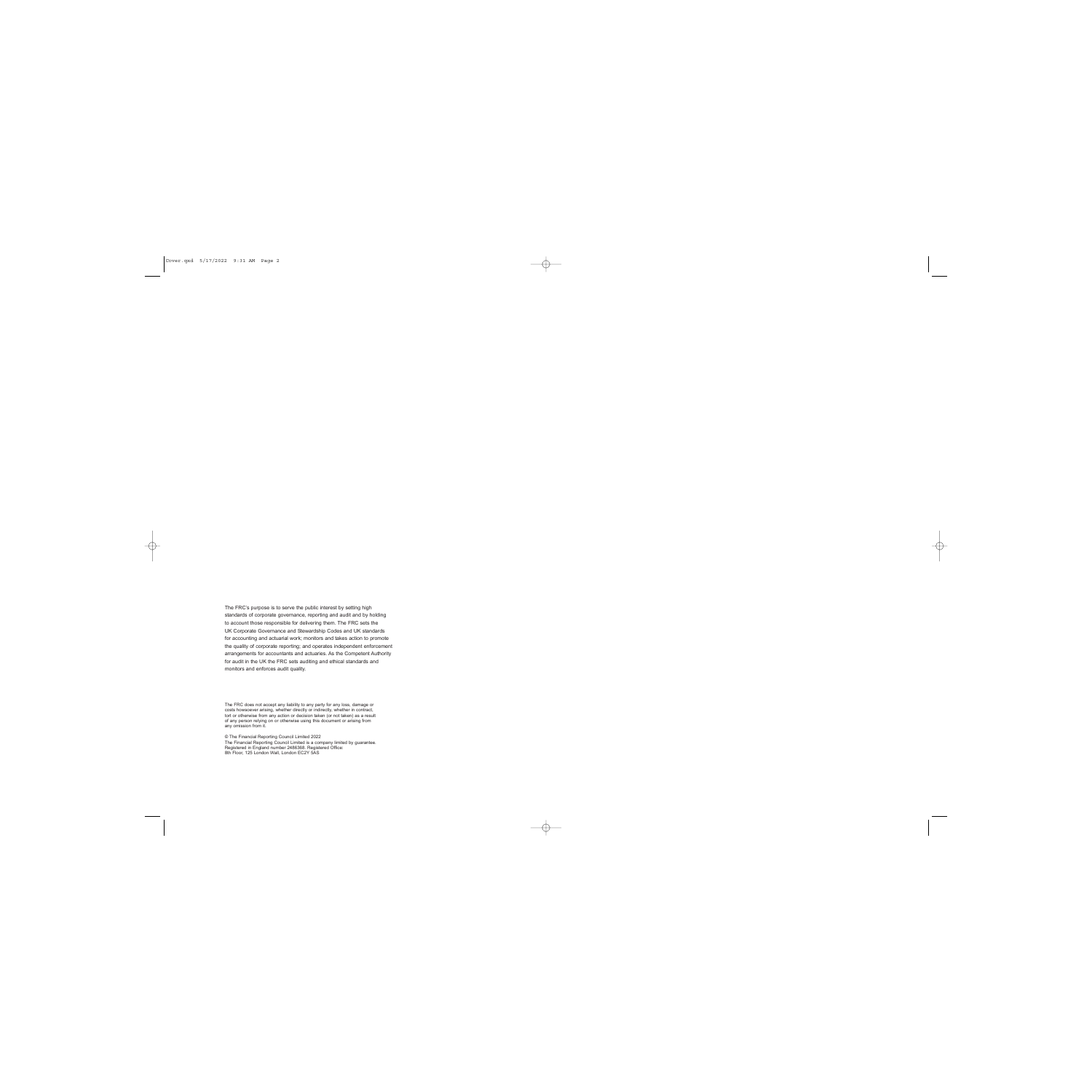

June 2022

# Guidance on the Strategic Report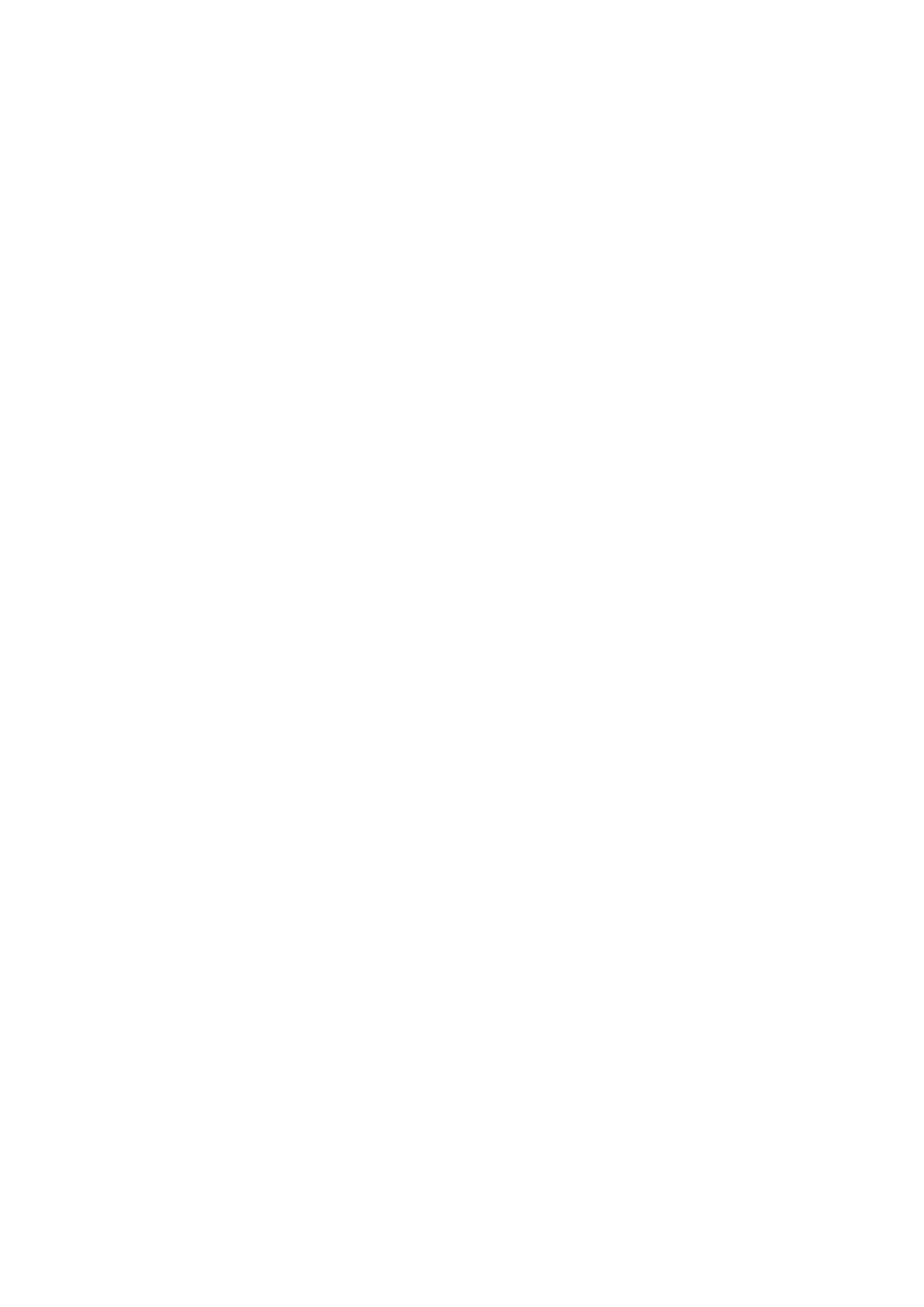# **Contents**

## Guidance on the Strategic Report

| Summary        |                                                                                                                  | 3  |
|----------------|------------------------------------------------------------------------------------------------------------------|----|
| 1              | Objectives and how to use this Guidance                                                                          | 6  |
| 2              | Scope                                                                                                            | 8  |
| 3              | The annual report                                                                                                | 11 |
| 4              | The strategic report: purpose                                                                                    | 17 |
| 5              | The strategic report: materiality                                                                                | 19 |
| 6              | The strategic report: communication principles                                                                   | 22 |
| $\overline{7}$ | The strategic report: content elements                                                                           | 25 |
| 7A             | The strategic report: content elements for entities that are not PIEs or are<br>PIEs with 500 or fewer employees | 27 |
| 7B             | The strategic report: content elements for entities that are PIEs with more<br>than 500 employees                | 42 |
| 7C             | The strategic report: climate-related financial disclosures                                                      | 59 |
| 8              | The strategic report: content elements for the section 172 reporting                                             | 61 |
| 9              | The strategic report with supplementary material                                                                 | 67 |

# Appendices

|                | Glossary                                                                                        | 69  |
|----------------|-------------------------------------------------------------------------------------------------|-----|
| -H             | The Companies Act 2006 strategic report disclosure requirements                                 | 73  |
| $\mathbf{III}$ | The Companies Act 2006 directors' report disclosure requirements                                | 88  |
|                | IV(a) The Companies Act 2006 strategic report disclosure requirements as they<br>apply to LLPs  | 98  |
|                | IV(b) The Companies Act 2006 energy and carbon report disclosure requirements<br>for large LLPs | 106 |
|                |                                                                                                 |     |

### Basis for Conclusions 109

Page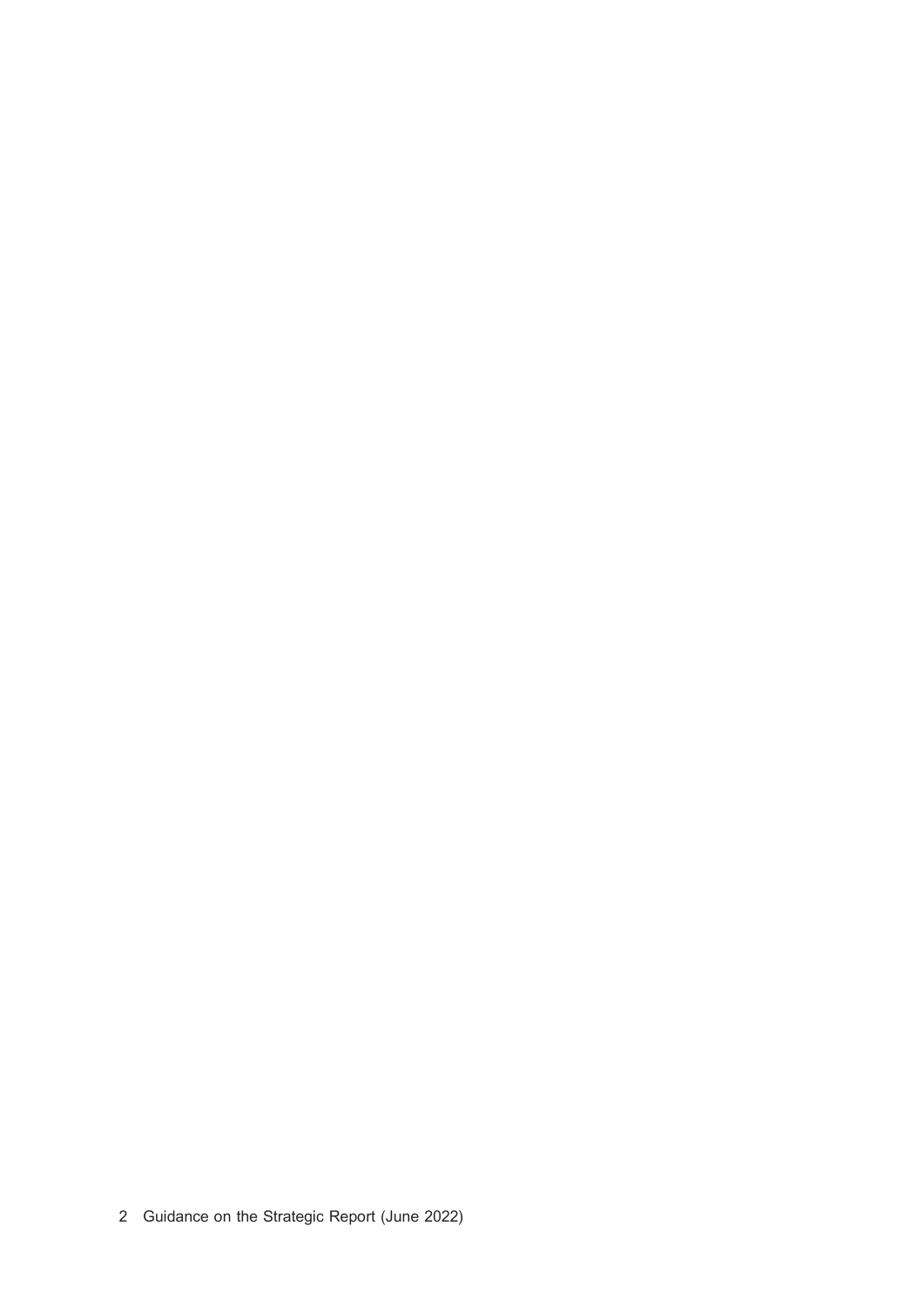# Summary

- (i) The Financial Reporting Council's (FRC's) purpose is to serve the public interest by setting high standards of corporate governance, reporting and audit and by holding to account those responsible for delivering them. The FRC believes that encouraging entities<sup>1</sup> to prepare a high quality strategic report – which provides shareholders with a holistic and meaningful picture of an entity's business model, strategy, development, performance, position and future prospects – is a key part of achieving this purpose.
- (ii) The FRC believes the strategic report should be clear and concise and result in fair, balanced and understandable reporting. The Guidance on the Strategic Report (the Guidance) is therefore intended to encourage preparers to consider how the strategic report fits within the annual report as a whole with a view to improving the overall quality of corporate reporting.
- (iii) This Guidance relates to the Companies Act 2006 requirement to prepare a strategic report, which was brought in through the following regulations:
	- (a) The Companies Act 2006 (Strategic Report and Directors' Report) Regulations 2013 (SI 2013/1970);
	- (b) The Companies, Partnerships and Groups (Accounts and Non-Financial Reporting) Regulations 2016 (SI 2016/1245);
	- (c) The Companies (Miscellaneous Reporting) Regulations 2018 (SI 2018/860);
	- (d) The Statutory Auditors Regulations 2017 (SI 2017/1164); and
	- (e) The Companies (Strategic Report) (Climate-related Financial Disclosure) Regulations 2022 (SI 2022/31).
- (iv) It is also relevant to limited liability partnerships (LLPs) that are required to prepare a strategic report in accordance with the Limited Liability Partnerships (Accounts and Audit) (Application of Companies Act 2006) Regulations 2008 (SI 2008/1911), which were amended by The Limited Liability Partnerships (Climate-related Financial Disclosure) Regulations 2022 (SI 2022/46).

### Aims of the Guidance

- (v) The FRC has developed guidance that aims to be:
	- (a) principles-based;
	- (b) mindful of recent developments in narrative reporting best practice; and
	- (c) aligned with the requirements in the UK Corporate Governance Code.

### **Overview**

- (vi) The Guidance serves as a best practice statement and, as such, has persuasive rather than mandatory force. One of its objectives is to set out high-level principles that enable entities to 'tell their story'.
- (vii) The Guidance is for directors (or members in the case of an LLP) and is intended to serve as best practice for all entities preparing strategic reports.

 $1$  This Guidance uses the broader term 'entity' unless the term 'company' is more appropriate in a specific context.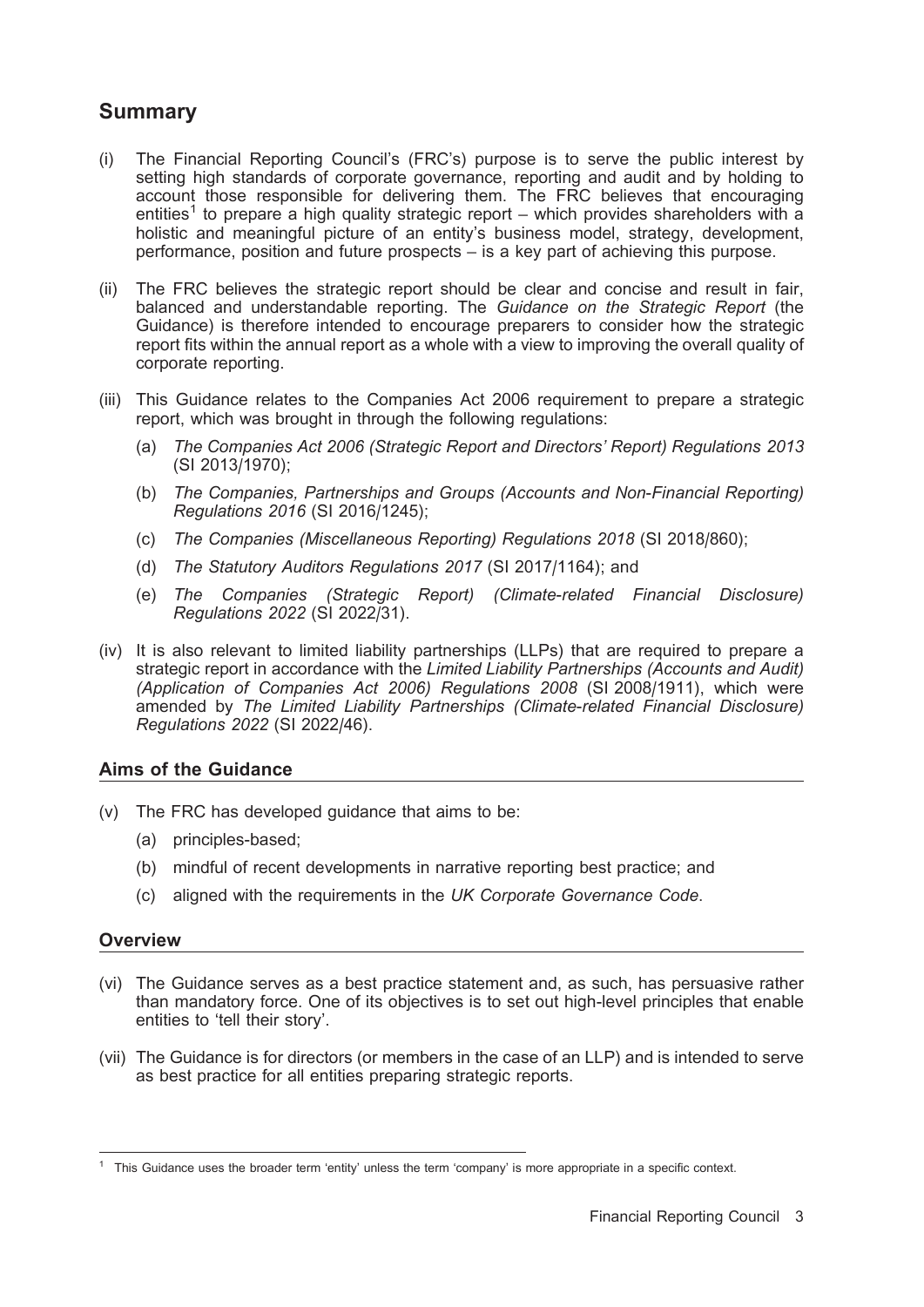### The annual report

- (viii) The Guidance encourages entities to provide information in annual reports that is relevant to shareholders. With that in mind, the Guidance is framed in the context of the annual report as a whole. In practice, an annual report comprises a number of components. The information contained in each of these components has different objectives that should guide preparers to where disclosures could be located. The aim is to promote cohesiveness and enable related information to be linked together.
- (ix) In meeting the needs of shareholders, the information in the annual report may also be of interest to other stakeholders. The annual report should not, however, be seen as a replacement for other forms of reporting addressed to other stakeholders.
- (x) Placement is a key theme in the Guidance with a view to providing entities with the building blocks to be innovative in the location of information whilst working within the regulatory framework. The aims are to ensure that important information is prominent and improve the accessibility of information. The Guidance recommends that information that is not relevant for shareholders should be provided outside the annual report where this is permitted by law or regulation.

### The strategic report

- (xi) The purpose of the strategic report is to provide information for shareholders and help them to assess how the directors have performed their duty under section 172, to promote the success of the company<sup>2</sup> and, in doing so, had regard to the matters set out in that section. This includes considering the interests of other stakeholders which will have an impact on the long-term success of the entity.
- (xii) The strategic report should reflect the board's view of the company and provide context for the related financial statements.
- (xiii) The Guidance recommends that information that is material to shareholders should be included in the strategic report. Immaterial information should be excluded as it can obscure the key messages and impair understandability.
- (xiv) The communication principles suggest that strategic reports should have the following characteristics – be fair, balanced and understandable; be concise; have forward-looking orientation; include entity specific information; and link related information in different parts of the annual report. There are also principles which recommend that the structure, presentation and content of the strategic report be reviewed to ensure that information remains relevant to the current period. The communication principles are intended to emphasise that the strategic report is a medium of communication between a company's board and its shareholders.
- (xv) The content elements for the strategic report set out in the Guidance are derived from the Companies Act 2006, and include a description of the entity's strategy, objectives and business model. In addition, the strategic report must include an explanation of the main trends and factors affecting the entity; a description of its principal risks and uncertainties; and an analysis of the development and performance of the business; including key performance indicators. Entities must disclose information about the environment, employees, social, community, human rights, and anti-corruption and anti-bribery matters when material. There is also a requirement for certain entities to include climate-related financial disclosures and disclosures on gender diversity.

<sup>2</sup> Section 172 of the Companies Act 2006.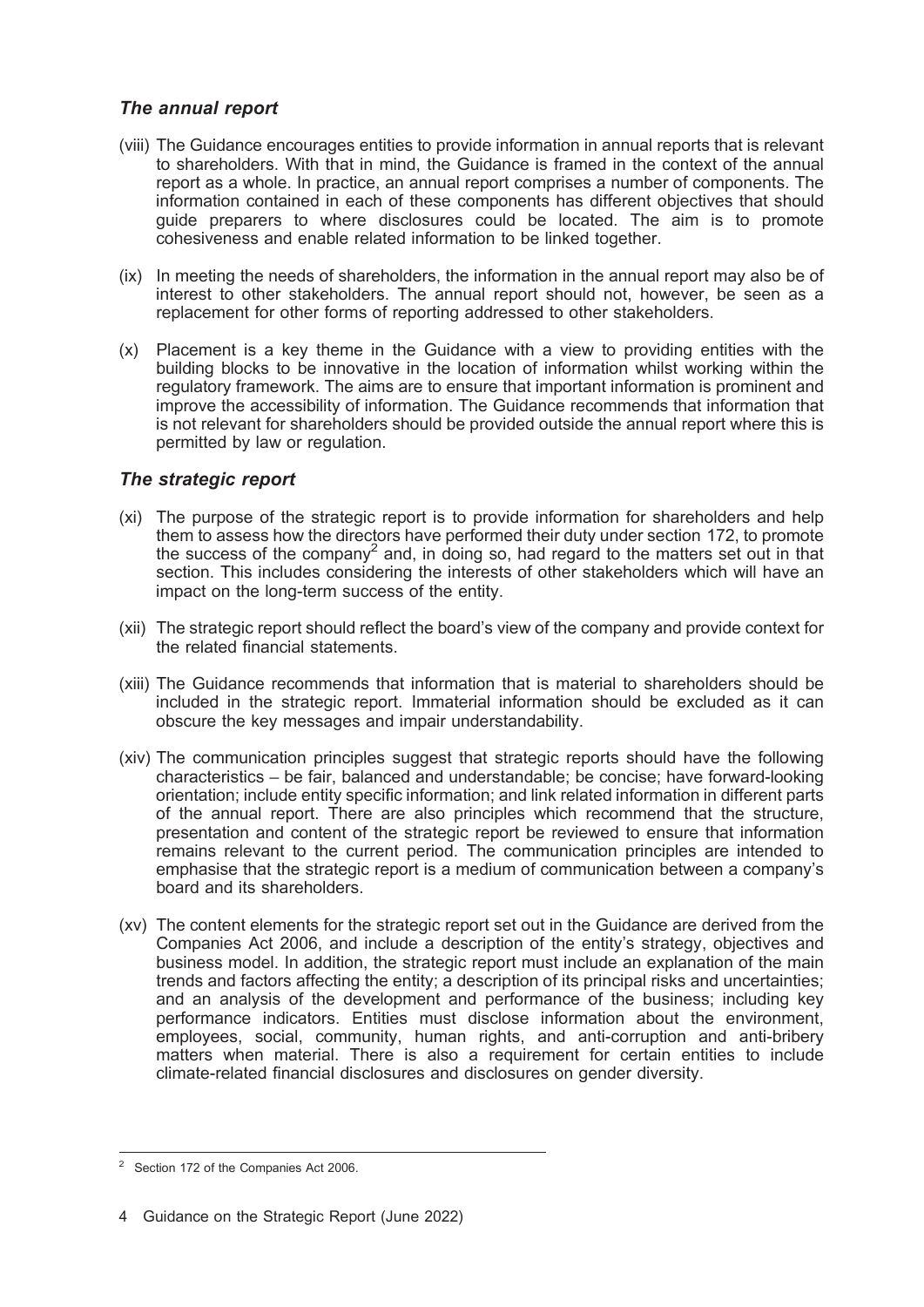### This edition of the Guidance

- (xvi) This edition of the Guidance issued in June 2022 updates the edition of the Guidance issued in June 2018 for the following:
	- (a) the changes introduced by The Companies (Strategic Report) (Climate-related Financial Disclosure) Regulations 2022 (SI 2022/31) and The Limited Liability Partnerships (Climate-related Financial Disclosure) Regulations 2022 (SI 2022/46) which require certain entities to make climate-related financial disclosures;
	- (b) amendments to The Limited Liability Partnerships (Accounts and Audit) (Application of Companies Act 2006) Regulations 2008 (SI 2008/1911) introduced by The Statutory Auditors Regulations 2017 (SI 2017/1164), which requires a traded LLP or banking LLP to prepare a strategic report;
	- (c) amendments to The Large and Medium-Sized Companies and Groups (Accounts and Reports) Regulations 2008 (SI 2008/410) and The Limited Liability Partnerships (Accounts and Audit) (Application of Companies Act 2006) Regulations 2008 (SI 2008/1911), which implement the government's policy on Streamlined Energy and Carbon Reporting (SECR). The SECR amendments were made to the appendices that relate to the directors' report disclosure requirements;
	- (d) amendments to the definition of a public interest entity (PIE) to align it with the existing legislation; and
	- (e) some minor typographical or presentational corrections.
- (xvii)The effective date of the requirements that this Guidance relates to vary. The Guidance is intended to serve as best practice when entities are applying the relevant legal requirements.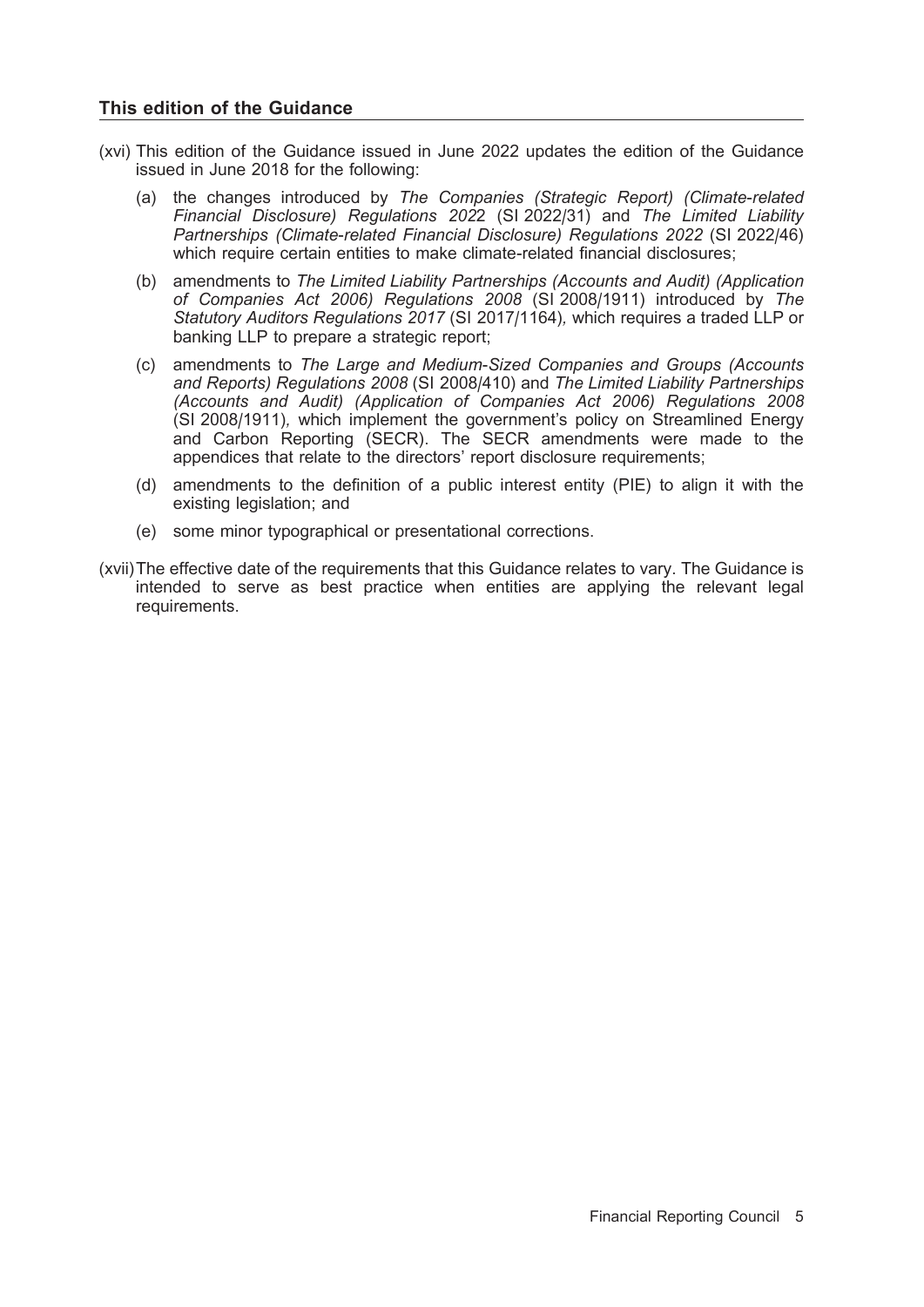# Section 1 Objectives and how to use this Guidance

- 1.1 The objectives of the Guidance on the Strategic Report (the Guidance) are to:
	- (a) ensure that relevant information that meets the needs of shareholders is presented in the strategic report;
	- (b) encourage entities to experiment and be innovative in the drafting of their annual reports, presenting narrative information in a way that enables them to best 'tell their story' while remaining within the regulatory framework; and
	- (c) promote greater cohesiveness in the annual report through improved linkage between information within the strategic report and in the rest of the annual report.
- 1.2 This Guidance is structured as follows:



Boxed text in bold type describes the main principles or, in Sections 7, 7A, 7B, 7C and 8, content elements that form the basis of this Guidance. References to legislative or other regulatory requirements are given in the footnotes to this Guidance.

1.3 The bold text is followed by further supporting guidance explaining how the main principles and content elements might be applied. The supporting guidance is then supplemented by highlighted text as follows:



### Summary of legal requirements

Where the law or regulation underpinning the Guidance requires explanation or highlighting, this information is included in a 'summary of legal requirements'. This information is intended to summarise important aspects of the legal requirements; it is not intended to be a comprehensive analysis of the law.

# $\bigcirc$

### Example

Where a specific paragraph warrants further application guidance, practical examples are included. These examples are intended to be illustrative only and may not be appropriate for all entities.

### Linkage example

One of the main objectives of this Guidance is to encourage the preparation of more cohesive annual reports. The 'linkage examples' illustrate ways in which interdependencies or relationships between strategic report content elements and disclosures placed elsewhere in the annual report might be highlighted or presented. The linkage examples are not intended to be a comprehensive list of all possible linkages in the strategic report, nor are they intended to be a template for the presentation of information.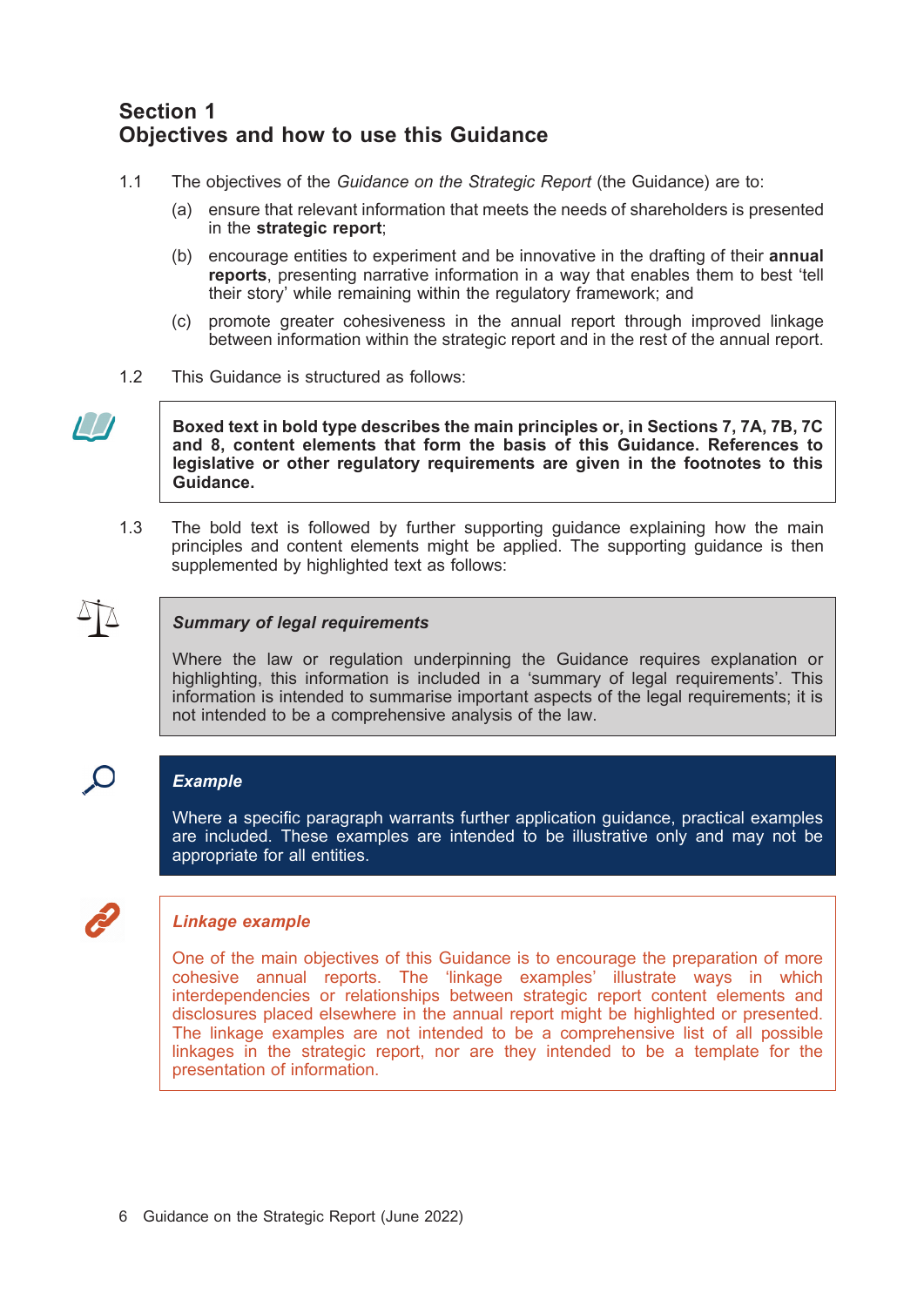- 1.4 This Guidance uses the following terms to distinguish between mandatory disclosure requirements and best practice guidance:
	- (a) 'Must' is used to refer to mandatory legislative or other regulatory requirements for entities within their scope. Such requirements might be mandatory only when resulting disclosures would be material;
	- (b) 'Should' is used throughout this document to refer to guidance and recommended ways of achieving the requirements in legislation; and
	- (c) 'Could' is generally used when preparers may wish to consider alternative forms of presentation of information, or when providing examples of disclosures which may be applicable.
- 1.5 Terms defined in the Glossary (Appendix I) are in **bold type** the first time they appear in each section.
- 1.6 Clarifications of the Act's requirements in respect of the strategic report are provided in a letter from the Department for Business, Innovation and Skills (BIS) (now the Department for Business, Energy & Industrial Strategy (BEIS)) that can be found on the FRC's website at https://www.frc.org.uk/guidance-on-the-strategic-report.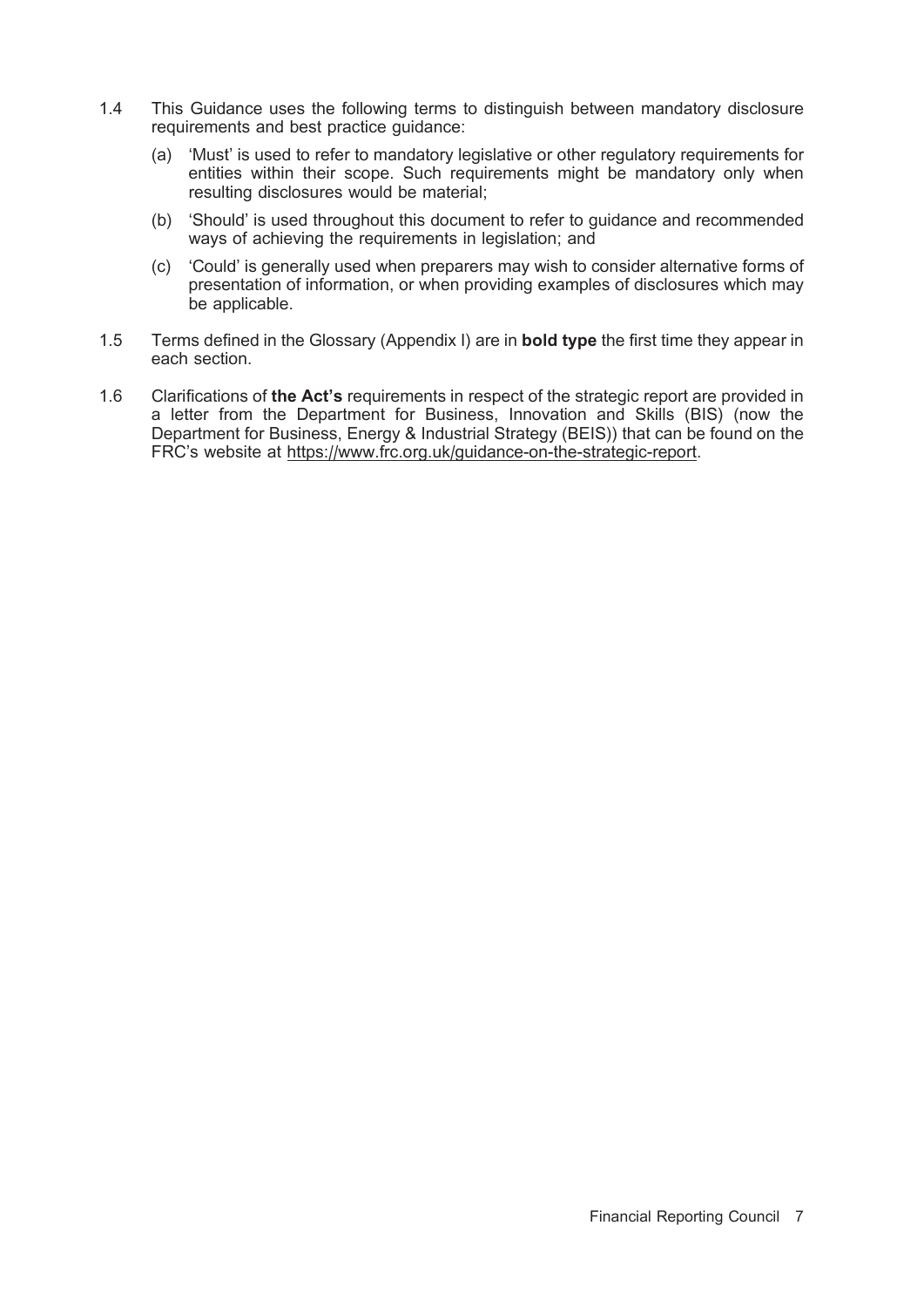# Section 2 Scope

- 2.1 This Guidance is non-mandatory and encourages best practice for all entities<sup>3</sup> preparing a strategic report.
- 2.2 The Act sets out different levels of reporting depending on the type of entity.

### Summary of legal requirements

Section 414A of the Act requires all companies that are not small<sup>4</sup> or micro-entities<sup>5</sup> to prepare a strategic report.

For a financial year in which the company is a parent company, and the directors of the company prepare group accounts, the strategic report must be a group strategic report relating to the entities included in the consolidation.<sup>6</sup>

A detailed analysis of the legal requirements in respect of the strategic report, including information on the application of the statutory requirements to different types of entity, is set out in Appendix II and Appendix IV(a).

Additionally, section 415 of the Act requires all companies that are not micro-entities<sup>7</sup> to prepare a directors' report which contains other information specified by the Act and its associated regulations.8 The extent of disclosure in a directors' report also varies depending on the type of company. An analysis of the legal requirements in respect of the directors' report is set out in Appendix III and Appendix IV(b) (energy and carbon report requirements for LLPs).

Both the strategic report and the directors' report are integral parts of the **annual report**.

Section 4(1)(a) of The Partnerships (Accounts) Regulations 2008 (SI 2008/569) requires qualifying partnerships to prepare a strategic report. The Limited Liability Partnerships (Accounts and Audit) (Application of Companies Act 2006) Regulations 2008 (SI 2008/1911) also require a traded limited liability partnership (LLP) or banking LLP to prepare a strategic report.

2.3 As noted above, the extent of disclosure that is required for an entity will vary according to the type of entity. As a general principle, this Guidance encourages disclosure of material financial and non-financial information that is necessary for an understanding of the development, performance, position or future prospects of the

 $3$  This Guidance uses the broader term 'entity' unless the term 'company' is more appropriate in a specific context.<br>4 Section 414B of the Act. A company or qualifying partnership is entitled to the small companies' exem

strategic report for the financial year if – (a) it is entitled to prepare accounts for the year in accordance with the small companies' regime (section 381), or (b) it would be so entitled but for being or having been a member of an ineligible group. The small companies regime does not apply to any company that is, or was at any time within the financial year to which the accounts related – a public company, a company that is an authorised insurance company, a banking company, an e-money issuer, a MiFID investment firm or a UCITS management company, carries on insurance market activity (section 384(1)) or is a scheme funder of a Master Trust scheme.<br>  $\frac{5}{6}$  Section 414A(3) of the Act.<br>  $\frac{7}{6}$  Section 415(1A) of the Act.

In the case of a medium-sized or large company, The Large and Medium-sized Companies and Groups (Accounts and Reports) Regulations 2008 (SI 2008/410). In the case of small companies, The Small Companies and Groups (Accounts and Directors' Reports) Regulations 2008 (SI 2008/409).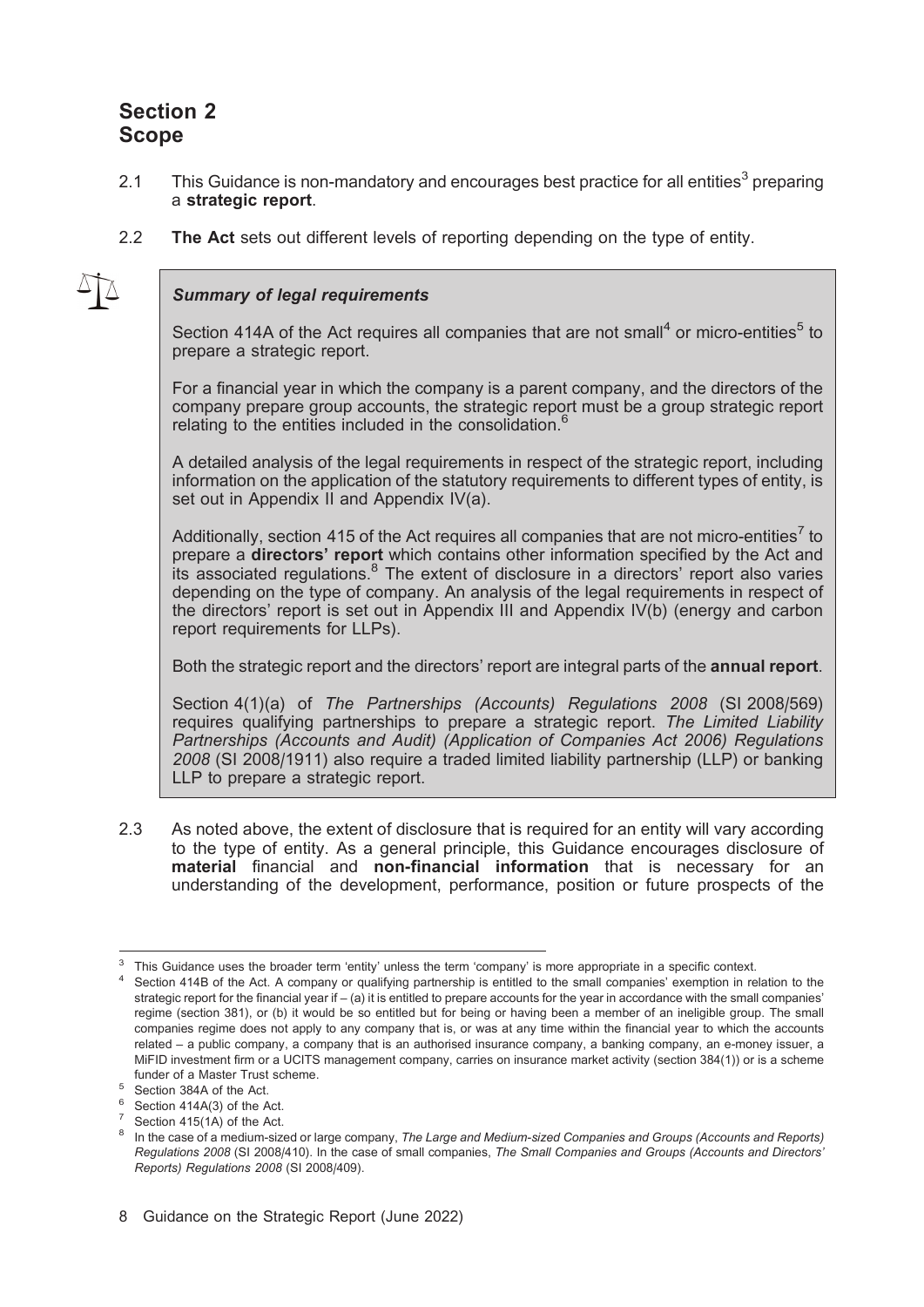entity<sup>9</sup> in the strategic report, irrespective of whether there is an explicit statutory disclosure requirement.

### Example

Section 414C(6) of the Act has the effect of providing an exemption for medium-sized companies from the requirement to disclose non-financial key performance indicators (KPIs). However, where disclosure of non-financial KPIs is the most appropriate method of providing the information necessary for an understanding of the development, performance, position or future prospects of the entity's business, this Guidance recommends their use, even if the company is medium-sized.

2.4 This Guidance covers a range of entities that are required to prepare a strategic report and therefore should be applied proportionately. The narrative reporting requirements for quoted and public interest entities (PIEs) with more than 500 employees are more extensive than those for unquoted companies. The content elements in this Guidance identify the legal requirements that apply to different types of entities and have been structured to aid proportionality.

### Content elements of the strategic report

- 2.5 Sections 414C Contents of the strategic report, 414CB Contents of non-financial and sustainability information statement and 414CZA Section 172(1) statement of the Act set out the content requirements for the strategic report. Section 414C sets out the overall framework and main principles for the content of the strategic report. The scope of application of sections 414CB and 414CZA are different. The content elements of this Guidance are structured into four sections to ease navigation.
	- Section 7A sets out content elements (other than climate-related financial disclosures – see Section 7C) for entities that are not PIEs, and PIEs with 500 or fewer employees (i.e. subject to the requirements in section 414C of the Act).
	- . Section 7B sets out content elements for entities that are PIEs with more than 500 employees (i.e. subject to some of the requirements in section 414C and within the scope of section 414CB of the Act).
	- . Section 7C sets out the climate-related financial disclosures in the non-financial and sustainability information statement that apply to PIEs with more than 500 employees and certain entities that are not PIEs.
	- Section 8 sets out the content elements for large companies that are required to provide a section 172(1) statement (i.e. within the scope of section 414CZA of the Act).
- 2.6 An entity should either use section 7A or 7B as well as section 7C, when applicable; plus section 8 if it is a large company.

This Guidance uses the broader description 'development, performance, position or future prospects of the entity' rather than the description 'development, performance or position of the company's business' contained in the Act, unless the latter is more appropriate in a specific context.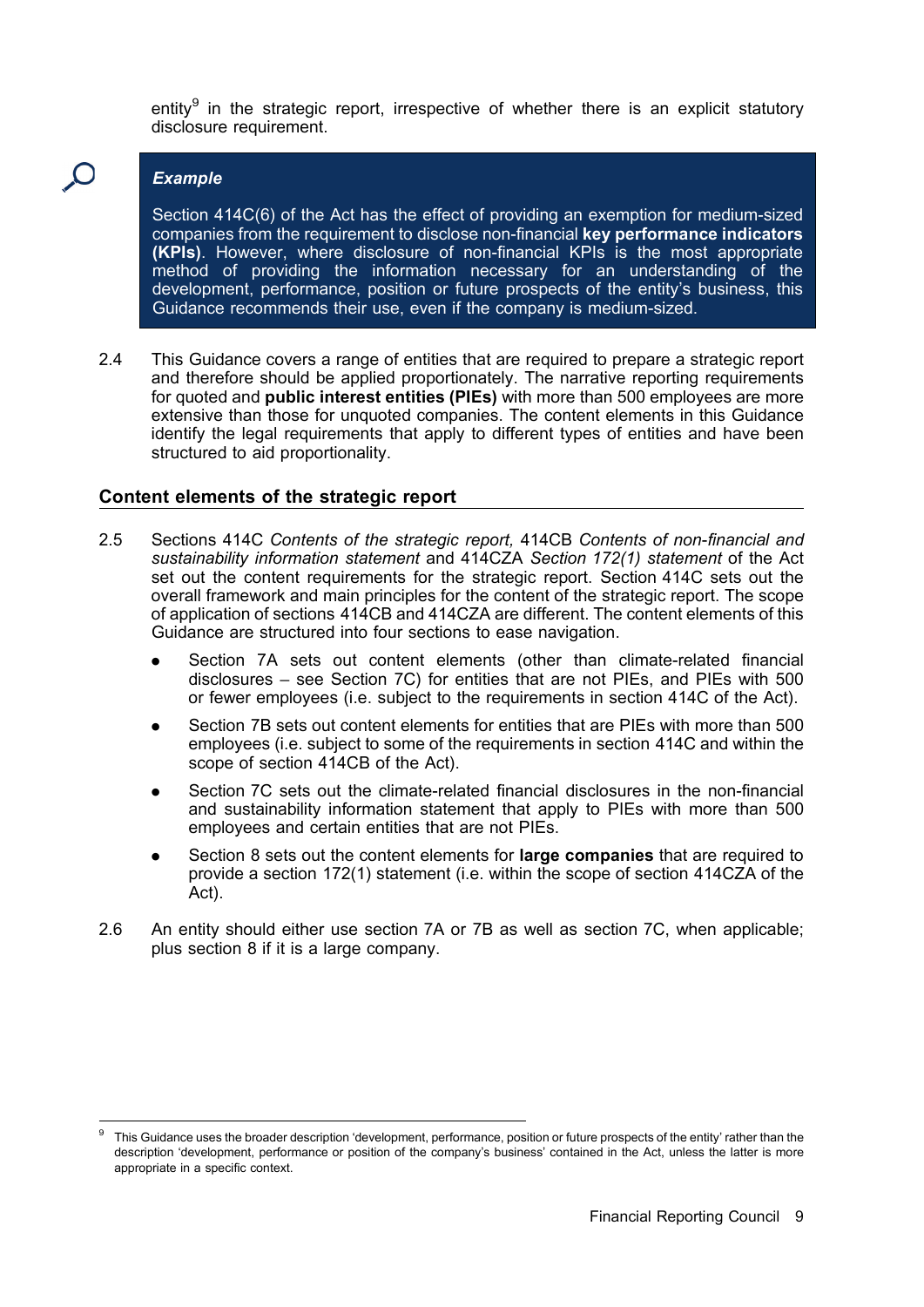### Summary of legal requirements

Entities within the scope of the disclosure requirements introduced by The Companies, Partnerships and Groups (Accounts and Non-financial Reporting) Regulations 2016 (SI 2016/1970) and The Companies (Strategic Report) (Climate-related Financial Disclosure) Regulations 2022 (SI 2022/31)

Section 414CA requires a traded, banking or insurance company (a public interest entity or 'PIE') with more than 500 employees or a parent company in a group headed by that company with more than 500 employees to include a non-financial and sustainability information statement as part of its strategic report.

The requirement to provide a non-financial and sustainability information statement also applies to an AIM company with more than 500 employees; and either a company with a turnover of more than £500 million (high turnover company) or an LLP with a turnover of more than £500 million, which has more than 500 employees. However, these entities are only required to disclose the climate-related financial disclosures set out in section 414CB(2A) or (4B).

If an entity's strategic report is a group strategic report, the non-financial and sustainability information statement must be a group non-financial and sustainability information statement relating to the entities included in the consolidation.<sup>10</sup>

For a financial year in which the entity is a subsidiary company, and the directors of its parent company prepare a group strategic report, including a group non-financial and sustainability information statement, there is no requirement for the subsidiary to provide a non-financial and sustainability information statement as part of its strategic report.<sup>11</sup>

Section 414CB sets out the content of the non-financial and sustainability information statement which effectively requires entities within its scope to include additional non-financial information. As many of the disclosures in section 414CB are similar to those required in section 414C for quoted companies, section 414CB(7) of the Act provides exemptions from overlapping disclosure requirements.

Entities within the scope of the disclosure requirements introduced by The Companies (Miscellaneous Reporting) Regulations 2018

Section 414CZA requires all large companies to include a section 172(1) statement as part of their strategic report.

Part 4 of Schedule 7 of The Large and Medium-sized Companies and Groups (Accounts and Reports) Regulations 2008 (SI 2008/410) expands on certain aspects of the section 172(1) statement. These include detailed disclosure requirements relating to engagement with employees which apply to companies with more than 250 UK employees (or a parent company with more than 250 UK employees in a group headed by that company); and the need to foster the company's business relationships with suppliers, customers and others which apply to certain large companies. The requirements are included in Appendices III and IV(b).

<sup>&</sup>lt;sup>10</sup> Section 414CA(2) of the Act.<br><sup>11</sup> Section 414CA(7) of the Act.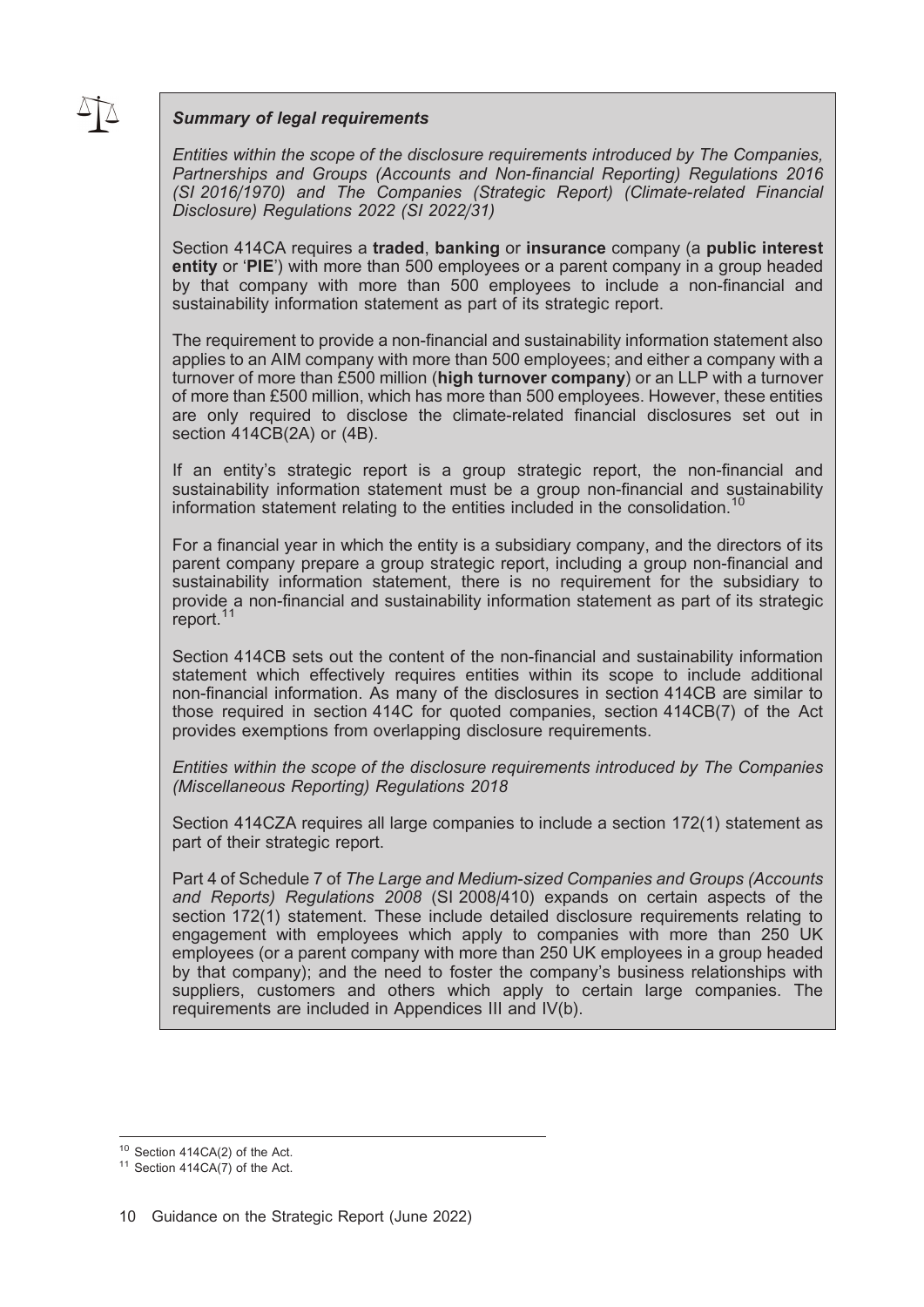### The purpose of the annual report

3.1 Although this Guidance is primarily focused on the application of the strategic report requirements, it also addresses the role of the strategic report in the context of the annual report as a whole. This recognises that the strategic report does not exist in isolation.

### $\frac{1}{2}$  3.2 The purpose of the annual report is to provide shareholders with relevant information that is useful for making resource allocation decisions and assessing the directors' stewardship.

- 3.3 The annual report should provide the information necessary for shareholders to assess the entity's:
	- (a) development, performance and position;
	- (b) future prospects;
	- (c) strategy for achieving its objectives;
	- (d) business model;
	- (e) governance; and
	- (f) directors' remuneration.
- 3.4 In meeting the needs of shareholders, the information in the annual report may also be of interest to other investors (such as debt investors and potential investors) and creditors. Other stakeholders such as customers, employees and members of society more widely may also wish to use information contained within it. The annual report should address issues relevant to these other users where, because of the influence of those issues on the development, performance, position or future prospects of the entity's business, they are also **material** to shareholders. The annual report should not, however, be seen as a replacement for other forms of reporting addressed to other stakeholders.

### $\sqrt{3.5}$  The annual report as a whole should be fair, balanced and understandable and should provide the information necessary for shareholders to assess the entity's position and performance, business model and strategy.<sup>1</sup>

3.6 The board of a company that is required to report on how it has applied the 2018 UK Corporate Governance Code (the Code), or to explain when it has not, is required to include a statement in the annual report confirming that the board considers the annual report and accounts to be fair, balanced and understandable.

<sup>&</sup>lt;sup>12</sup> The Code, Provision 27.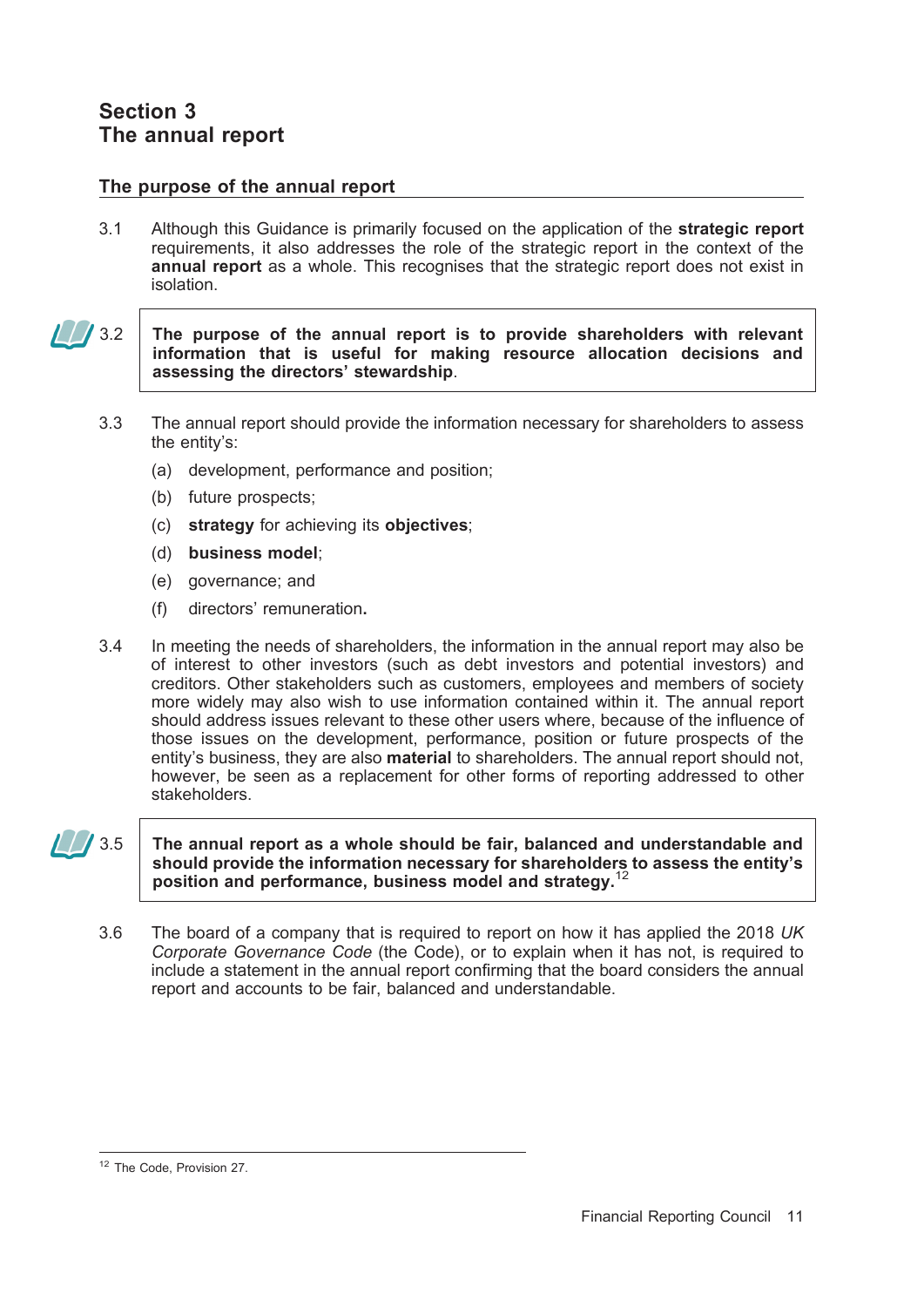### Auditor's responsibilities

- 3.7 The auditor's report is required to state<sup>13</sup> whether, based on the work undertaken in the course of the audit, the information in the strategic report, directors' report and corporate governance statement:
	- (a) is consistent with the financial statements;
	- (b) has been prepared in accordance with applicable legal requirements; and
	- (c) contains any material misstatements.
- 3.8 In respect of the financial statements, the auditor's report is required to contain a clear expression of opinion on the financial statements taken as a whole. To form an opinion on the financial statements the auditor concludes as to whether:
	- (a) sufficient appropriate audit evidence has been obtained;
	- (b) uncorrected misstatements are material, individually or in aggregate;
	- (c) the financial statements, including the disclosures, give a true and fair view; and
	- (d) the financial statements are prepared, in all material respects, in accordance with the requirements of the applicable financial reporting framework, including the requirements of applicable law.

### Placement of information

- 3.9 Table 1 provides an overview of the annual report. It identifies the principal components of an annual report, sets out their different but linked objectives and the main sources of disclosure requirements. The table is intended to help preparers make judgements regarding where information would be best located. Considering these different objectives when drafting each component of the annual report will help ensure that only relevant and focused information is included in them.
- 3.10 Law or regulation defines the components of the annual report, but does not dictate a structure. Similarly, Table 1 is not intended to impose a specific structure or order for the annual report or restrict the directors to including only the components it specifically identifies. Other sections that are not required by law or regulation (e.g. a chair's statement or a chief financial officer's report) may be included in the annual report as a subsection of a mandatory component, or in a separate non-mandatory section, if that is considered the best way of ensuring that the document is both relevant and understandable.
- 3.11 Table 1 is not intended to stifle innovation or experimentation. This Guidance encourages entities to consider and challenge the structure of their annual reports using the flexibility available within the framework.

<sup>&</sup>lt;sup>13</sup> International Standard on Auditing (UK) 720 – (Revised November 2019) paragraph A53-4.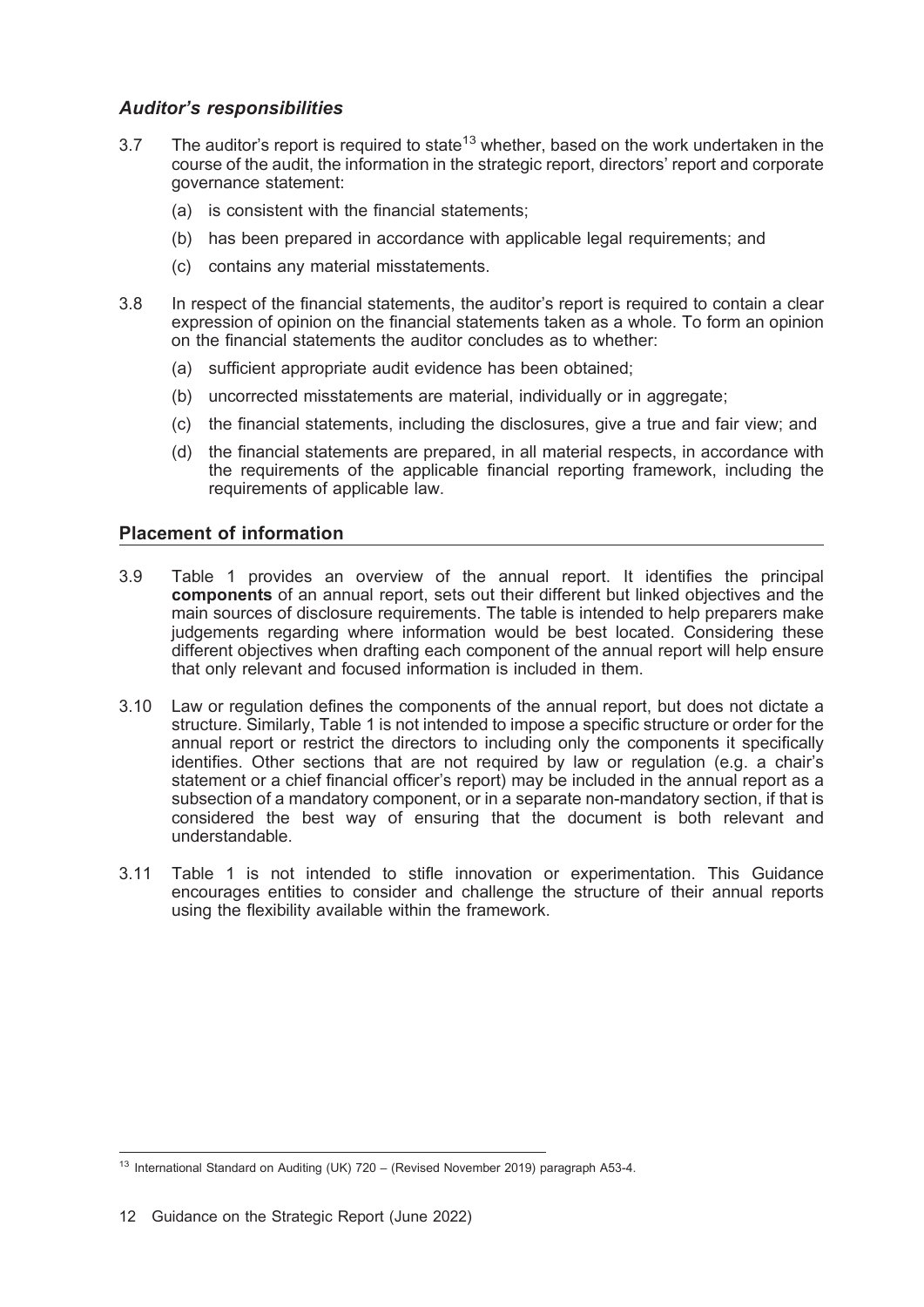| Document purpose<br>Component<br><b>Document</b>                                                                              | The purpose of the annual repor<br>the directors' stewardship<br>Strategic report <sup>14</sup><br>$\bullet$                                                                                                                                                                                                                                                                                                                                                                                                                                                                                                                                                                                                                                                                                              | Corporate governance<br>report <sup>15</sup>                                                                                                                                                 | t is to provide shareholders with relevant information that is useful for making resource allocation decisions and assessing<br>Directors' remµneration<br>report <sup>16</sup><br>Annual report                                                                                                                                                                                                                                              | Financial statements                                                                                                       |                                                    |
|-------------------------------------------------------------------------------------------------------------------------------|-----------------------------------------------------------------------------------------------------------------------------------------------------------------------------------------------------------------------------------------------------------------------------------------------------------------------------------------------------------------------------------------------------------------------------------------------------------------------------------------------------------------------------------------------------------------------------------------------------------------------------------------------------------------------------------------------------------------------------------------------------------------------------------------------------------|----------------------------------------------------------------------------------------------------------------------------------------------------------------------------------------------|-----------------------------------------------------------------------------------------------------------------------------------------------------------------------------------------------------------------------------------------------------------------------------------------------------------------------------------------------------------------------------------------------------------------------------------------------|----------------------------------------------------------------------------------------------------------------------------|----------------------------------------------------|
| Component objectives                                                                                                          | promote the success of the<br>entity's business model and<br>To provide signposting to<br>To provide insight into the<br>To provide context for the<br>To provide information for<br>To provide an analysis of<br>directors have performed<br>risks the entity faces and<br>how they might affect its<br>To describe the principal<br>its main objectives and<br>shareholders and help<br>them to assess how<br>show the location of<br>section 172 (duty to<br>To provide relevant<br>non-financial and<br>future prospects.<br>complementary<br>their duty under<br>the entity's past<br>related financial<br>sustainability<br>performance.<br>information.<br>information.<br>statements.<br>company)<br>strategy.<br>$\bullet$<br>$\bullet$<br>$\bullet$<br>$\bullet$<br>$\bullet$<br>$\bullet$<br>۰ | organisation of the entity's<br>supports the achievement<br>necessary to explain how<br>of the entity's objectives.<br>o provide information<br>governance structures<br>the composition and | key factors that were taken<br>performance and directors'<br>into account in setting the<br>To set out all elements of<br>provide details on the link<br>awarded to directors and<br>emuneration policy and<br>directors' remuneration<br>To report on how the<br>the entity's directors'<br>between the entity's<br>To set out amounts<br>policy has been<br>remuneration.<br>implemented.<br>policy.<br>$\bullet$<br>$\bullet$<br>$\bullet$ | To present the entity's<br>required, cash flows in<br>Accepted Accounting<br>financial position,<br>Practice.<br>$\bullet$ | accordance with Generally<br>performance and, when |
| unquoted UK company <sup>17</sup><br>Main sources of annual<br>requirements for an<br>report disclosure                       | The Act s414CZA<br>The Act s414CB<br>The Act s414C<br>$\bullet$<br>$\bullet$<br>$\bullet$                                                                                                                                                                                                                                                                                                                                                                                                                                                                                                                                                                                                                                                                                                                 | n/a<br>$\bullet$                                                                                                                                                                             | $\bullet$ n/a                                                                                                                                                                                                                                                                                                                                                                                                                                 | Accounting standards<br>SI 2008/410 <sup>18</sup><br>The Act<br>$\bullet$<br>$\bullet$                                     |                                                    |
| listing on the London Stock<br>company with a premium<br>Main sources of annual<br>requirements for a UK<br>report disclosure | The Code, Provision 1<br>DTR 4.1 <sup>20</sup><br>The Act s414CZA<br>The Act s414CB<br>The Act s414C<br>$\bullet$                                                                                                                                                                                                                                                                                                                                                                                                                                                                                                                                                                                                                                                                                         | $LR$ 9.8.6(5)–(6) <sup>21</sup><br>DTR 7.1<br>$\bullet$                                                                                                                                      | SI 2008/410 Schedule 8<br>• The Code Section 5<br>$\bullet$                                                                                                                                                                                                                                                                                                                                                                                   | Accounting standards<br>SI 2008/410<br>The Act<br>$\bullet$                                                                |                                                    |
| Exchange                                                                                                                      | • LR 9.8 requires the inclusion of                                                                                                                                                                                                                                                                                                                                                                                                                                                                                                                                                                                                                                                                                                                                                                        |                                                                                                                                                                                              | certain specific disclosures in the 'annual report and accounts'.                                                                                                                                                                                                                                                                                                                                                                             |                                                                                                                            |                                                    |

Table 1

<sup>14</sup> The objectives of the strategic report are considered more fully in Section 4.

The corporate governance report is often included as a component of the directors' report by cross-reference.  $\frac{10}{2}$ 

<sup>14</sup> The objectives of the strategic report are considered more fully in Section 4.<br><sup>15</sup> The corporate governance report is often included as a component of the directors' report by **cross-reference**.<br><sup>16</sup> Separate guidanc Separate guidance on the disclosures to be included in the directors' remuneration report has been published by the GC100 and Investor Group: https://uk.practicallaw.thomsonreuters.com/w-021-3888?transitionType=Default&contextData=%28sc.Default%29.  $\tilde{e}$ 

388?transitionType = Default&contextData = %28sc.Default%29.<br><mark>Small companies</mark> are not required to prepare a strategic report, corporate governance report or directors' remuneration report. Those companies should refer to  $^{17}$  Small companies are not required to prepare a strategic report, corporate governance report or directors' remuneration report. Those companies should refer to The Small Companies and Groups (Accounts and Directors' Report) Regulations 2008 (SI 2008/409) in respect of the legal requirements for the financial statements and directors' report.  $\overline{1}$ 

19 This includes a requirement for certain large private companies to include a statement of its corporate governance arrangements. Companies could use the Wates Corporate Governance Principles for Large 18 The Large and Medium-sized Companies and Groups (Accounts and Reports) Regulations 2008 (SI 2008/410).  $\frac{\infty}{2}$ 

Private Companies to meet this requirement.<br>DTR 4.1 refers only to a 'management report' which will usually comprise the strategic report and directors' report. Private Companies to meet this requirement.

<sup>20</sup> DTR 4.1 refers only to a 'management report' which will usually comprise the strategic report and directors' report.<br><sup>21</sup> LR 9.8.6(5)–(6) requires all this information to be included in the annual report without speci r invate Companies to meet unis requirement:<br>20 DTR 4.1 refers only to a 'management report' which will usually comprise the strategic report and directors' rep<br>21 LR 9.8.6(5)–(6) requires all this information to be includ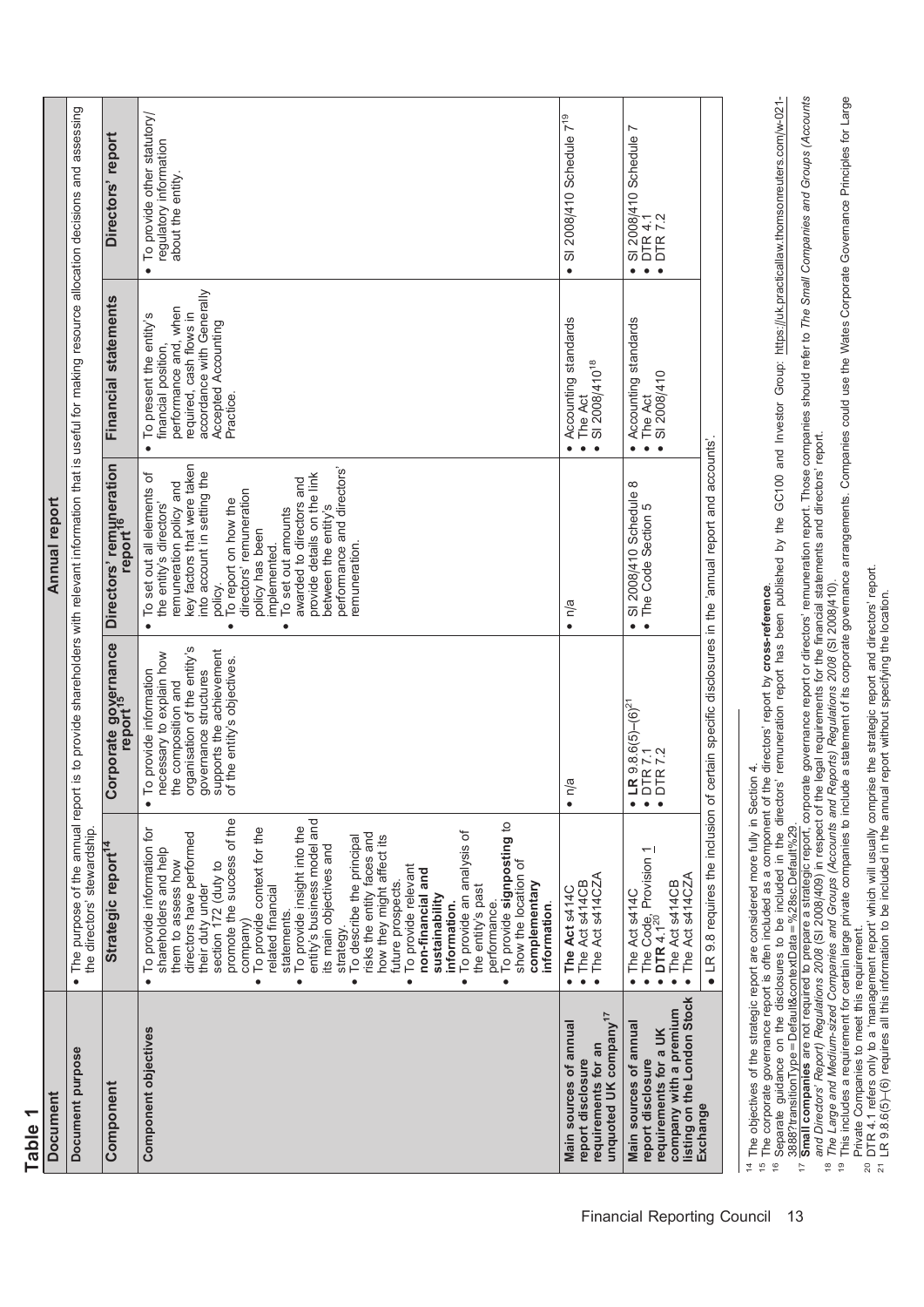### $\sqrt{3.12}$  The placement of information within the annual report or elsewhere should facilitate the effective communication of that information.

3.13 The annual report is a medium of communication between the board and shareholders. Its structure should facilitate that communication while also complying with the Act and other regulatory requirements. In general, information should be placed in the annual report when it is material to shareholders. Information that is provided to meet the needs of other users should be placed elsewhere (e.g. online or in another report), where law or regulation permits. The strategic report could signpost to other related disclosures outside the annual report that are provided for a different purpose or audience.

### Placement of information in a component of the annual report

- 3.14 The Act envisages each component of the annual report to be a separately identifiable part of the annual report. Therefore, the strategic report, corporate governance report, directors' remuneration report, financial statements and directors' report should generally include only the content that is necessary to meet the objectives of those components.
- 3.15 It follows from paragraph 3.14 that information that is required to meet the requirements of the strategic report should generally be placed in the strategic report.

### Cross-referencing within the annual report

- 3.16 In some instances, it may be helpful to group together similar or related disclosure requirements arising from different legal or regulatory requirements that apply to different components of the annual report. This will reduce duplication and enable linkages to be highlighted and explained clearly in one place.
- 3.17 Where information satisfying a disclosure requirement that applies to the strategic report is presented outside of that component, cross-referencing must be used in order for the disclosure requirement to be met. Cross-references should be clear and specific. Cross-referencing may also be applied to other components of the annual report.
- 3.18 The use of cross-referencing should be limited to when a piece of information would tell the company's story more effectively if it were located in another component of the annual report.

### **Example**

Some accounting standards require the disclosure of large amounts of explanatory detail which may remain unchanged year to year. This information, while material to an understanding of particular items in the financial statements, may be of a nature or volume that would interrupt the flow of information in the components of the annual report (e.g. background information on share-based payment arrangements). The directors might consider locating these disclosures in a separate (audited) 'other financial information' section of the financial statements and linking the disclosures by cross-referencing.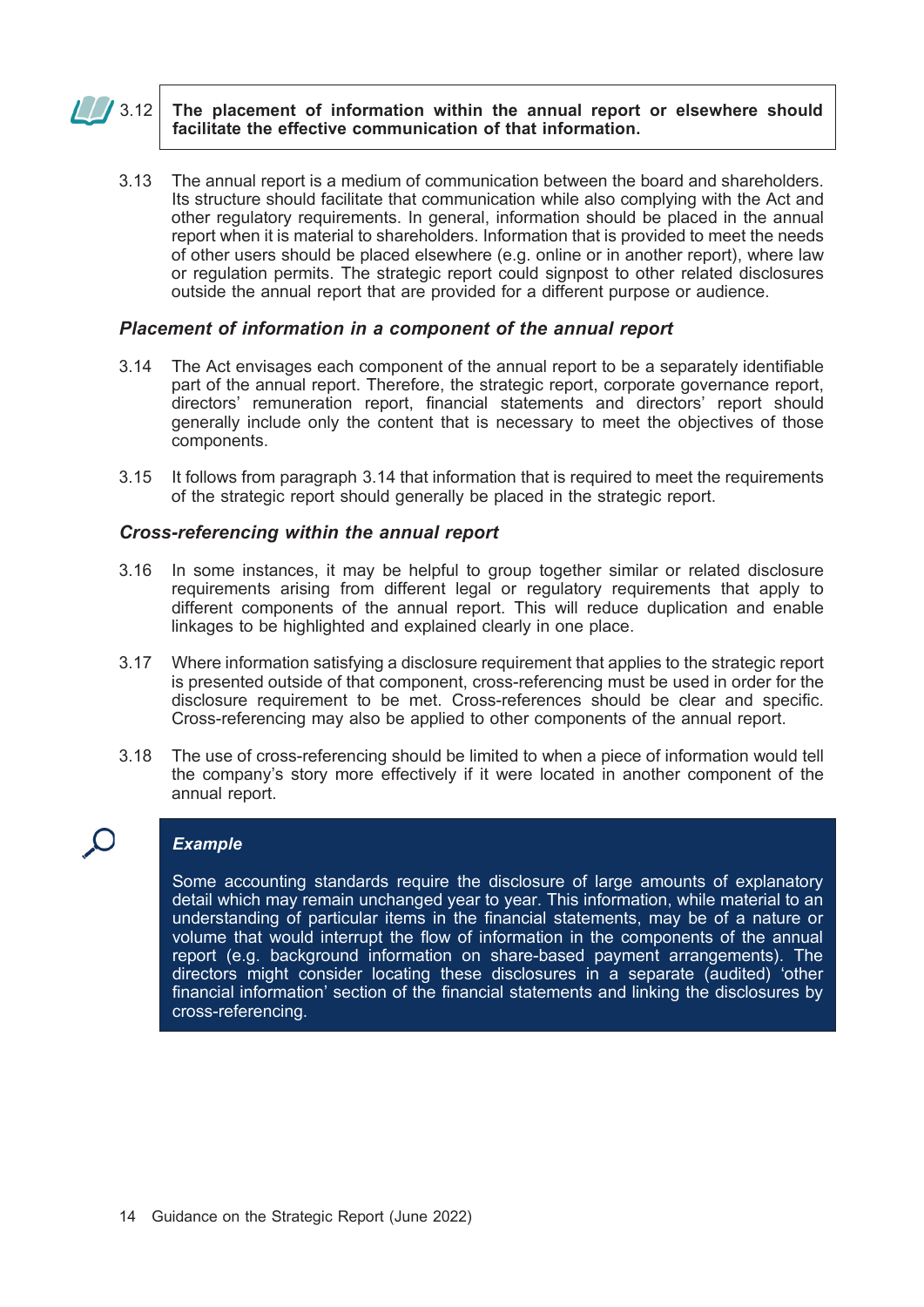### Summary of legal requirements

Section 463 of the Act provides that directors are liable to compensate the company if the company suffers any loss as the result of any untrue or misleading statement in (or any omission from) the strategic report, the directors' remuneration report or the directors' report. The extent of the liability is limited: directors are only liable to the company. Further, directors are only liable to the company if they knew that the statements were untrue or misleading or if they knew that the omission was a dishonest concealment of a material fact. This protection is sometimes known as 'safe harbour'.

Accordingly, provided directors do not issue a deliberately or recklessly untrue or misleading statement or dishonestly conceal a material fact by way of an omission, they will not be liable to compensate the company for any loss incurred by it in reliance on the report. This 'safe harbour' protection applies to the strategic report, the directors' report and the directors' remuneration report.

In order to benefit from this protection, it is generally accepted that directors should ensure that information required in one of the three specified reports is included in those reports, either directly or via a specific cross-reference.

The exact scope and extent of the protection (including whether it extends to information included in a report on a voluntary basis) has not been tested in court and hence the legal position in relation to the inclusion of such information remains uncertain.

Further information on the application of the 'safe harbour' provisions is provided in a letter from BIS (now BEIS) which can be found on the FRC website at https:// www.frc.org.uk/guidance-on-the-strategic-report.

### Placement of complementary information

3.19 Complementary information that is not required to be included in the annual report (i.e. it is voluntary and not necessary for meeting the objectives of that component), but which the directors wish to place in the public domain, should generally be published separately (e.g. on the company website). The directors may, however, sometimes consider it appropriate to include some of this complementary information in the annual report. In such cases, that information could be included either in a separate, non-statutory component of the annual report or in the directors' report.

### **Signposting**

- 3.20 The strategic report should be considered as the top layer of information for shareholders. Some users may require a greater level of detail. In this case, the strategic report can be used to signpost to other complementary information.
- 3.21 Signposting enables shareholders to 'drill down', to detailed complementary information that is related to a matter addressed in a particular component but that is not necessary to effectively communicate the information that is required by law or regulation in respect of that component. This more detailed complementary information should be placed elsewhere in the annual report, or published separately. Signposts to such information should make clear that it does not form part of the component from which it is signposted.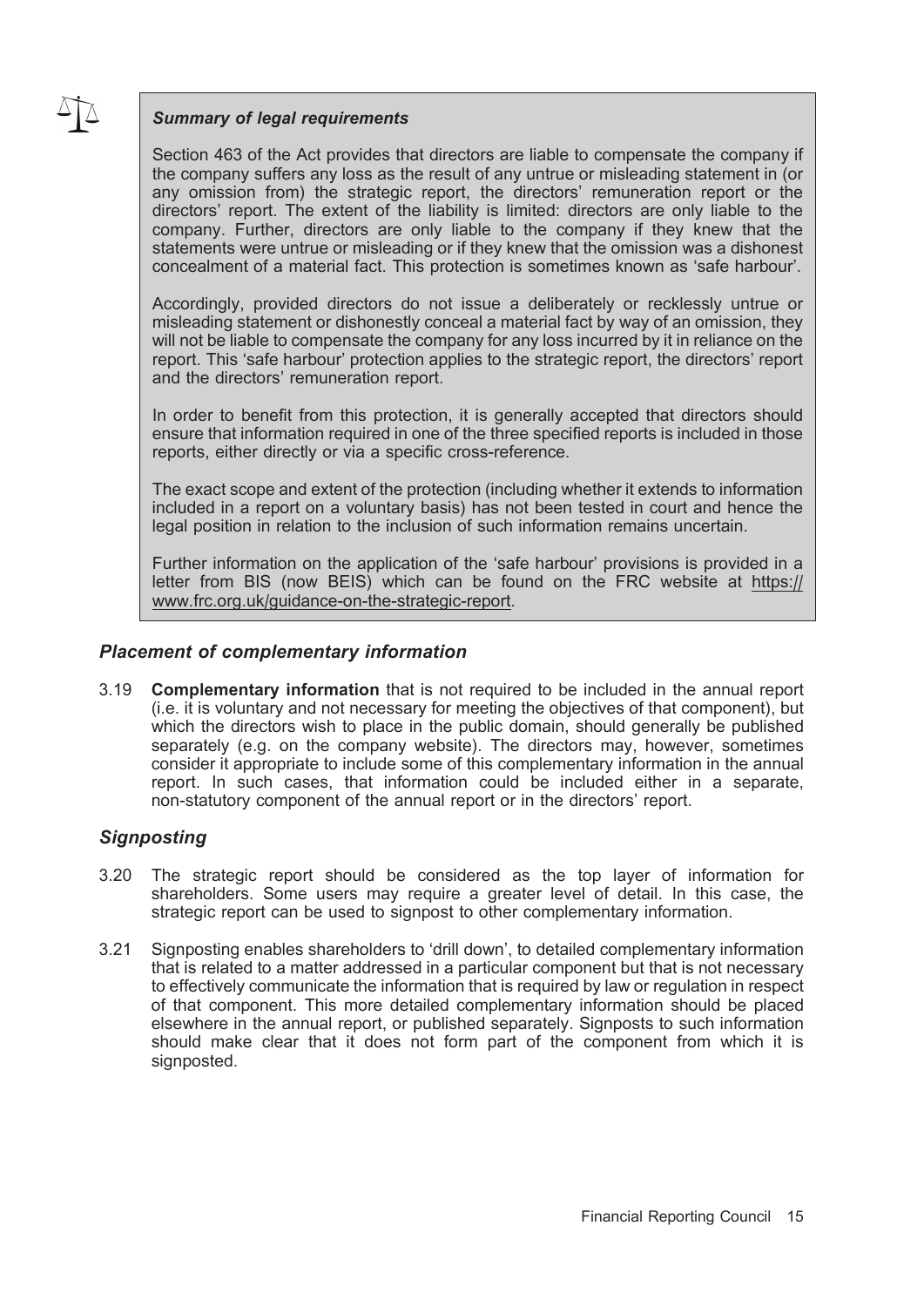### Example

An entity in the extractive industry may include its total proven and probable reserves within the strategic report as one of its non-financial key performance indicators (KPIs). The provision of the disaggregation of these totals is an example of complementary information that is not required to meet the objectives of a strategic report. Some entities may include this complementary information as part of their annual report within a separate, non-statutory component of the annual report.

3.22 Paragraphs 3.14 and 3.15 notwithstanding, the components of an annual report should not be drafted independently. It is only through an integrated approach to drafting the annual report that all relevant relationships and interdependencies between items of information disclosed in it will be properly identified and appropriately highlighted through linkages and signposting.

### **Assurance**

3.23 The source of disclosure requirements, and their location in the annual report or otherwise, will usually affect the level of assurance to which information is subjected (e.g. audit, review or no formal assurance). It is important that, as a minimum, it is clear which information has been subject to audit and which has not. This is particularly the case where the application of the Guidance set out in this section has resulted in the splitting of disclosure requirements derived from a single legislative or regulatory source or the combination of requirements derived from different sources.

### Structure of information within a component

- 3.24 Effective communication of the matters required to be addressed in a component will not usually be achieved through the use of a 'checklist style' approach to drafting. This can result in the structure of the component being driven by the order in which disclosure requirements arise and the presentation of more granular detail in such a way that other important information is obscured.
- 3.25 Each component of the annual report should be structured in a way that allows for a clear narrative flow and cohesiveness in the information that it contains. The ultimate aim of this is to ensure that the component, and the annual report more broadly, is relevant and understandable.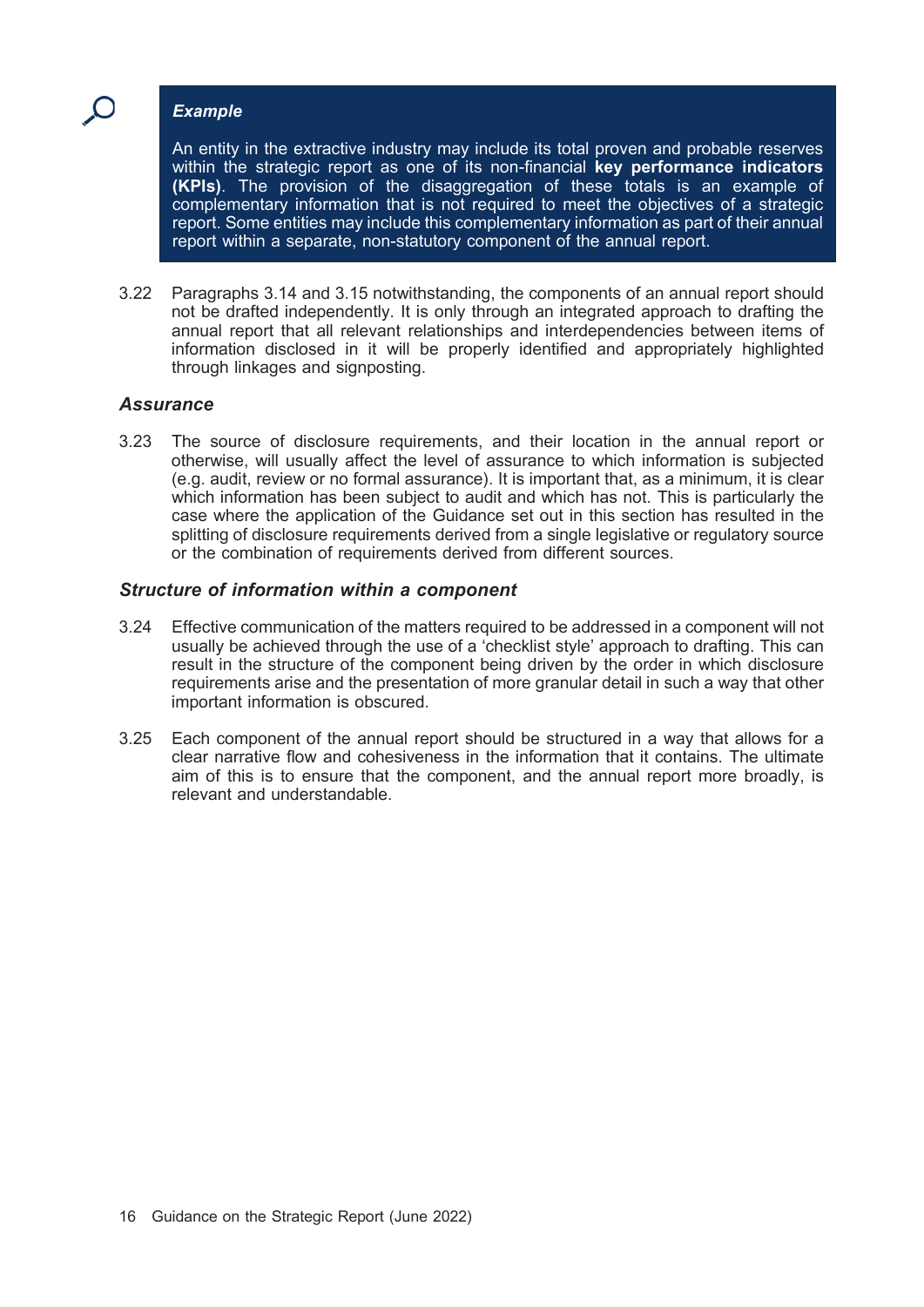# Section 4 The strategic report: purpose

 $\frac{1}{100}$  4.1 The strategic report should provide shareholders of the company with information that will enable them to assess how the directors have performed their duty to promote the success of the company for the benefit of shareholders as a whole, while having regard to the matters set out in section 172.<sup>22</sup>

- 4.2 Directors should apply judgement in determining the level of information that is disclosed, which may require the inclusion of information additional to that specifically listed in the Act.
- 4.3 The strategic report has five main content-related objectives:
	- (a) to provide insight into the entity's **business model** and its main **strategy** and objectives;
	- (b) to describe the principal risks the entity faces and how they might affect future prospects;
	- (c) to provide relevant non-financial and sustainability information;
	- (d) to provide an analysis of the entity's past performance; and
	- (e) to provide information to enable shareholders to assess how directors have had regard to stakeholders and other matters when performing their duty under section 172.
- 4.4 The strategic report should provide essential context to the financial statements to support an understanding of developments in the year and the future financial performance and position of the entity.
- 4.5 The strategic report should provide additional explanations of amounts recognised in the financial statements and explain the conditions and events that shaped the information contained in the financial statements. The strategic report should also include information relating to sources of value that have not been recognised in the financial statements and how those sources of value are managed, sustained and developed, for example a highly trained or experienced workforce, natural capital, intellectual property or intangible assets, as these are relevant to an understanding of the entity's development, performance, position or future prospects.
- 4.6 The success of an entity is dependent on its ability to generate and preserve value over the longer term. Entities do not exist in isolation; they need to build and maintain relationships with a range of stakeholders in order to generate and preserve value.
- 4.7 There should be consistency between the strategic report and the information presented in the financial statements.
- 4.8 The strategic report should reflect the collective view of the board.
- 4.9 The strategic report should also provide signposting to show the location of complementary information.

 $22$  Section 414C(1) of the Act.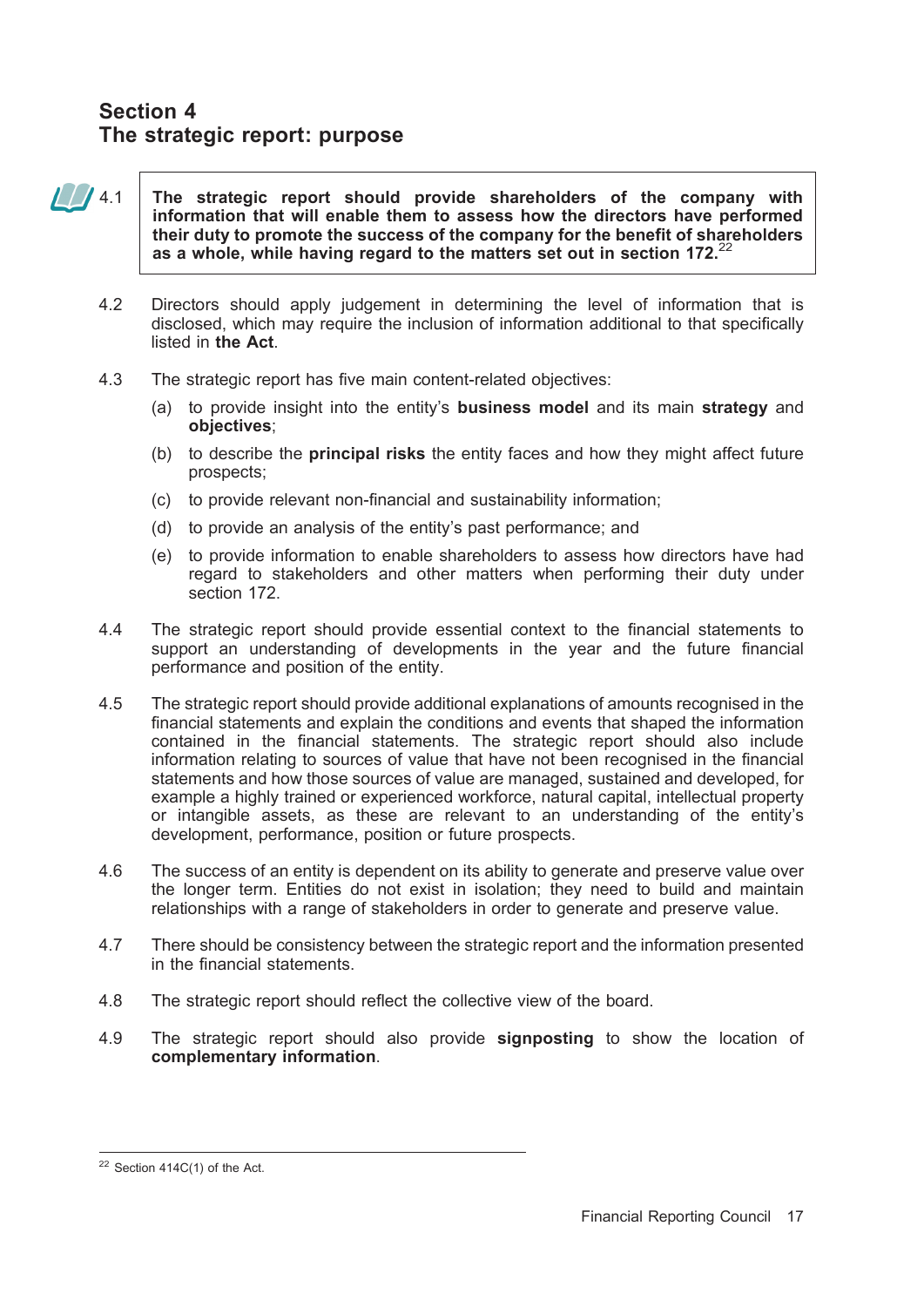### Summary of legal requirements

The purpose of the strategic report is to inform members<sup>23</sup> of the company and help them assess how the directors have performed their duty under section 172 of the Act.

The duty of a director, as set out in section 172 of the Act, is to 'act in the way he considers, in good faith, would be most likely to promote the success of the company for the benefit of its members as a whole, and in doing so have regard (amongst other matters) to:

- (a) the likely consequences of any decision in the long term;
- (b) the interests of the company's employees;
- (c) the need to foster the company's business relationships with suppliers, customers and others;
- (d) the impact of the company's operations on the community and the environment;
- (e) the desirability of the company maintaining a reputation for high standards of business conduct; and
- (f) the need to act fairly as between members of the company.'

The disclosure requirements set out in section 414C of the Act, on which the content elements in Section 7, 7A, 7B and 7C of this Guidance are based, are intended to ensure that the strategic report achieves its statutory purpose. These are supplemented by section 414CZA of the Act which requires directors to explain how they have had regard to the matters set out in section 172(1)(a) to (f) (see Section 8 of this Guidance).

<sup>&</sup>lt;sup>23</sup> The Act refers to 'members' of the company, however this guidance uses the broader term 'shareholders' unless the term 'members' is more appropriate in a specific context.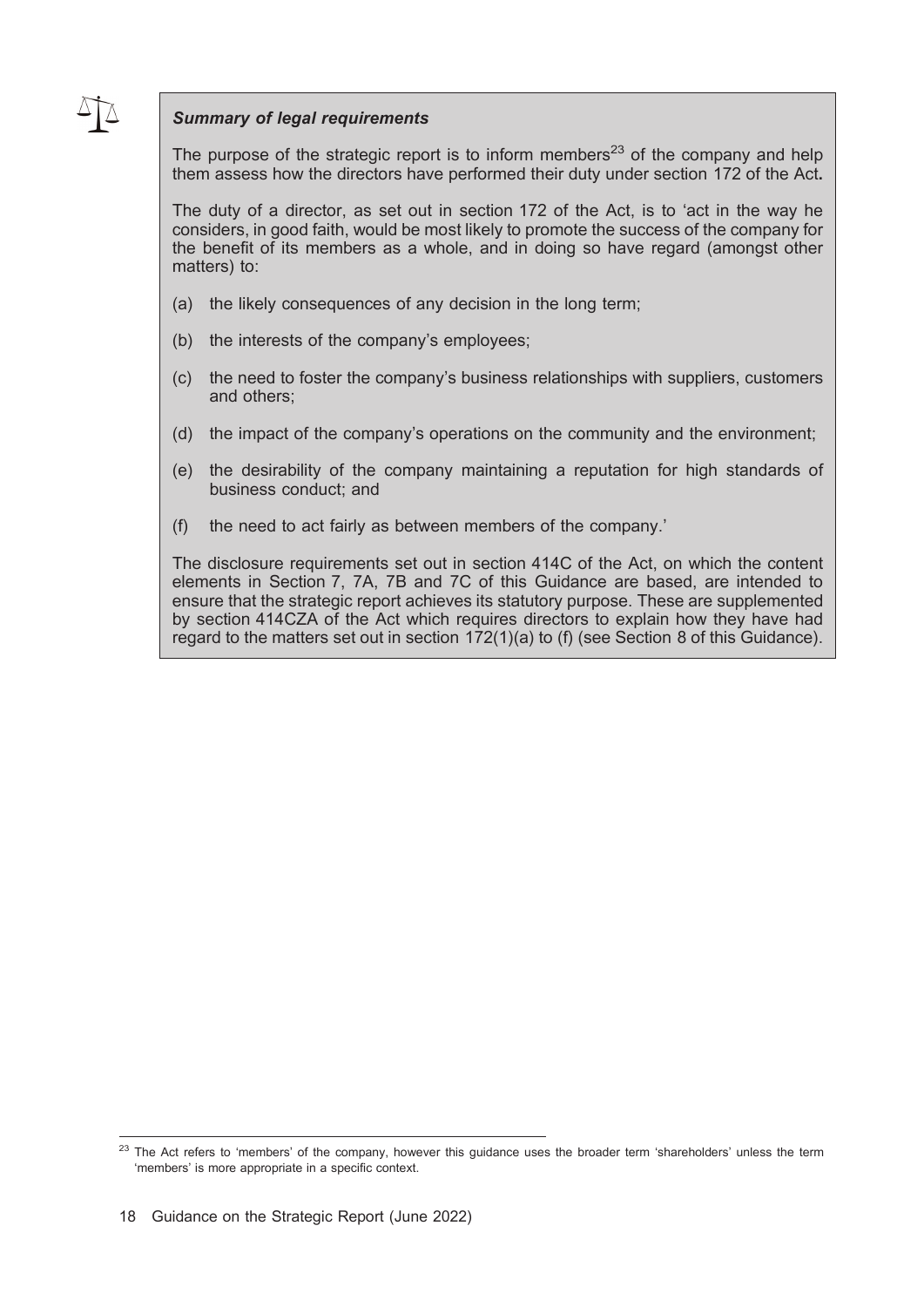# Section 5 The strategic report: materiality

 $\sqrt{5.1}$  Information is material if its omission or misrepresentation could reasonably be expected to influence the economic decisions shareholders take on the basis of the annual report as a whole. Only information that is material in the context of the strategic report should be included within it.

> Conversely, the inclusion of immaterial information can obscure key messages and impair the understandability of information provided in the strategic report. Immaterial information should be excluded from the strategic report.

- 5.2 The strategic report and the annual report more broadly should contain information that is material to shareholders, including information that enables shareholders to assess the directors' stewardship. A company's shareholder base may comprise groups with different needs and interests (e.g. retail investors vs. institutional investors) and the needs of all significant shareholder groups, including those who take a long-term view on investment, should be considered when determining whether a matter is material. When determining whether information is material, an entity should consider whether the fact or circumstance would affect the ability of the entity to generate or preserve value over the long term.
- 5.3 Materiality is entity specific based on the nature or magnitude (or both) of the actual or potential effect of the matter to which the information relates in the context of an entity's annual report. It requires directors to apply judgement based on their assessment of the relative importance of the matter to the entity's development, performance, position or future prospects.
- 5.4 Materiality in the context of the strategic report will depend on the nature of the matter and magnitude of its effect, judged in the particular circumstances of the case. However, due to the nature of the information contained in the strategic report, and the purpose it serves:
	- (a) qualitative factors will often have a greater influence on the determination of materiality in the context of the strategic report, particularly in relation to non-financial information; and
	- (b) the materiality of an item in the financial statements may be based on its magnitude relative to other items included in the financial statements in the year under review but may also be based on the potential effect over the longer term. The potential magnitude of future effects of a matter on the entity's development, performance, position or future prospects should also be considered when determining the materiality of a matter in the context of the strategic report.
- 5.5 When making an assessment of materiality for the strategic report, the board should consider the significance of the matter relative to the entity's business model and strategy. For example, when considering if information on the impact of an entity's activities on the environment is material, the directors should consider the implications for the company's long-term value generation arising from stakeholder, legal or regulatory responses.
- 5.6 The assessment of materiality for the strategic report should be reviewed annually to ensure that the information included in the report continues to be material over time in light of changes in facts and circumstances affecting the entity.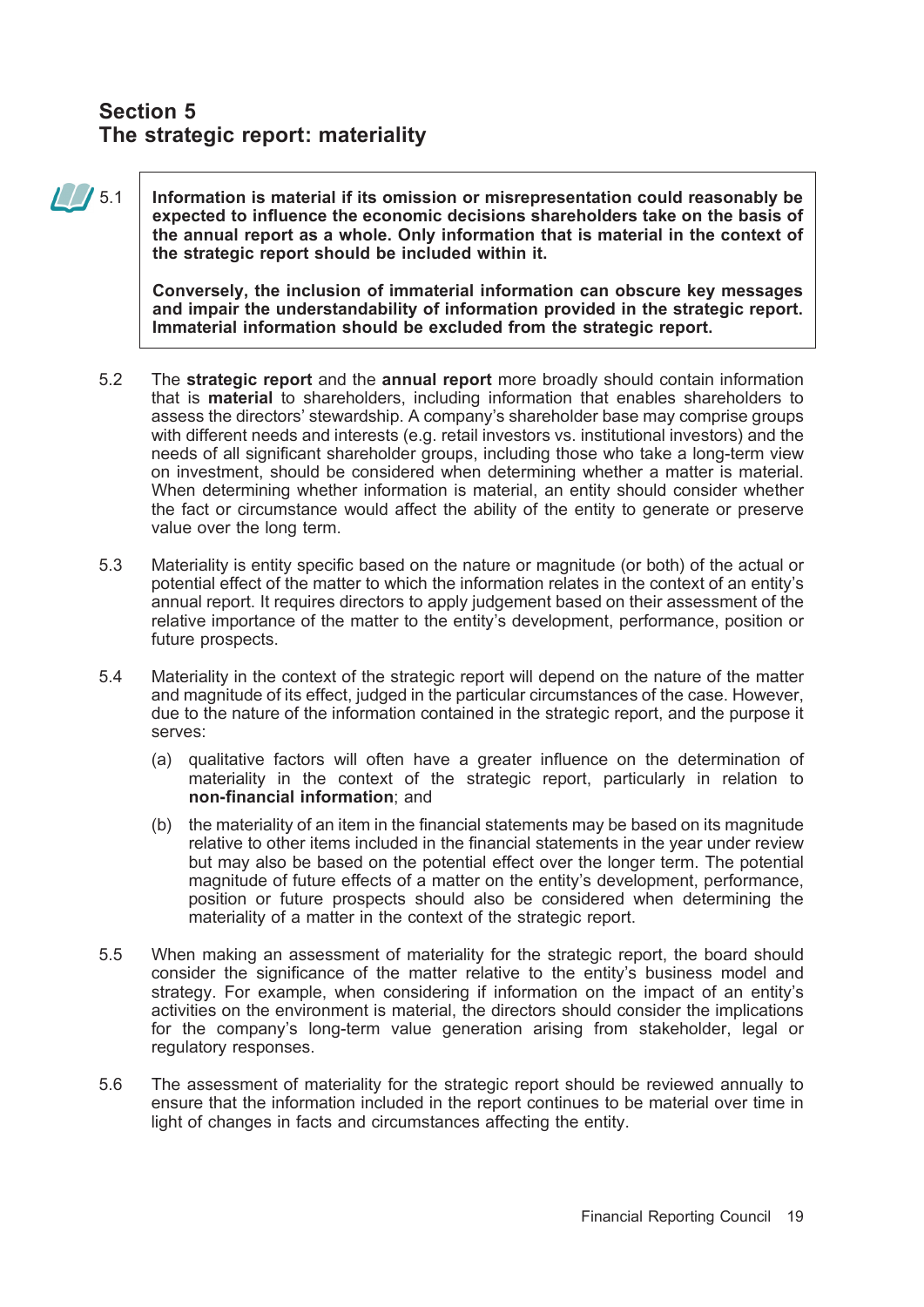### Materiality and the Companies Act

- 5.7 Certain strategic report requirements in the Act include a filter to ensure that neither too little nor too much information is included and serve as a guide to the level of detail that should be provided. The filters that apply are:
	- (a) 'principal' for risks and uncertainties;
	- (b) 'to the extent necessary for an understanding of' when referring to trends and factors and non-financial information; and
	- (c) 'key' for key performance indicators (KPIs).
- 5.8 As materiality is a commonly understood term in financial statements, this Guidance uses the term material in conjunction with principal, key or necessary for an understanding of, to help guide entities in making the judgement about what level of disclosure is needed.
- 5.9 The terms 'key' (e.g. as used in the term 'key performance indicators' (KPIs)) and 'principal' (e.g. as used in the term 'principal risks and uncertainties') refer to facts or circumstances that are (or should be) considered material to an understanding of the development, performance, position or future prospects of the business. These will generally be the performance measures or risks considered by the board.
- 5.10 The number of items disclosed as a result of the requirements to disclose principal risks or KPIs will generally be relatively small; they should not, for example, result in a comprehensive list of all performance measures used within the business or of all risks and uncertainties that may affect the entity.
- 5.11 When considering the application of materiality to non-financial information, entities should, as a first step, consider whether the particular matter is material to the business and then, if it is, determine the appropriate level of information to disclose in relation to that matter. The disclosure requirements for non-financial information in the Act should not be applied as a checklist.
- 5.12 The strategic report should focus on those matters that are material to an understanding of the development, performance, position or future prospects of the business. In the annual report of a parent company, for example, the strategic report should be a consolidated report and should include only those matters that are material in the context of the consolidated group.
- 5.13 The concept of materiality cannot, however, be applied to disclosures that are required by company law or its associated regulations unless explicitly allowed (for example, through the use of the terms 'to the extent necessary for an understanding of' or 'principal').

### Example

A quoted company must provide the following disclosures in its strategic report irrespective of the directors' view of their materiality or strategic importance:

- A description of its **strategy** and **business model** (See paragraphs 7.11 and 7.14); and
- . A breakdown by gender of the number people it employs (see paragraph 7.77).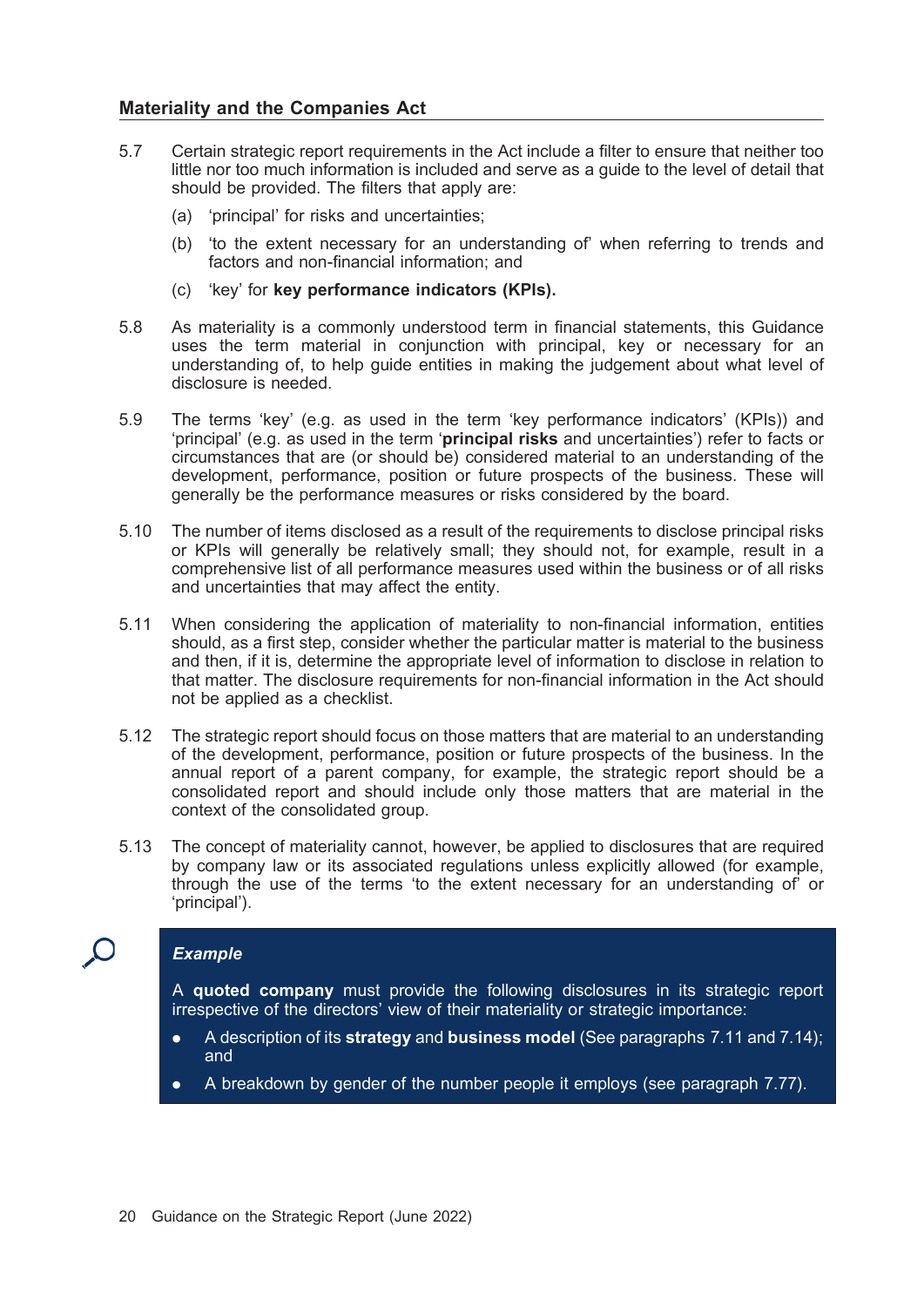### Directors' report

5.14 Unlike the strategic report, most of the requirements for the **directors' report** are required irrespective of the directors' view of materiality.



### Example

A quoted company must, to the extent it is practical to obtain the information, provide the greenhouse gas emission disclosures in its directors' report even if the directors do not consider the information to be material to shareholders. In addition, where it is not practicable to obtain the information, a justification of that fact must be included.

### Disclosure of confidential information

5.15 There may be occasions when the directors consider the disclosure of detailed information about impending developments or matters in the course of negotiation would be seriously prejudicial to the interests of the entity. The Act provides an exemption from disclosure of such information; however, the directors should still consider whether there is summarised information that is not seriously prejudicial which should be disclosed.

### Summary of legal requirements

Sections 414C(14) and 414CB(9) of the Act clarify that for the purpose of sections 414C and 414CB the disclosure of information about impending developments or matters in the course of negotiation is not necessary if the disclosure would, in the opinion of the directors, be seriously prejudicial to the interests of the company. This is the case even if that information is considered material.

 $24$  Large and Medium-sized Companies and Groups (Accounts and Reports) Regulations 2008 (SI 2008/410) Schedule 7, part 7.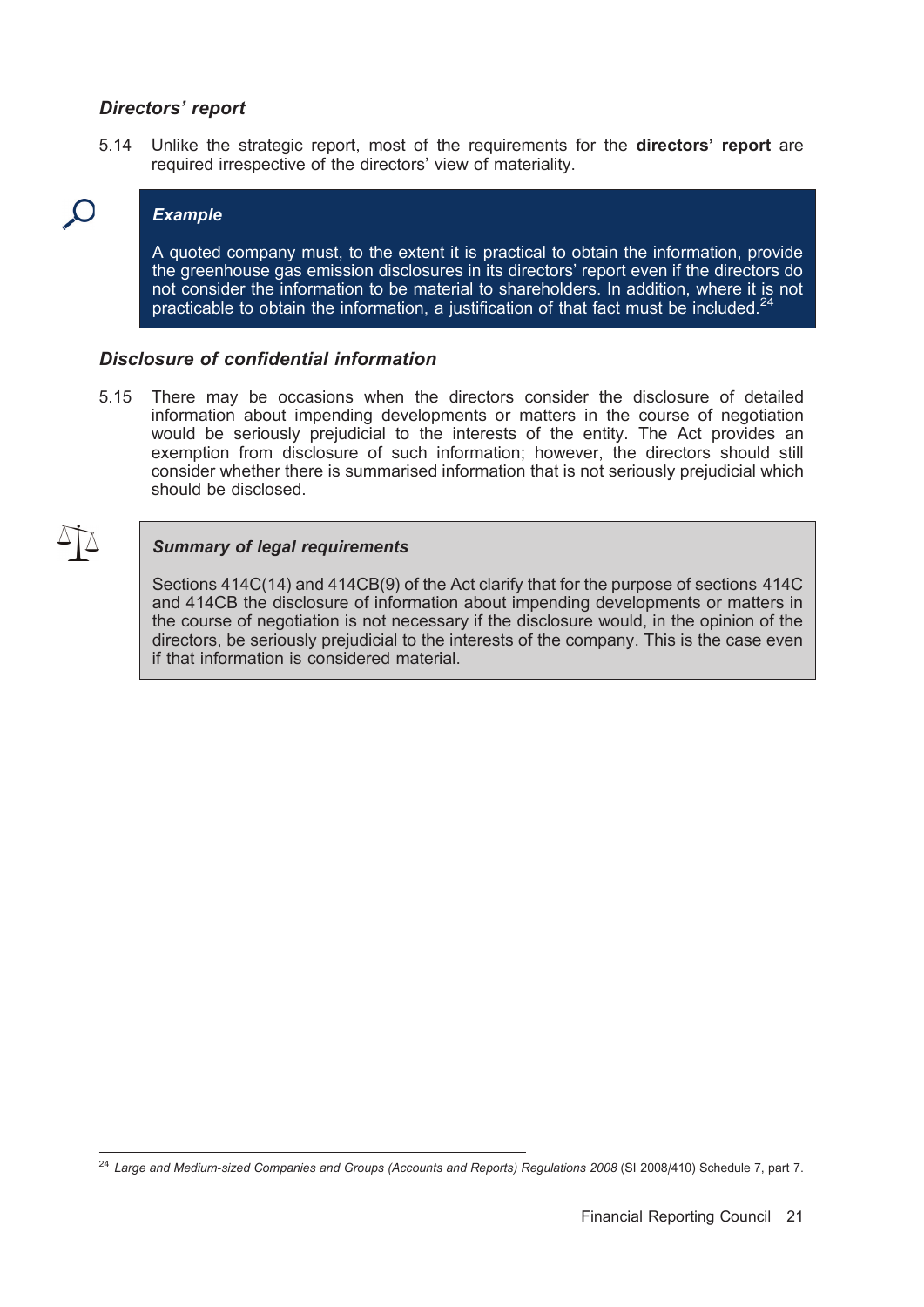# Section 6 The strategic report: communication principles

- 6.1 The following principles provide guidance on how the strategic report should be prepared. They are also relevant in the drafting of the annual report as a whole.
- 6.2 Entities should consider the most effective methods of communicating material information, as well as its placement within the annual report.
- 6.3 The strategic report should be fair,<sup>25</sup> balanced<sup>26</sup> and understandable.<sup>27</sup>
	- 6.4 The strategic report should address the positive and negative aspects of the entity's development, performance, position and future prospects openly and without bias. The board should seek to ensure that shareholders are not misled as a result of the presentation of, or emphasis given to, information in the strategic report, or by the omission of material information from it.
	- 6.5 The strategic report should be written in plain language. The excessive use of jargon should be avoided. Where the use of industry-specific terms is necessary for clear communication, they should be clearly defined and used consistently.
	- 6.6 The method of presentation can significantly affect the understandability of information in the strategic report. The most appropriate method of presentation will depend on the nature of the information but may include tabular, graphical or pictorial methods as well as narrative text. A combination of these methods may also sometimes be appropriate.
	- 6.7 The board should take into consideration the strategic report when ensuring that the annual report, when taken as a whole, is also fair, balanced and understandable.
- 

### 6.8 The strategic report should be clear and concise yet comprehensive.<sup>28</sup>

- 6.9 Comprehensiveness reflects the breadth of information that should be included in the strategic report rather than the depth of information. The strategic report does not need to cover all possible matters in detail to be considered comprehensive. It should include the information that is necessary for an understanding of the entity's development, performance, position or future prospects of the entity.
- 6.10 Conciseness is achieved through the efficient communication of all material information.

### $\Box$  6.11 Where appropriate, information in the strategic report should have a forward-looking orientation.

6.12 Information on how a fact or circumstance might affect the entity should be included in the strategic report when it is material to an assessment of the development, performance, position or future prospects of the entity. The provision of this information does not require disclosure of a forecast of future results.

<sup>&</sup>lt;sup>25</sup> Section 414C(2)(a) of the Act.<br><sup>26</sup> Section 414C(3) of the Act.<br><sup>27</sup> The Code, Provision 27.<br><sup>28</sup> Section 414C(3) of the Act.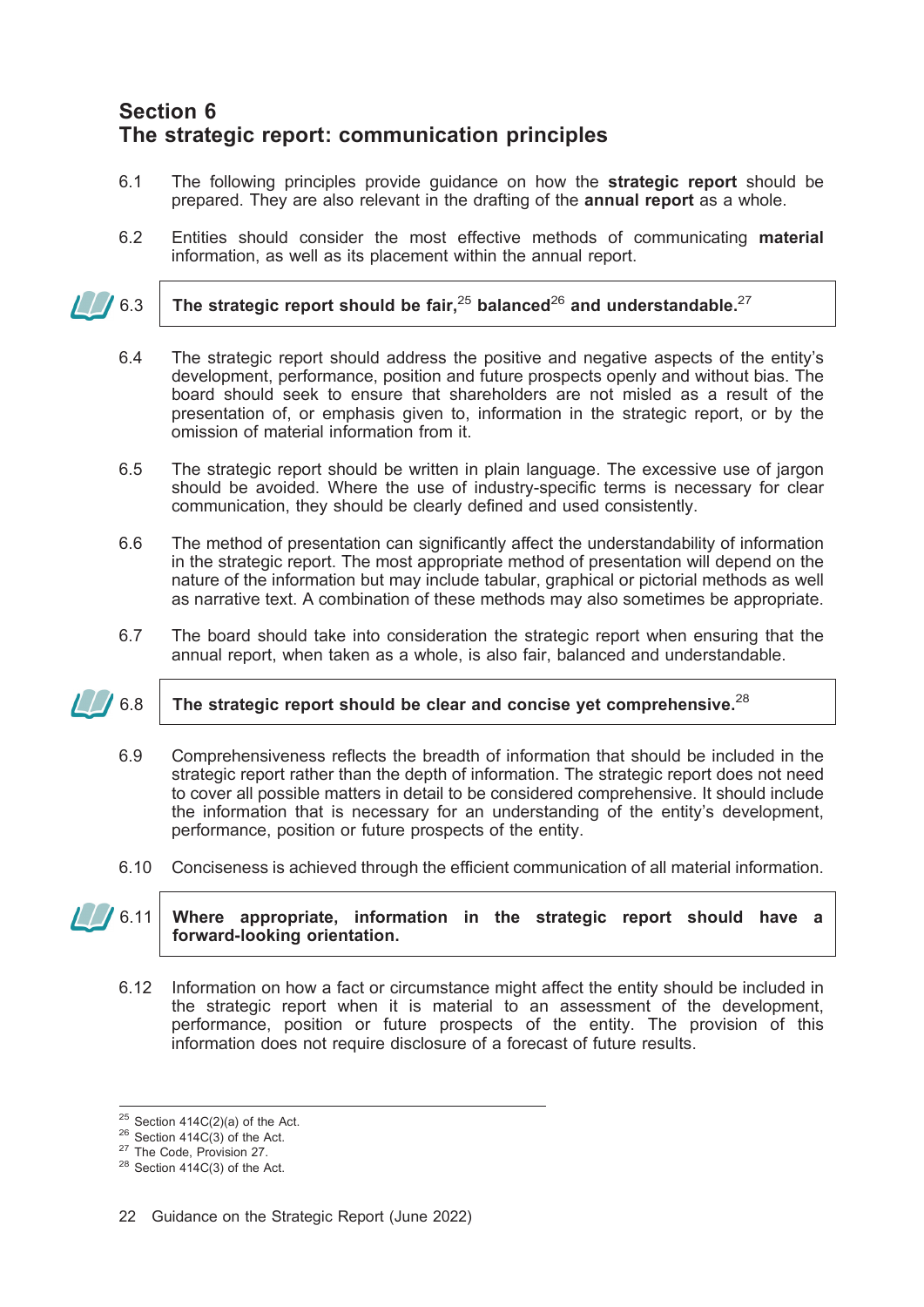- 6.13 The strategic report should not concentrate solely on a single timeframe. Where relevant to an understanding of the development, performance, position or future prospects of the entity, the strategic report should give due regard to the short-, medium- or long-term implications of the fact or circumstance being described.
- 6.14 Entities should communicate relevant information that enables shareholders to assess the matters that may have an impact on the long-term success of the business.

- $\sqrt{6.15}$  The strategic report should provide information that is entity specific.
	- 6.16 Information on how a particular fact or circumstance might affect, or has affected, the development, performance, position or future prospects of the entity and how it is responding to that fact or circumstance provides insightful information that can be used in the assessment of the entity's future prospects. The inclusion of generic or 'boilerplate' information on its own is of limited use to shareholders.

6.17 | The strategic report should highlight and explain linkages between pieces of information presented within the strategic report and in the annual report more broadly.

- 6.18 Linkages are relationships or interdependencies between, or the causes and effects of, facts and circumstances disclosed in the annual report.
- 6.19 The Act sets out a list of discrete disclosure requirements which could be met in a series of independent sections in a strategic report. It is often the case, however, that there are relationships and interdependencies between the required pieces of information that, if highlighted and explained, will provide a greater insight into the entity's business.

### Linkage example

Separate sections setting out the principal risks and uncertainties and key performance indicators may be individually informative. However, highlighting and explaining linkages between these two elements of the strategic report might provide a deeper insight into how risks might impact on the KPIs in future.

6.20 Similarly, there are many examples where separate sources of requirements that apply to different components of the annual report result in the disclosure of related information. While each component of the annual report is independently useful, more valuable insight can be provided if the strategic report highlights and explains linkages between the information disclosed in them.

### Linkage example

Providing independent information on an entity's KPIs in the strategic report and the drivers of directors' remuneration in the directors' remuneration report components will be informative. However, highlighting and explaining linkages or differences between these two components of the annual report might provide a deeper insight into the entity's executive incentivisation policies.

6.21 The most appropriate method of dealing with these linked requirements will depend on factors such as the nature of the information and any regulatory requirements specific to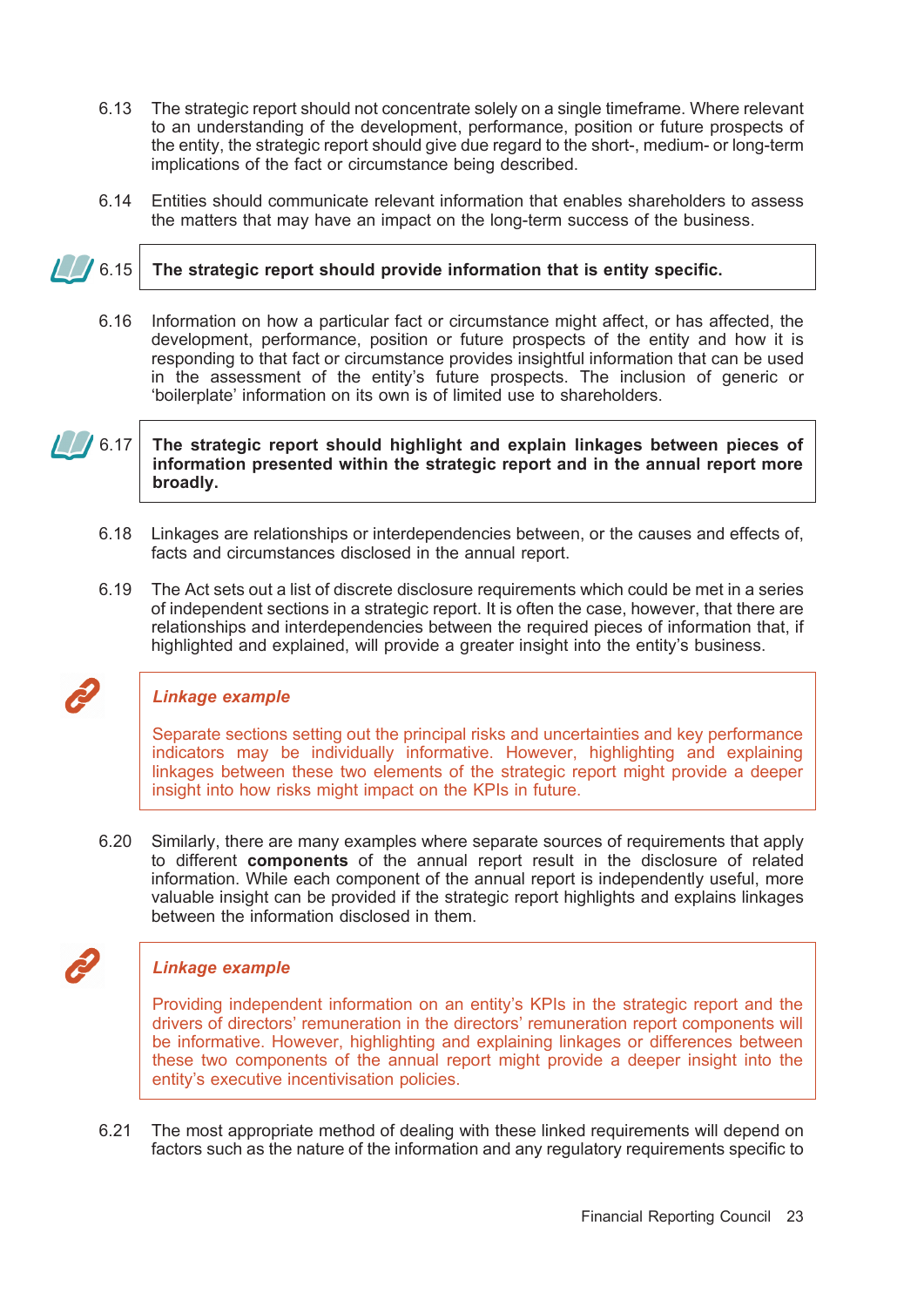the disclosures being made. The methods are closely linked to the guidance on the placement of information in the annual report set out in Section 3 and may involve the use of cross-referencing or signposting or combining related disclosures. Where cross-referencing or signposting is used, care should be taken that the nature of the relationship or interdependency is adequately explained, rather than just highlighting its existence.

- 6.22 It is probable that the information related to some disclosure requirements will be relevant to several different parts of the annual report. Where this is the case, directors will need to consider how the linkages between these discrete disclosure requirements can be highlighted and explained in the most efficient and understandable way.
- 6.23 The duplication of information should generally be avoided as it usually leads to unnecessary volumes of disclosure detracting from the understandability and usefulness of the annual report as a whole. This can be achieved by using signposting or cross-referencing. In some cases, it may be necessary to repeat certain pieces of information, although this should be limited to circumstances when this would tell the company's story more effectively.

### **Example**

The directors might consider some information on trends and factors to be relevant to an understanding of an entity's strategy, principal risks and current year performance. The directors might choose to highlight relevant linkages either through:

- . combining relevant information on trends and factors with the strategy, principal risks and current year performance disclosures;
- . highlighting linkages between relevant information on trends and factors and different parts of the strategic report dealing with strategy, principal risks and current year performance; or
- . a combination of some or all of the above.
- 6.24 It would be impracticable to highlight and explain all relationships and interdependencies that exist within the annual report while also ensuring the strategic report is both concise and understandable. In consequence, priority should be given to the relationships and interdependencies that are most relevant to the assessment of development, performance, position and future prospects of the business.

### $\sqrt{6.25}$  The structure, presentation and content of the strategic report should be reviewed annually to ensure that it continues to meet its purpose and only contains information that is relevant.

- 6.26 Consistent structure, presentation and content will facilitate comparison from year-to-year but the benefits of continuity should not override innovation where this will improve the relevance and understandability of the information presented.
- 6.27 Content that has been brought forward from previous years should be reviewed to ensure that it has continuing relevance. Any information that is no longer necessary in meeting the objectives of the strategic report should be removed.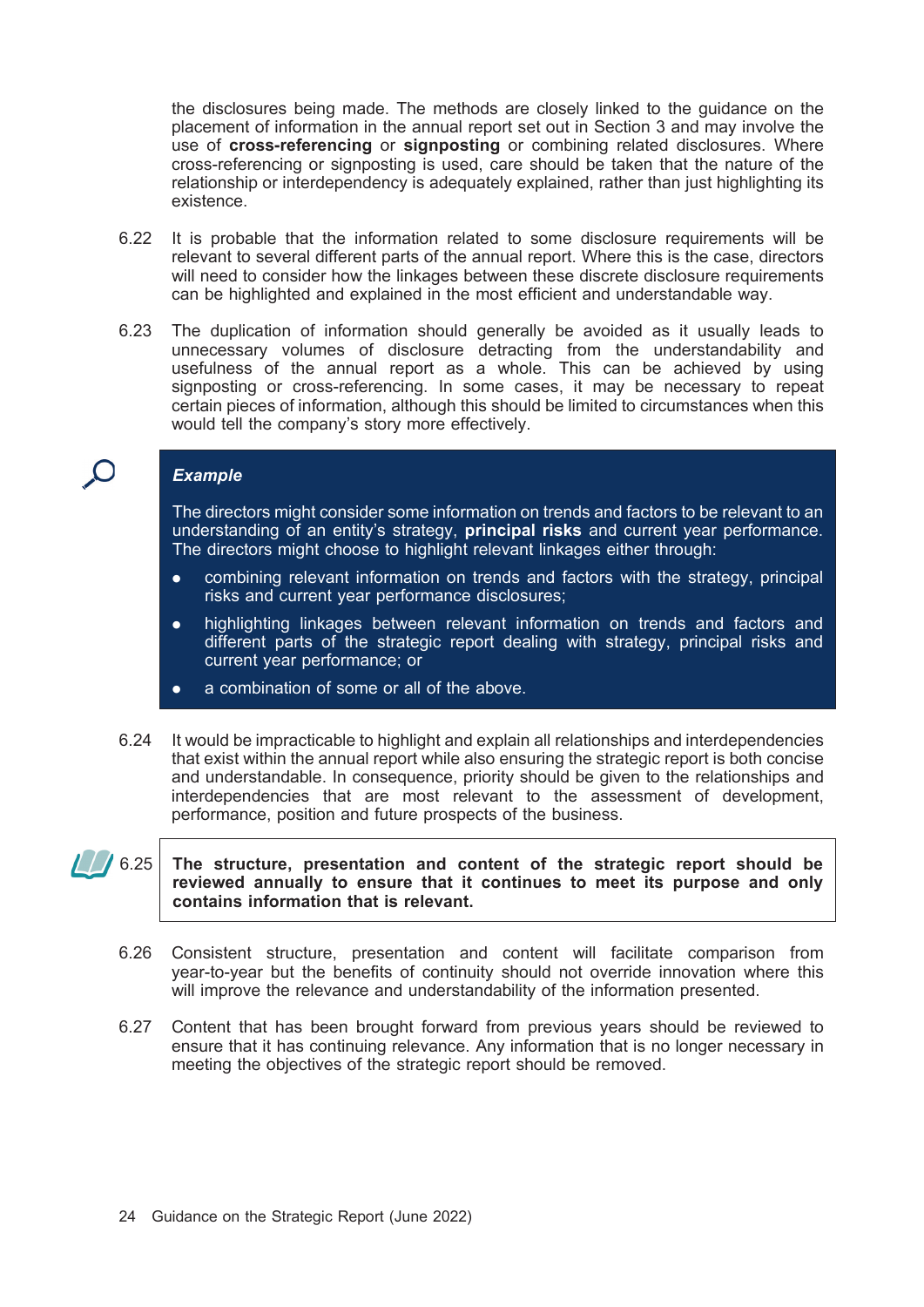# Section 7 The strategic report: content elements

- 7.1 The Act requires all companies and qualifying partnerships that are not small; all traded LLPs; and all banking LLPs to prepare a **strategic report**. The content requirements for the report are set out in sections 414C Contents of the strategic report, 414CB Contents of non-financial and sustainability information statement and 414CZA Section 172(1) statement of the Act. The requirements vary depending on the size and type of entity.
- 7.2 Section 414CA applies to public interest entities (PIEs), AIM companies and high turnover companies with more than 500 employees, and sets out the requirement to prepare a non-financial and sustainability information statement. PIEs are entities that are traded, banking or insurance companies. PIEs with more than 500 employees (or, in the case of a parent company, more than 500 employees in the group headed by that company) are required to comply with all the requirements of section 414CB but are exempt from certain parts of section 414C. Section 414CB sets out additional non-financial and sustainability reporting requirements for entities within its scope.
- 7.3 Section 414CB(A1) sets out climate-related financial disclosures for PIEs with more than 500 employees; AIM companies with more than 500 employees; and UK registered companies with a turnover of more than £500m (high turnover companies) which have more than 500 employees. These disclosures are also applicable to LLPs with more than 500 employees and more than £500 million turnover.
- 7.4 Section 414CZA of the Act requires all large companies to report on how directors have had regard to the matters set out in section 172(1)(a) to (f) when performing their duty to promote the success of the company.

### Organisation of this guidance

- 7.5 Section 7A contains the legal requirements in section 414C for entities that are not PIEs; and for PIEs with 500 or fewer employees. Certain entities that are not PIEs are also required to make the climate-related financial disclosures set out in Section 7C.
- 7.6 Sections 7B and 7C of this Guidance contain the legal requirements for entities that are PIEs with more than 500 employees and are therefore within the scope of section 414CB of the Act. These entities are also required to comply with the disclosures in Section 7C of this Guidance and some of the disclosure requirements in section 414C of the Act.
- 7.7 Section 7C sets out the climate-related financial disclosures in the non-financial and sustainability information statement that must be disclosed by:
	- (a) PIEs with more than 500 employees;
	- (b) UK registered companies with securities admitted to the Alternative Investment Market (AIM) with more than 500 employees;
	- (c) UK registered companies which are not included in the categories above, which have more than 500 employees and a turnover of more than £500 million; and
	- (d) Limited liability partnerships (LLPs) which have more than 500 employees and a turnover of more than £500 million.
- 7.8 In Sections 7A and 7B, some of the disclosure requirements are only applicable to quoted companies. Those requirements which are only applicable to quoted companies are indicated by a 'Q'. Nonetheless, all companies that are required to produce a strategic report are encouraged to apply the relevant sections as best practice.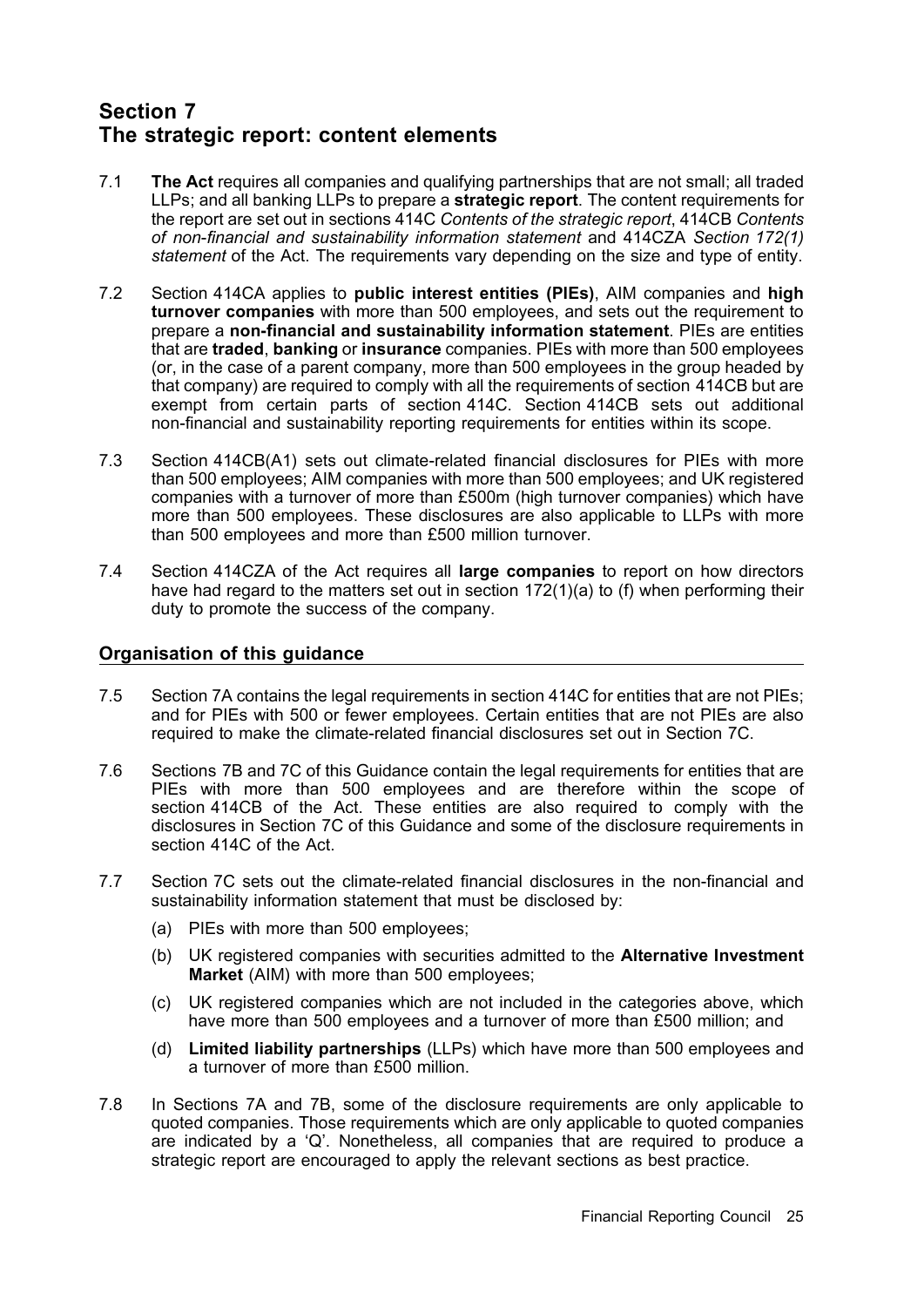7.9 Section 8 contains the legal requirements for large companies which are required to include a section 172(1) statement in their strategic report.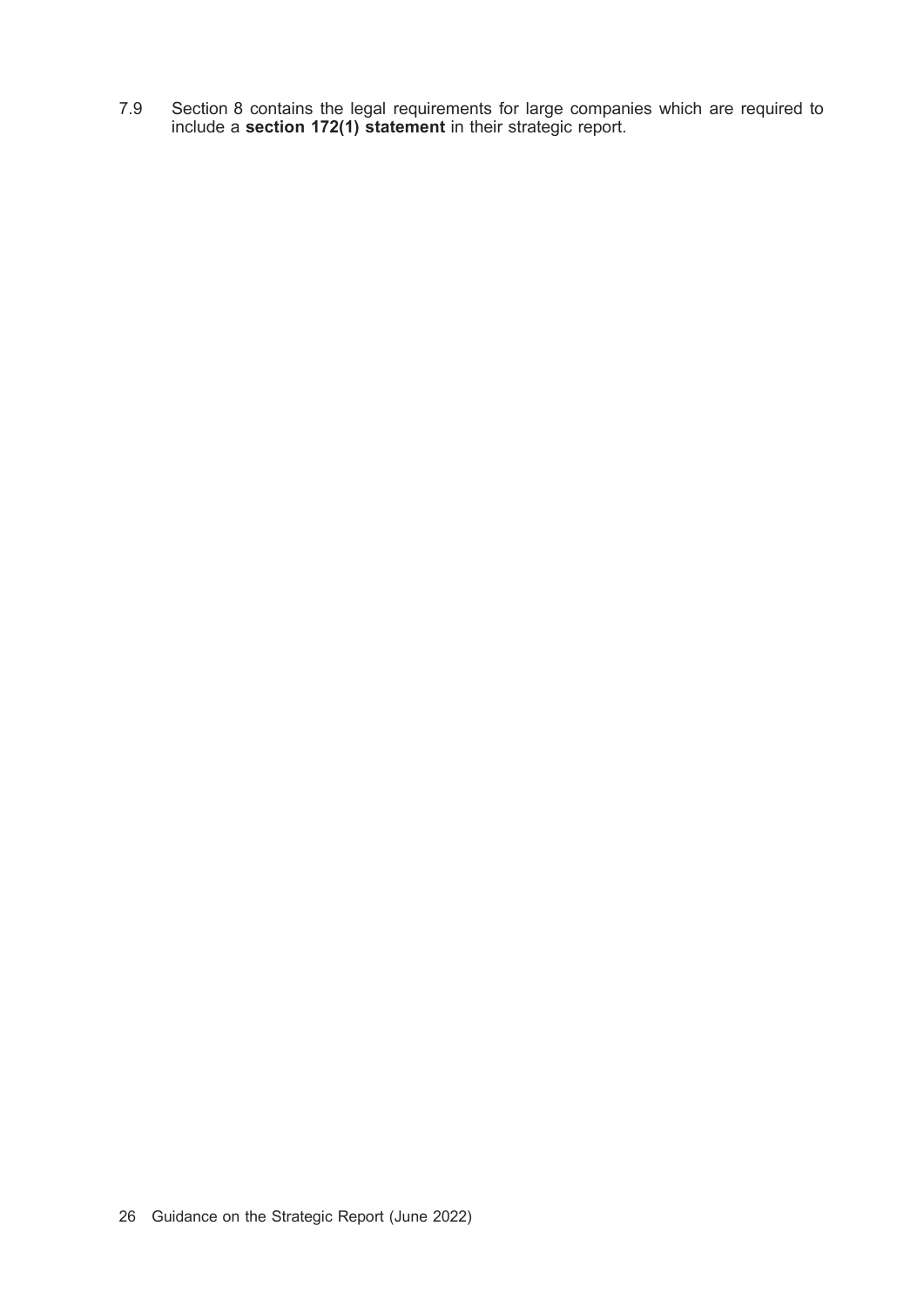## Section 7A The strategic report: content elements for entities that are not PIEs or are PIEs with 500 or fewer employees

### Scope of this Section

- 7A.1 This section of the Guidance applies to:
	- (a) medium-sized and large private companies; and
	- (b) AIM and quoted companies, traded and banking LLPs that are not PIEs and PIEs that have 500 or fewer employees.
- 7A.1A The section sets out the legal requirements that apply to quoted and unquoted companies that are not PIEs or are PIEs with 500 or fewer employees. Some of these entities will also be required to make mandatory climate-related financial disclosures as set out in Section 7C. Legal requirements applicable only to quoted companies are identified by 'Q'. Footnotes identify the source and applicability of each part of the legislation.

### Content elements

7A.2 The content elements of the **strategic report** set out in the **Act** can be analysed into three broad categories: strategic management, business environment and business performance and position:



7A.3 In addition to the specific disclosure requirements set out in the Act, entities should ensure that the strategic report meets its overall purpose: to provide information to shareholders and help them to assess how the directors have performed their duty under section 172. Section 414CZA of the Act requires large companies to report on how the directors have considered the matters set out in section 172(1) (a section 172(1) statement). Guidance on the application of this requirement is set out in Section 8.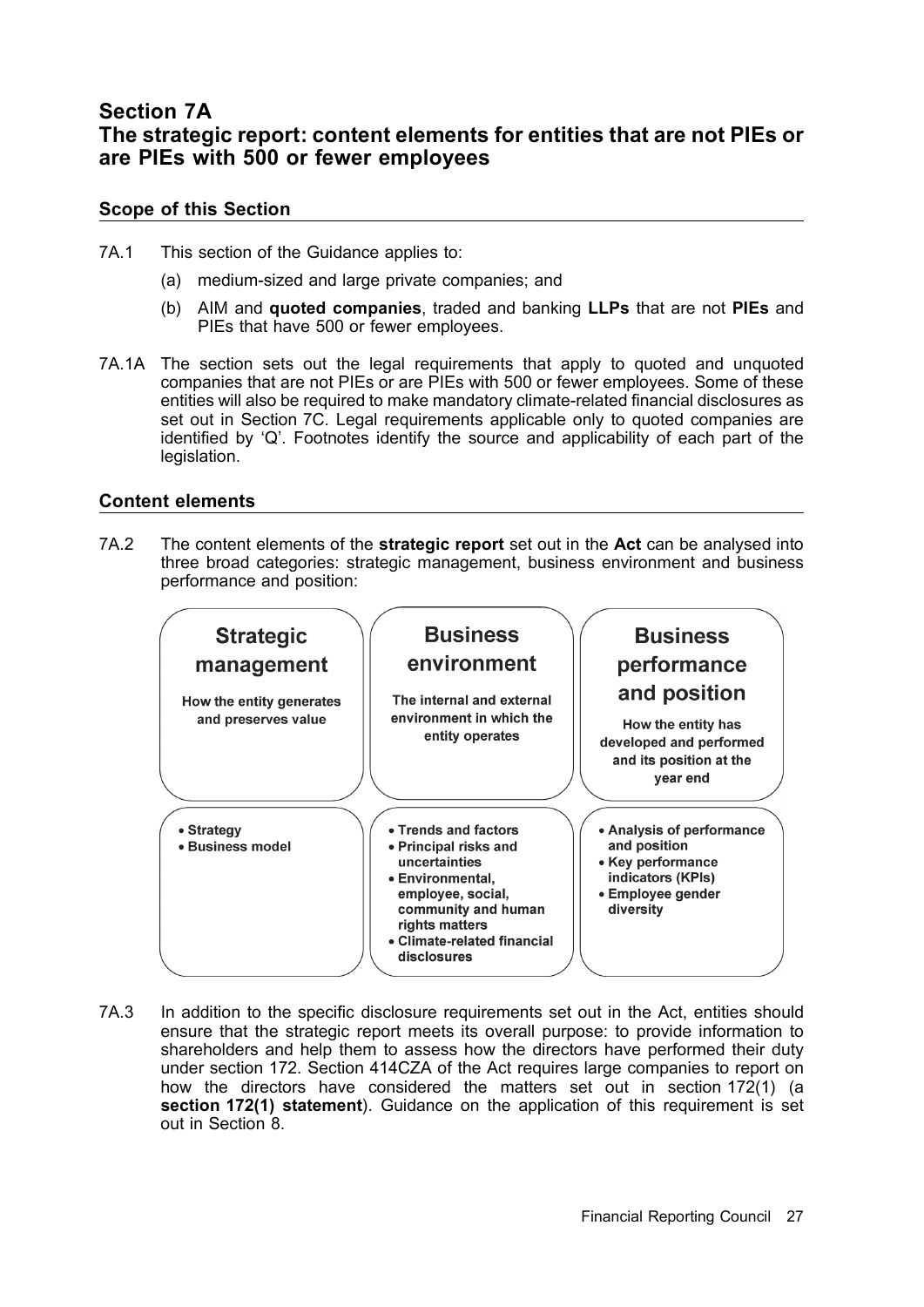- 7A.4 Traded LLPs and banking LLPs that are not PIEs with more than 500 employees, are subject to a reduced set of strategic report content disclosure requirements which includes a fair review of the LLP's business; and a description of the principal risks and uncertainties facing the LLP.
- 7A.5 The various content elements to be included in the strategic report should not be addressed in isolation; there are numerous relationships and interdependencies between those elements and other disclosures in the **annual report** which, as noted in paragraph 6.17, should be highlighted and explained in the strategic report. In particular, relevant non-financial and sustainability information should be considered as integral to the strategic report and should be linked, where appropriate, to other content elements. The relevance and strength of the relationships and interdependencies between the content elements will vary according to the facts and circumstances of the entity.
- 7A.6 Where there has been a material change in the facts or circumstances relating to any of the content elements set out below, that fact should be highlighted and explained.

### Strategic management

- 7A.7 An entity's purpose, strategy, objectives, and business model are inter-related concepts. Different businesses may use different terms for these concepts and/or may approach them in a different order. The disclosure of an entity's purpose, strategy, objectives and business model should together explain what an entity does and how and why it does it. A description of an entity's values, desired behaviours and culture will help to explain and put its purpose in context.
- 7A.8 An entity's purpose is why it exists. It could encompass generating benefits for members through its economic success whilst having regard to the matters identified in section 172 and, in the broader social context, contributing to inclusive and sustainable growth. The entity's strategy should be informed by what it wants to achieve in the future.
- 7A.9 An entity will usually have a number of formal objectives that it intends to achieve in pursuit of its purpose. The entity will also have developed a strategy that describes the means by which it intends to achieve those objectives. Objectives can be financial or non-financial in nature and may be expressed in quantitative or qualitative terms.
- 7A.10 An entity's culture can help to drive its success. The purpose, strategy and values should be aligned with the entity's culture.<sup>2</sup>

### $7\,$  /  $7$ A.11  $\,$  The strategic report must include a description of the entity's strategy. $^{30}$

7A.12 A description of the strategy for achieving an entity's objectives provides insight into its development, performance, position and future prospects. The disclosure of the entity's objectives places the strategy in context and allows shareholders to make an assessment of its appropriateness.

<sup>&</sup>lt;sup>29</sup> The Code, Principle B.<br><sup>30</sup> Section 414C(8)(a) of the Act and the Code, Provision 1. The legal requirement only applies to quoted companies.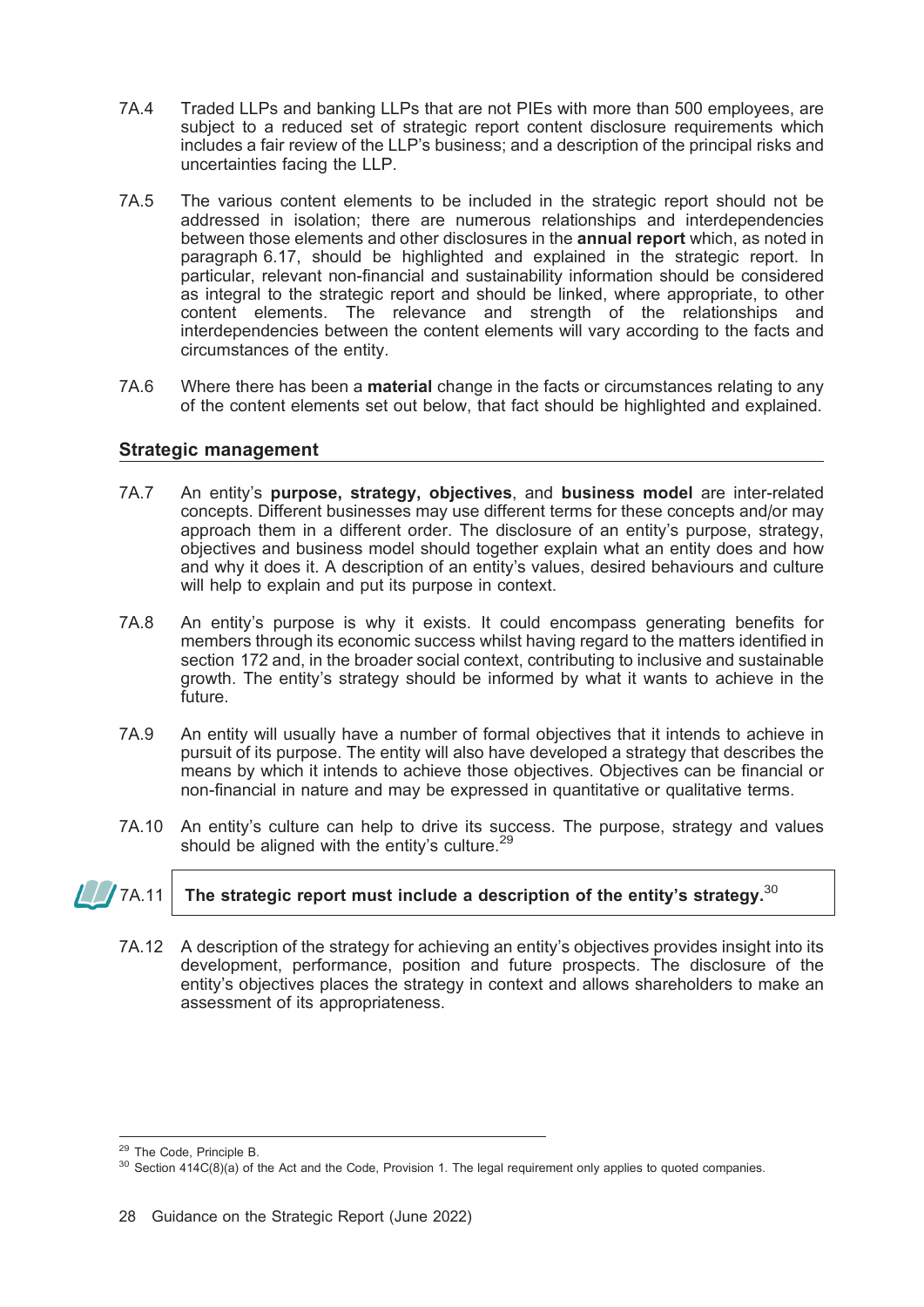### Linkage example

Relating the development and performance of the entity during the year to the strategy that was in place at the time will allow shareholders to assess the directors' actions in pursuit of the entity's objectives, how directors have discharged their duty under section 172 and may be relevant in an assessment of the entity's future prospects.

7A.13 Where relevant, linkage to and discussion of key performance indicators (KPIs) should be included in any descriptions given in order to allow an assessment of the entity's progress against its objectives and strategy. Similarly, emphasising the relationship between an entity's principal risks and its ability to meet its objectives may provide relevant information.

### $\sqrt{7A.14}$  The strategic report must include a description of the entity's business model. $31$

- 7A.15 The description of the entity's business model should explain how it generates and preserves value over the longer term. The business model should be consistent with the entity's purpose.
- 7A.16 A critical part of understanding an entity's business model is understanding its sources of value, being the key resources and relationships that support the generation and preservation of value. In identifying its key sources of value, an entity should consider both its tangible and intangible assets and also identify those resources and relationships that have not been reflected in the financial statements because they do not meet the accounting definitions of assets or the criteria for recognition as assets. This information may provide insight into how the board manages, sustains and develops these unrecognised assets.

### Example

An entity may generate a significant portion of its value from its workforce. The strategic report should explain an entity's key sources of value and the actions that it takes in order to manage, sustain and develop these sources of value. Other sources of value may include: corporate reputation and brand strength; customer base; natural resources; research and development; intellectual capital; licences; patents; copyrights and trademarks; outsourcing relationships; and market position.

7A.17 An entity will often create value through its activities at several different parts of its business process. The description of the business model should focus on the parts that are most important to an understanding of the generation and, preservation of value. The risks posed by the impact of an entity's activity, however, may be greatest in other parts of the business process and these areas should also be considered.

### **Example**

 $\mathbf C$ 

An entity operating in the pharmaceuticals sector might have a ready market for an innovative drug; the key to the value creation process is in the development and approval of that drug. In this case, the business model description should give due emphasis to the critical drug development and approval processes.

 $31$  Section 414C(8)(b) of the Act and the Code, Provision 1. The legal requirement only applies to quoted companies.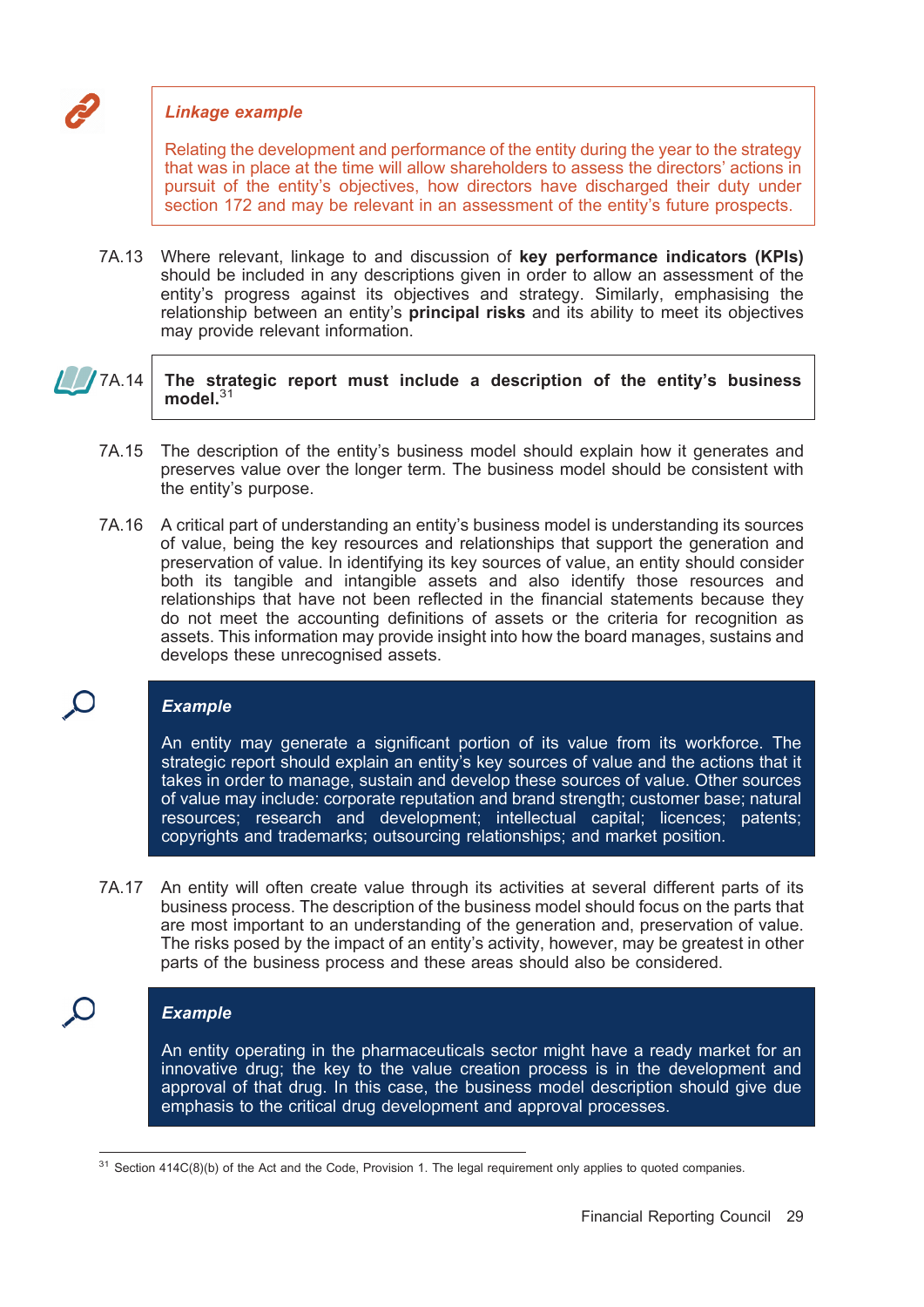- 7A.18 The description of the business model should include a high-level understanding of how the entity is structured, the markets in which it operates, and how the entity engages with those markets (e.g. what part of the value chain it operates in, its main products, services, customers and its distribution methods). It should also make clear what makes it different from, or the basis on which it competes with, its peers.
- 7A.19 The description of the entity's major products, services and markets and its competitive position within those markets should reflect the way that the business is managed, as should the segment analysis presented in the financial statements. While the level of aggregation and detail may vary, there should be overall consistency between these two information sets.
- 7A.20 The business model should provide context for other information presented in the strategic report and the annual report more broadly.



### Linkage example

Identifying relationships between the business model and other content elements could provide linkage with other relevant information in the strategic report. For instance, it could highlight the principal risks that affect, or strategy that relates to, a specific part of the business model.



### Linkage example

For instance, where an entity is reliant on technological innovation, this is likely to be reflected in the disclosed KPIs, the review of the business and the principal risks and uncertainties.

Similarly, where the entity is reliant on a highly trained and engaged workforce, or other stakeholders relationships, this should be apparent in different elements of the strategic report which should set out how the entity manages, measures and nurtures those relationships.

### Business environment



 $\int_{\ell}$  7A.21  $\vert$  To the extent necessary for an understanding of the development, performance or position of the entity's business, the strategic report must include the main trends and factors likely to affect the future development, performance or and position of the entity's business.<sup>32</sup>

7A.22 Trends and factors affecting the business may arise as a result of the external environment in which the entity operates or from internal sources. They may have affected the development, performance or position of the entity in the year under review or may give rise to opportunities or risks that may affect the entity's future prospects. In considering the external trends, it is important that entities consider both the trends in the market in which the entity operates and the trends and factors relating to society more generally. For instance, an entity should consider the risks and opportunities arising from factors such as climate change and the environment, and where material, discuss the effect of these trends on the entity's future business model and strategy.

 $32$  Section 414C(7) of the Act. This section applies to quoted companies.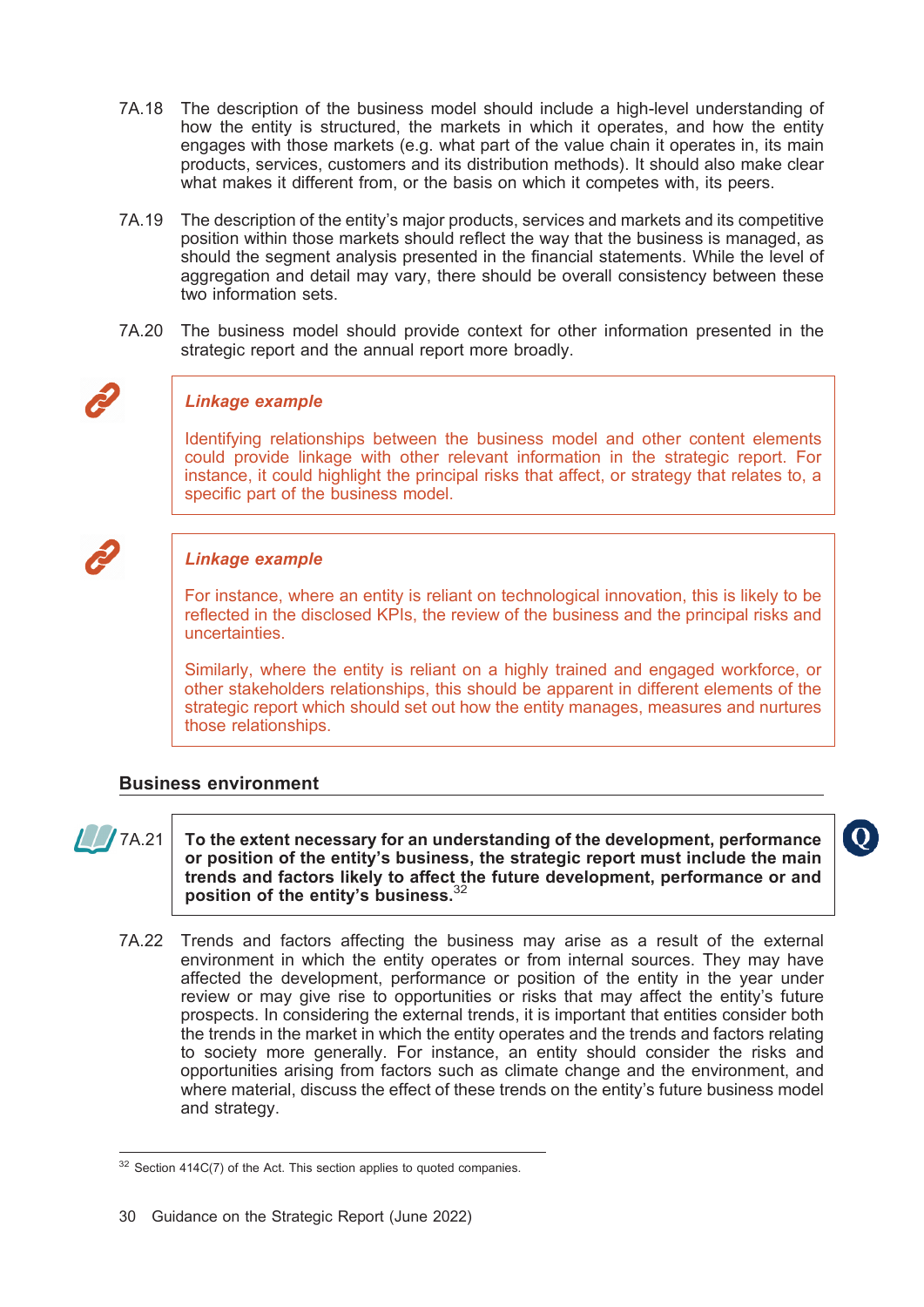### **Example**

The environment within which an entity operates, particularly that related to consumer sentiment, can change quickly as a result of a specific incident or media interest. A recent incident or media coverage need not be directly related to the entity, and need not have affected the current year performance, to have the potential to give rise to new risks or opportunities that may have a material effect on its future prospects.

- 7A.23 The strategic report should also cover other significant features of its external environment and how those influence the business. This could include trends in the regulatory, macro-economic environment and changes in societal expectations. The strategic report should set out the directors' analysis of the potential effect on the entity's future development, performance, position or future prospects of the trends or factors identified.
- 7A.24 The discussion of internal trends and factors will vary according to the nature of the business, but could, for example, include the development of new products and services or the benefits expected from capital investment.
- 7A.25 Where practicable and relevant, the trend or factor should be quantified and the source of the evidence underpinning it identified.

### **Example**

An entity may wish to state in its strategic report that the market in which it operates has grown substantially in the past five years. In this case, the strategic report should, where practicable, indicate by how much the market has grown and reference the source of the statistic used.

7A.26 Given the influence trends and factors might have on many aspects of the entity's development, performance, position or future prospects, the linkage of this type of information to other areas of the strategic report and the annual report more broadly will be particularly important.

# Linkage example

The strategic report might highlight the principal risks or opportunities that arise from, or the strategy that has been adopted as a result of, significant trends and factors identified. It might also highlight how certain trends or factors have affected the development, performance or position of the entity through reference to information in the financial statements.

### Linkage example

Increasing focus on sustainability may result in an entity making changes to its business model such as to adapt its investment strategy. Information on these trends should be linked to the entity's strategy and business model explaining the potential effects on the development, performance, position or future prospects of the entity.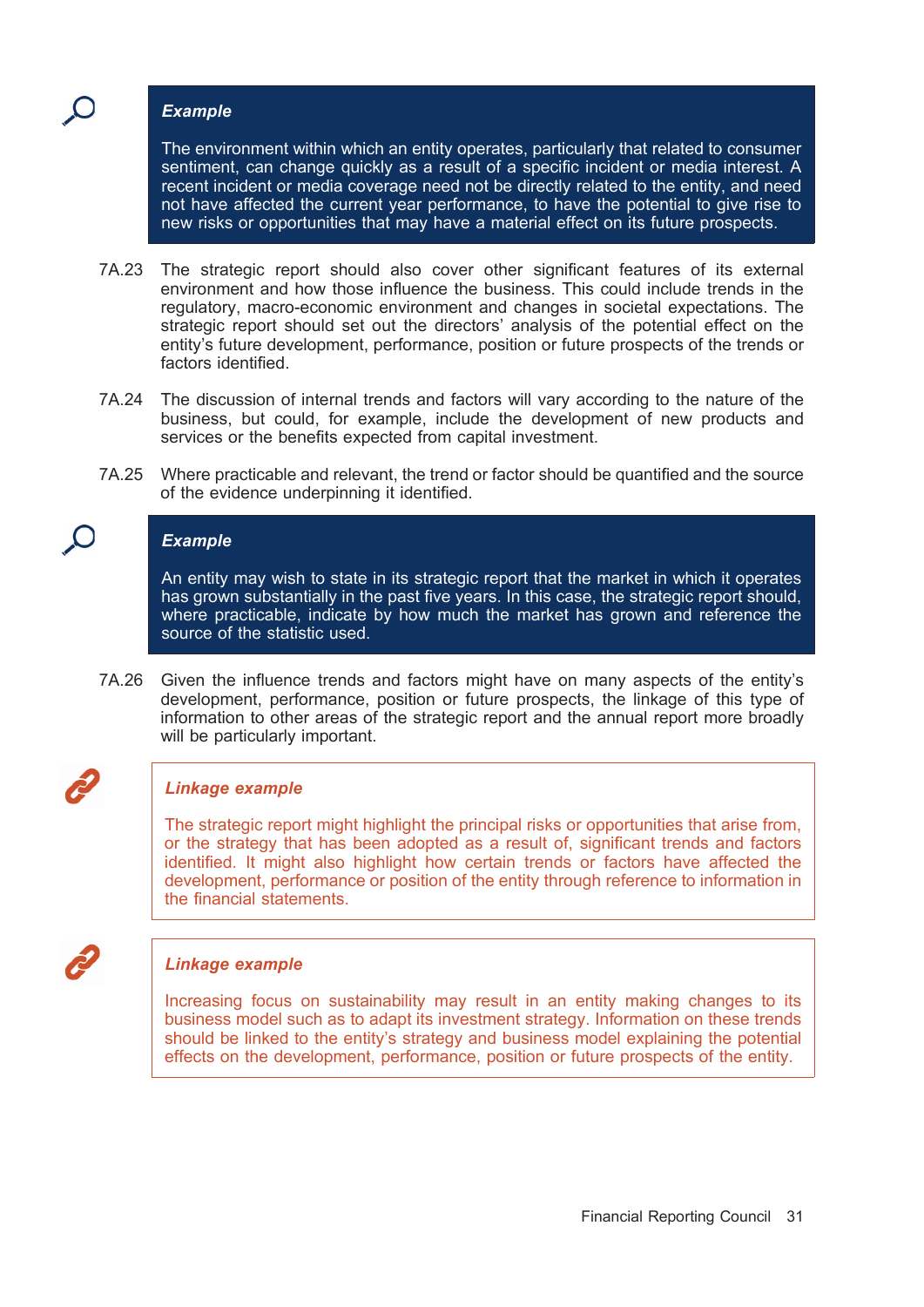### $\sqrt{7A.27}$  The strategic report must include a description of the principal risks and uncertainties facing the entity $33$  and should include an explanation of how they are managed or mitigated.<sup>34</sup>

- 7A.28 The risks and uncertainties included in the strategic report should be limited to those considered by the entity's management to be material to the development, performance, position or future prospects of the entity. They will generally be matters that the board regularly monitors and discusses because of their likelihood, the magnitude of their potential effect on the entity, or a combination of the two.
- 7A.29 The board should consider the full range of business risks, including both those that are financial in nature and those that are non-financial. Principal risks should be disclosed and described irrespective of whether they result from strategic decisions, operations, organisation or behaviour, or from external factors over which the board may have little or no direct control.
- 7A.30 Principal risks should include, but are not necessarily limited to, those risks that could result in events or circumstances that might threaten the entity's business model, future performance, solvency or liquidity, or result in significant value erosion. In determining which risks are the principal risks, entities should consider the potential impact and probability of the related events or circumstances arising and the timescale over which they may occur. For entities that are required to make climate-related financial disclosures, there may be overlap between those requirements and the disclosures required by this section.



### Linkage example

Principal risks may result in threats to solvency and liquidity. An entity could consider the period over which principal risks may crystallise and how these have been taken into account when, where relevant, making a viability statement.<sup>35</sup> Where a viability statement uses a timeframe shorter than that over which risks may crystallise, the entity could explain the potential impact of these long-term risks on the entity's viability.

7A.31 Where the entity is facing long-term systemic risks which may have a material effect on the entity's ability to generate and preserve value in the long term, the strategic report could explain the potential impact on the entity's strategy and business model if those risks crystallise.

### Example

Risks arising from climate change could include the risks and opportunities facing the entity's operations from a transition to a low carbon economy, the physical risks to the entity's operations posed by climate change, for instance direct damage to assets or supply chain disruption, and could also include the risks that the entity's operations contribute to climate change risk. These different types of risk may not be relevant for every entity, but directors should consider each category and report on those that constitute principal risks.

<sup>&</sup>lt;sup>33</sup> Section 414C(2)(b) of the Act.<br><sup>34</sup> It is considered best practice to explain how principal risks are managed or mitigated. Provision 28 of the Code reflects this.<br><sup>35</sup> A viability statement is only required for thos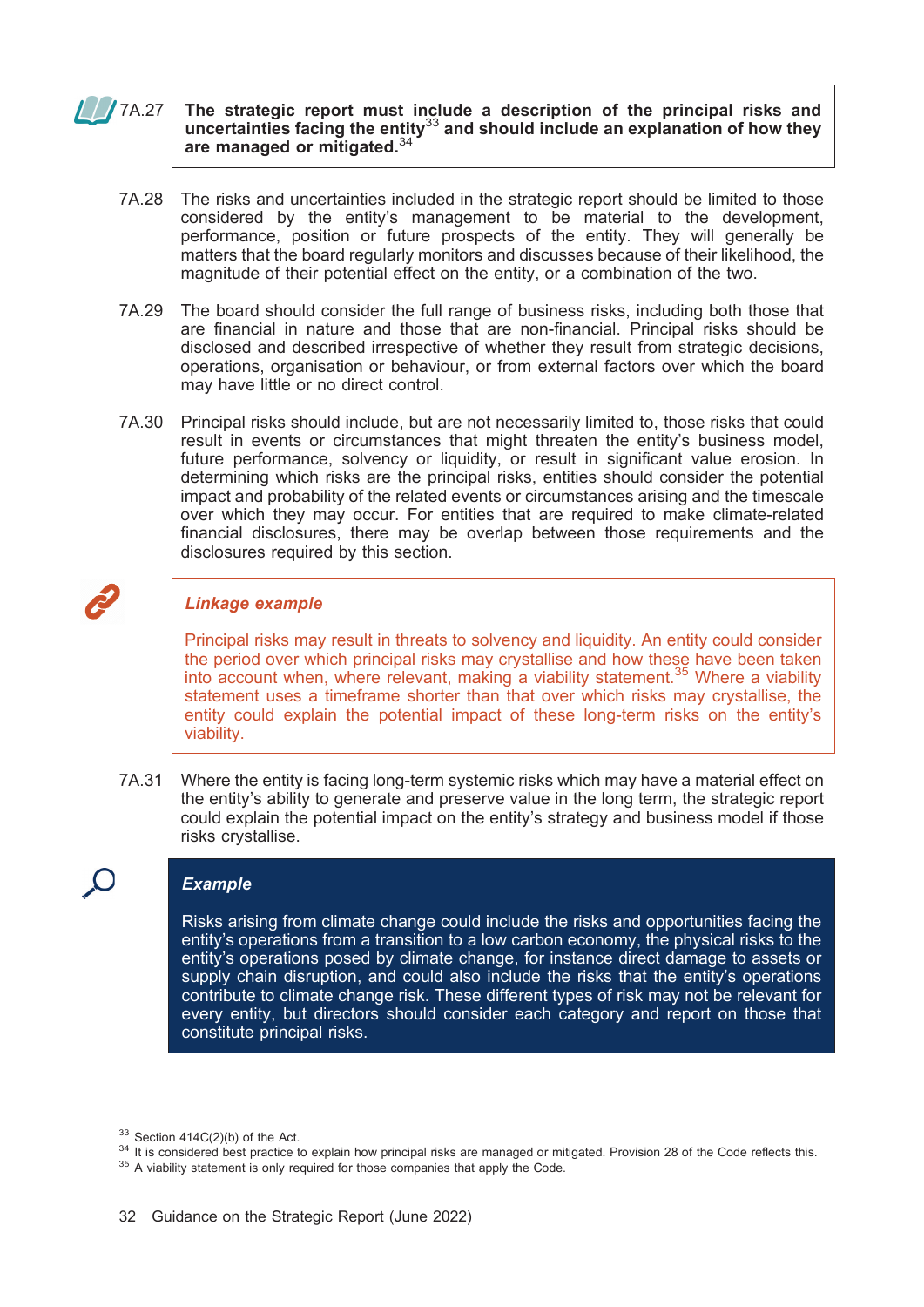# Linkage example

The transition risk related to climate change and associated changes in legislation may cause an entity to make changes to its business model, adapt its products and production processes or alter the markets in which it is engaged. In these situations, the entity's strategy and business model could explain how climate change might influence the entity's business in the future and the potential effects of climate change on the development, performance, position or future prospects of the entity.

7A.32 The descriptions of the principal risks and uncertainties facing the entity should be specific so that a shareholder can understand why they are material to the entity. This might include a description of the likelihood of the risk, an indication of the circumstances under which the risk might be most relevant to the entity and its possible effects. An explanation of how the principal risks and uncertainties are managed or mitigated should also be included to enable shareholders to assess the impact on the future prospects of the entity.

### Linkage example

Where relevant, the description of the principal risks and uncertainties facing the entity should include linkage to and discussion of the entity's strategy and/or business model. Any linkage to accounting estimates and judgements disclosed in the notes to the financial statements, the going concern statement, trends or factors from the external environment described elsewhere in the strategic report, or any other linked disclosure in the annual report, could also be highlighted and, where relevant, discussed.

Emphasising the relationship between an entity's principal risks and its ability to meet its objectives may provide relevant insight into an entity's risk appetite.

7A.33 Significant changes in principal risks such as a change in likelihood, probable timing or possible effect, or the inclusion of new risks, should be highlighted and explained.<sup>36</sup>

# Example

Where the risk profile of an entity has changed, many entities explain whether the individual risks identified have increased, decreased or remained the same severity. The risk mitigation could also show how the entity has responded to the change.

For instance, in recent years, the cyber risk faced by many entities has significantly increased, The risk disclosures could explain the ways in which cyber risk could affect the business, for instance, a cyber attack, loss of sensitive data leading to a lack of customer confidence, a failure of IT systems leading to a failure to operate certain elements of the business etc. The risk mitigation could explain the processes that the entity has put in place to mitigate the increased risk.

7A.34 [Not used]

<sup>&</sup>lt;sup>36</sup> Further information on risk management can be found in the FRC's Guidance on Risk Management, Internal Control and Related Financial and Business Reporting for Code companies and Guidance on the Going Concern Basis of Accounting and Reporting on Solvency and Liquidity Risks for non-Code companies.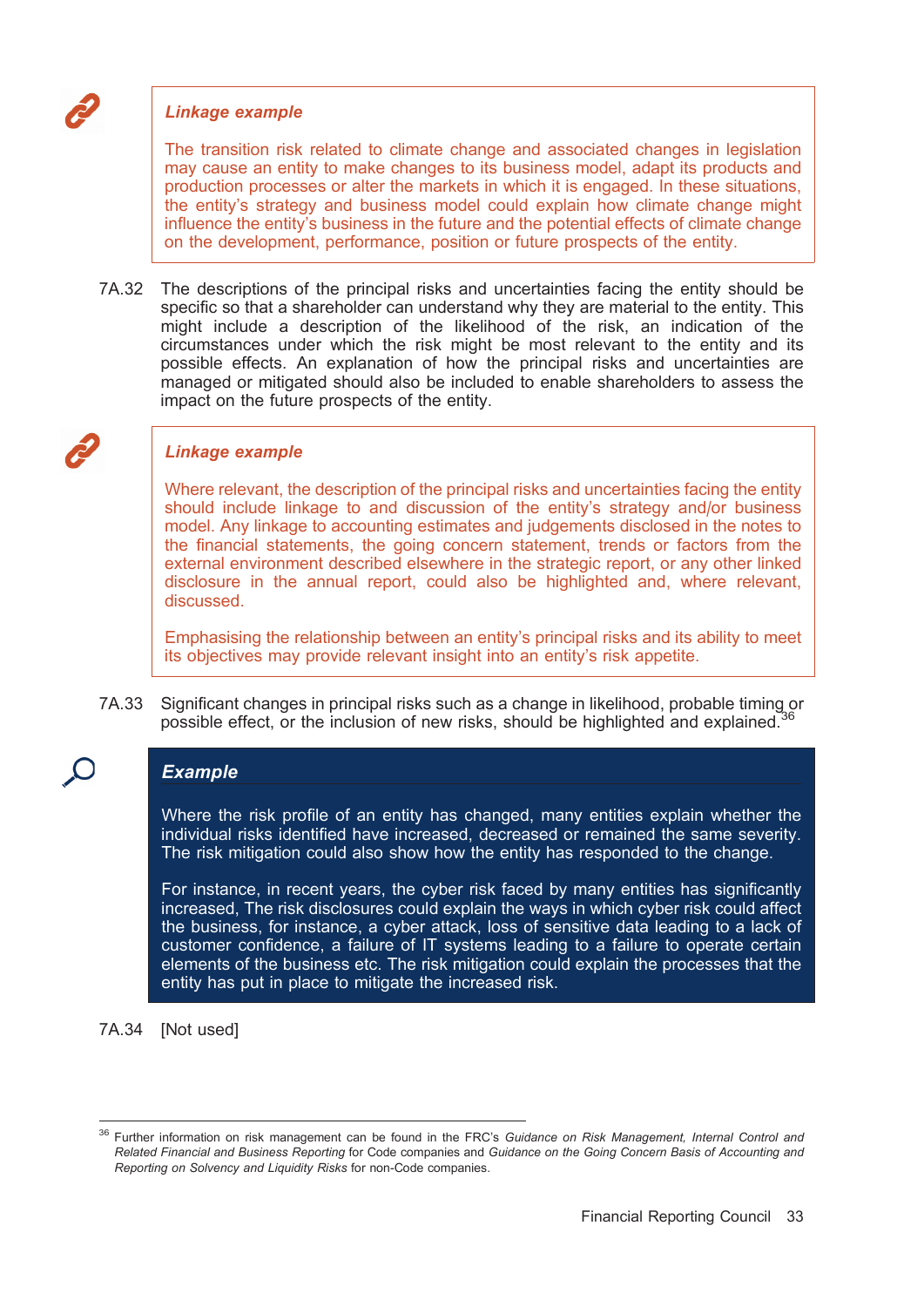

 $\Box$  7A.35 To the extent necessary for an understanding of the development, performance or position of the entity's business, the strategic report must include information about:

- (a) environmental matters (including the impact of the business of the entity on the environment);
- (b) the entity's employees; and
- (c) social, community and human rights issues.,

including information about any policies of the entity in relation to those matters and the effectiveness of those policies.

If the report does not contain information of each kind mentioned in paragraphs (a) to  $(c)$ , it must state which of those kinds of information it does not contain.

- 7A.36 Corporate transparency on broader matters is essential to enable shareholders to assess an entity's ability to generate and preserve value over the long term, and to assess the management of risks which may impact the sustainability of the entity's business or may affect society more broadly in ways which are not reflected in an entity's financial statements.
- 7A.37 Information on environmental, employee, social, community and human rights matters should not be considered in isolation but should be integrated throughout the report where appropriate and, in particular, considered when disclosing the entity's strategy and business model, principal risks and uncertainties and KPIs.
- 7A.38 [Not used]
- 7A.39 Disclosures should not be limited to the matters stated in the Act. Entities should consider all the resources and relationships which are necessary for an understanding of the development, performance or position of the entity's business. Such resources and relationships could include customers, suppliers, the entity's pension scheme and intellectual property.
- 7A.40 When determining the appropriate level of information to disclose in the strategic report, entities should consider the following (non-exhaustive) list of factors:
	- (a) the extent to which the matter has an effect on an entity's business model, strategy, objectives, purpose, or culture;
	- (b) the extent to which the matter has an effect on an entity's tangible assets, intangible assets or other sources of value, such as key stakeholder relationships (including any reputational risks) or other factors that may contribute to the entity's long-term success;
	- (c) the extent to which the matter could have an effect on an entity's market share or position in the market;
	- (d) the extent to which the matter constitutes a major issue facing the sector in which the entity operates; and
	- (e) the potential severity or frequency of impacts on the environment.
- 7A.41 There is overlap between the information required by this section and the reporting requirements of section 172(1) (see Section 8). Entities should consider both requirements when determining appropriate disclosures.

 $\bf{O}$ 

 $37$  Section 414C(7)(b) of the Act. This applies to quoted companies only.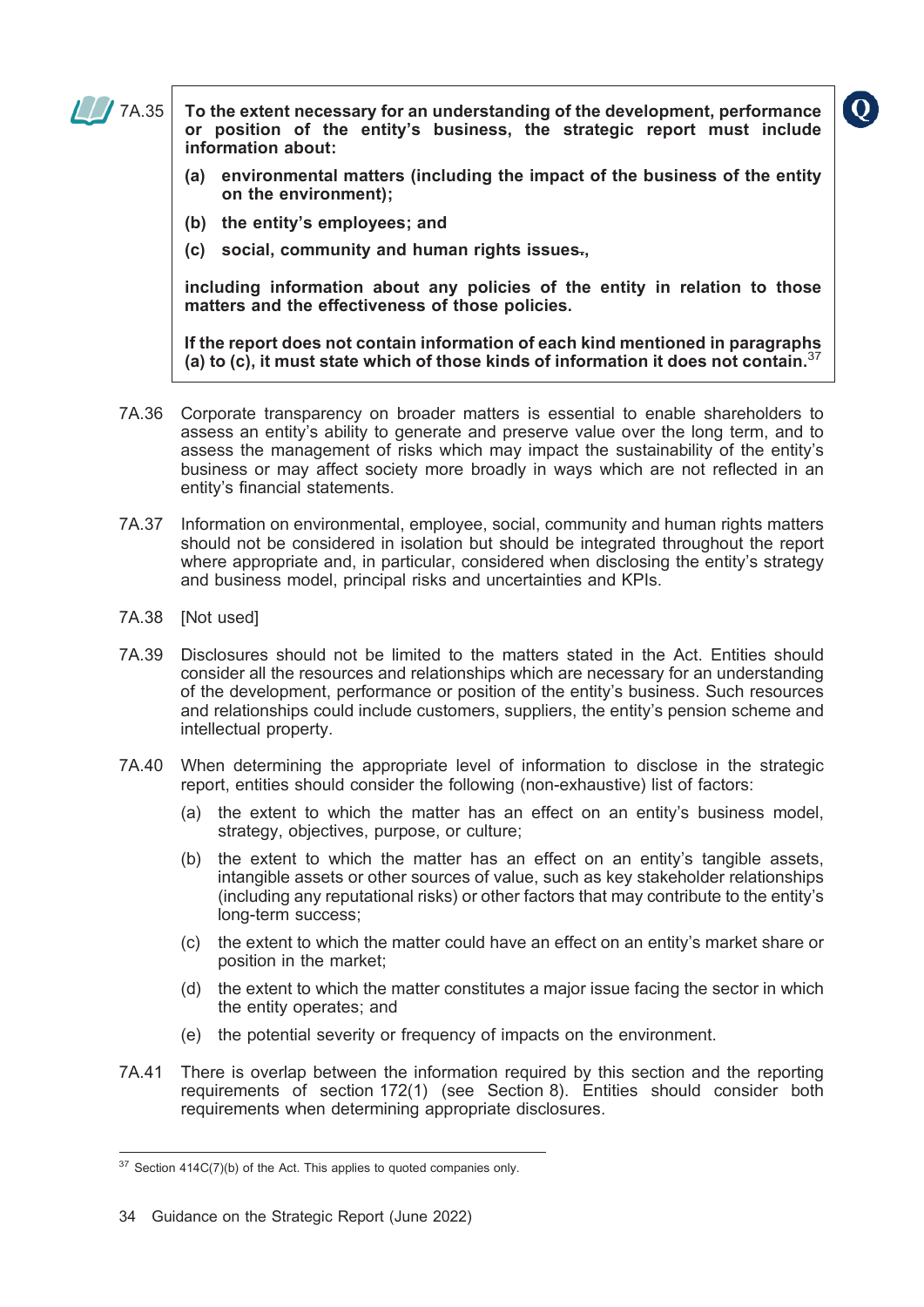7A.42 Disclosures should be entity specific. The questions included below have been provided to help boards consider the types of issues which could be relevant to their business, and to encourage discussion on the types of disclosures that could be appropriate in relation to the specific matters stated in the Act.

#### Questions for boards to consider

- . Environmental matters: Is the entity's business model reliant on natural resources such as water, land or minerals? Does the use of these resources result in other secondary impacts on natural resources? What is the entity's impact on the environment? What are the pollution risks from the entity's activities? Will the entity's business be affected by climate change, either as a result of regulation or climate change affecting how the business can operate? What are the effects of an entity's activities on climate change?
- . Employees: Is the entity's business model dependent on current employees' skills and experience? What is the composition of the workforce? Are there any risks associated with its employment model? How does the entity consider the interests of employees and maintain good employee relationships? What channels of communication are there with employees? Are there different approaches in different part of the world or at different levels of seniority?
- . Social and community matters: Is the entity's business dependent on relationships with certain communities? Does the entity perform a strategically important role in society – by providing essential or critical services for example?
- Respect for human rights: How does the entity's business model ensure protection of human rights? Where are the areas of risk to those rights? How does this vary in the different geographical locations in which the entity operates?
- 7A.43 [Not used]
- 7A.44 [Not used]
- 7A.45 [Not used]
- 7A.46 While the Act refers to employees, the changing nature of the workplace means that not all people who are working for an entity fall within the legal definition of an employee. Entities are encouraged to broaden their disclosures to consider workforce issues more generally, and not just limit information to those persons who have a contract of employment.
- 7A.47 Information should only be included in the strategic report if that information is necessary for an understanding of the development, performance, or position or future prospects of the entity's business. Some stakeholders may require a greater level of detail in certain areas; the strategic report could provide signposting to where this more detailed information is available.
- 7A.48 [Not used]
- 7A.49 The description of the policies relating to the matters should be sufficient to understand the entity's approach to the matters stated. The policies and effectiveness disclosures, together with the information disclosed in respect of paragraph 7A.35 above, should enable shareholders to understand the importance of the matter to the entity and the way in which an entity addresses those matters.
- 7A.50 The description of each policy should be clear, concise and be proportionate to the risks posed and should only be provided where relevant.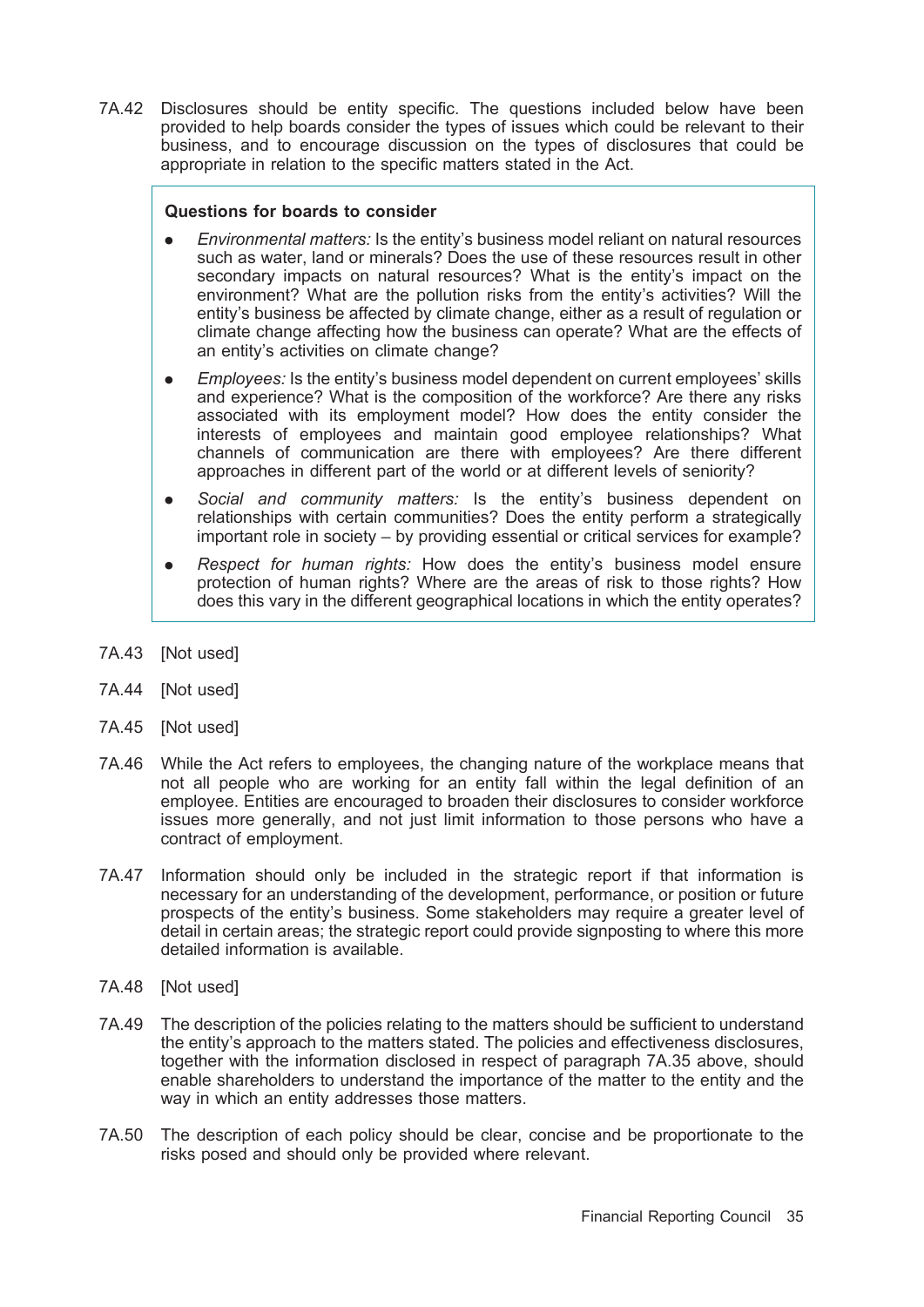- 7A.51 If information which would otherwise be required by the Act in relation to environmental matters, employees, social, community or human rights issues is not relevant to an understanding of the development, performance or position of the entity, this information may be omitted and the fact of the omission stated.
- 7A.52 [Not used]
- 7A.53 [Not used]
- 7A.54 Not used]
- 7A.55 [Not used]



#### Linkage example

The way an entity conducts its business in relation to its tax affairs may have an impact on community and social matters in the countries in which it operates. An entity may adopt a strategy of having a transparent tax structure paying a fair rate of tax in each of its major areas of operation which in turn supports those local communities in which it operates.

The execution of this strategy can be seen through the presentation of its effective tax rates in each of its major areas of operation in the period under review.

- 7A.56 Where an entity's business model is dependent on the matters described in paragraph 7A.35, or where there are material risks posed in these areas, an entity may use KPIs to monitor its performance. In such circumstances, the most efficient way of communicating information on the effectiveness of its policies on those matters may be through reference to those measures.
- 7A.57 Where the directors wish to put additional information in the public domain that is not required by legislation, it should be located outside the strategic report, for example in a separate sustainability or corporate social responsibility report which should be located online. Directors may, however, wish to provide a reference to where this complementary information is available.
- 7A.58 The directors may refer to a source of guidance or a voluntary framework that provides advice on how the entity should conduct its business, suggests ways of monitoring or tracking performance, or provides examples of disclosures that might be helpful in communicating information to the entity's stakeholders.

#### Business performance

 $\sqrt{7A.59}$  The strategic report must provide a fair, balanced and comprehensive analysis of the development and performance of the business in the financial year and of its position at the end of that year.  $38$ 

7A.60 The strategic report should include a narrative of the development, performance and position of the business in the financial year which is consistent with the information contained in the financial statements.

 $38$  Section 414C(2)(a) and (3) of the Act.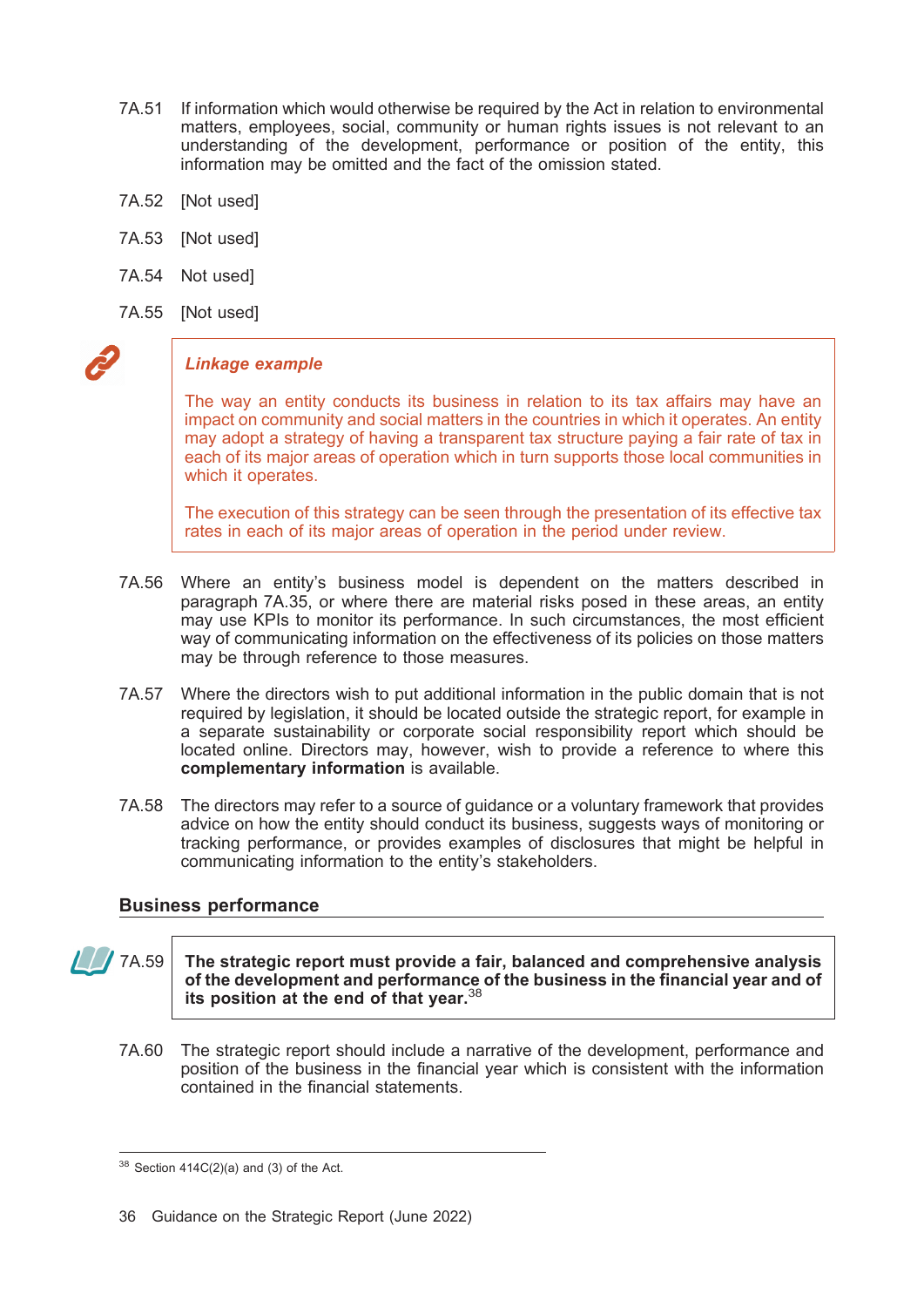- 7A.61 The development and performance of the business should be analysed in the context of the strategy applied by the entity during the financial year. Segmentation of the analysis of development, performance or position should be consistent with the segments identified in the financial statements.
- 7A.62 Where necessary for an understanding of the development, performance, position or future prospects of the entity, the analysis should make reference to cash flows during the year and factors that may affect future cash flows. Where appropriate, the strategic report should discuss the entity's current and prospective liquidity and its ability to fund its stated strategy.
- 7A.63 The strategic report should explain the entity's performance during the year in the context of how it has performed relative to prior periods. It could explain performance relative to stated targets and relative to the external environment in which it is operating, in order that shareholders can make an assessment of the future development, performance or position of the business.
- 7A.64 If part of the business has had a material impact on business performance that should be disclosed. Shareholders should be able to distinguish between movements in performance which have resulted from one-off events and movements which are expected to continue. It is also important to identify the impact of acquisitions and disposals on performance in order for shareholders to be able to understand how the existing business has performed and the likely future impact of the acquisition or disposal.
- 7A.65 Where the structure of a group has changed significantly in the period, for instance as a result of a major acquisition or disposal, an entity might choose to use pro-forma figures to explain performance in addition to the statutory figures. Where pro-forma figures are presented, explanations of how those figures have been calculated and their relationship to amounts extracted from the audited statements should also be presented.

# 7A.66 The strategic report must, where appropriate, include references to, and additional explanations of, amounts included in the financial statements.<sup>39</sup>

7A.67 The analysis should complement the financial statements, where relevant providing additional explanations of amounts recognised in the financial statements and the conditions and events that shaped the information contained in them.

# Example

The strategic report could, where relevant, include comments on:

- . any one-off, or significant items affecting the current year results;
- the existence and timing of commitments for capital expenditures;
- . changes in the effective tax rate and the reasons for that change;
- **.** material prior year items;
- . changes in revenue from year to year that result from organic growth, acquisitions, foreign exchange, etc. (a 'revenue bridge'); or
- . financing arrangements (e.g. changes in net debt or approach to financing of long-term liabilities).

<sup>&</sup>lt;sup>39</sup> Section 414C(12) of the Act.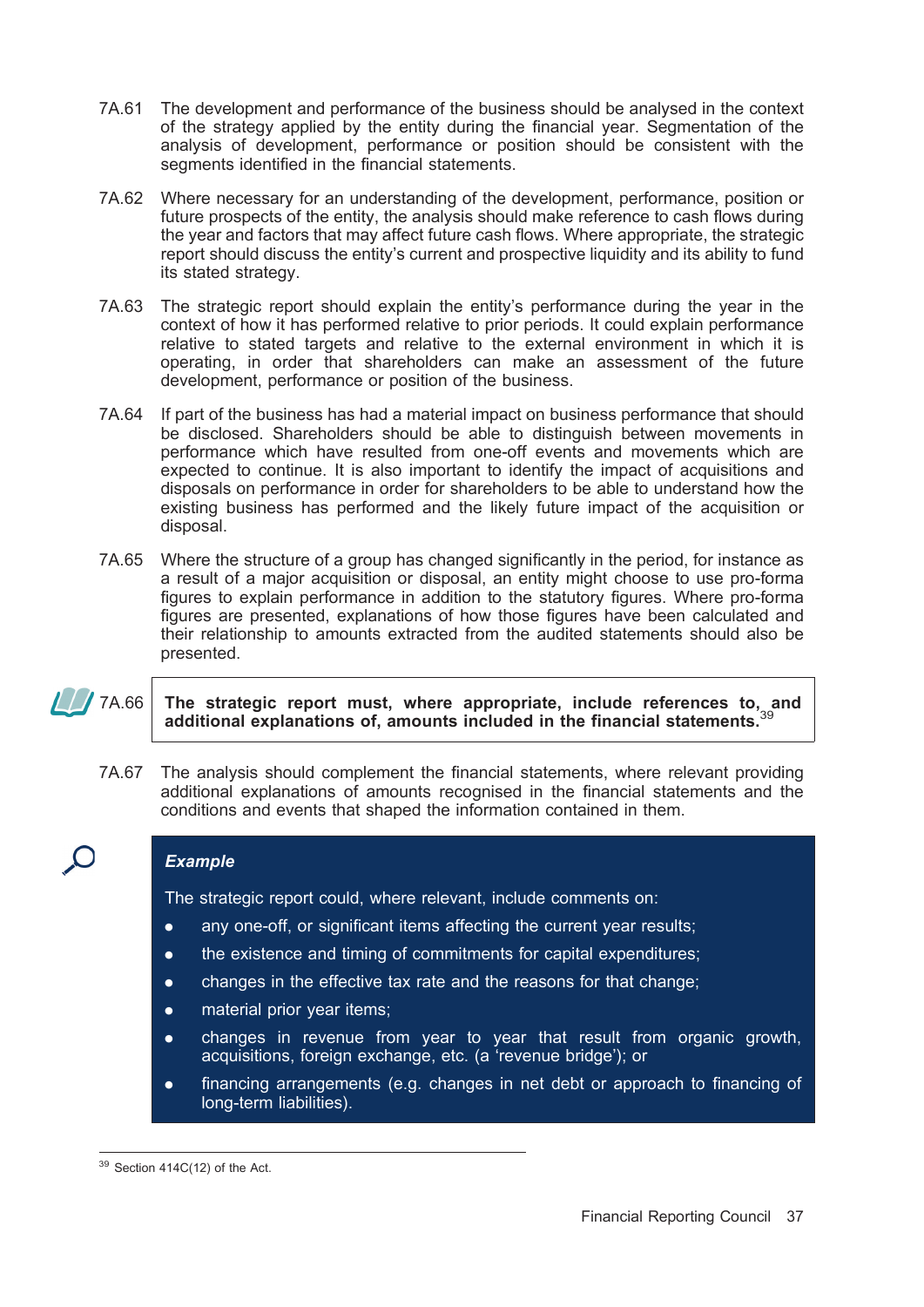$\sqrt{7A.68}$  The analysis in the strategic report must include financial and, where appropriate, non-financial<sup>40</sup> key performance indicators (KPIs), including information relating to environmental and employee matters.

- 7A.69 The KPIs used in the analysis should be those that the directors judge are most effective in assessing progress against objectives or strategy, monitoring principal risks, or otherwise utilised to measure the development, performance or position of the business. There should be alignment between the KPIs presented in the strategic report and the key sources of value and risks identified in the business model.
- 7A.70 Non-financial KPIs provide insight into future financial prospects and progress in managing risks and opportunities. They may include, for example, measures related to product quality, customer complaints, environmental matters or employee metrics. Non-financial KPIs may be a mixture of indicators which provide information about what the entity has done in the past and what may happen in the future. They should include matters potentially affecting the long-term sustainability of the entity.
- 7A.71 Where possible, KPIs should reflect the way that the board manages the entity's business. They may be generally accepted measures that are widely used, either within the entity's industry sector or more broadly. However, the comparability of the KPIs should not override the effectiveness of the KPIs for assessing the performance or position of the business.

# Linkage example

The use of KPIs that also form part of directors' current or future incentive plans in the analysis of principal risks, strategy and performance will provide a clearer indication of how these matters might affect or have affected executive remuneration.

The relationship between the KPIs disclosed in the strategic report and the measures of performance in the directors' remuneration policy may also provide relevant information.

- 7A.72 Comparatives should be included and the reasons for any significant changes from year to year explained. Consistency in the presentation of KPIs is a desirable quality.
- 7A.73 The entity should provide information that enables shareholders to understand each KPI used in the strategic report. For example, the following information should be identified and explained where relevant:
	- (a) its definition and calculation method;
	- (b) its purpose;
	- (c) the source of underlying data;
	- (d) any significant assumptions made; and
	- (e) any changes in the calculation method used compared to previous financial years, including significant changes in the underlying accounting policies adopted in the financial statements which might affect the KPI.
- 7A.74 Where a line-item from the financial statements, or a commonly used KPI, has been adjusted for inclusion in the strategic report, the term used for that adjusted measure

<sup>&</sup>lt;sup>40</sup> Section 414C(4)(b) of the Act. This requirement does not apply to medium-sized entities.<br><sup>41</sup> Section 414C(4) of the Act.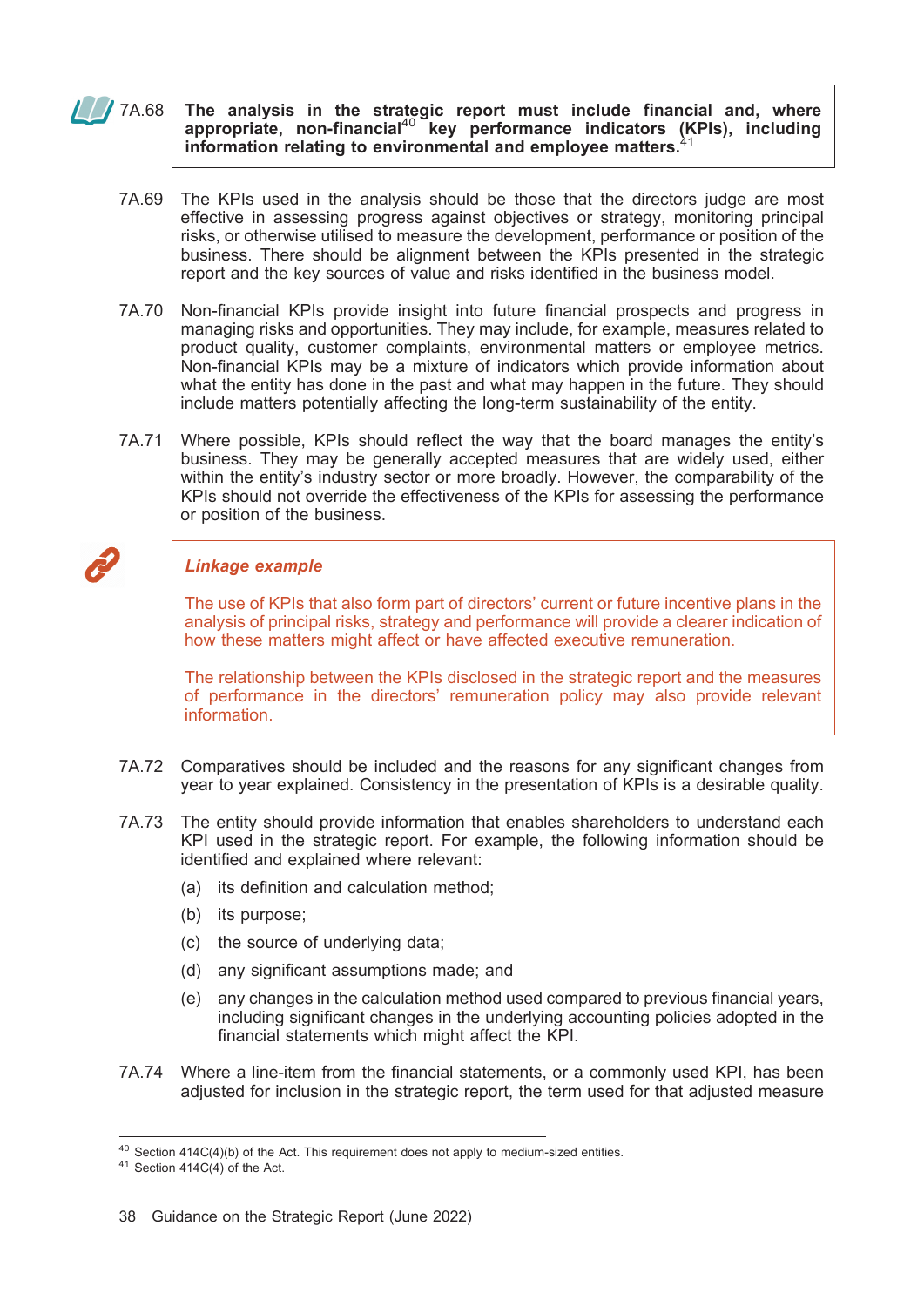should be clear and a reconciliation to an appropriate financial statement line-item and explanation of any material adjustments should be provided.

### Example

Where an entity uses earnings before interest, tax, depreciation, amortisation (EBITDA) and certain restructuring costs to analyse business performance, the measure could be referred to as 'EBITDA before restructuring costs' or similar. A reconciliation to an appropriate financial statement line-item and explanation of the adjustment should be provided.

7A.75 Similar KPIs should be clearly distinguishable from each other.

# **Example**

An entity may use one earnings per share measure when discussing performance and another when discussing executive remuneration in the directors' remuneration report. The terms adopted to describe each KPI should be unique and used consistently and the differences between the two KPIs clearly identified. Entities could also explain why it is appropriate for the two different measures to be used.

7A.76 Financial KPIs can be Alternative Performance measures (APMs) as defined in the European Securities and Markets Authority's (ESMA) Guidelines on Alternative Performance Measures<sup>42</sup> which apply to strategic reports amongst other documents.<sup>43</sup> Even when not directly applicable, the guidelines set out principles for disclosure for APMs. The Guidelines define an APM as a measure of historical or future performance, financial position, or cash flows, other than a financial measure defined or specified in the applicable financial reporting framework.

 $\Box$  7A.77 The strategic report should provide a breakdown showing, as at the end of the financial year:

- (a) the number of persons of each sex who were directors of the company;
- (b) the number of persons of each sex who were senior managers of the company (other than persons falling within sub-paragraph (a)); and
- (c) the number of persons of each sex who were employees of the company. $44$
- 7A.78 A 'senior manager' is an employee who has responsibility for planning, directing or controlling the activities of the entity or a strategically significant part of it. In the strategic report of a consolidated group, directors of subsidiary companies that are included in the consolidated financial statements are also considered 'senior managers'.<sup>45</sup>
- 7A.79 In referring to a 'strategically significant' part of an entity and by including directors of subsidiaries included in the consolidated financial statements, the definition of a 'senior manager' in paragraph 7A.78 is wider than the definition of key management personnel in IAS 24 Related Party Disclosures and FRS 102 The Financial Reporting Standard applicable in the UK and Republic of Ireland.

 $\bf{O}$ 

<sup>&</sup>lt;sup>42</sup> These guidelines are available at https://www.esma.europa.eu/sites/default/files/library/2015/10/2015-esma-1415en.pdf.<br><sup>43</sup> These only apply to issuers with securities admitted to trading on a regulated market.<br><sup>44</sup>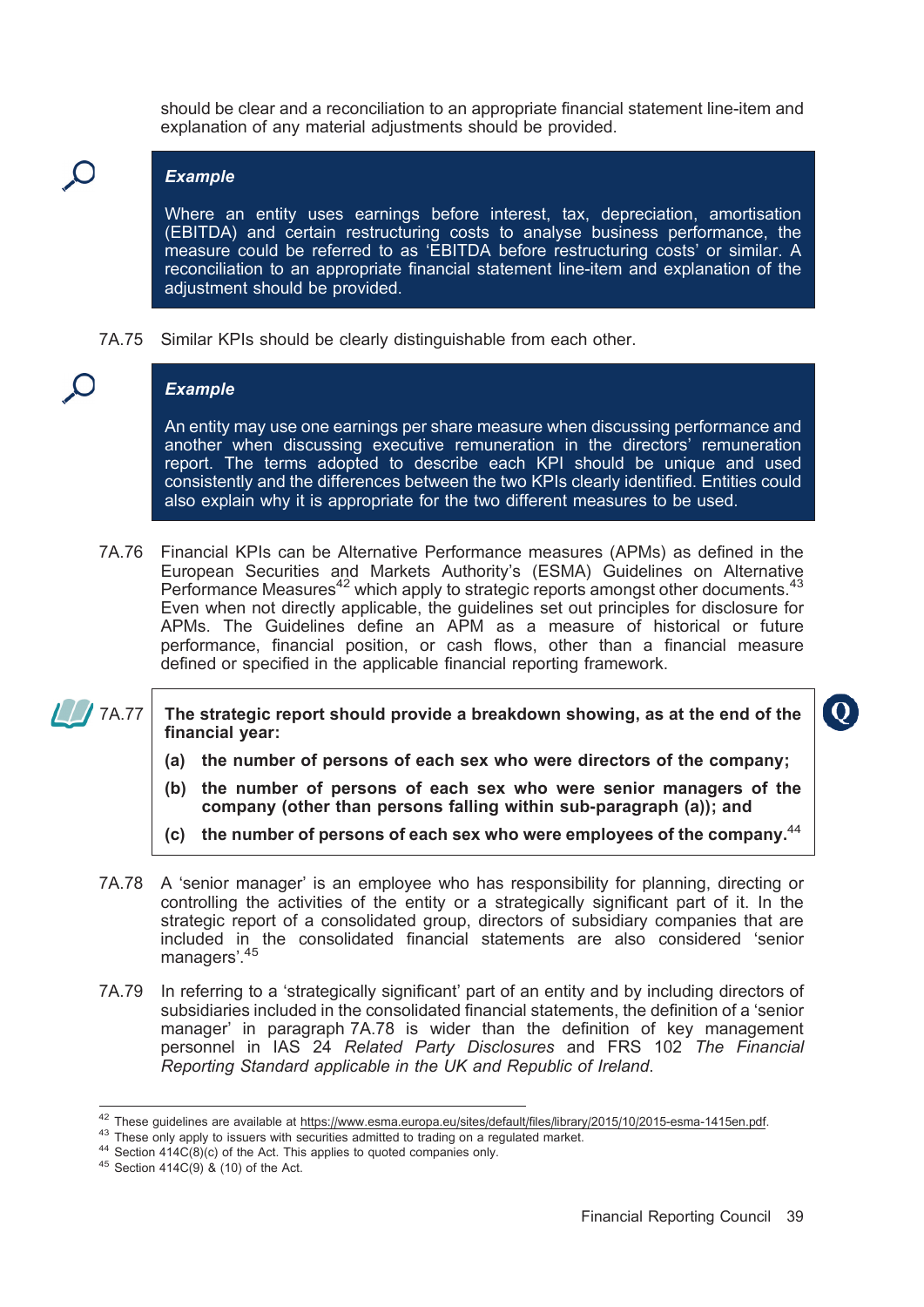7A.80 An entity might not consider that including all directors of all subsidiaries included in the consolidated financial statements in the statutory definition of 'senior managers' accurately reflects its executive pipeline. This may be the case, for instance, where a subsidiary is insignificant in the context of the group as a whole. In such cases, it may be appropriate to provide an enhanced analysis of the statutory 'senior manager' category. For example:

| Directors of the company                                  | <b>Male</b> | <b>Female</b> |
|-----------------------------------------------------------|-------------|---------------|
| Employees in other senior executive positions             | X           | X             |
| Directors of subsidiary companies not included in above   |             |               |
| Total senior managers other than directors of the company | X.          | X.            |
| Other employees of the group                              |             |               |

- 7A.81 Where the strategic report includes an enhanced analysis such as that suggested in paragraph 7A.80, a description of how employees included in any non-statutory category have been identified should be provided. Information on other executive pipeline or general employee diversity matters should also be provided where it is necessary to put the diversity statistics into context. While percentages of male and female directors and employees can be informative, numbers must also be provided.
- 7A.82 [Not used]
- 7A.83 [Not used]
- 7A.84 [Not used]

Other content elements

### $\sqrt{7A.85}$  To the extent that they are matters that are considered to be of strategic importance to the entity, the strategic report should also include information that would otherwise be disclosed in the directors' report.  $46$

- 7A.86 There are a number of directors' report disclosure requirements that are closely related to matters that should be considered for inclusion in the strategic report. Where this information is also necessary for an understanding of the development, performance, position or future prospects if the business, it should be included as part of the strategic report. However, where the information is not necessary for that purpose, these disclosures should be included in the directors' report. In such cases, a signpost enabling shareholders to drill-down to this information should be considered when it is related to matters covered in the strategic report. Appendix III (Appendix IV(b) for LLPs) includes an analysis of directors' report (energy and carbon report for LLPs) disclosure requirements.
- 7A.87 Where information that is required to be disclosed in the directors' report is included in the strategic report, it does not also need to be included in the directors' report. However, where this is the case, the directors' report should cross-reference information that has been included in the strategic report instead of the directors' report.<sup>47</sup>

<sup>&</sup>lt;sup>46</sup> Section 414C(11) of the Act.<br><sup>47</sup> The Large and Medium-sized Companies and Groups (Reports and Accounts) Regulations 2008 (SI 2008/410) Schedule 7, Part 1(1A).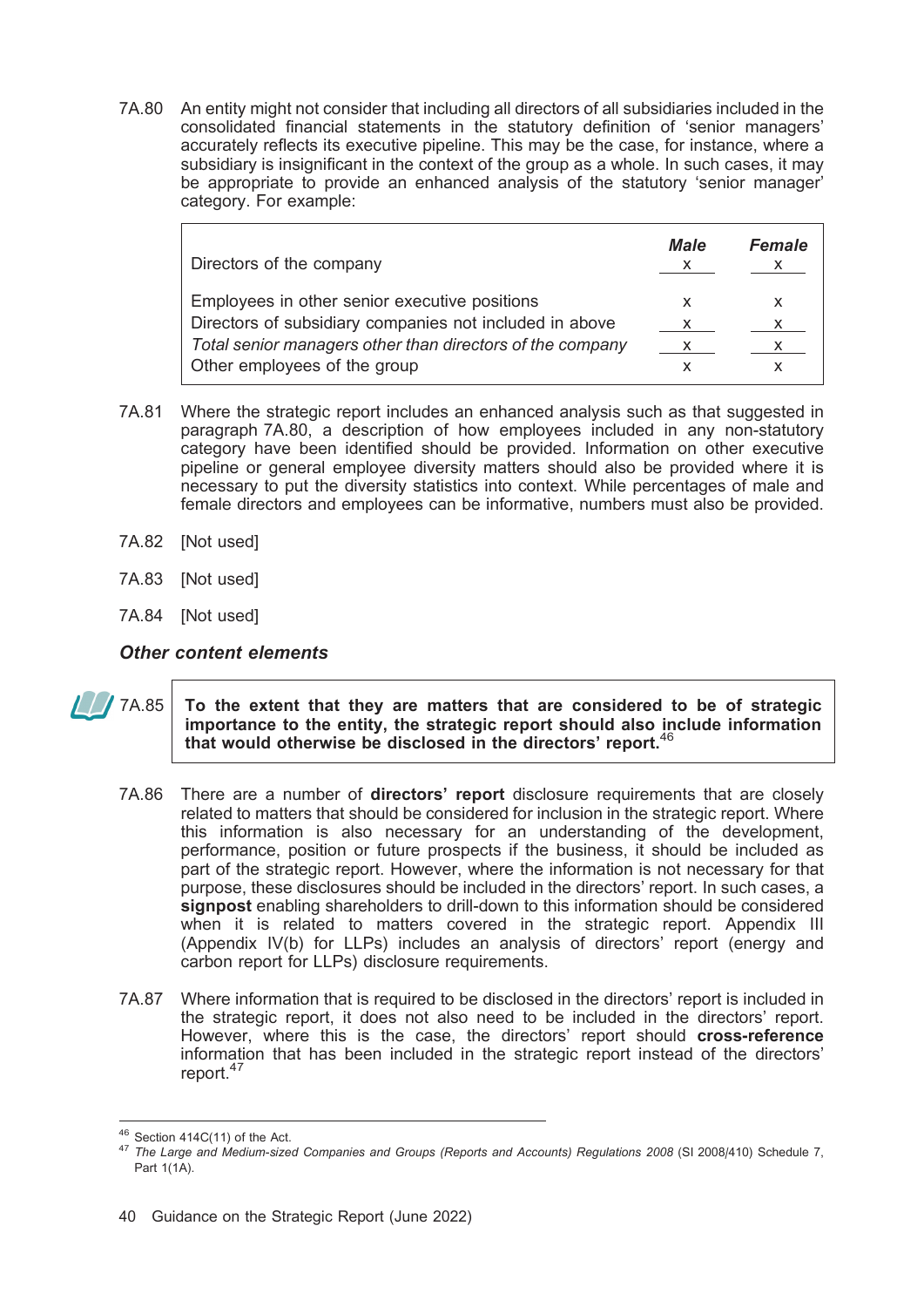# Signature of the statutory reports and the statement of directors' responsibilities



### Summary of legal requirements

The Act requires the board of directors to approve the strategic report, directors' report and directors' remuneration report, as well as the financial statements. The name of the director or secretary of the company who has signed each report on behalf of the board should be stated on every copy of that report in accordance with section 433 of the Act. The Act does not specify where in each report the name should be located.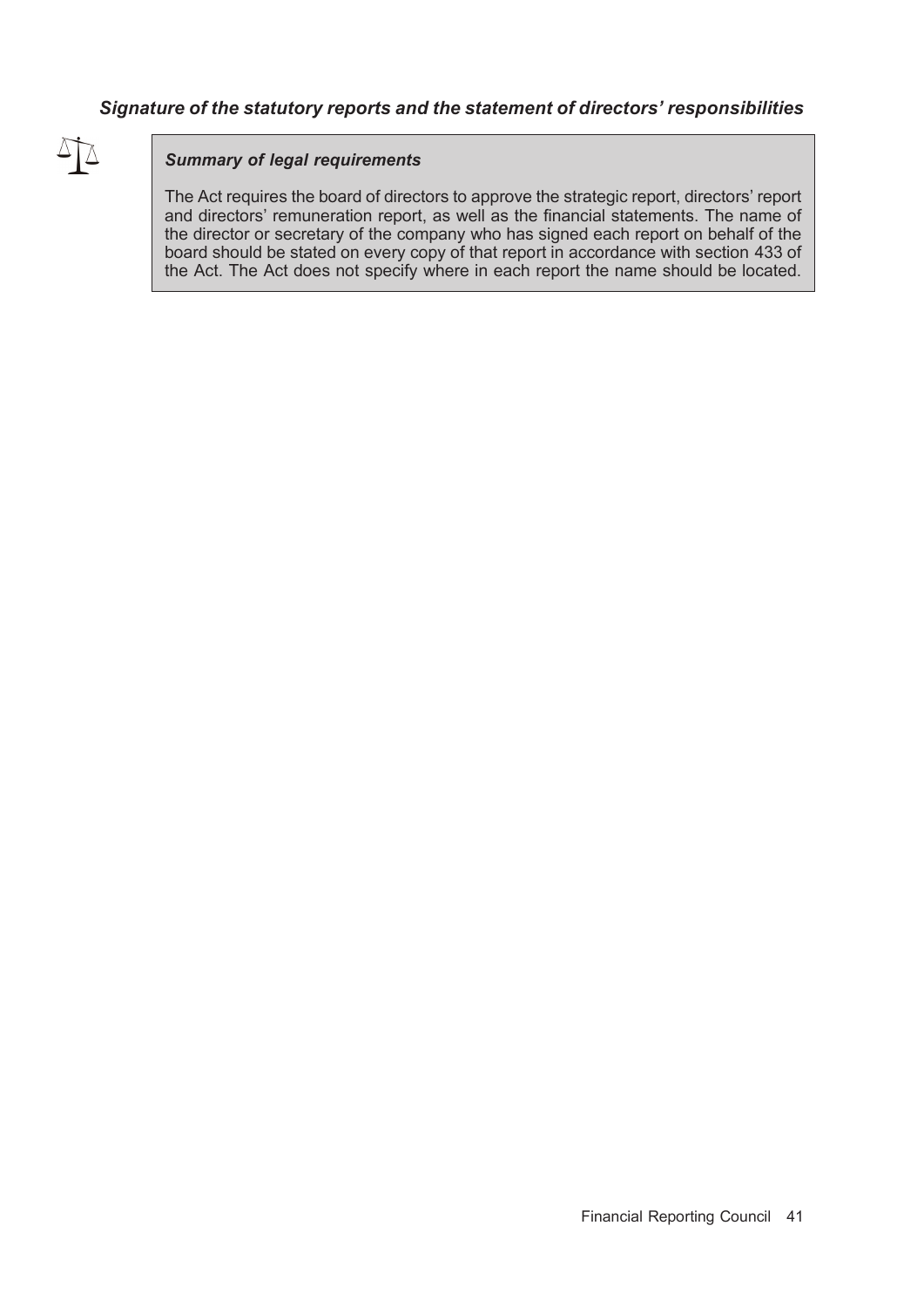# Section 7B The strategic report: content elements for entities that are PIEs with more than 500 employees

# Scope of this Section

7B.1 This section of the Guidance applies to entities that are PIEs with more than 500 employees. The section sets out the legal requirements that apply to quoted and unquoted companies that fall within the definition of a PIE and have more than 500 employees. PIEs with more than 500 employees are also required to make the climate-related financial disclosures as set out in Section 7C. Legal requirements applicable only to quoted companies are identified by a 'Q'. Footnotes identify the source and applicability of each part of the legislation.

### Content elements

7B.2 The content elements of the strategic report set out in the Act can be analysed into three broad categories: strategic management, business environment and business performance and position:



- 7B.3 In addition to the specific disclosure requirements set out in the Act, entities should ensure that the strategic report meets its overall purpose: to provide information to shareholders and help them to assess how the directors have performed their duty under section 172. Section 414CZA of the Act requires large companies to report on how the directors have considered the matters set out in section 172(1) (a section 172(1) statement). Guidance on the application of this requirement is set out in Section 8.
- 7B.4 The strategic report must contain a non-financial and sustainability information statement. Guidance on how to satisfy the requirement to produce a non-financial and sustainability information statement is set out in paragraphs 7B.83 and 7B.84. Further content requirements are set out in Section 7C.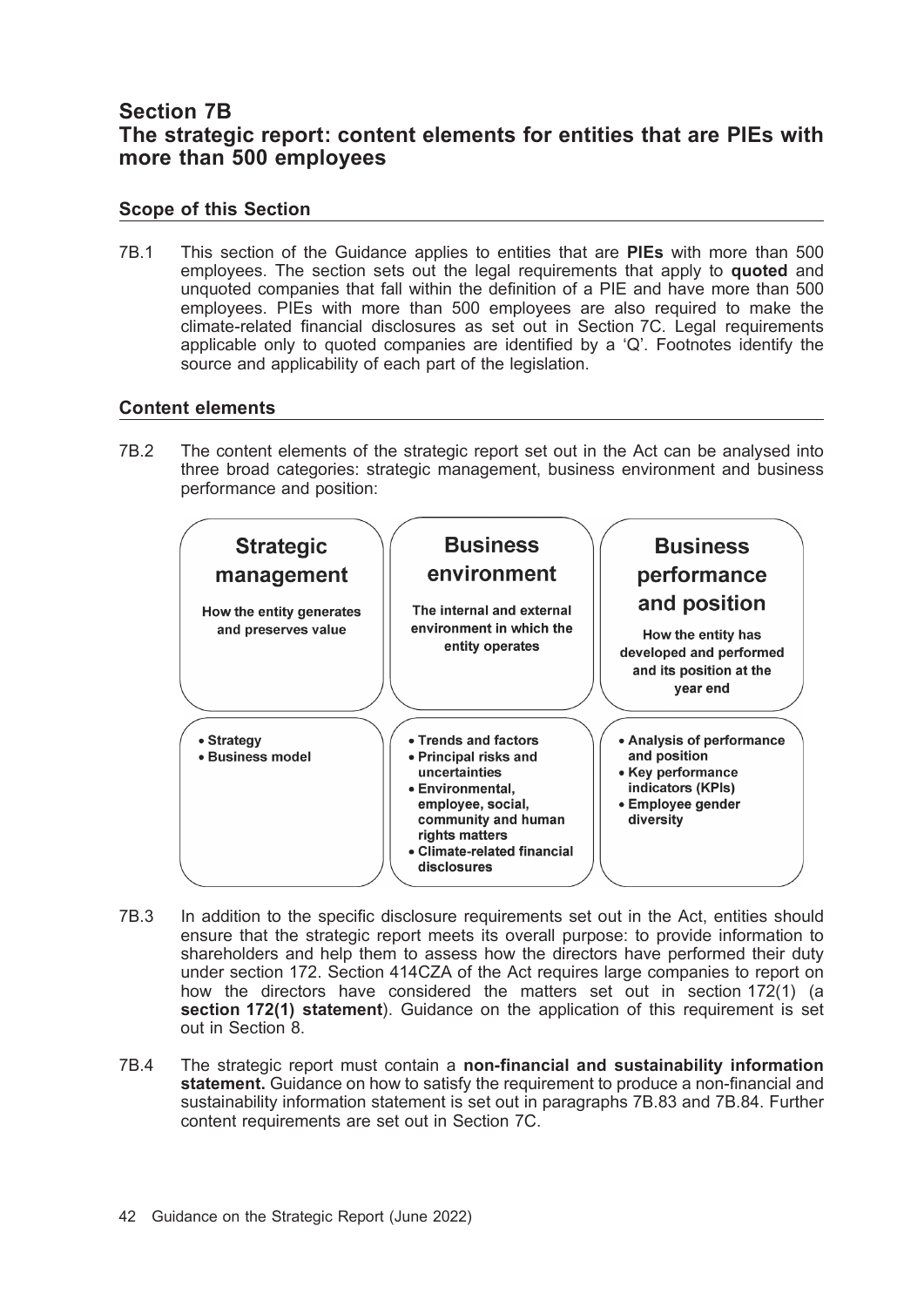- 7B.5 The various content elements to be included in the strategic report should not be addressed in isolation; there are numerous relationships and interdependencies between elements and other disclosures in the **annual report** which, as noted in paragraph 6.17, should be highlighted and explained in the strategic report. In particular, relevant non-financial and sustainability information should be considered as integral to the strategic report and should be linked, where appropriate, to other content elements. The relevance and strength of the relationships and interdependencies between the content elements will vary according to the facts and circumstances of the entity.
- 7B.6 Where there been a material change in the facts or circumstances relating to any of the content elements set out below, that fact should be highlighted and explained.

#### Strategic management

- 7B.7 An entity's purpose, strategy, objectives, and business model are inter-related concepts. Different businesses may use different terms for these concepts and/or may approach them in a different order. The disclosure of an entity's purpose, strategy, objectives and business model should together explain what an entity does and how and why it does it. A description of an entity's values, desired behaviours and culture will help to explain and put its purpose in context.
- 7B.8 An entity's purpose is why it exists. It could encompass generating benefits for members through its economic success whilst having regard to the matters identified in section 172 and, in the broader social context, contributing to inclusive and sustainable growth. The entity's strategy should be informed by what it wants to achieve in the future.
- 7B.9 An entity will usually have a number of formal objectives that it intends to achieve in pursuit of its purpose. The entity will also have developed a strategy that describes the means by which it intends to achieve those objectives. Objectives can be financial or non-financial in nature and may be expressed in quantitative or qualitative terms.
- 7B.10 An entity's culture can help to drive its success. The purpose, strategy and values should be aligned with the entity's culture. $48$

# 7B.11 The strategic report must include a description of the entity's strategy.<sup>49</sup>

7B.12 A description of the strategy for achieving an entity's objectives provides insight into its development, performance, position and future prospects. The disclosure of the entity's objectives places the strategy in context and allows shareholders to make an assessment of its appropriateness.

#### Linkage example

Relating the development, and performance of the entity during the year to the strategy that was in place at the time will allow shareholders to assess the directors' actions in pursuit of the entity's objectives, how directors have discharged their duty under section 172 and may be relevant in an assessment of the entity's future prospects.

 $\mathbf 0$ 

<sup>&</sup>lt;sup>48</sup> The Code, Principle B.<br><sup>49</sup> Section 414C(8)(a) of the Act and the Code, Provision 1. The legal requirement applies to quoted companies only.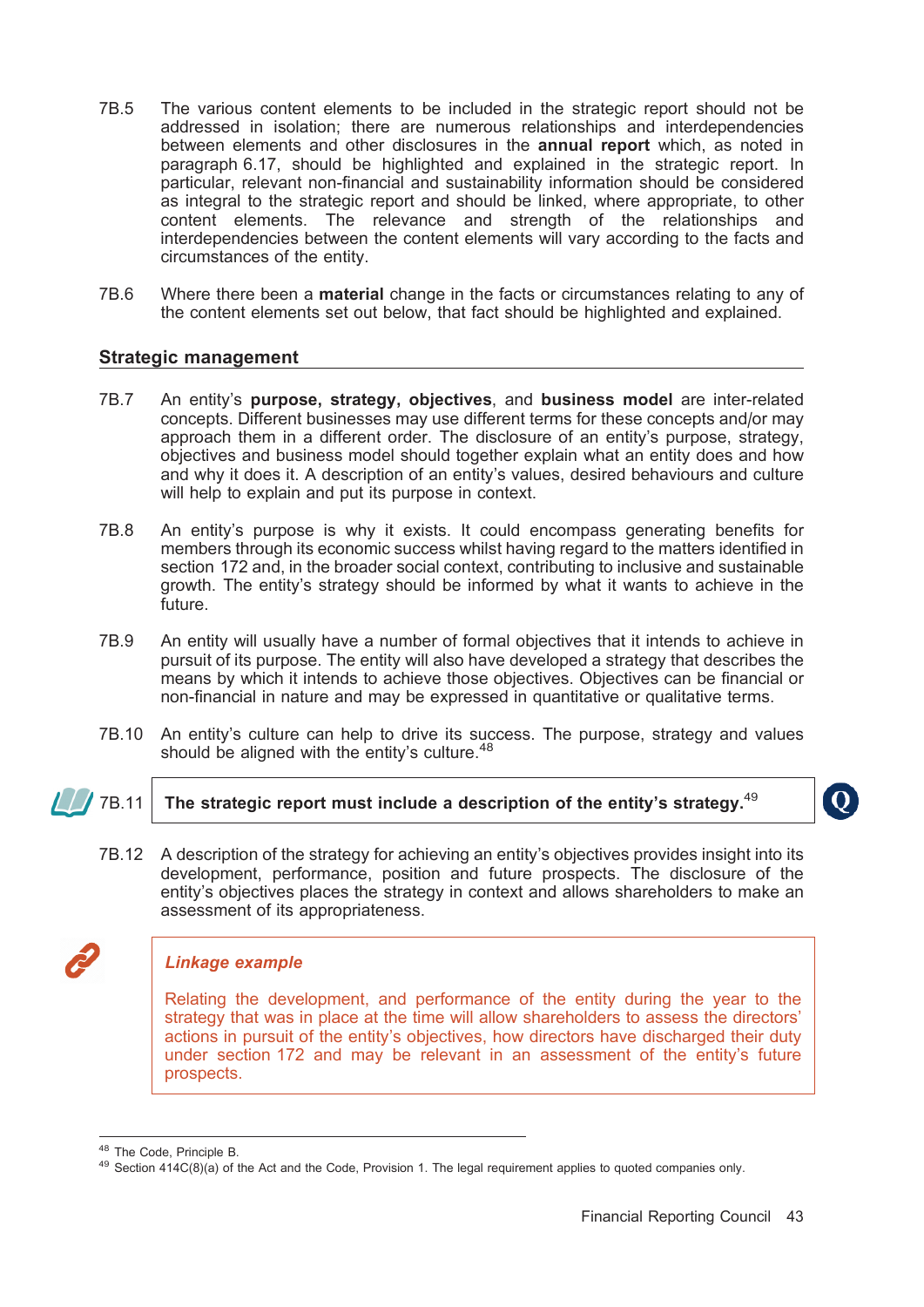7B.13 Where relevant, linkage to and discussion of key performance indicators (KPIs) should be included in any descriptions given in order to allow an assessment of the entity's progress against its objectives and strategy. Similarly, emphasising the relationship between an entity's **principal risks** and its ability to meet its objectives may provide relevant information.

### $\sqrt{78.14}$  The strategic report must include a description of the entity's business model. $50$

- 7B.15 The description of the entity's business model should explain how it generates and preserves value over the longer term. The business model should be consistent with the entity's purpose.
- 7B.16 A critical part of understanding an entity's business model is understanding its sources of value, being the key resources and relationships that support the generation and preservation of value. In identifying its key sources of value, an entity should consider both its tangible and intangible assets and also identify those resources and relationships that have not been reflected in the financial statements because they do not meet the accounting definitions of assets or the criteria for recognition as assets. This information may provide insight into how the board manages, sustains and develops these unrecognised assets.

# **Example**

An entity may generate a significant portion of its value from its workforce. The strategic report should explain an entity's key sources of value and the actions that it takes in order to manage, sustain and develop these sources of value. Other sources of value may include: corporate reputation and brand strength; customer base; natural resources; research and development; intellectual capital; licences; patents; copyrights and trademarks; outsourcing relationships; and market position.

7B.17 An entity will often create value through its activities at several different parts of its business process. The description of the business model should focus on the parts that are most important to an understanding of the generation and preservation of value. The risks posed by the impact of an entity's activity, however, may be greatest in other parts of the business process and these areas should also be considered.

# **Example**

An entity operating in the pharmaceuticals sector might have a ready market for an innovative drug; the key to the value creation process is in the development and approval of that drug. In this case, the business model description should give due emphasis to the critical drug development and approval processes.

7B.18 The description of the business model should include a high-level understanding of how the entity is structured, the markets in which it operates, and how the entity engages with those markets (e.g. what part of the value chain it operates in, its main products, services, customers and its distribution methods). It should also make clear what makes it different from, or the basis on which it competes with, its peers.

<sup>50</sup> Section 414CB(2)(a) and the Code, Provision 1.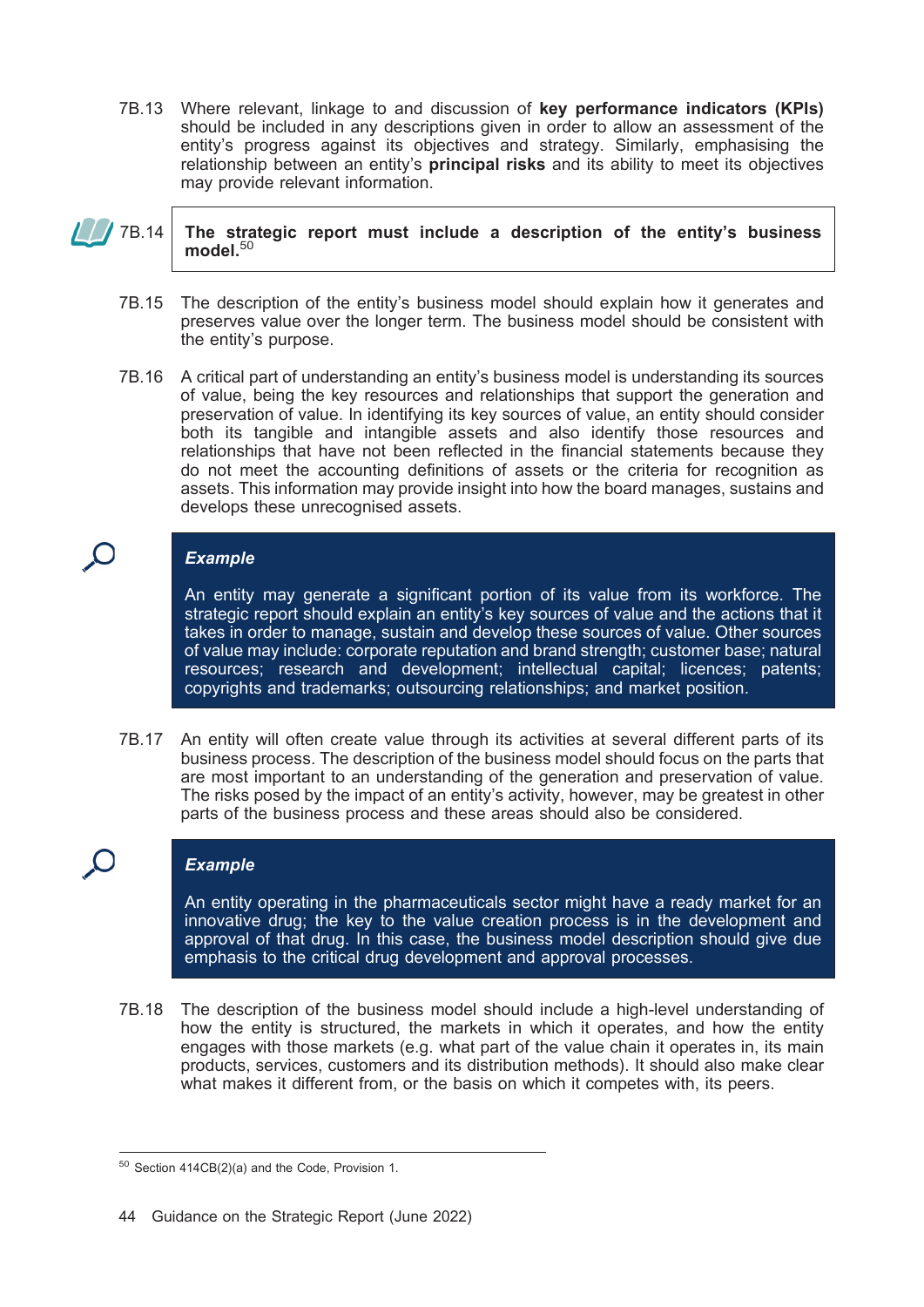- 7B.19 The description of the entity's major products, services and markets and its competitive position within those markets should reflect the way that the business is managed, as should the segment analysis presented in the financial statements. While the level of aggregation and detail may vary, there should be overall consistency between these two information sets.
- 7B.20 The business model should provide context for other information presented in the strategic report and the annual report more broadly.

#### Linkage example

Identifying relationships between the business model and other content elements could provide linkage with other relevant information in the strategic report. For instance, it could highlight the principal risks that affect, or strategy that relates to, a specific part of the business model.

#### Linkage example

For instance, where an entity is reliant on technological innovation, this is likely to be reflected in the disclosed KPIs, the review of the business and the principal risks and uncertainties.

Similarly, where the entity is reliant on a highly trained and engaged workforce, or other stakeholder relationships, this should be apparent in different elements of the strategic report which should set out how the entity manages, measures and nurtures those relationships.

#### Business environment

- 7B.21 It is important that an entity's future development, performance and position are presented in context; to do this entities should provide information about the main trends and factors including both financial and non-financial matters.
- 7B.22 Trends and factors affecting the business may arise as a result of the external environment in which the entity operates or from internal sources. They may have affected the development, performance or position of the entity in the year under review or may give rise to opportunities or risks that may affect the entity's future prospects. In considering the external trends, it is important that entities consider both the trends in the market in which the entity operates and the trends and factors relating to society more generally. For instance, an entity should consider the risks and opportunities arising from factors such as climate change and the environment, and where material, discuss the effect of these trends on the entity's future business model and strategy.

#### Example

The environment within which an entity operates, particularly that related to consumer sentiment, can change quickly as a result of a specific incident or media interest. A recent incident or media coverage need not be directly related to the entity, and need not have affected the current year performance, to have the potential to give rise to new risks or opportunities that may have a material effect on its future prospects.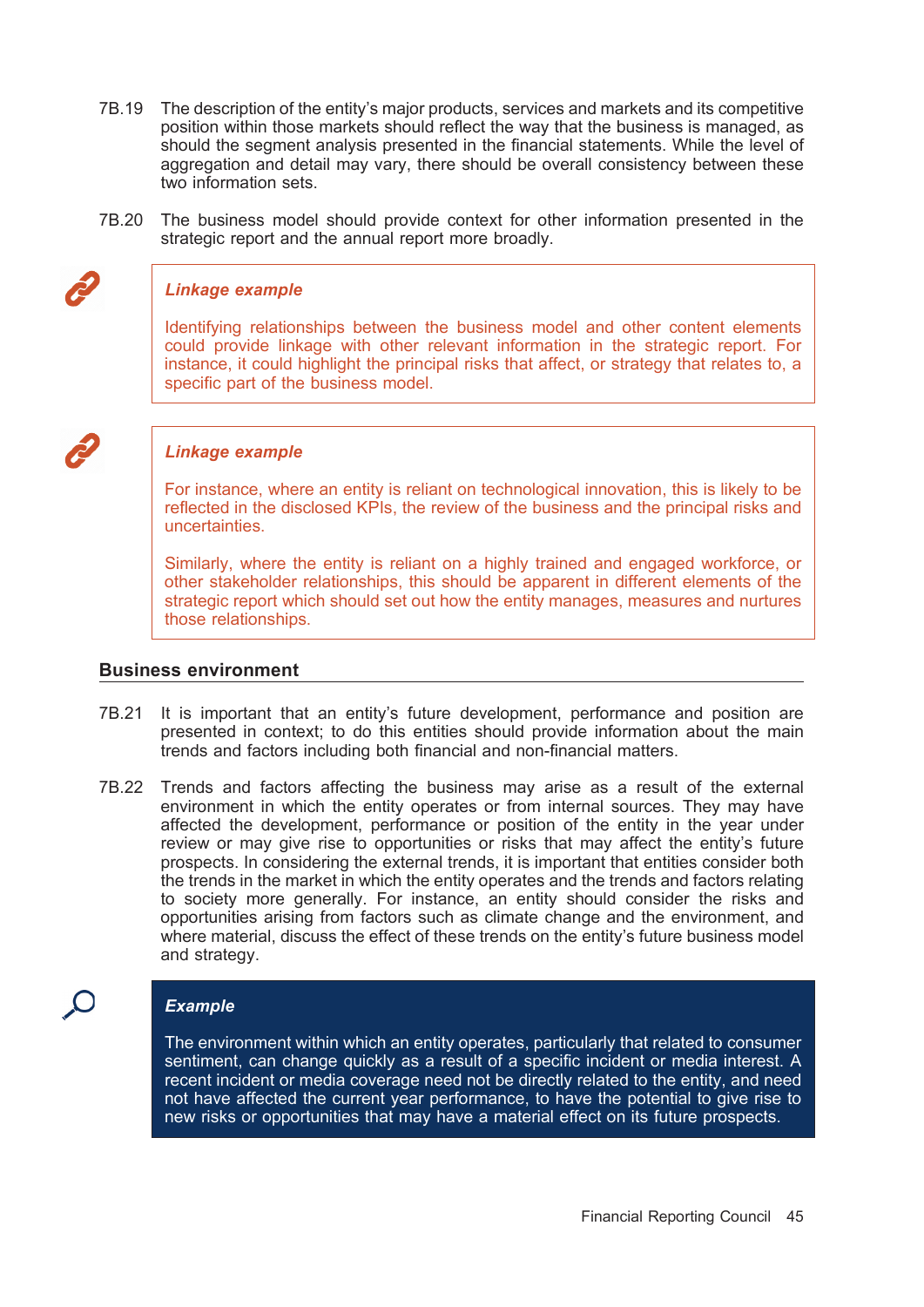- 7B.23 The strategic report should also cover other significant features of its external environment and how those influence the business. This could include trends in the regulatory, macro-economic environment and changes in societal expectations. The strategic report should set out the directors' analysis of the potential effect of the trends or factors identified on the future development, performance or position or future prospects of the entity.
- 7B.24 The discussion of internal trends and factors will vary according to the nature of the business, but could, for example, include the development of new products and services or the benefits expected from capital investment.
- 7B.25 Where practicable and relevant, the trend or factor should be quantified and the source of the evidence underpinning it identified.

#### **Example**

An entity may wish to state in its strategic report that the market in which it operates has grown substantially in the past five years. In this case, the strategic report should, where practicable, indicate by how much the market has grown and reference the source of the statistic used.

7B.26 Given the influence trends and factors might have on many aspects of the entity's development, performance, position or future prospects, the linkage of this type of information to other areas of the strategic report and the annual report more broadly will be particularly important.



#### Linkage example

The strategic report might highlight the principal risks or opportunities that arise from, or the strategy that has been adopted as a result of, significant trends and factors identified. It might also highlight how certain trends or factors have affected the development, performance or position of the entity through reference to information in the financial statements.



#### Linkage example

Increasing focus on sustainability may result in an entity making changes to its business model such as to adapt its investment strategy. Information on these trends should be linked to the entity's strategy and business model explaining the potential effects on the development, performance, position or future prospects of the entity.

 $\sqrt{7B.27}$  The strategic report must include a description of the principal risks arising in connection with the entity's operations and, where relevant and proportionate – a description of its business relationships, products and services which are likely to cause adverse impacts in those areas of risk, and a description of how it manages<sup>51</sup> and mitigates<sup>52</sup> the principal risks.

<sup>&</sup>lt;sup>51</sup> Section 414CB(2)(d) of the Act and the Code, Provision 28.<br><sup>52</sup> It is considered best practice to explain how principal risks are mitigated. The Code Provision 28 reflects this.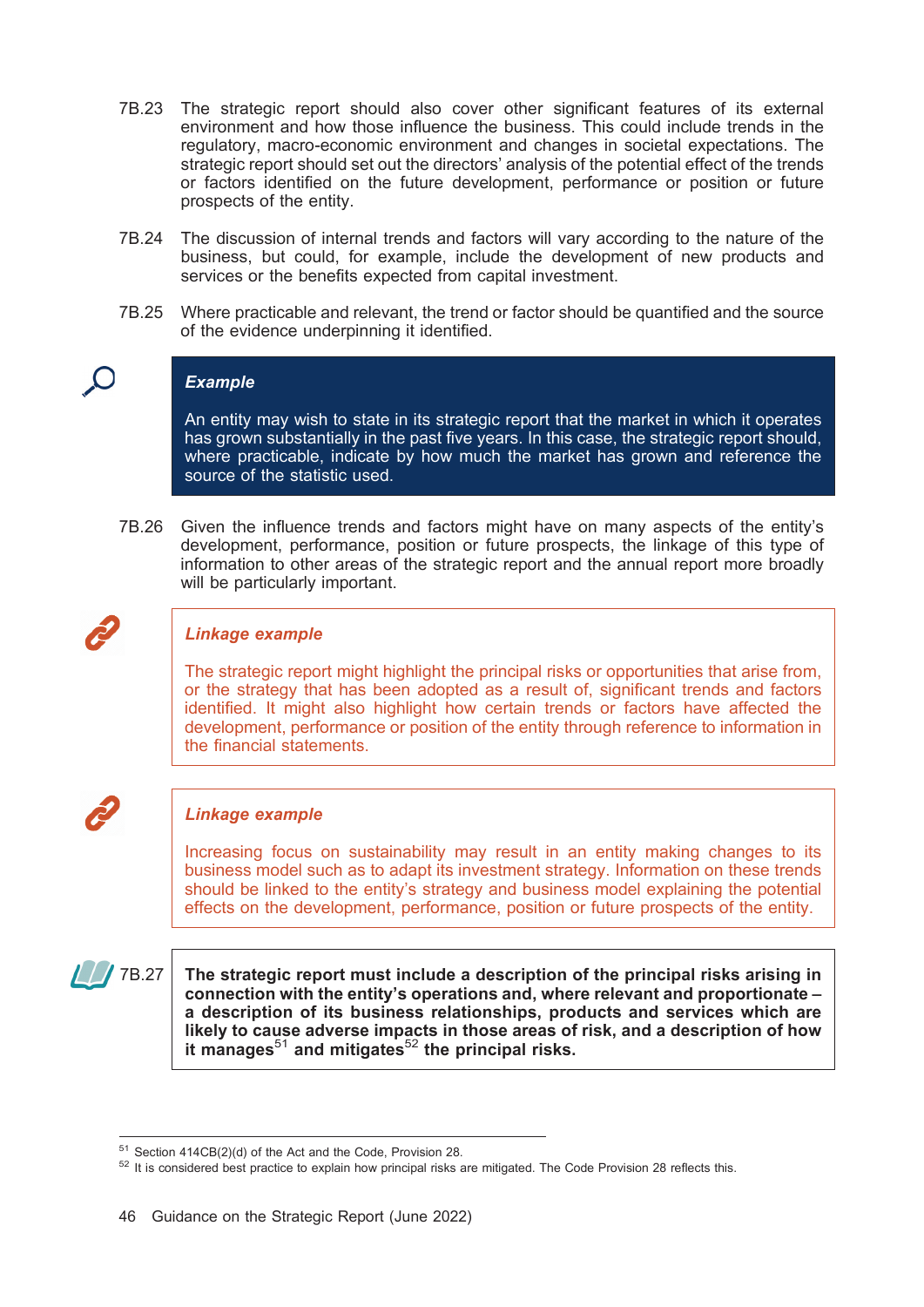- 7B.28 The risks and uncertainties included in the strategic report should be limited to those considered by the entity's management to be material to the development, performance, position or future prospects of the entity or where the impact of the entity's activity poses a significant risk. They will generally be matters that the board regularly monitor and discuss because of their likelihood, the magnitude of their potential effect on the entity, or a combination of the two.
- 7B.29 The board should consider the full range of business risks, including both those that are financial in nature and those that are non-financial. Principal risks should be disclosed and described irrespective of whether they result from strategic decisions, operations, organisation or behaviour, or from external factors over which the board may have little or no direct control. In relation to climate-related risks, there may be overlap between the disclosures required by this section and the specific climate-related financial disclosures described in Section 7C.
- 7B.30 Principal risks should include, but are not necessarily limited to, those risks that could result in events or circumstances that might threaten the entity's business model, future performance, solvency or liquidity, or result in significant value erosion. In determining which risks are the principal risks, entities should consider the potential impact and probability of the related events or circumstances arising and the timescale over which they may occur.

### Linkage example

Principal risks may result in threats to solvency and liquidity. An entity could consider the period over which principal risks may crystallise and how these have been taken into account when, where relevant, making a viability statement.53 Where a viability statement uses a timeframe shorter than that over which risks may crystallise, the entity could explain the potential impact of these long-term risks on the entity's viability.

7B.31 Where the entity is facing long-term systemic risks which may have a material effect on the entity's ability to generate and preserve value in the long term, the strategic report could explain the potential impact on the entity's strategy and business model if those risks crystallise.

### **Example**

Risks arising from climate change could include the risks and opportunities facing the entity's operations from a transition to a low carbon economy, the physical risks to the entity's operations posed by climate change, for instance direct damage to assets or supply chain disruption, and could also include the risks that the entity's operations contribute to climate change risk. These different types of risk may not be relevant for every entity, but directors should consider each category and report on those that constitute principal risks.

 $53$  A viability statement is only required for those companies that apply the Code.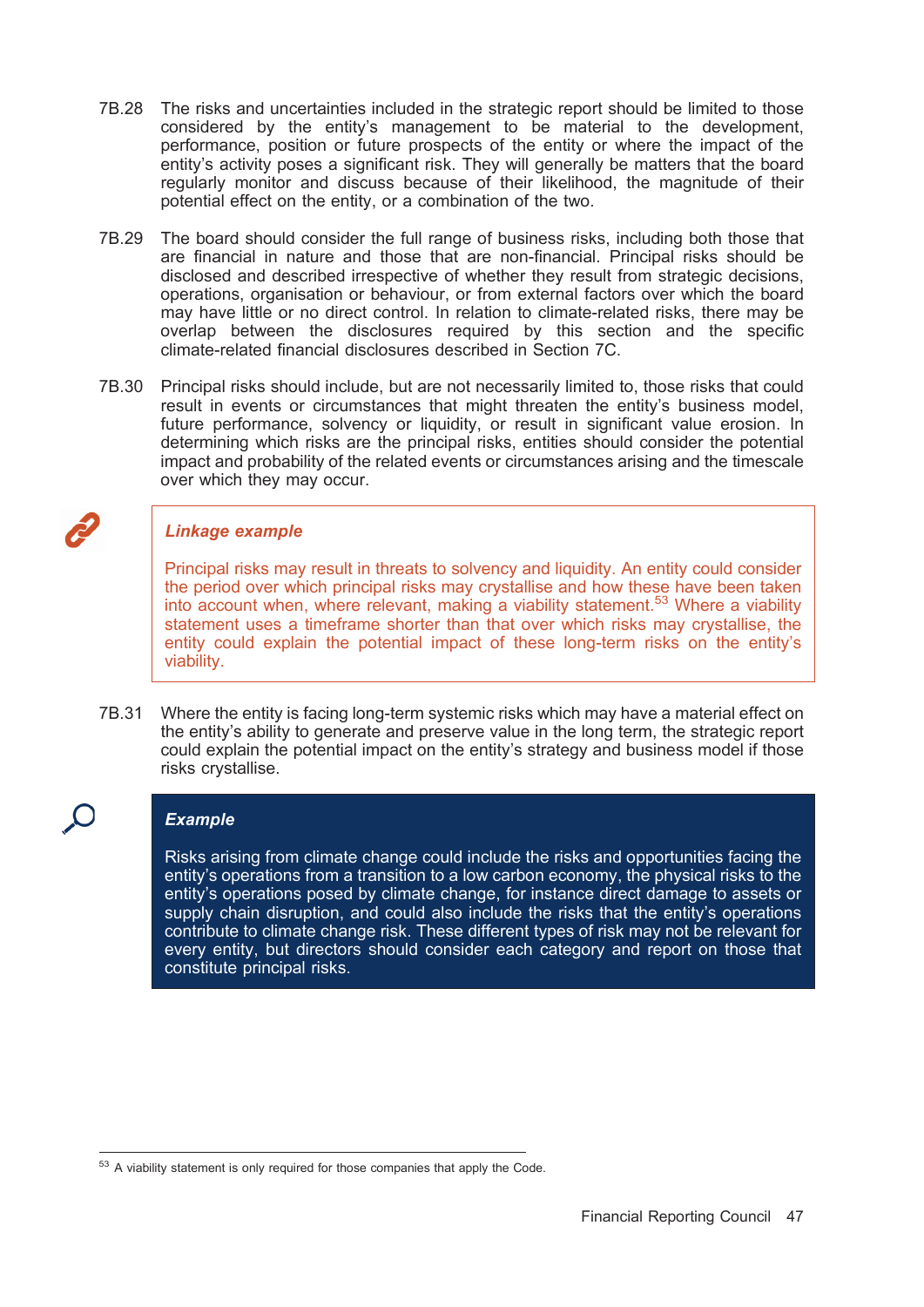### Linkage example

The transition risk related to climate change and associated changes in legislation may cause an entity to make changes to its business model, adapt its products and production processes or alter the markets in which it is engaged. In these situations, the entity's strategy and business model could explain how climate change might influence the entity's business in the future and the potential effects of climate change on the development, performance, position or future prospects of the entity.

7B.32 The descriptions of the principal risks and uncertainties facing the entity should be specific so that a shareholder can understand why they are material to the entity. This might include a description of the likelihood of the risk, an indication of the circumstances under which the risk might be most relevant to the entity and its possible effects. An explanation of how the principal risks and uncertainties are managed or mitigated should also be included to enable shareholders to assess the impact on the future prospects of the entity.

### Linkage example

Where relevant, the description of the principal risks and uncertainties facing the entity should include linkage to and discussion of the entity's strategy and/or business model. Any linkage to accounting estimates and judgements disclosed in the notes to the financial statements, the going concern statement, trends or factors from the external environment described elsewhere in the strategic report, or any other linked disclosure in the annual report, could also be highlighted and, where relevant, discussed.

Emphasising the relationship between an entity's principal risks and its ability to meet its objectives may provide relevant insight into an entity's risk appetite.

7B.33 Significant changes in principal risks such as a change in likelihood, probable timing or possible effect, or the inclusion of new risks, should be highlighted and explained.<sup>5</sup>

# **Example**

Where the risk profile of an entity has changed, many entities explain whether the individual risks identified have increased, decreased or remained the same severity. The risk mitigation could also show how the entity has responded to the change.

For instance, in recent years, the cyber risk faced by many entities has significantly increased. The risk disclosures could explain the ways in which cyber risk could affect the business, for instance a cyber attack, loss of sensitive data leading to a lack of customer confidence, a failure of IT systems leading to a failure to operate certain elements of the business etc. The risk mitigation could explain the processes that the entity has put in place to mitigate the increased risk.

7B.34 The entity should look beyond its own operations and consider how risks and impacts arising from business relationships, products and services, affect its principal risks. For instance, entities could consider the reputational risk arising from factors such as poor

<sup>&</sup>lt;sup>54</sup> Further information on risk management can be found in the FRC's Guidance on Risk Management, Internal Control and Related Financial and Business Reporting for Code companies and Guidance on the Going Concern Basis of Accounting and Reporting on Solvency and Liquidity Risks for non-Code companies.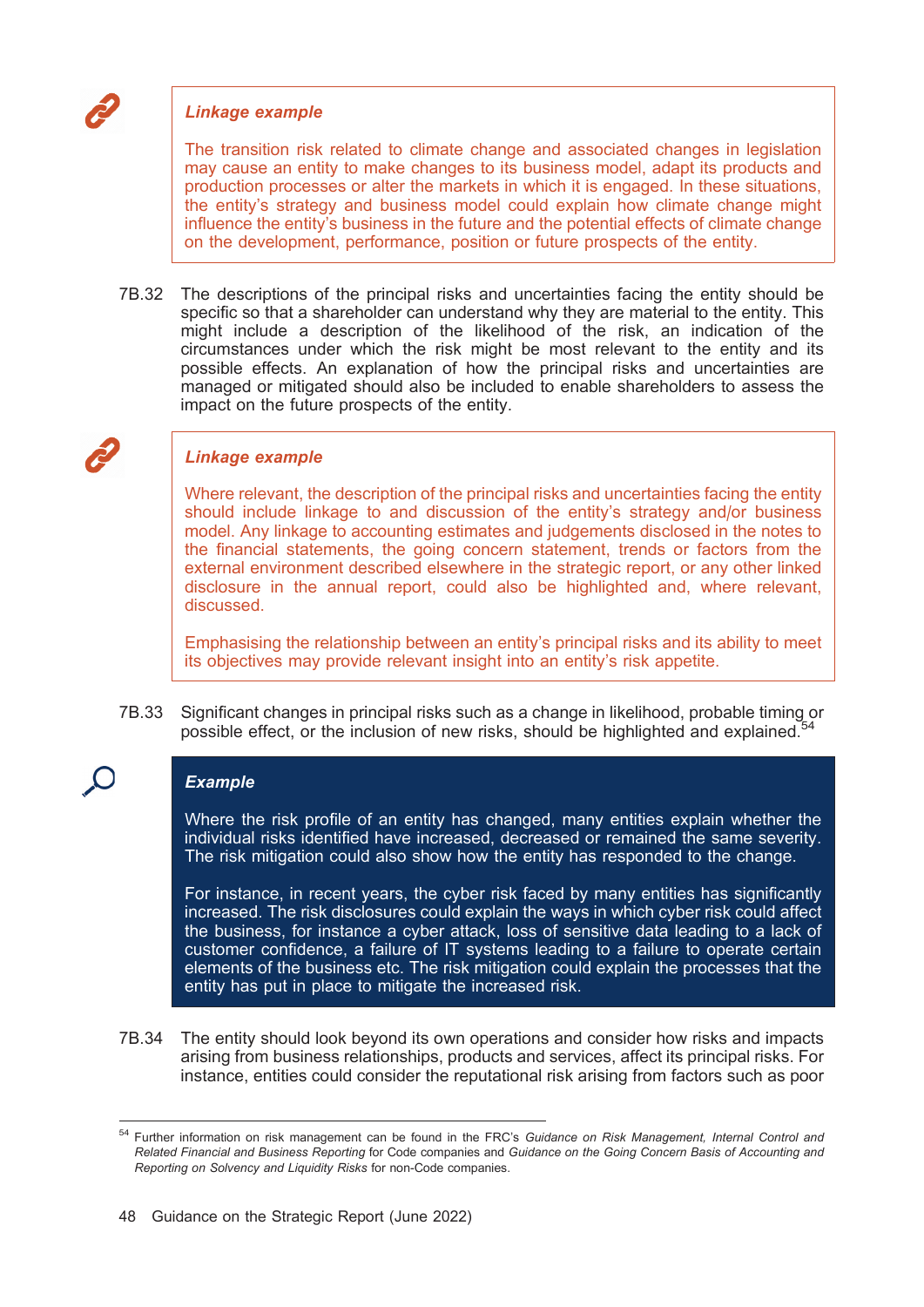labour practices in their supply chain or purchasing products which have been produced in a manner which has a significant environmental or ecological impact.

### Linkage example

An entity may be reliant on the continuity of products from areas of the world where there is political uncertainty. Where such circumstances may disrupt the supply of essential materials and this is a principal risk, or contributes to a principal risk, an entity could describe the business relationship, the products affected and how it manages that risk.

 $\sqrt{7B.35}$  To the extent necessary for an understanding of the development, performance or position and impact of an entity's activity, the strategic report must include information relating to, as a minimum:

- (a) environmental matters (including the impact of the business of the entity on the environment);
- (b) the entity's employees;
- (c) social matters:
- (d) respect for human rights; and
- (e) anti-corruption and anti-bribery matters.  $55$

To the extent necessary for an understanding of the development, performance or position of the entity's business, the strategic report must include information about community issues.<sup>56</sup>

- 7B.36 Corporate transparency on broader matters is essential to enable shareholders to assess an entity's ability to generate and preserve value over the long term, and to assess the management of risks which may impact the sustainability of the entity's business or may affect society more broadly in ways which are not reflected in an entity's financial statements.
- 7B.37 Information on environmental, employee, social, community, human rights, anti-corruption and anti-bribery matters should not be considered in isolation but should be integrated throughout the report where appropriate and, in particular, considered when disclosing the entity's strategy and business model, principal risks and uncertainties and KPIs.
- 7B.38 Section 414CA(1) of the Act requires an entity to include a non-financial and sustainability information statement as part of its strategic report that includes climate-related financial disclosures and the disclosures set out in section 414CB of the Act. Where entities include these disclosures as part of their strategic report, the requirement can be met by cross-referencing to where the relevant information is included in the strategic report.
- 7B.39 Disclosures should not be limited to the matters stated in the Act. Entities should consider all the resources and relationships which are necessary for an understanding of the development, performance or position of the entity's business. Such resources

<sup>&</sup>lt;sup>55</sup> Section 414CB(1) of the Act.<br><sup>56</sup> Section 414C(7)(b)(iii). This applies to quoted companies only.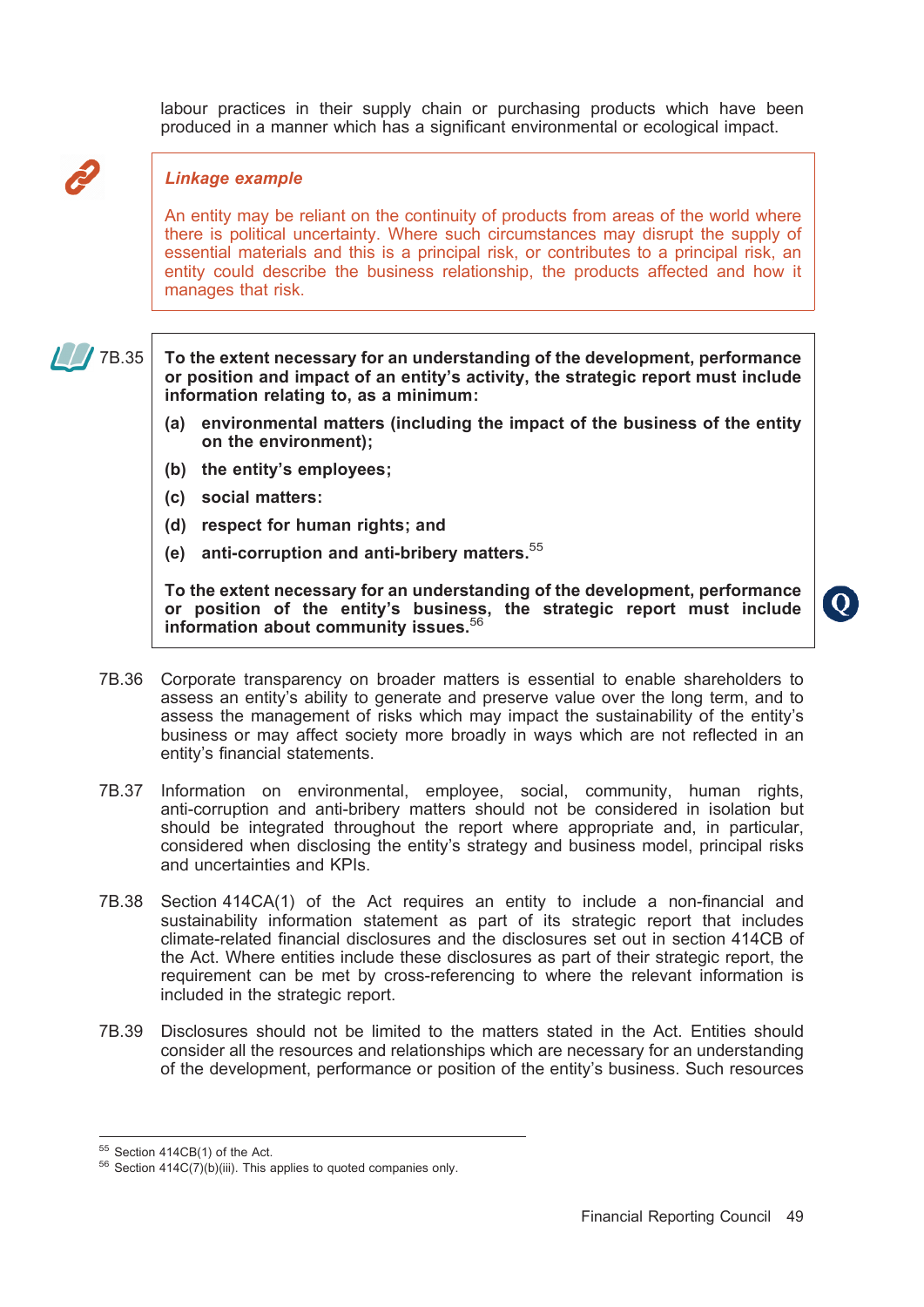and relationships could include customers, suppliers, the entity's pension scheme and intellectual property.

- 7B.40 When determining the appropriate level of information to disclose in the strategic report, entities should consider the following (non-exhaustive) list of factors:
	- (a) the extent to which the matter has an effect on an entity's business model, strategy, objectives, purpose, or culture;
	- (b) the extent to which the matter has an effect on an entity's tangible assets, intangible assets or other sources of value, such as key stakeholder relationships (including any reputational risks) or other factors that may contribute to the entity's long-term success;
	- (c) the extent to which the matter could have an effect on an entity's market share or position in the market;
	- (d) the extent to which the matter constitutes a major issue facing the sector in which the entity operates; and
	- (e) the potential severity or frequency of impacts on society.
- 7B.41 There is overlap between the information required by this section and the reporting requirements of section 172(1) (see Section 8). Entities should consider both requirements when determining appropriate disclosures.
- 7B.42 Disclosures should be entity specific. The questions included below have been provided to help boards consider the types of issues which could be relevant to their business, and to encourage discussion on the types of disclosures that could be appropriate in relation to the specific matters stated in the Act.

#### Questions for boards to consider

- . Environmental matters: Is the entity's business model reliant on natural resources such as water, land or minerals? Does the use of these resources result in other secondary impacts on natural resources? What is the entity's impact on the environment? What are the pollution risks from the entity's activities? Will the entity's business be affected by climate change, either as a result of regulation or climate change affecting how the business can operate? What are the effects of an entity's activities on climate change?
- . Employees: Is the entity's business model dependent on current employees' skills and experience? What is the composition of the workforce? Are there any risks associated with its employment model? How does the entity consider the interests of employees and maintain good employee relationships? What channels of communication are there with employees? Are there different approaches in different part of the world or at different levels of seniority?
- Social and community matters: Is the entity's business dependent on relationships with certain communities? Does the entity perform a strategically important role in society – by providing essential or critical services for example?
- . Respect for human rights: How does the entity's business model ensure protection of human rights? Where are the areas of risk to those rights? How does this vary in the different geographical locations in which the entity operates?
- . Anti-corruption and anti-bribery: How does the entity's business model ensure adequate regard is given to anti-corruption and anti-bribery requirements? How does the entity's culture ensure that this is effective throughout the organisation? What are the areas of risk to the entity? How does this vary in the different geographical locations in which the entity operates and the different sectors in which it operates?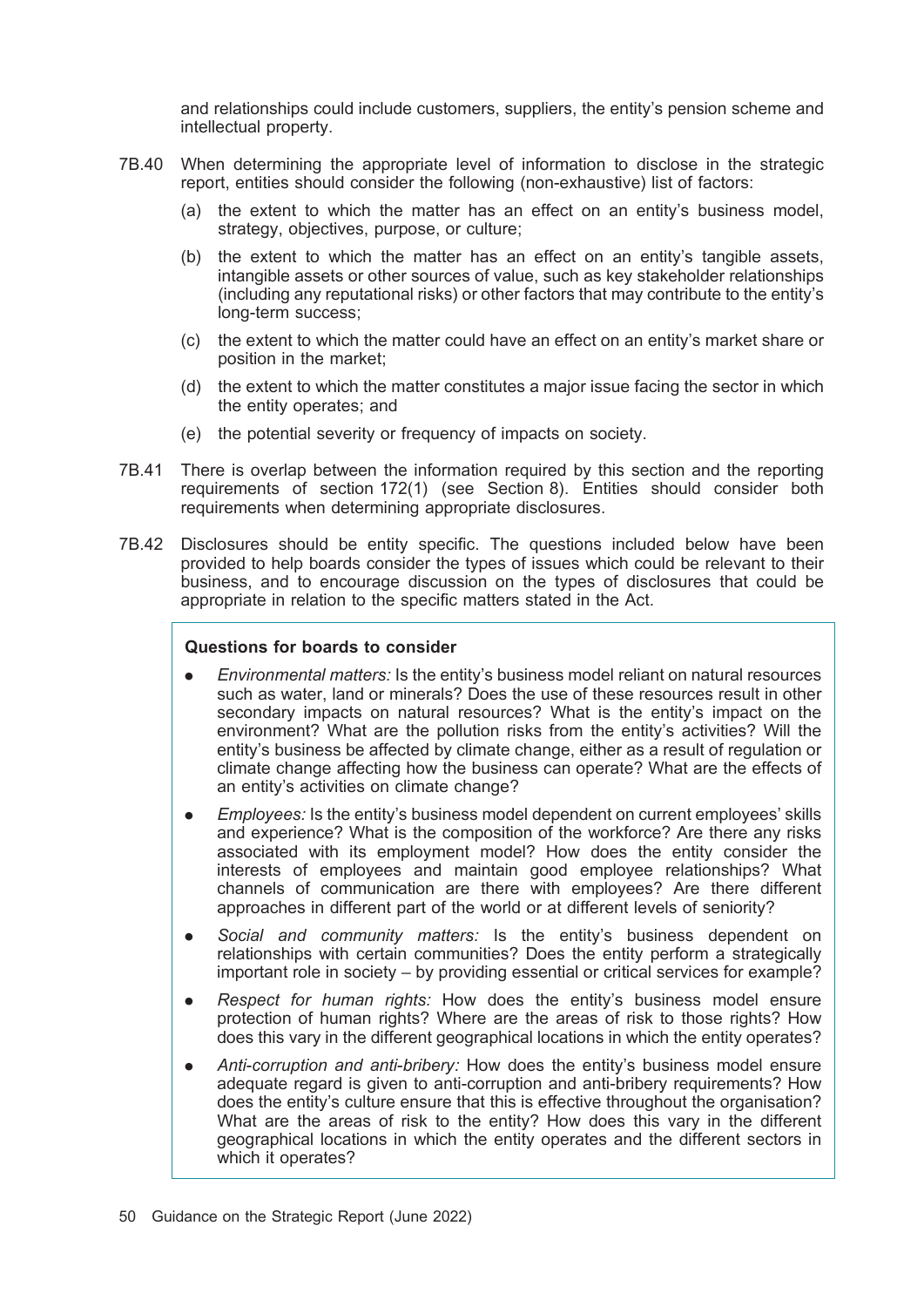### Impact of activities

- 7B.43 The purpose of the information required by this section of the Act is to enable a user of the annual report to understand the impact of these factors on the business of the entity and the impact of the business of the entity on stakeholders and society. Information should be disclosed in relation to those matters which could affect the long-term success of the entity.
- 7B.44 The impact of an entity's activities is the effect that it has externally. These impacts may pose threats to and provide opportunities for, the success of the entity's business. Impacts may be positive or negative. A board should consider the impact of the entity's business on key stakeholders and report on those aspects when material.
- 7B.45 The impact of an entity's activities should be considered in the context of its business model and its ability to generate and preserve value over the longer term. External matters may pose threats to and provide opportunities for the success of the entity. An entity should also consider whether the threats or opportunities are expected to change in the future; this is of particular relevance when considering trends in the global regulatory environment and trends in societal expectations.
- 7B.46 While the Act refers to employees, the changing nature of the workplace means that not all people who are working for an entity fall within the legal definition of an employee. Entities are encouraged to broaden their disclosures to consider workforce issues more generally, and not just limit information to those persons who have a contract of employment.
- 7B.47 Information should only be included in the strategic report if that information is necessary for an understanding of the development, performance, or position or future prospects of the entity's business. Some stakeholders may require a greater level of detail in certain areas; the strategic report could provide signposting to where this more detailed information is available.
- $\sqrt{7B.48}$  The strategic report must include a description of the policies pursued by the entity in relation to the matters and any due diligence processes implemented by the entity in pursuance of those policies.<sup>57</sup> It must also include a description of the outcome of those policies.<sup>58</sup>

If the entity does not pursue policies in relation to one or more of these matters, the strategic report must contain a clear and reasoned explanation for the entity not doing so.<sup>59</sup>

- 7B.49 When disclosure of the matters is necessary for an understanding of the entity's development, performance and position and the impact of its activity, the strategic report must include a description of the policies that the entity has in place in relation to the matters described.
- 7B.50 The description of each policy should be clear, concise and be proportionate to the risks posed and should only be provided where relevant.
- 7B.51 Where an entity does not have a policy in place in relation to one of the matters, it should state that fact and explain why it is not considered relevant to have a policy.

<sup>&</sup>lt;sup>57</sup> Section 414CB(2)(b) of the Act.<br><sup>58</sup> Section 414CB(2)(c) of the Act.<br><sup>59</sup> Section 414CB(4) of the Act.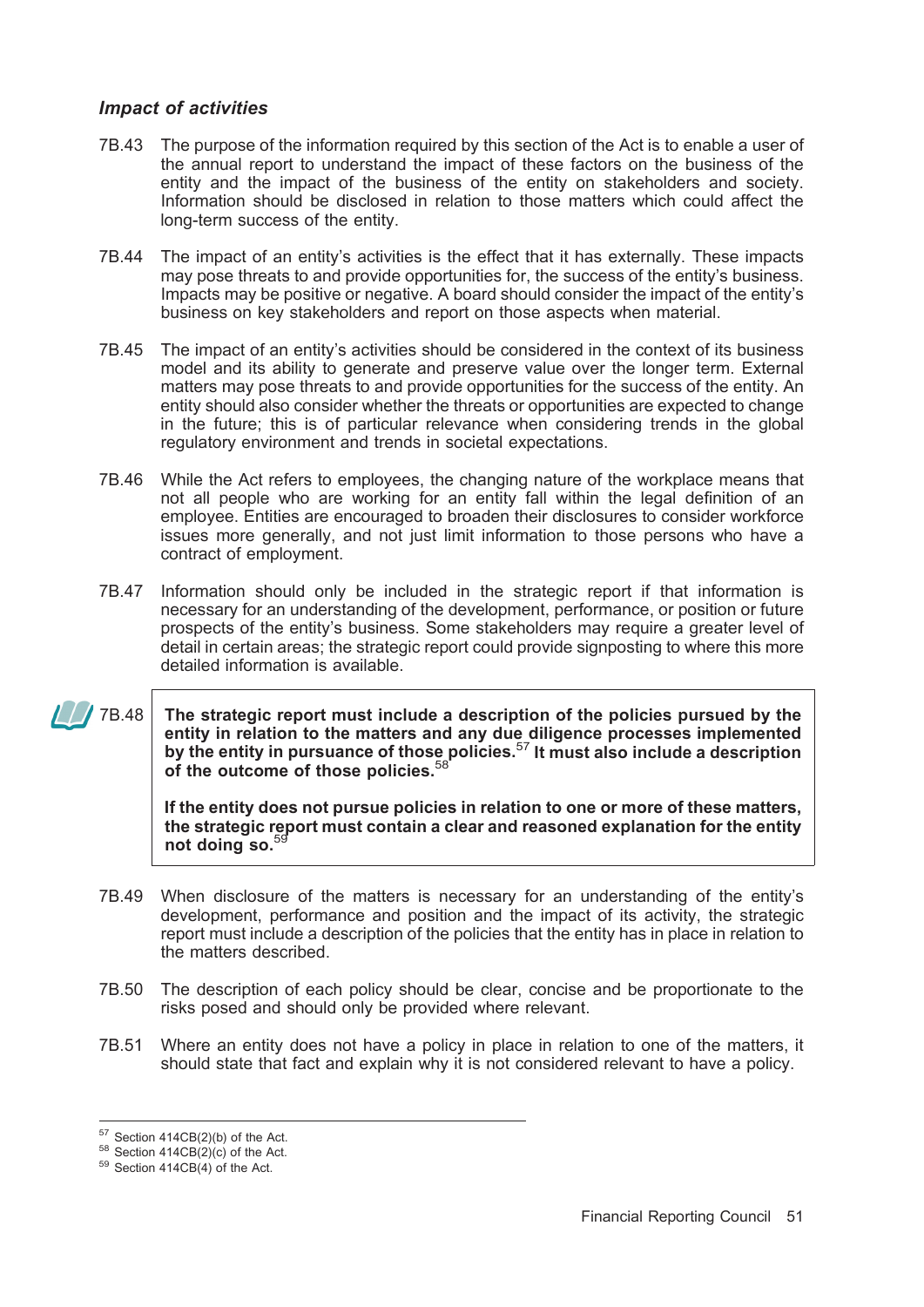- 7B.52 The strategic report should include a description of any due diligence processes over material matters that an entity has in place to ensure that its policies relating to these matters are adhered to throughout the group, and, where appropriate, through its supply chain.
- 7B.53 It may be that an entity has a framework for managing a number of risks rather than specific processes relating to each policy area. In this case, the entity could describe its framework, how breaches of policy are identified, the escalation procedures relating to breaches of policy and the outcome of those escalation procedures.
- 7B.54 Any disclosures relating to due diligence processes should be entity specific and informative. Boilerplate disclosures are of limited use.
- 7B.55 Where the outcome of policies is measured by reference to a survey or other external evidence, the strategic report could signpost where this **complementary information** can be found. Where information is derived from sources external to the entity, the strategic report could signpost these sources.

#### **Example**

An entity may have a policy of not using suppliers that employ child labour. The due diligence could be a rolling series of unannounced site visits to suppliers and the outcome of the policy would be stating whether any supplier contracts have been terminated as a result of failures.

#### **Example**

Due diligence processes which may be necessary to ensure the entity's anti-bribery and anti-corruption policy is followed may differ from jurisdiction to jurisdiction where the risks of such behaviours vary. Where this is relevant, the information disclosed should be sufficiently specific to enable investors to understand the difference risks posed by different parts of the entity's operations.

### Linkage example

The way an entity conducts its business in relation to its tax affairs may have an impact on community and social matters in the countries in which it operates. An entity may adopt a strategy of having a transparent tax structure paying a fair rate of tax in each of its major areas of operation which in turn supports those local communities in which it operates.

The execution of this strategy can be seen through the presentation of its effective tax rates in each of its major areas of operation in the period under review.

- 7B.56 Where an entity's business model is dependent on the matters described in paragraph 7B.35, or where there are material risks posed in these areas, an entity may use KPIs to monitor its performance. In such circumstances, the most efficient way of communicating information on the outcome of its policies on those matters may be through reference to those measures.
- 7B.57 Where the directors wish to put additional information in the public domain that is not required by legislation, it should be located outside the strategic report, for example in a separate sustainability or corporate social responsibility report which should be
- 52 Guidance on the Strategic Report (June 2022)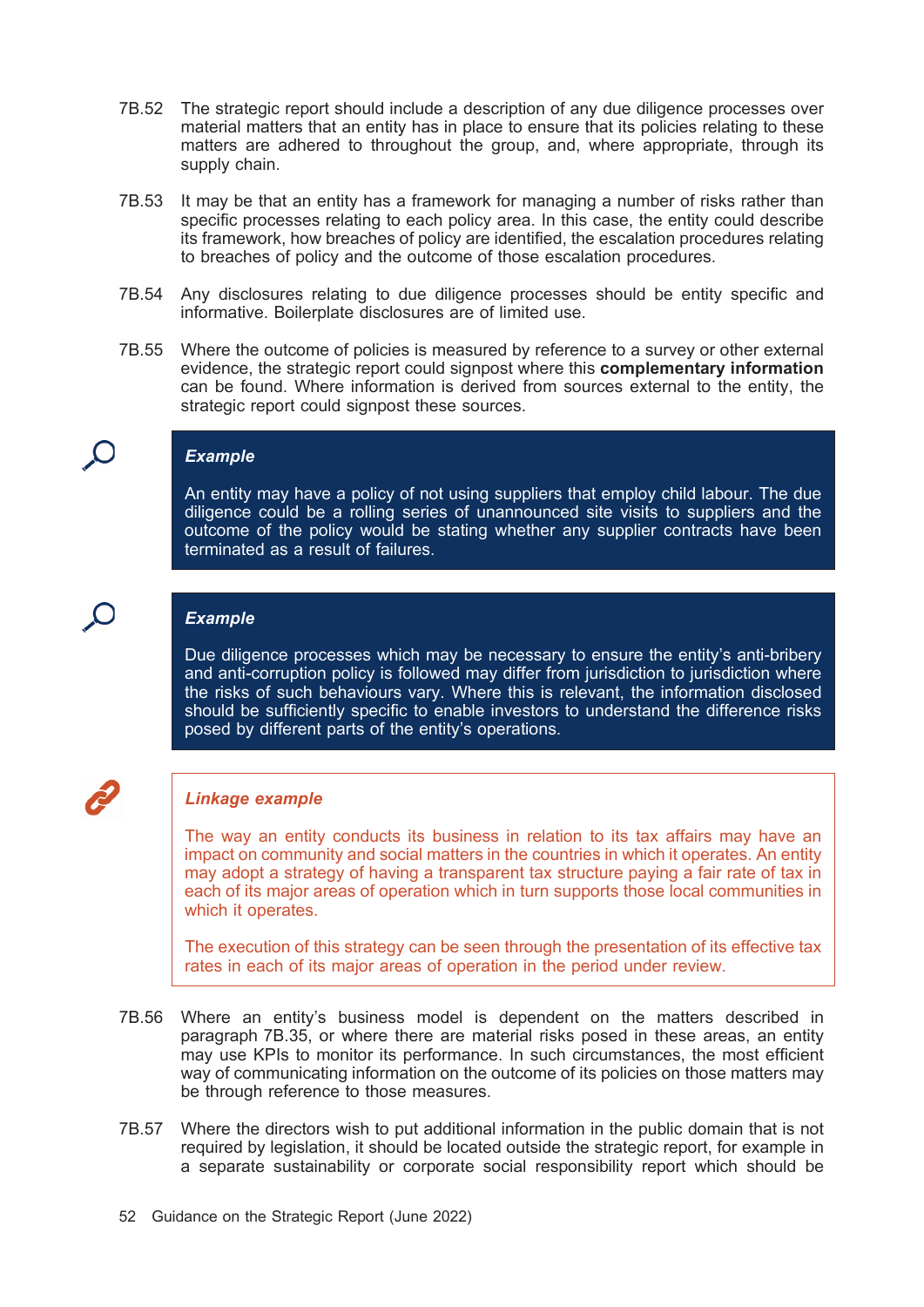located online. Directors may, however, wish to provide a reference to where this complementary information is available.

7B.58 The directors may refer to a source of guidance or a voluntary framework that provides advice on how the entity should conduct its business, suggests ways of monitoring or tracking performance, or provides examples of disclosures that might be helpful in communicating information to the entity's stakeholders.

### Business performance

- $\sqrt{78.59}$  The strategic report must provide a fair, balanced and comprehensive analysis of the development and performance of the business in the financial year and of its position at the end of that year. $60$ 
	- 7B.60 The strategic report should include a narrative of the development, performance and position of the business in the financial year which is consistent with the information contained in the financial statements.
	- 7B.61 The development and performance of the business should be analysed in the context of the strategy applied by the entity during the financial year. Segmentation of the analysis of development, performance or position should be consistent with the segments identified in the financial statements.
	- 7B.62 Where necessary for an understanding of the development, performance, position or future prospects of the entity, the analysis should make reference to cash flows during the year and factors that may affect future cash flows. Where appropriate, the strategic report should discuss the entity's current and prospective liquidity and its ability to fund its stated strategy.
	- 7B.63 The strategic report should explain the entity's performance during the year in the context of how it has performed relative to prior periods. It could explain performance relative to stated targets and relative to the external environment in which it is operating, in order that shareholders can make an assessment of the future development, performance or position of the business.
	- 7B.64 If part of the business has had a material impact on business performance that should be disclosed. Shareholders should be able to distinguish between movements in performance which have resulted from one-off events and movements which are expected to continue. It is also important to identify the impact of acquisitions and disposals on performance in order for shareholders to be able to understand how the existing business has performed and the likely future impact of the acquisition or disposal.
	- 7B.65 Where the structure of a group has changed significantly in the period, for instance as a result of a major acquisition or disposal, an entity might choose to use pro-forma figures to explain performance in addition to the statutory figures. Where pro-forma figures are presented, explanations of how those figures have been calculated and their relationship to amounts extracted from the audited statements should also be presented.

 $60$  Section 414C(2)(a) and (3) of the Act.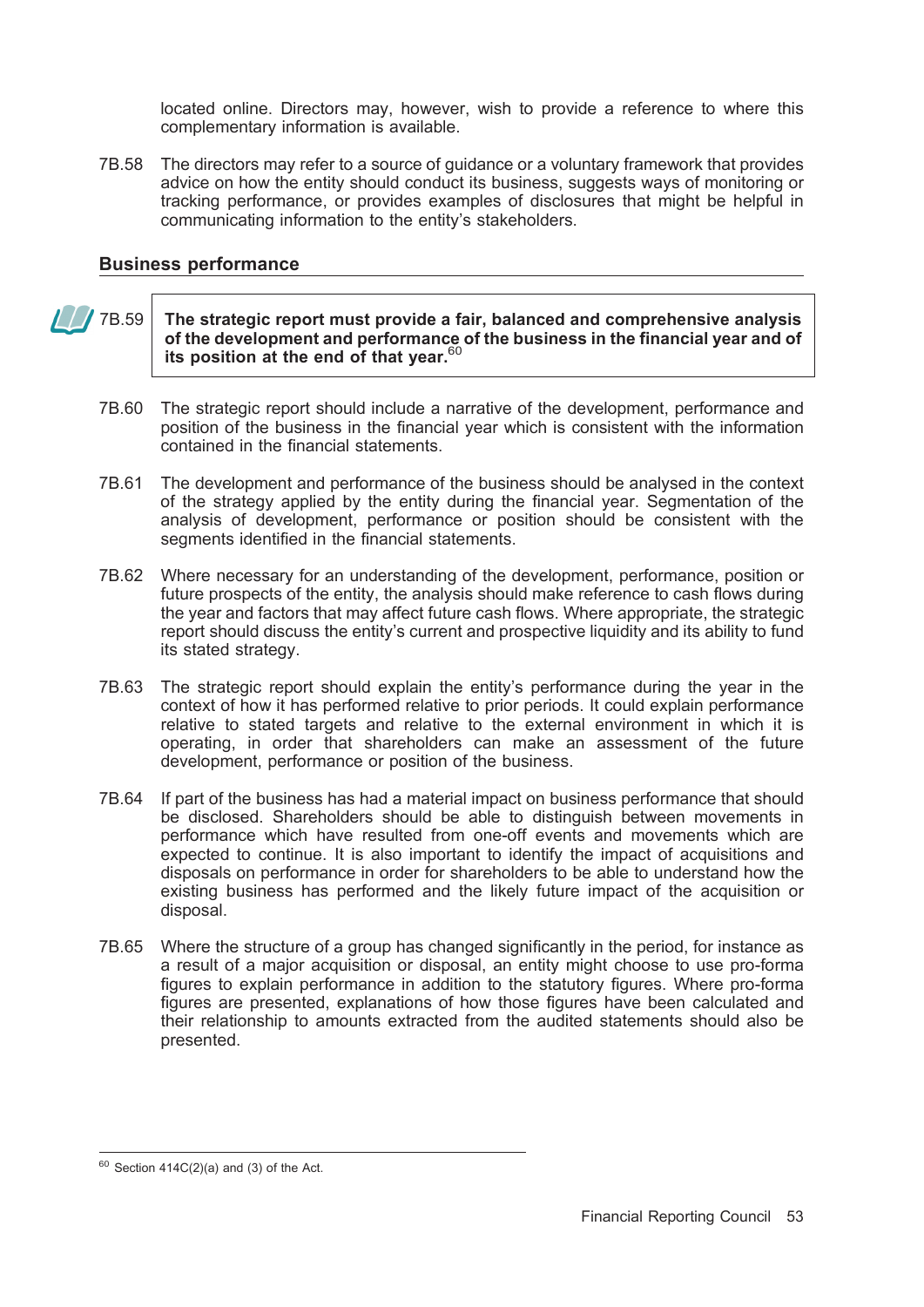

 $\blacksquare$  7B.66 The strategic report must, where appropriate, include references to, and additional explanations of, amounts included in the financial statements.

7B.67 The analysis should complement the financial statements, where relevant providing additional explanations of amounts recognised in the financial statements and the conditions and events that shaped the information contained in them.

#### Example

The strategic report could, where relevant, include comments on:

- . any one-off, or significant items affecting the current year results;
- the existence and timing of commitments for capital expenditures;
- . changes in the effective tax rate and the reasons for that change;
- **.** material prior year items;
- . changes in revenue from year to year that result from organic growth, acquisitions, foreign exchange, etc. (a 'revenue bridge'); or
- . financing arrangements (e.g. changes in net debt, factoring or reverse factoring arrangements, or approach to financing of long-term liabilities).



#### $\mathbb{Z}/\mathbb{Z}$  7B.68 The analysis in the strategic report must include financial and non-financial key performance indicators (KPIs).<sup>62</sup>

- 7B.69 The KPIs used in the analysis should be those that the directors judge are most effective in assessing progress against objectives or strategy, monitoring principal risks, or otherwise utilised to measure the development, performance or position of the business or the impact of its activity. There should be alignment between the KPIs presented in the strategic report and the key sources of value and risks identified in the business model.
- 7B.70 Non-financial KPIs provide insight into future financial prospects and progress in managing risks and opportunities. They may include, for example, measures related to product quality, customer complaints, environmental matters or employee metrics. Non-financial KPIs may be a mixture of indicators which provide information about what the entity has done in the past and what may happen in the future. They should include matters potentially affecting the long-term sustainability of the entity. Entities should also consider disclosing KPIs which measure the impact of the entity's activities.
- 7B.71 Where possible, KPIs should reflect the way that the board manages the entity's business. They may be generally accepted measures that are widely used, either within the entity's industry sector or more broadly. However, the comparability of the KPIs should not override the effectiveness of the KPIs for assessing the performance or position of the business.

<sup>&</sup>lt;sup>61</sup> Section 414C(12) of the Act and section 414CB(5) of the Act. <sup>62</sup> Section 414C(4) and section 414CB(2)(e) of the Act.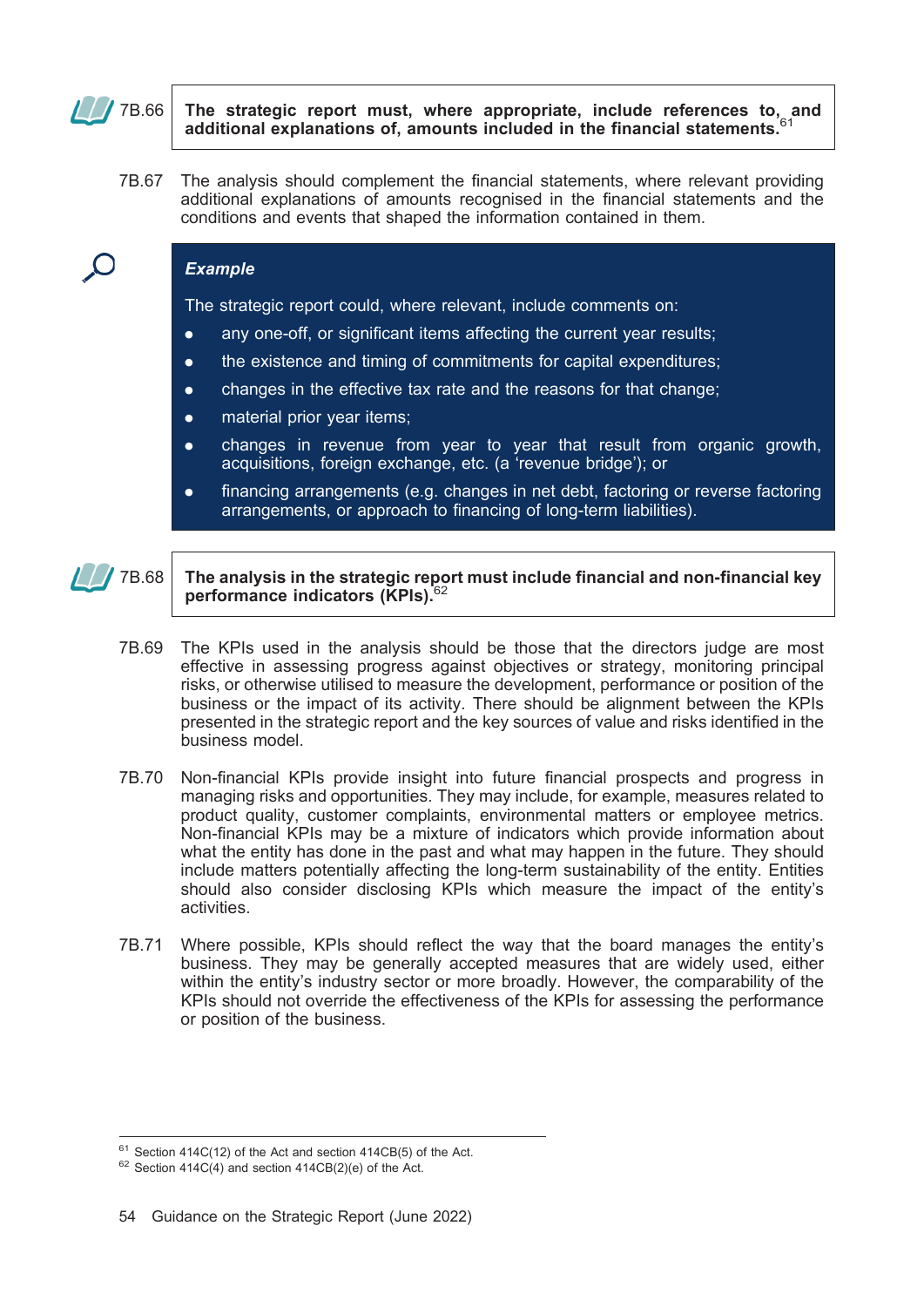

#### Linkage example

The use of KPIs that also form part of directors' current or future incentive plans in the analysis of principal risks, strategy and performance will provide a clearer indication of how these matters might affect or have affected executive remuneration.

The relationship between the KPIs disclosed in the strategic report and the measures of performance in the directors' remuneration policy may also provide relevant information.

- 7B.72 Comparatives should be included and the reasons for any significant changes from year to year explained. Consistency in the presentation of KPIs is a desirable quality.
- 7B.73 The entity should provide information that enables shareholders to understand each KPI used in the strategic report. For example, the following information should be identified and explained where relevant:
	- (a) its definition and calculation method;
	- (b) its purpose;
	- (c) the source of underlying data;
	- (d) any significant assumptions made; and
	- (e) any changes in the calculation method used compared to previous financial years, including significant changes in the underlying accounting policies adopted in the financial statements which might affect the KPI.
- 7B.74 Where a line-item from the financial statements, or a commonly used KPI, has been adjusted for inclusion in the strategic report, the term used for that adjusted measure should be clear and a reconciliation to an appropriate financial statement line-item and explanation of any material adjustments should be provided.

### **Example**

Where an entity uses earnings before interest, tax, depreciation, amortisation (EBITDA) and certain restructuring costs to analyse business performance, the measure could be referred to as 'EBITDA before restructuring costs' or similar. A reconciliation to an appropriate financial statement line-item and explanation of the adjustment should be provided.

7B.75 Similar KPIs should be clearly distinguishable from each other.

### **Example**

An entity may use one earnings per share measure when discussing performance and another when discussing executive remuneration in the directors' remuneration report. The terms adopted to describe each KPI should be unique and used consistently and the differences between the two KPIs clearly identified. Entities could also explain why it is appropriate for the two different measures to be used.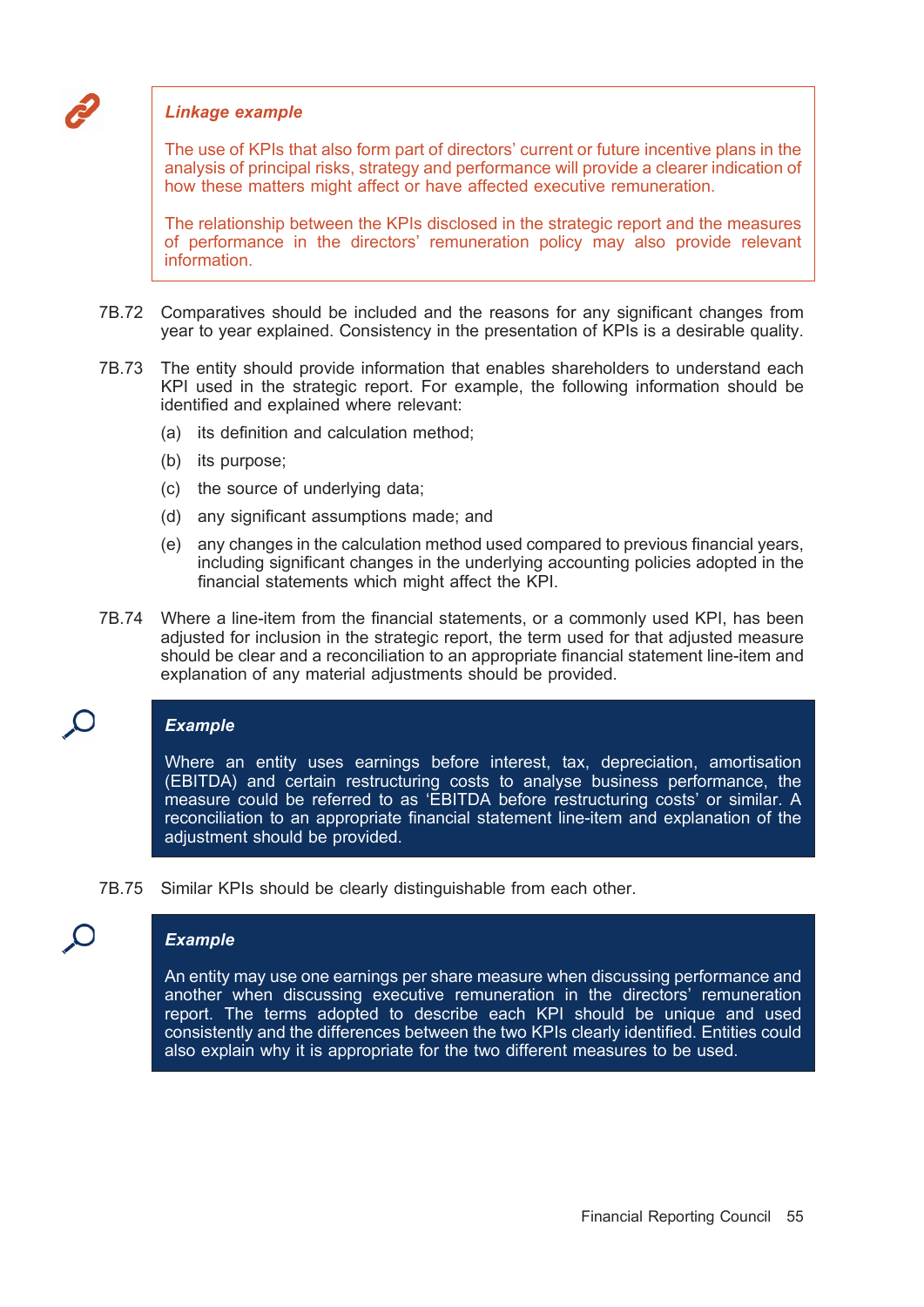7B.76 Financial KPIs can be Alternative Performance measures (APMs) as defined in the European Securities and Markets Authority's (ESMA) Guidelines on Alternative Performance Measures<sup>63</sup> which apply to strategic reports amongst other documents.<sup>64</sup> Even when not directly applicable, the guidelines set out principles for disclosure for APMs. The Guidelines define an APM as a measure of historical or future performance, financial position, or cash flows, other than a financial measure defined or specified in the applicable financial reporting framework.

 $\sqrt{78.77}$  The strategic report should provide a breakdown showing, as at the end of the financial year:

- (a) the number of persons of each sex who were directors of the company;
- (b) the number of persons of each sex who were senior managers of the company (other than persons falling within sub-paragraph (a)); and
- (c) the number of persons of each sex who were employees of the company. $65$
- 7B.78 A 'senior manager' is an employee who has responsibility for planning, directing or controlling the activities of the entity or a strategically significant part of it. In the strategic report of a consolidated group, directors of subsidiary companies that are included in the consolidated financial statements are also considered 'senior managers'.<sup>66</sup>
- 7B.79 In referring to a 'strategically significant' part of an entity and by including directors of subsidiaries included in the consolidated financial statements, the definition of a 'senior manager' in paragraph 7A.78 is wider than the definition of key management personnel in IAS 24 Related Party Disclosures and FRS 102 The Financial Reporting Standard applicable in the UK and Republic of Ireland.
- 7B.80 An entity might not consider that including all directors of all subsidiaries included in the consolidated financial statements in the statutory definition of 'senior managers' accurately reflects its executive pipeline. This may be the case, for instance, where a subsidiary is insignificant in the context of the group as a whole. In such cases, it may be appropriate to provide an enhanced analysis of the statutory 'senior manager' category. For example:

|                                                           | <b>Male</b>  | <b>Female</b> |
|-----------------------------------------------------------|--------------|---------------|
| Directors of the company                                  | $\mathsf{X}$ | x             |
| Employees in other senior executive positions             | x            | х             |
| Directors of subsidiary companies not included in above   | X            | x             |
| Total senior managers other than directors of the company |              |               |
| Other employees of the group                              |              |               |

7B.81 Where the strategic report includes an enhanced analysis such as that suggested in paragraph 7B.80, a description of how employees included in any non-statutory category have been identified should be provided. Information on other executive pipeline or general employee diversity matters should also be provided where it is

<sup>&</sup>lt;sup>63</sup> These guidelines are available at https://www.esma.europa.eu/sites/default/files/library/2015/10/2015-esma-1415en.pdf.<br><sup>64</sup> These only apply to issuers with securities admitted to trading on a regulated market.<br><sup>65</sup>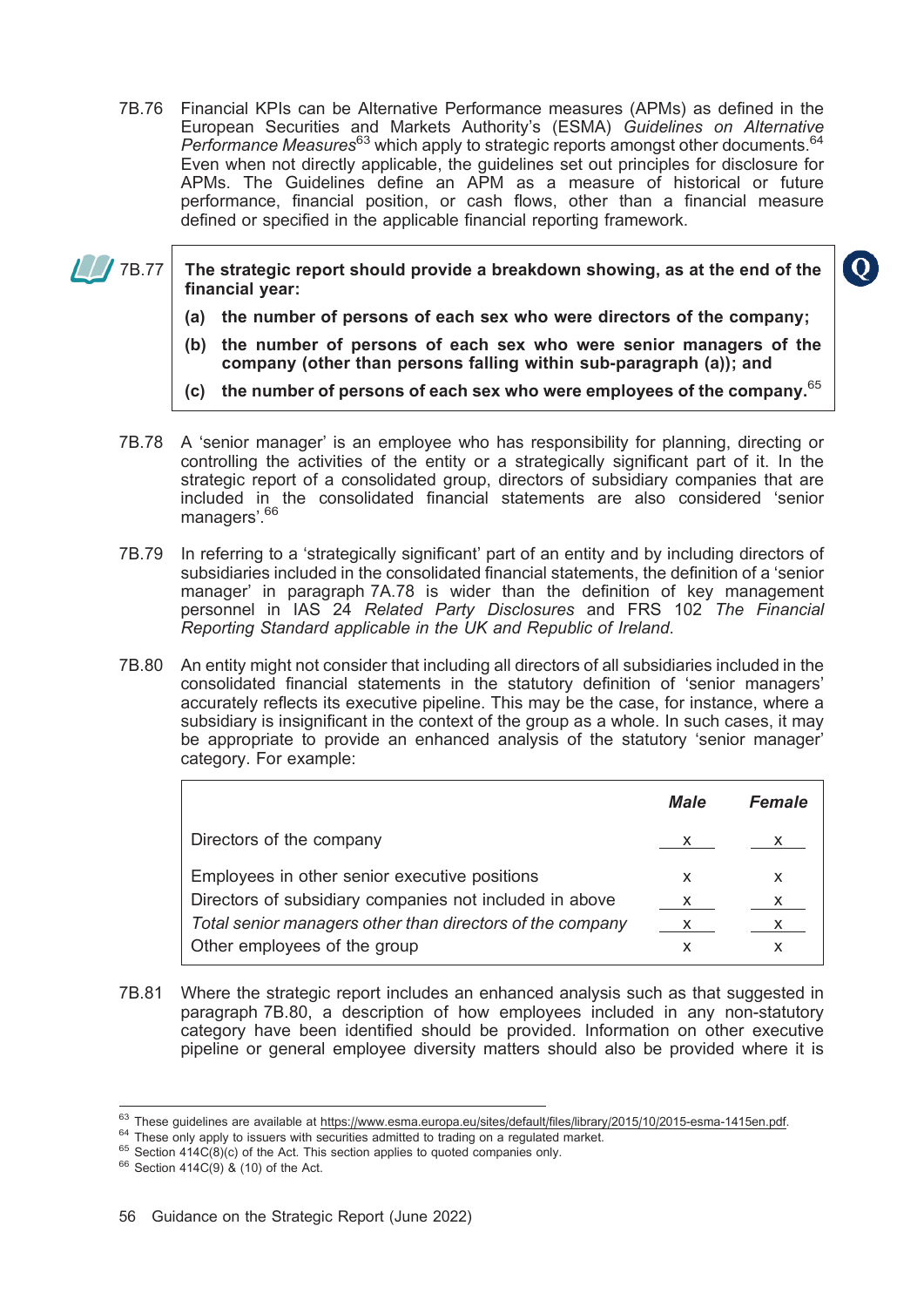necessary to put the diversity statistics into context. While percentages of male and female directors and employees can be informative, numbers must also be provided.

### $\sqrt{\frac{1}{100}}$  7B.82  $\vert$  An entity must include a non-financial and sustainability information statement in its strategic report.<sup>67</sup>

- 7B.83 The non-financial and sustainability information statement should contain the following information or include cross references to where such information can be found in the main body of the strategic report. The paragraph references indicate where guidance on each element can be found.
	- (a) The entity's business model (paragraph 7B.14);
	- (b) Information, to the extent necessary for an understanding of the entity's development, performance and position and impact of its activity, relating to environmental matters, employees, social matters, respect for human rights and anti-corruption and anti-bribery matters (paragraph 7B.35);
	- (c) A description of the policies pursued in relation to the matters and any due diligence process implemented in pursuance of those policies (paragraph 7B.48);
	- (d) A description of the outcome of those policies (paragraph 7B.48);
	- (e) If the entity does not pursue policies in relation to one or more of the matters, a clear and reasoned explanation for the entity's not doing so (paragraph 7B.48);
	- (f) A description of the principal risks arising in relation to the matters arising in connection with the entity's operations, and where relevant and proportionate – a description of its business relationships, products and services which are likely to cause adverse impacts in those areas of risk, and a description of how it manages the principal risks (paragraph 7B.27);
	- (g) A description of the non-financial key performance indicators relevant to the entity's business (paragraph 7B.68);
	- (h) Where appropriate, references to, and additional explanations of, amounts included in the entity's annual accounts (paragraph 7B.66); and
	- (i) Climate-related financial disclosures (Section 7C).
- 7B.84 Entities are encouraged to meet the requirements of the non-financial and sustainability information statement through a title and a series of cross references, so as to maintain the coherence of the strategic report. Entities are discouraged from replicating information located elsewhere in the strategic report in the non-financial and sustainability information statement.

### Other content elements

 $\sqrt{7B.85}$  To the extent that they are matters that are considered to be of strategic importance to the entity, the strategic report should also include information that would otherwise be disclosed in the directors' report.  $68$ 

7B.86 There are a number of directors' report disclosure requirements that are closely related to matters that should be considered for inclusion in the strategic report. Where this information is also necessary for an understanding of the development,

 $67$  Section 414CA(1) of the Act.<br> $68$  Section 414C(11) of the Act.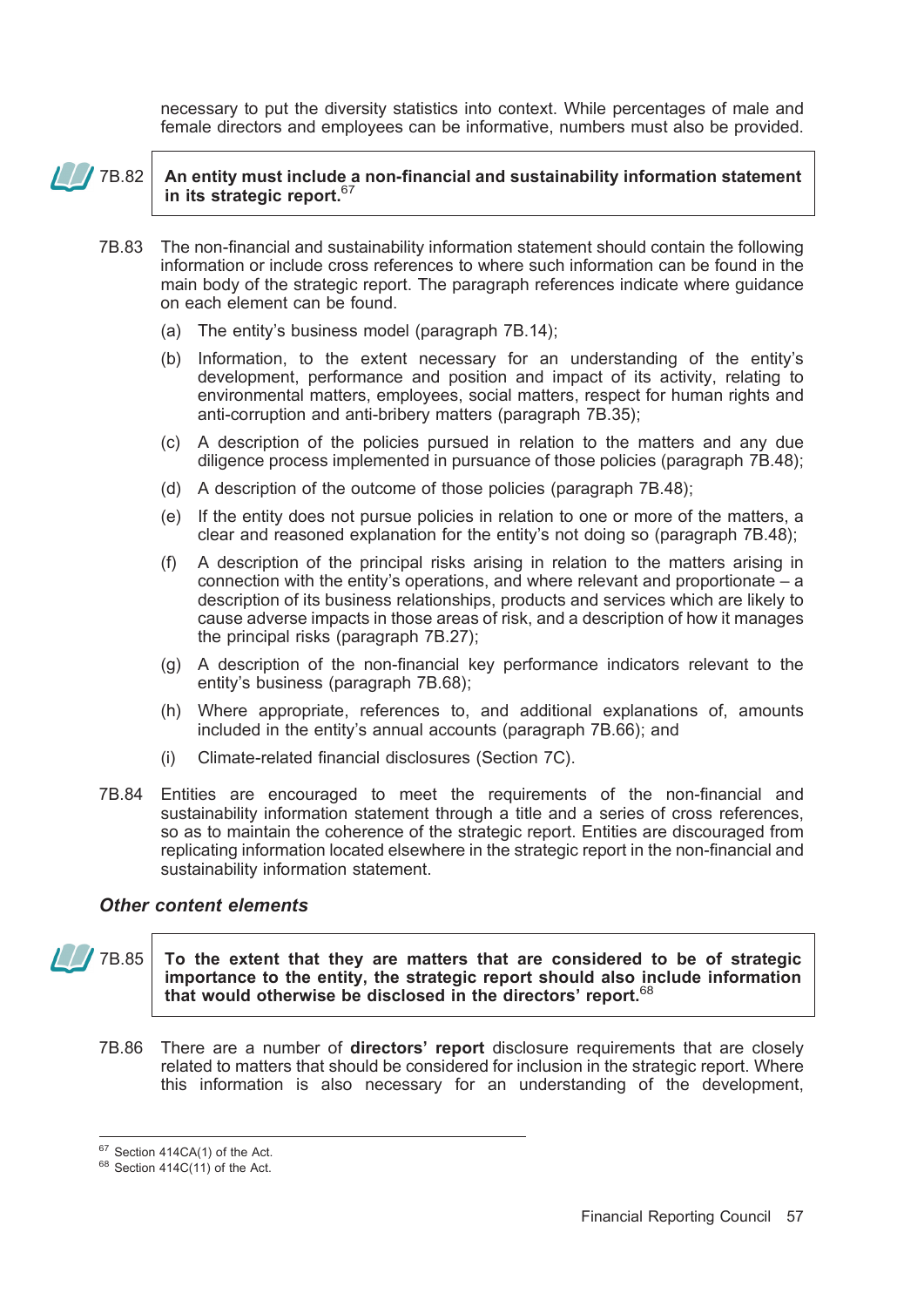performance, position or future prospects of the business, it should be included as part of the strategic report. However, where the information is not necessary for that purpose, these disclosures should be included in the directors' report. In such cases, a signpost enabling shareholders to drill-down to this information should be considered when it is related to matters covered in the strategic report. Appendix III and Appendix IV(b) include an analysis of directors' report disclosure (energy and carbon report for LLPs) requirements.

7B.87 Where information that is required to be disclosed in the directors' report is included in the strategic report, it does not also need to be included in the directors' report. However, where this is the case, the directors' report should cross-reference information that has been included in the strategic report instead of the directors' report.<sup>69</sup>

### Signature of the statutory reports and the statement of directors' responsibilities



#### Signature of the statutory reports and the statement of directors' responsibilities

The Act requires the board of directors to approve the strategic report, directors' report and directors' remuneration report, as well as the financial statements. The name of the director or secretary of the company who has signed each report on behalf of the board should be stated on every copy of that report in accordance with section 433 of the Act. The Act does not specify where in each report the name should be located.

<sup>&</sup>lt;sup>69</sup> The Large and Medium-sized Companies and Groups (Reports and Accounts) Regulations 2008 (SI 2008/410)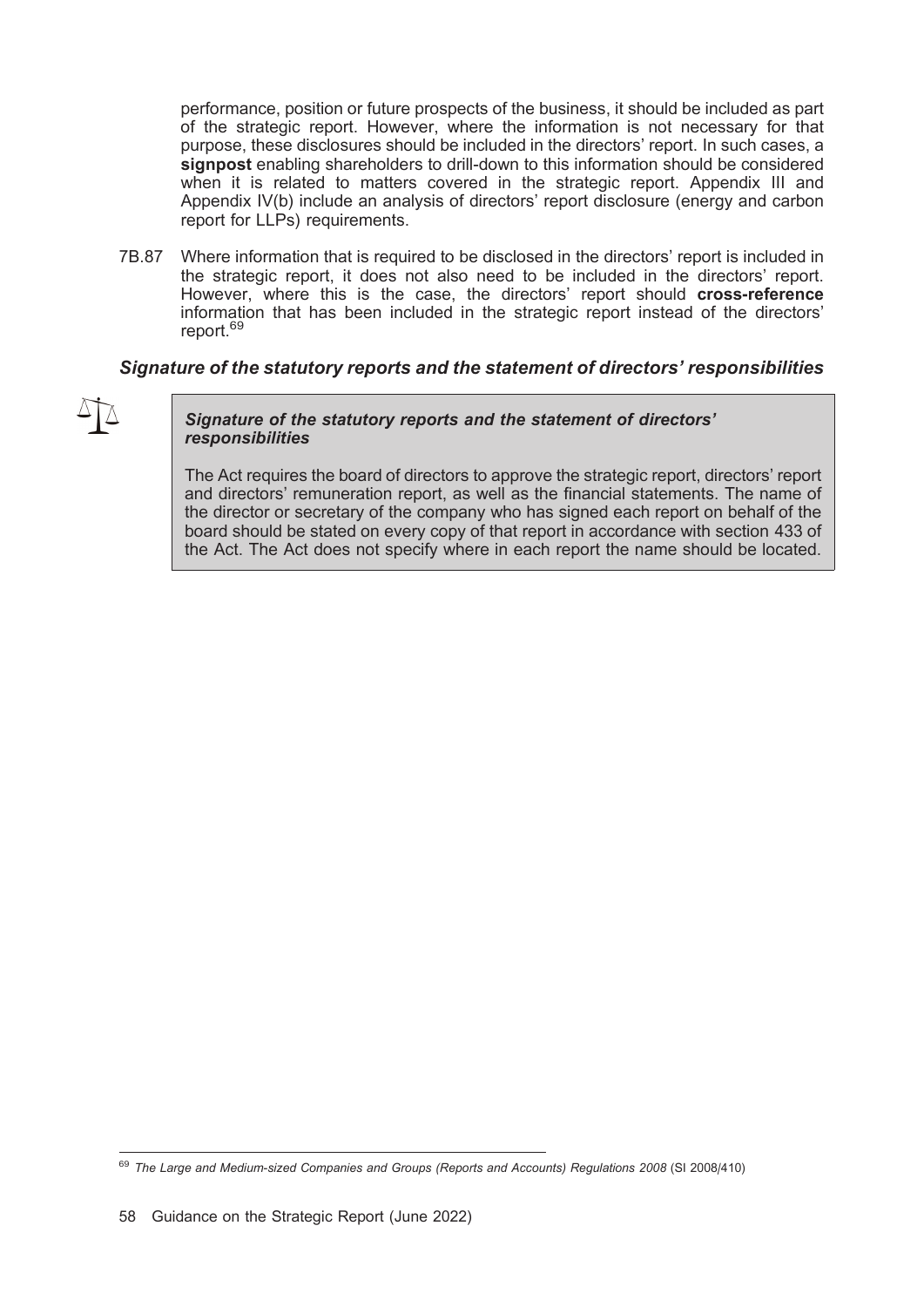# Section 7C The strategic report: climate-related financial disclosures

### Scope of this Section

- 7C.1 The Act requires certain entities to prepare specific 'climate-related financial disclosures'. The entities in scope are:
	- (a) Public Interest Entities (PIEs) with more than 500 employees;
	- (b) UK registered companies with securities admitted to the Alternative Investment Market (AIM) with more than 500 employees;
	- (c) UK registered companies that are not included in the categories above, which have a turnover of more than £500 million (high turnover companies) and more than 500 employees .
- 7C.2 In accordance with The Limited Liability Partnerships (Accounts and Audit) (Application of Companies Act 2006) Regulations 2008 (SI 2008/1911), LLPs with more than 500 employees and a turnover of more than £500 million are also required to make these disclosures.

### Content elements

- 7C.3 Section 414CB sets out the details of the climate-related financial disclosures to be made by those entities that are within its scope. The required disclosures are:
	- (a) a description of the company's governance arrangements in relation to assessing and managing climate-related risks and opportunities;
	- (b) a description of how the company identifies, assesses, and manages climate-related risks and opportunities;
	- (c) a description of how processes for identifying, assessing, and managing climate-related risks are integrated into the company's overall risk management process;
	- (d) a description of—
		- (i) the principal climate-related risks and opportunities arising in connection with the company's operations, and
		- (ii) the time periods by reference to which those risks and opportunities are assessed;
	- (e) a description of the actual and potential impacts of the principal climate-related risks and opportunities on the company's business model and strategy;
	- (f) an analysis of the resilience of the company's business model and strategy, taking into consideration different climate-related scenarios;
	- (g) a description of the targets used by the company to manage climate-related risks and to realise climate-related opportunities and of performance against those targets; and
	- (h) a description of the key performance indicators used to assess progress against targets used to manage climate-related risks and realise climate-related opportunities and of the calculations on which those key performance indicators are based.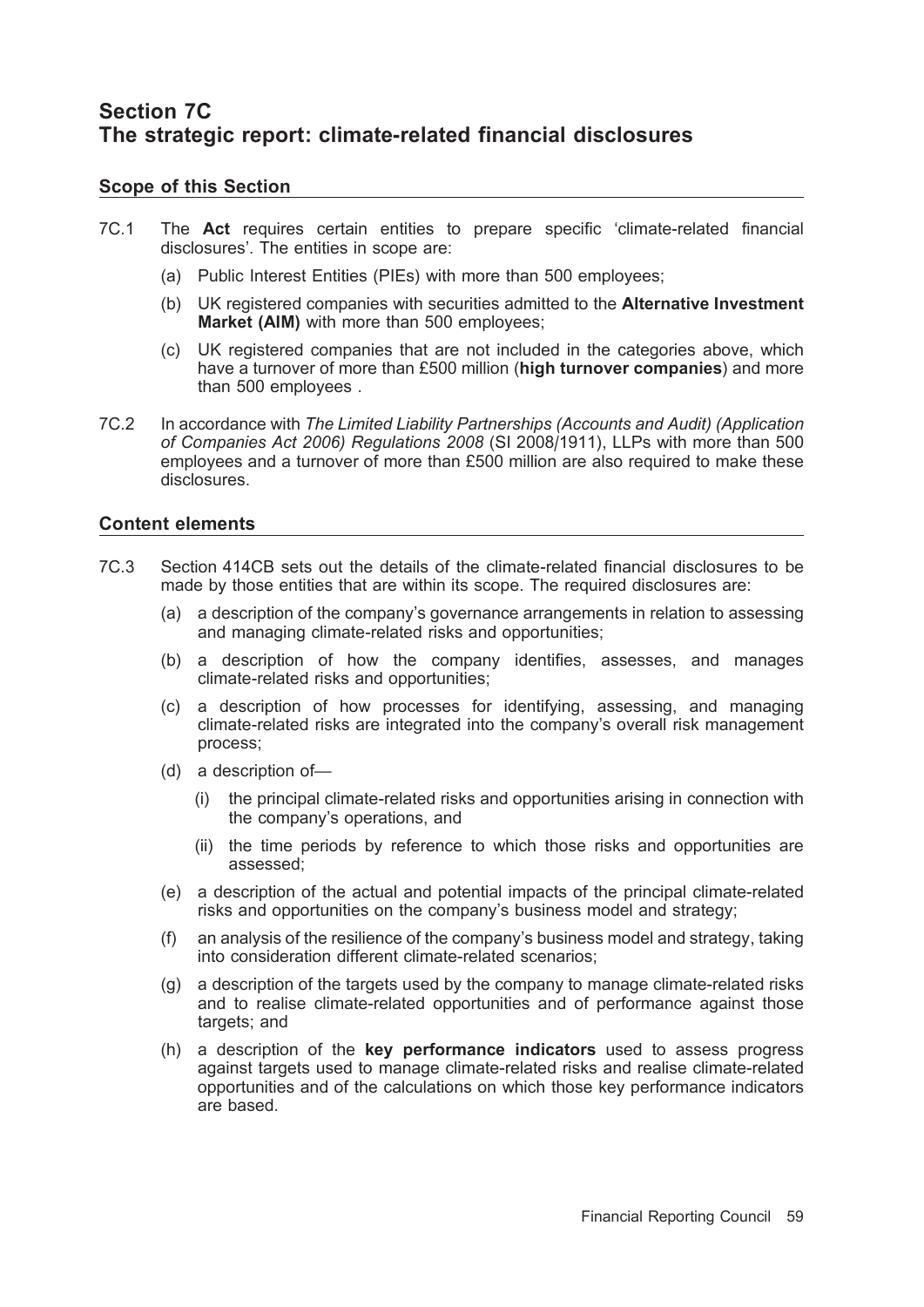7C.4 Guidance in the form of non-binding Q&A to support companies and LLPs in their application of these requirements has been prepared by BEIS and is available on its website through the following link:

https://www.gov.uk/government/publications/climate-related-financial-disclosures-forcompanies-and-limited-liability-partnerships-llps

### **Materiality**

- 7C.5 When the directors of a company reasonably believe that, having regard to the nature of the company's business, and the manner in which it is carried on, the whole or a part of a climate-related financial disclosure required by paragraphs 7C.3 (e), (f), (g) or (h) is not necessary for an understanding of the company's business, the directors may omit the whole or (as the case requires) the relevant part of that climate-related financial disclosure.
- 7C.6 When the directors omit the whole or part of a climate-related financial disclosure in reliance on section 414CB(4A), the non-financial and sustainability information statement must provide a clear and reasoned explanation of the directors' reasonable belief mentioned in paragraph 7C.5.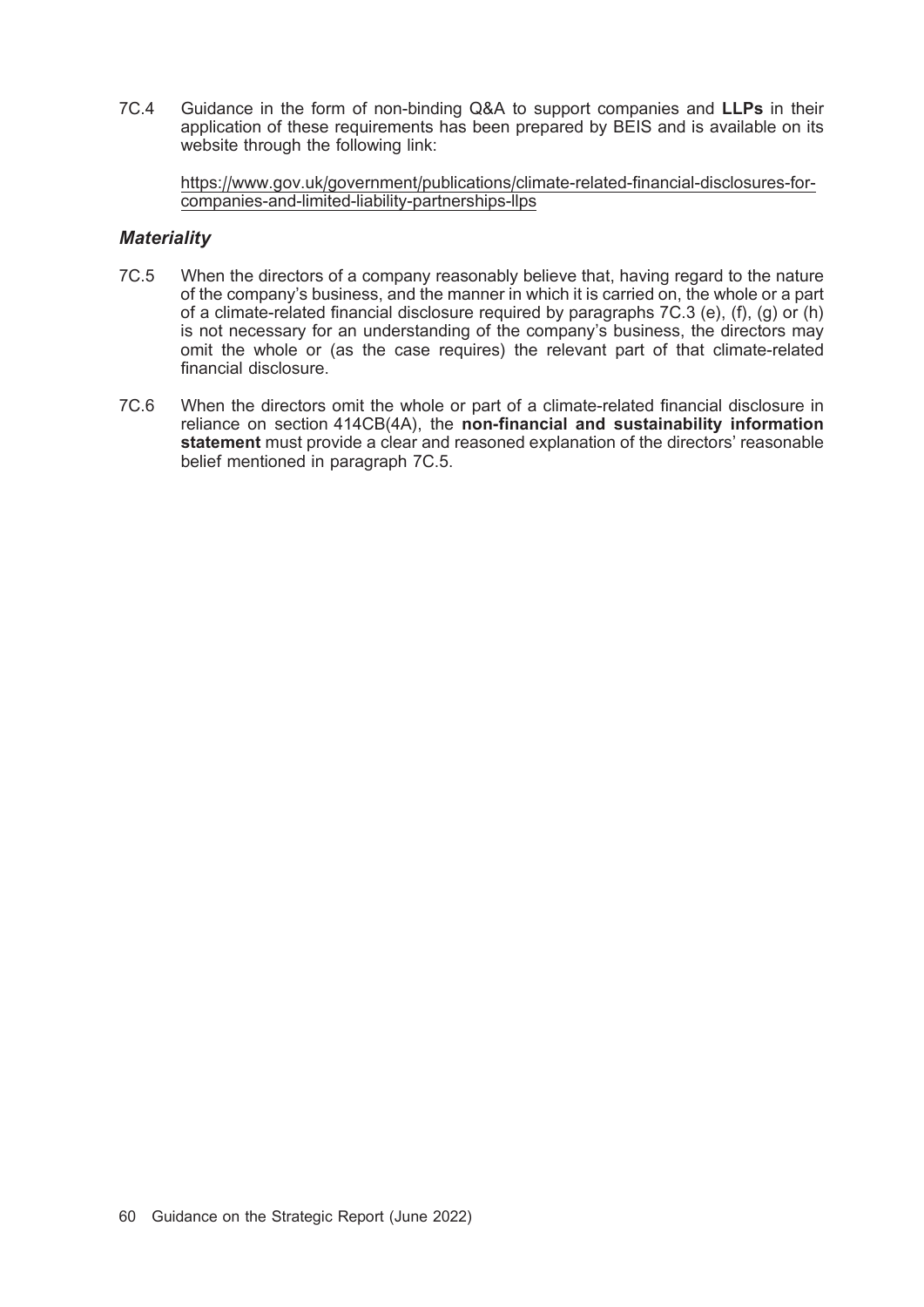# Section 8 The strategic report: content elements for the section 172 reporting

- 8.1 The purpose of the strategic report in the Act is to inform members of the company and help them assess how the directors have performed their duty under section 172. To fulfil this duty, a director must act in the way he considers, in good faith, would be most likely to promote the success of the company for the benefit of shareholders as a whole and in doing so, have regard to a number of broader matters. The director's section 172 duty<sup>70</sup> is set out in Section 4 of this Guidance.
- 8.2 Section 414CZA Section 172(1) statement includes a specific reporting requirement<sup>71</sup> in respect of how directors have considered broader matters when performing their duty to promote the success of the company.

### $\sqrt{8.3}$  A strategic report for a financial year of a company must include a statement (a ''section 172(1) statement'') which describes how the directors have had regard to the matters set out in section 172(1) (a) to (f) when performing their duty under section 172. $^{7}$

- 8.4 The matters set out in section 172(1) (a) to (f) are:
	- (a) the likely consequences of any decision in the long term;
	- (b) the interests of the company's employees;
	- (c) the need to foster the company's business relationships with suppliers, customers and others;
	- (d) the impact of the company's operations on the community and the environment;
	- (e) the desirability of the company maintaining a reputation for high standards of business conduct; and
	- (f) the need to act fairly between members of the company.
- 8.5 There will be linkages and overlaps between information contained in the strategic report and that required to be included in the section 172(1) statement. Entities are encouraged to avoid repetition, maintain the cohesion of the narrative contained within the strategic report and incorporate information into the section 172(1) statement by cross-reference where appropriate.

### Summary of legal requirements

The directors' report must explain how the directors:

- have engaged with employees, suppliers, customers and others; and
- . have had regard to employee interests, the need to foster the company's business relationships with suppliers, customers and others, and the effect of that regard, including on the principal decisions taken by the company during the financial year.

<sup>&</sup>lt;sup>70</sup> Guidance on the application of the section 172 duty is provided by the GC100 and is available at https:// uk.practicallaw.thomsonreuters.com.<br><sup>71</sup> This requirement is applicable for financial years beginning on or after 1 January 2019.

 $72$  Section 414CZA of the Act. The requirements of the Act should be read in conjunction with the Department for Business, Energy & Industrial Strategy's 'Corporate Governance – The Companies (Miscellaneous Reporting) Regulations 2018 – Q&A' that are available at https://www.gov.uk/government/publications/corporate-governance-new-reporting-regulations.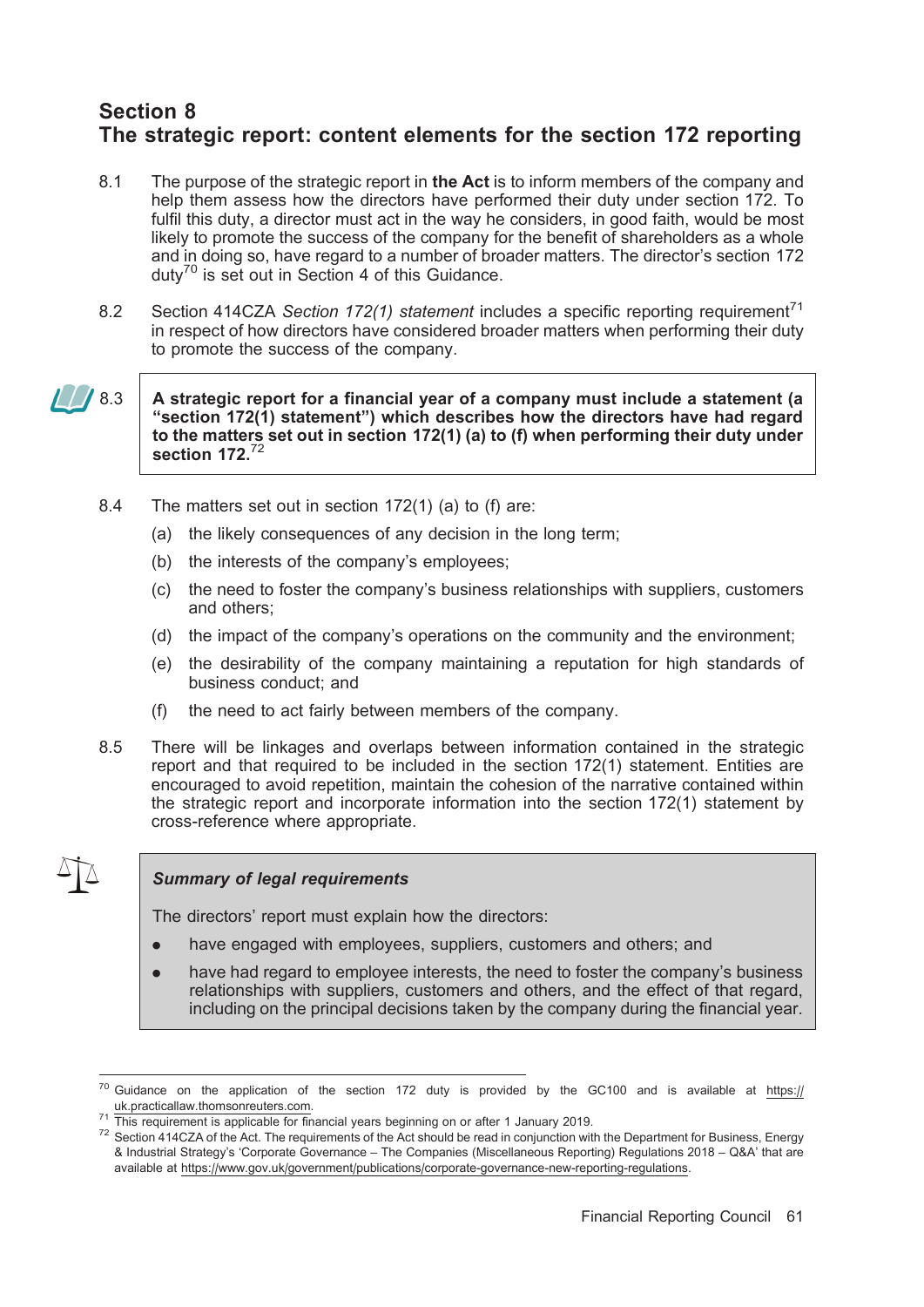The requirements are set out in Appendix III.

Where the board considers this information to be of strategic importance, it may be included in the strategic report and incorporated into the directors' report by cross-reference to avoid duplication (see paragraphs 7A.85 and 7B.85 of this Guidance).

Information about impending developments or matters in the course of negotiation may be omitted from these directors' report requirements if the disclosure would, in the opinion of the directors, be seriously prejudicial to the interests of the company. There is no such exemption for disclosures required by section 414CZA.

### Scope

- 8.6 The section 172 duty applies to all directors and is a duty owed by a director to their company. The requirement to prepare a section 172(1) statement applies to all large companies.
- 8.7 A separate section 172(1) statement is required for all large companies within a group. There is no exemption for parent or subsidiary companies from the requirement to produce a section 172(1) statement.
- 8.8 The section 172(1) statement must be prepared at an individual company level. However, the ability to generate and preserve value in a parent company is dependent on the ability of its subsidiaries to generate and preserve value. The success of the parent company is therefore dependent on the success of its group. Accordingly, where appropriate, companies are encouraged to consider whether, and if so how, they should disclose regard to matters listed in paragraph 8.4 as they relate to the group as a whole when the strategic report is a group strategic report.
- 8.9 Directors of subsidiary companies owe their section 172 duty to their company. In most cases, the interests of the subsidiary and parent company will be closely aligned, but it will depend on individual circumstances. Decisions and policies affecting employees, the environment, suppliers and other stakeholders can be taken or made at a group level. Consideration should still, however, be given to matters that are specific to the individual company.

# The purpose of the section 172(1) statement

- 8.10 The section 172 duty is consistent with the principle of enlightened shareholder value; recognising that companies are run for the benefit of shareholders, but that the long-term success of a business is dependent on maintaining relationships with stakeholders and considering the external impact of the entity's activities. The section 172(1) statement should explain how the board has had regard to the broader matters in their actions, behaviours and decisions.
- 8.11 The information contained in a section 172(1) statement will depend on the individual circumstances of each company, but companies will probably want to include information on some or all of the following:
	- (a) The issues, factors and stakeholders the directors consider relevant in complying with section 172(1) (a) to (f) and how they have formed that opinion;
	- (b) The main methods the directors have used to engage with stakeholders and understand the issues to which they must have regard; and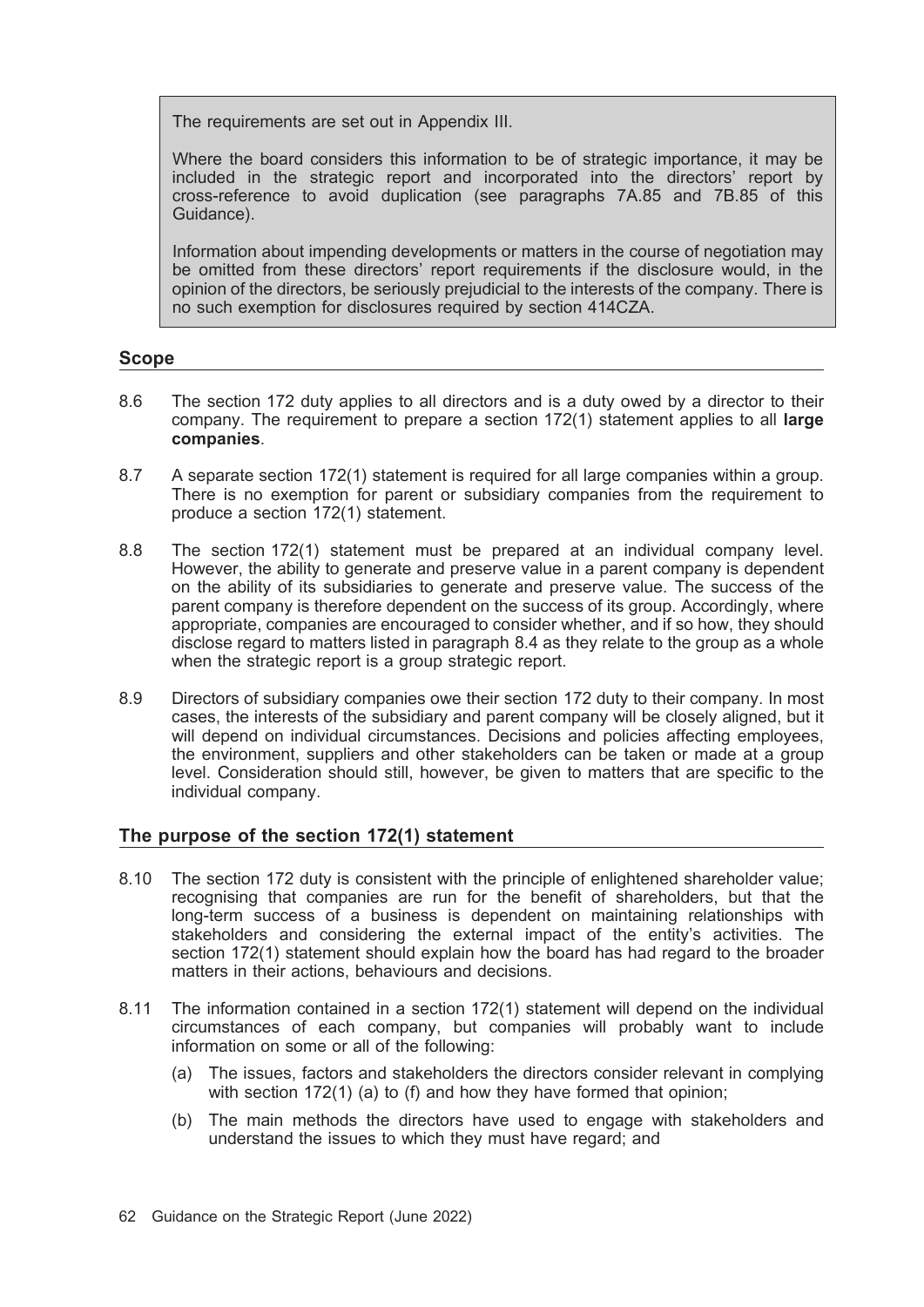(c) Information on the effect of that regard on the company's decisions and strategies during the financial year.

#### **Materiality**

8.12 The section 172(1) statement should focus on matters that are of strategic importance to the company. The level of information disclosed should be consistent with the size and complexity of the business.

#### Content of the section 172(1) statement

8.13 This section provides guidance to companies to determine the appropriate reporting to meet the requirements of the section 172(1) statement. It is not intended to interpret how the section 172 duty should be met.

#### Issues, factors and stakeholders

#### The long term

- 8.14 The Act requires directors to have regard to the likely consequences of decisions in the long term. The section 172(1) statement could provide information on how the long-term success of the company has been considered in making strategic decisions. This could include considering the interests of other stakeholders, the long-term impact of the entity's activities on the community and environment or other broader matters that may affect company performance over the longer term.
- 8.15 Identifying the likely consequences of decisions in the long term, and then having regard to those likely consequences, may form part of the risk management process within a company. Companies are encouraged to consider the linkage between the principal risks disclosed in the strategic report and disclosures made in the section 172(1) statement.

#### **Stakeholders**

8.16 The description of the company's business model in the strategic report should provide an insight into the key resources and relationships that support the generation and preservation of value in the company. Stakeholder relationships are often a key source of value that help to ensure that an entity's success is sustainable over the longer term. It is important that boards identify their key stakeholders and the importance of those stakeholders to the long-term success of the company.

### **Example**

A company could disclose a stakeholder map, that identifies its key stakeholder relationships showing the dependencies of each part of the business on different groups of stakeholders and the impacts that the business has on each of those groups. This could include the environmental and community resources that the company is dependent on how those resources generate and preserve value.

8.17 Information which helps to explain the benefits created for other stakeholders may sometimes be difficult to measure, but it can provide significant insight. This is a developing area of disclosure and companies are encouraged to innovate and experiment in order to provide useful information.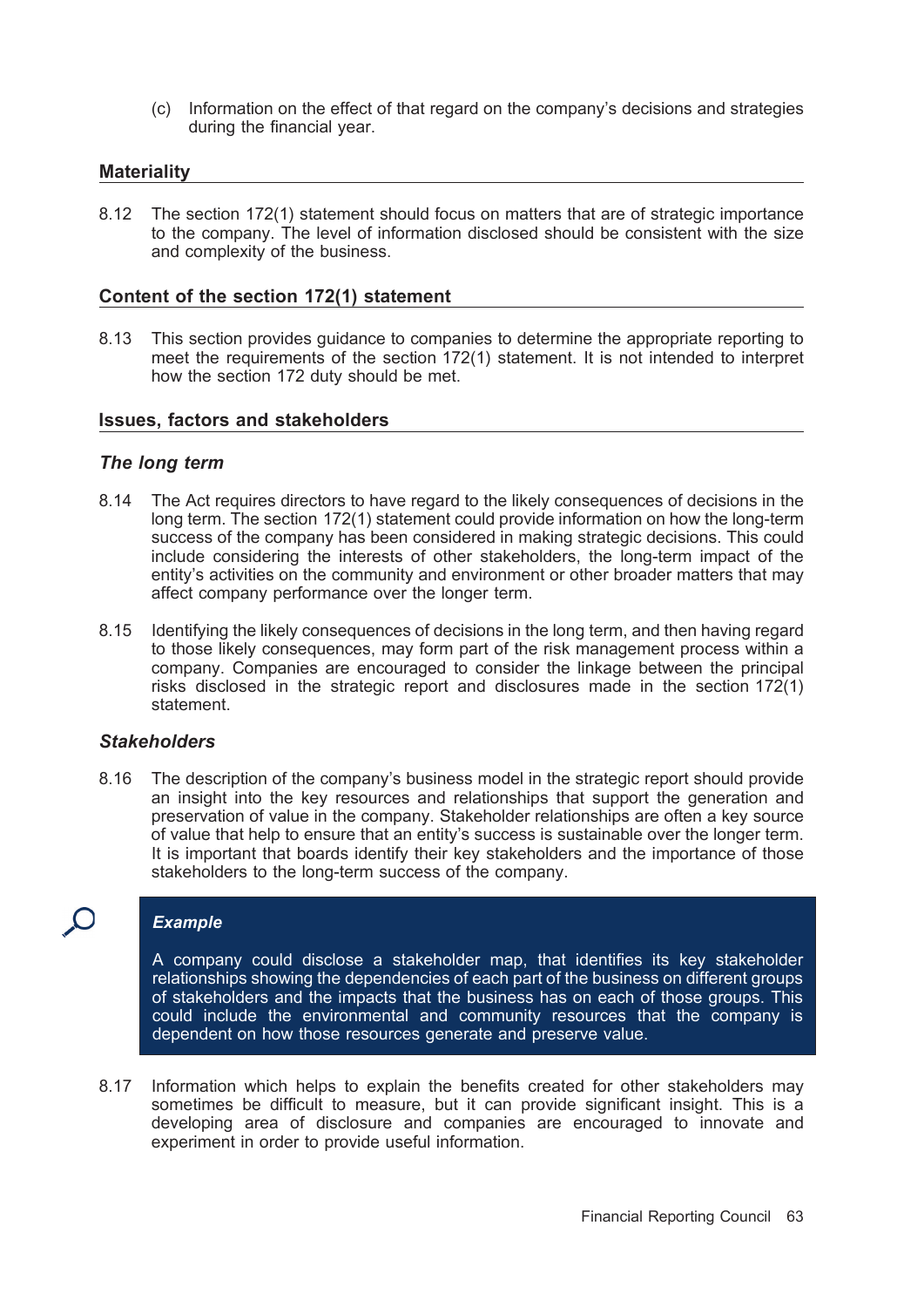- 8.18 The key stakeholder relationships may be those set out in section 172(1), however, companies are encouraged to consider all relevant stakeholders in making the section 172(1) statement. In particular, we encourage companies to consider disclosures regarding their relationships with pension schemes, pensioners and their entire workforce.
- 8.19 The Act uses the term 'employees' and the directors' report disclosure relating to section 172(1) applies to UK employees only. However, we encourage companies to consider workforce issues more generally and not limit consideration to those persons who have a contract of employment.
- 8.20 In discharging their section 172 duty to have regard to stakeholder interests, directors need appropriate information to make informed judgements. This information is likely to involve stakeholder engagement, whether through day-to-day business interactions or through any specific process, structures or channels established for engagement.
- 8.21 The way in which a company engages and communicates with its stakeholders provides insight into the relative importance that it places on those relationships.

### **Example**

The company could describe how it engages with its key stakeholders. This could include the main methods of communication and how the company seeks to understand the key issues affecting those stakeholders. For instance, the Code recommends the following methods for engagement with the workforce - a director appointed from the workforce, a formal workforce advisory panel or a designated non-executive director. There may also be regular surveys of stakeholder groups or impact assessments related to the environment and community.

8.22 A company could explain the outcomes of its engagement with key stakeholders and the impact on the board's decision making.

#### Decision making

#### Principal decisions

- 8.23 The section 172(1) statement could identify the principal decisions taken by the board during the year, how regard was had to the matters set out in section 172(1) when making decisions and the effect of that regard.
- 8.24 The interests of one group of stakeholders may not always be aligned with the interests of other stakeholders or with the interests of shareholders. Where there are conflicts, or where in the interests of one group have been prioritised over another, the section 172(1) statement could explain how the directors have considered the different interests and the factors taken into account in making that decision.

### Example

A board may decide to exit a significant segment of the market in which the entity operates when its activities in that market are no longer profitable. This may have an impact on employees working in those markets or the local community. The strategy may, however, be critical to the long-term success of the company. The section 172 statement could explain how the interests of the employees and the community were taken into account and any actions taken by the board to mitigate the impact on those stakeholders.

64 Guidance on the Strategic Report (June 2022)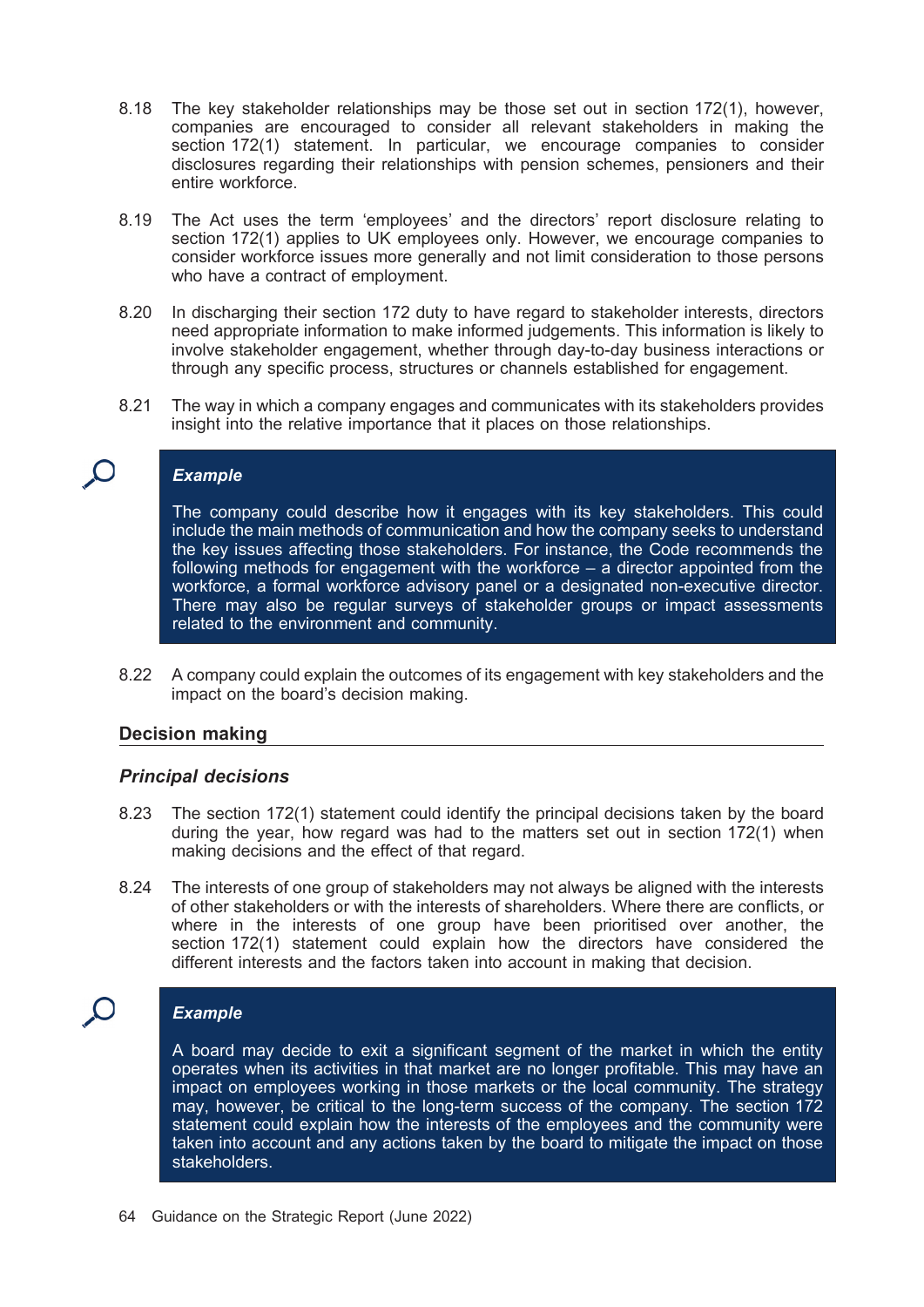8.25 There should be consistency between the principal decisions discussed in the section 172(1) statement and the review of the business contained in the strategic report.

### Capital allocation and dividend policy

- 8.26 For many companies, determining how a company allocates capital may be a principal decision. These capital allocation decisions could include considering working capital requirements, investment, capital expenditure, research and development, capital distribution, and investment in skills and training.
- 8.27 Part of that capital allocation decision may be the determination of whether to pay a dividend, and, if so, how much to pay.
- 8.28 On a year-to-year basis, directors will decide how to apply the company's capital allocation and dividend policies given events and circumstances that have arisen during the period. In both the setting of the policy and the application of that policy in any given period, directors are encouraged to consider the interests of the company's shareholders as a whole, while having regard to, for example, the long-term viability of the company, the need for research and development or capital investment and the interests of other stakeholders, such as the pension fund or current employees.
- 8.29 If the setting and application of the capital allocation and dividend policies are principal decisions, the section 172(1) statement could explain how directors have had regard to the long term and the interests of stakeholders, both in the setting of the capital allocation and dividend policies and then in the application of those policies each year.

## Example

The company could explain how its capital allocation and dividend policies have had regard to the matters set out in section 172(1). In particular, the statement could include how directors have had regard to the long-term success of the company and the interests of other stakeholders in determining the dividend level.

The company could include a quantified analysis of allocations of free cash flow, to enable users of the accounts to understand how discretionary resources have been allocated between shareholders, other stakeholders and retained in the company.

# **Culture**

8.30 The board has a role in ensuring that a business is sustainable in the long term. This includes embedding the desired culture. Culture is a combination of the culture of the values, attitudes and behaviours demonstrated by a company in its activities and relations with stakeholders. These stakeholders include shareholders, employees, customers, suppliers, the wider community and the environment. Demonstrating the desired culture may be a way in which the company maintains the desired reputation for high standards of business conduct. The culture of the company may also be important in having regard to the need to act fairly as between members of the company.

# **Example**

The section 172(1) statement could disclose information in relation to the culture that the board has set in order to ensure that decisions taken are in line with the company's values and objectives.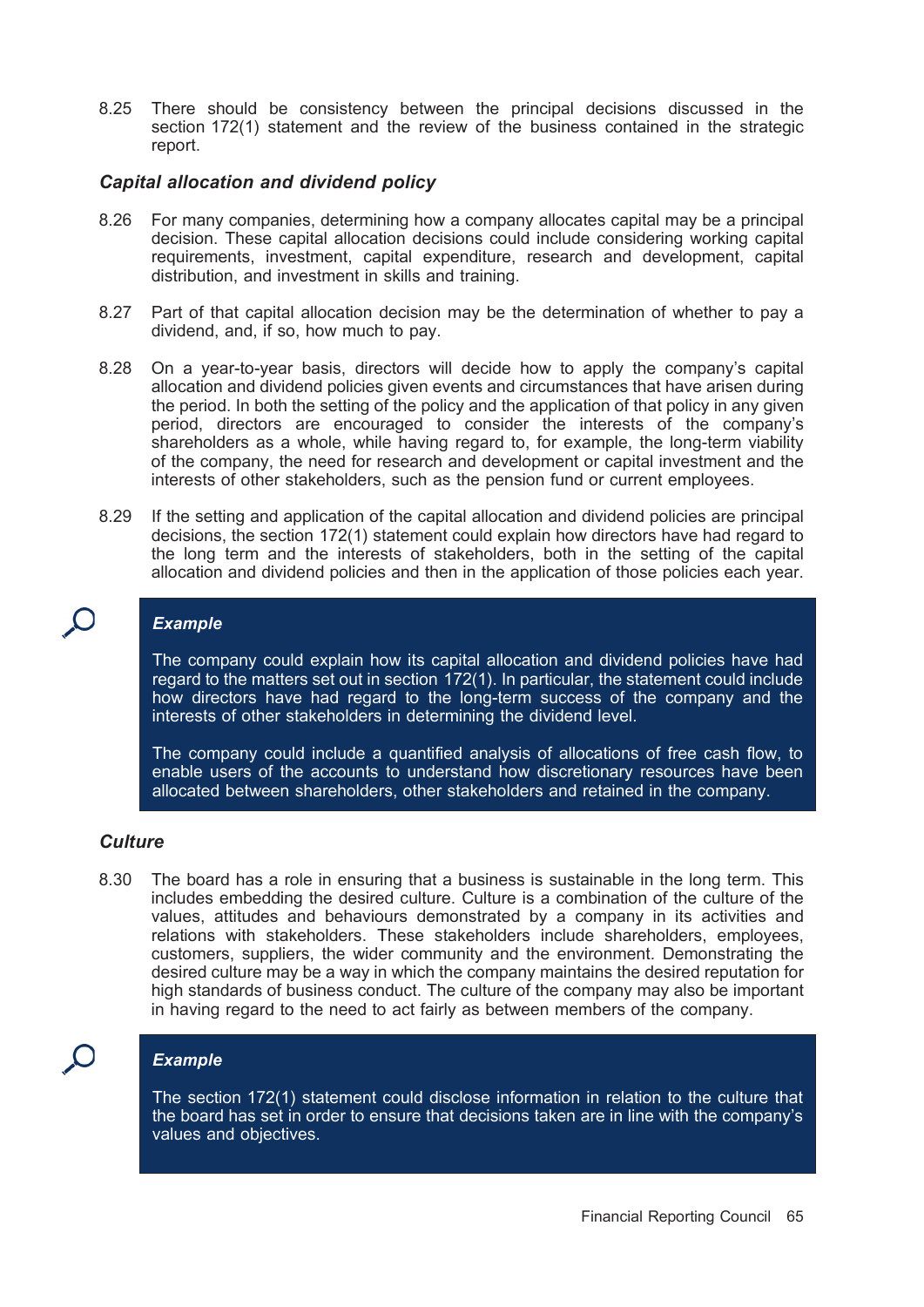The section 172(1) statement could explain the factors which the board considers are important to the company's reputation for high standards of business conduct and the actions taken during the year to ensure that its reputation is maintained.

### Website publication of section 172(1) statement

- 8.31 The section 172(1) statement must be made available on the company's website. Quoted companies are already required to make their annual report available on their website.<sup>73</sup> Unquoted companies, however, are not required to publish their annual report on a website and will need to make arrangements to ensure that the section 172(1) statement is available on a website. This does not need to be the company's own website; it may be a website maintained on behalf of the company (such as the website of a parent company) provided it identifies the company in question.
- 8.32 Unquoted companies may choose to publish either the section 172(1) statement, the strategic report (containing the section 172(1) statement) or the whole of the annual report on the company website. Unquoted companies will need to ensure that disclosures included by cross-referencing to other parts of the annual report are included within the statement if published on a website without the rest of the annual report. The approach adopted may be dependent on the extent of cross-references to information included in other parts of the annual report.

<sup>73</sup> Section 430 of the Act.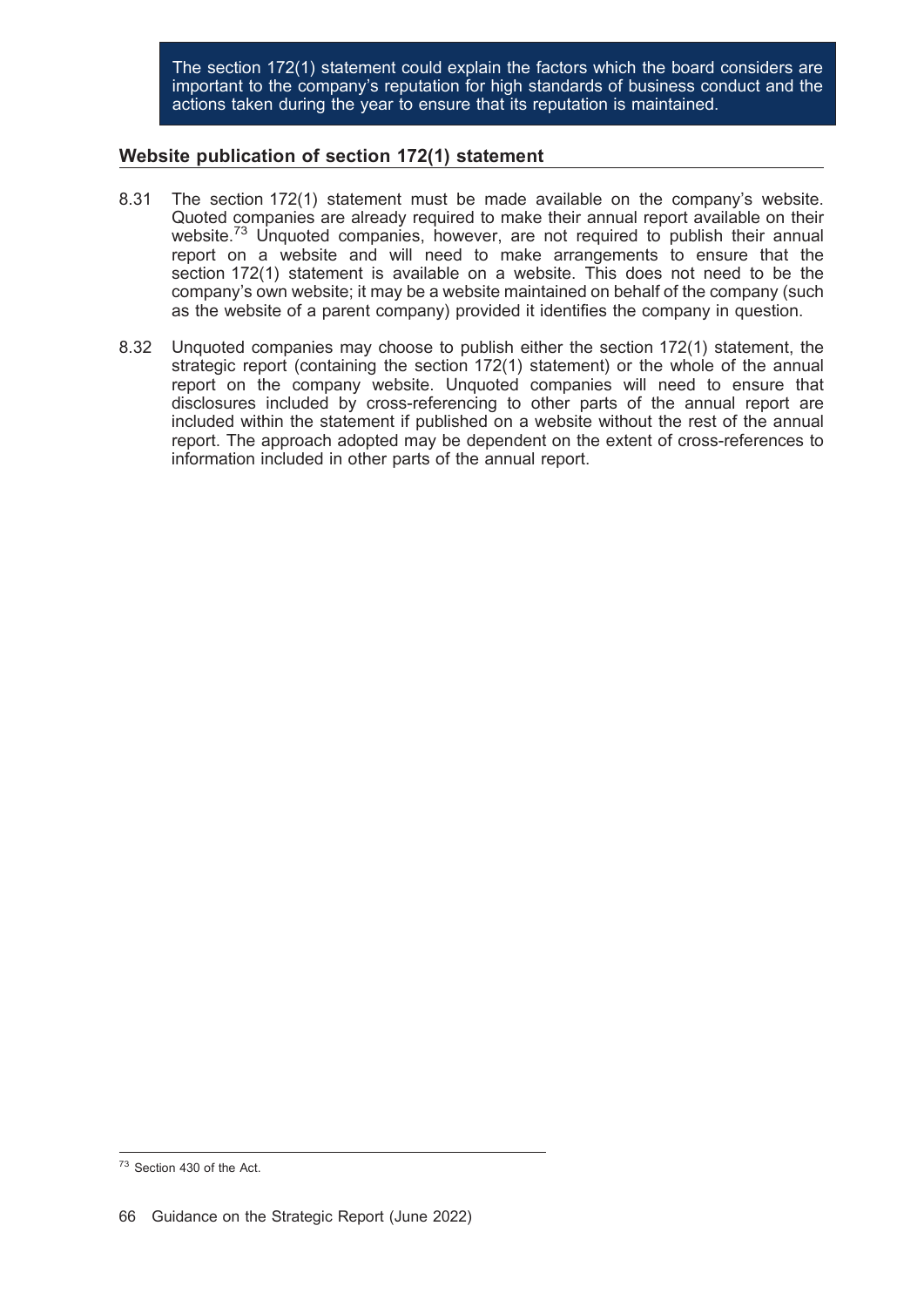# Section 9 The strategic report with supplementary material

# Statutory option to provide strategic report with supplementary material

### Summary of legal requirements

Section 426 of the Act allows a company, in certain circumstances, to send its members the **strategic report** with supplementary material instead of the full **annual** report. The supplementary material, which is specified in section 426A of the Act, includes information on the audit report issued on the annual accounts and, in the case of a quoted company, limited extracts from the directors' remuneration report. This option replaces the option to send summary financial statements to members instead of the full annual report.

- 9.1 When this statutory option is taken, the Act requires a complete strategic report, as it appears in the annual report, to be sent to the company's members. Compliance with the law would not be achieved if the members were sent a summarised version of, or selected extracts from, the strategic report that is included in the company's annual report.
- 9.2 Similarly, disclosures that are included in the strategic report by cross-reference to another part of the annual report must also be sent to members along with the main body of the strategic report in order to comply with the law.

### Example

A quoted company has chosen to present the strategic report's quantitative employee gender diversity disclosures alongside the description of the board's policy on diversity, its objectives for implementing the policy and its progress on achieving those objectives. It has included a cross-reference to these quantitative disclosures in the company's strategic report in order for it to meet the requirements of section 414C(8). If the company wishes to take the option to send its members the strategic report and supplementary material instead of the full annual report, it must ensure that the quantitative employee gender diversity disclosures form part of the supplementary material that is sent with the main body of the strategic report.

- 9.3 The strategic report will often signpost or otherwise refer to complementary information presented elsewhere in the annual report; this signposting will often include a reference to a page number in the full annual report. The directors may wish to consider whether including a clarifying statement in the 'strategic report with supplementary material' is appropriate to draw attention to the fact that this information is not included as part of the document that has been issued.
- 9.4 Whilst there is no requirement to include any supplementary information other than that specified under section 426A of the Act under this statutory option, a company may include additional extracts from, or summaries of, information contained in the full annual report, if the directors consider it appropriate. The nature and extent of these extracts will vary from company to company and will depend on the information needs of the company's members and the nature and format of the information already included in the strategic report.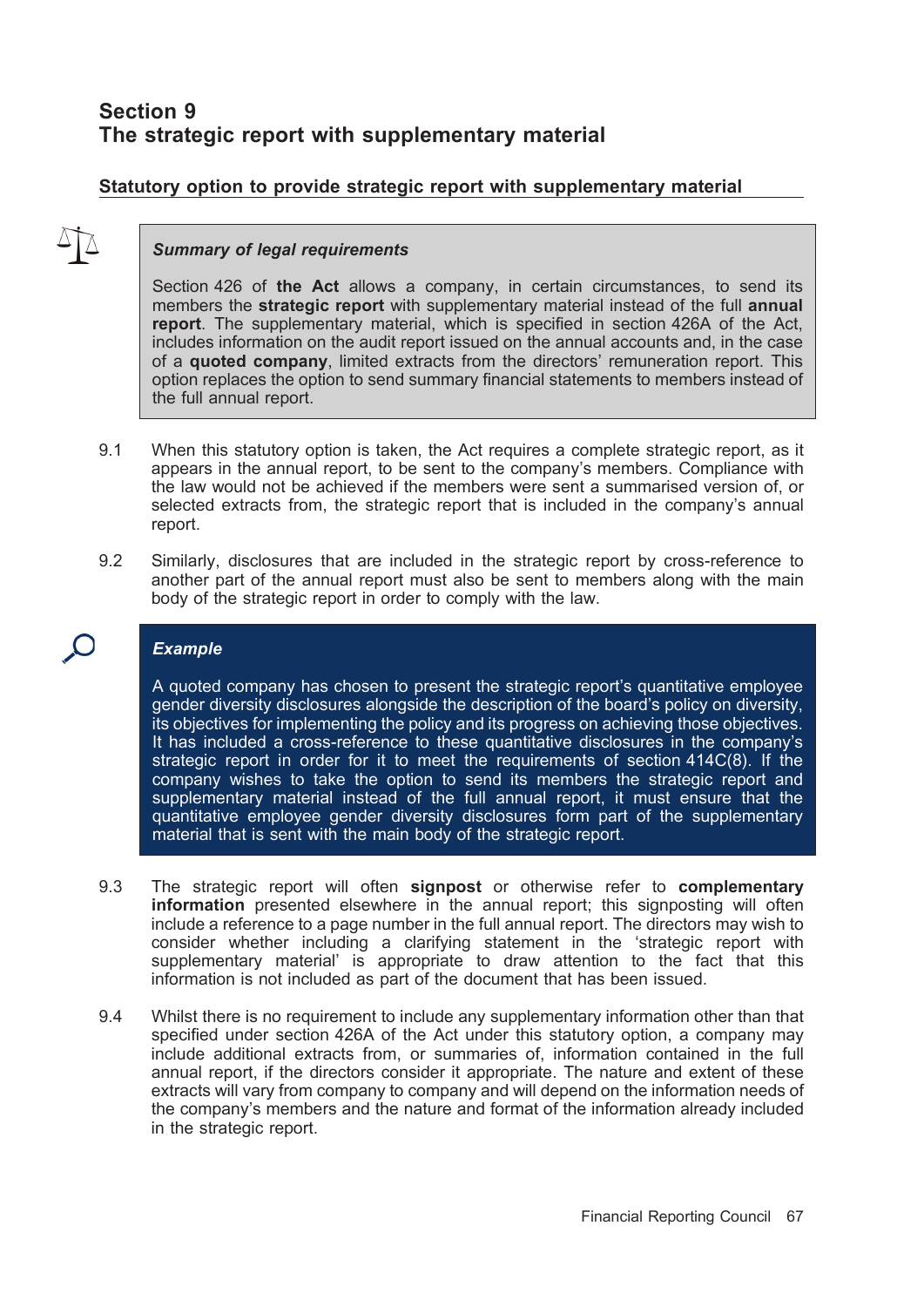#### Non-statutory summarised business information

9.5 Business information that is tailored to the needs of a specific subset of the company's shareholders can be more easily produced when its form and content is not prescribed in law or regulation. In consequence, a non-statutory approach to sending summarised business information may be considered appropriate. This might particularly be the case where a company's shareholder base contains subsets of investors who have significantly different information needs.

# Example

A company's shareholder base may comprise substantial retail and institutional investor subgroups. The directors may find that the shareholders in the retail investor subgroup wish to receive business information that is less detailed than would be appropriate for inclusion in the strategic report within the full annual report. In these circumstances, the directors might consider it appropriate to send non-statutory summarised business information which focusses on the issues that they believe will be of the greatest relevance to the retail investors, rather than to send this subgroup of shareholders the strategic report with supplementary material as described in paragraphs 9.1 to 9.4.

#### Summary of legal requirements

Section 435 of the Act sets out the requirements in connection with publication of non-statutory accounts. Where a company chooses to send its shareholders non-statutory summarised business information that includes any financial statements, then it must ensure that it complies with the requirements in section 435.

Where this non-statutory approach is taken, shareholders must also be sent one of the statutory reports (i.e. either the strategic report with supplementary material, described in paragraphs 9.1 to 9.4 above, or the full annual report).

### Electronic publication of statutory reports

9.6 In certain circumstances, the statutory report required to be sent to shareholders can be sent electronically (e.g. on a CD or DVD, by e-mail or through a link to the company's website) rather than in hard copy form.

### Summary of legal requirements

Sections 146 and 147 of the Act set out the requirements in respect of the communication of information by a company to its members. A company may choose to send its annual report to consenting members by electronic means. In order to take advantage of this option, the company must give its members the opportunity to choose to receive their annual report in a hard copy form. This is normally done when a member becomes a shareholder but can be done at any later date. If the consent letter is worded appropriately, the member can be assumed to have consented to electronic delivery if they do not respond. Publication of the annual report on the company's website can also be considered an acceptable form of delivery to consenting members as long as the company's articles permit it and the company has notified the member of its availability and where it can be found.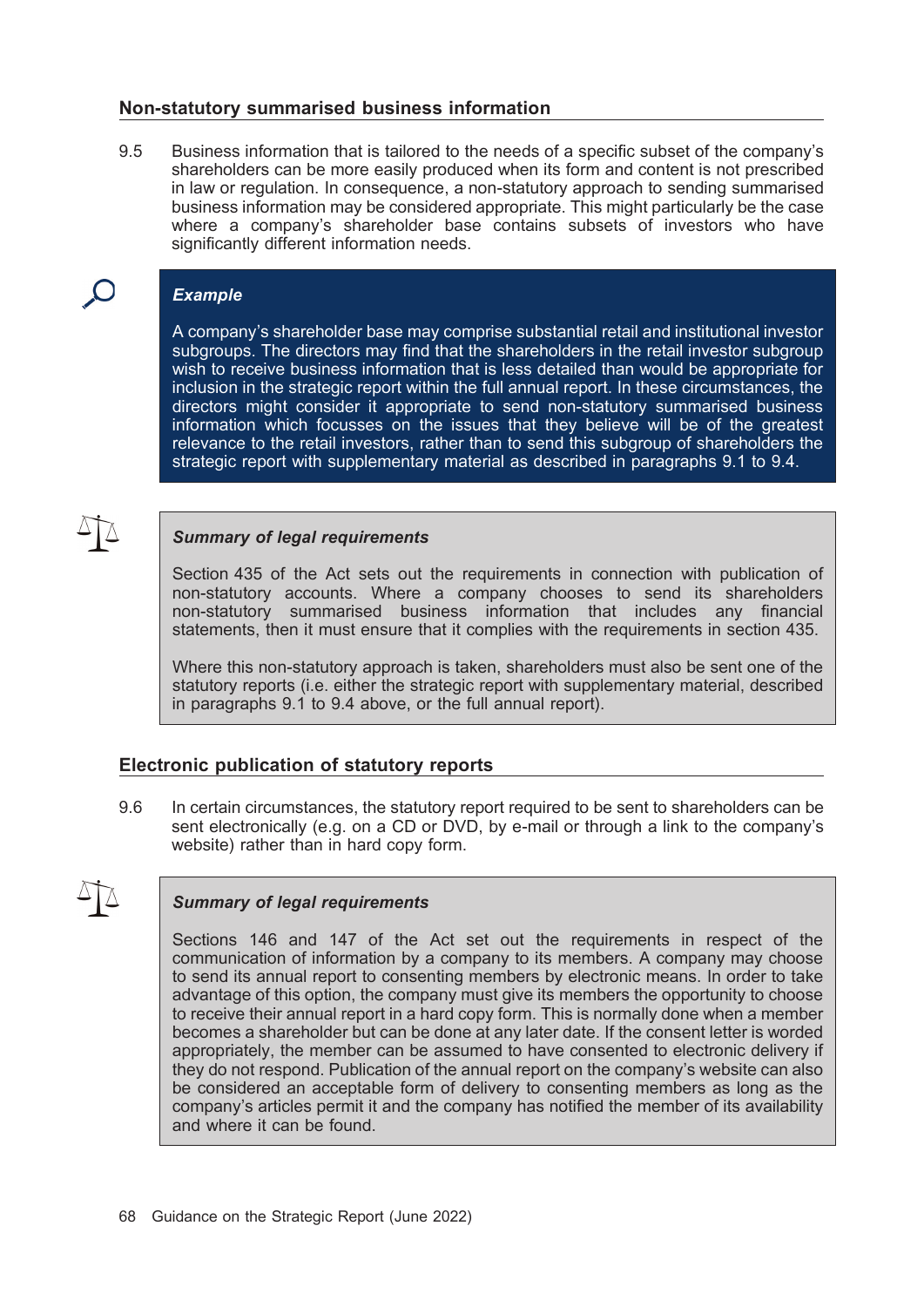## Appendix I: Glossary

| the Act                                       | The Companies Act 2006.                                                                                                                                                                                                                                                                                                                                                                                                                                                                                                                                                                                                                      |
|-----------------------------------------------|----------------------------------------------------------------------------------------------------------------------------------------------------------------------------------------------------------------------------------------------------------------------------------------------------------------------------------------------------------------------------------------------------------------------------------------------------------------------------------------------------------------------------------------------------------------------------------------------------------------------------------------------|
| annual report                                 | For the purposes of the Guidance, the annual accounts and<br>reports that members of the company are entitled to receive<br>under section 423 of the Act.                                                                                                                                                                                                                                                                                                                                                                                                                                                                                    |
| <b>Alternative investment</b><br>market (AIM) | The London Stock Exchange's market for small and medium-size<br>growth companies.                                                                                                                                                                                                                                                                                                                                                                                                                                                                                                                                                            |
| banking company                               | An entity that has permission under Part 4A of the Financial<br>Services and Markets Act 2000 (c8) to accept deposits. Defined<br>in section $1164(2)$ and (3) of the Act.                                                                                                                                                                                                                                                                                                                                                                                                                                                                   |
| business model                                | How the entity generates or preserves value over the longer<br>term. $74$                                                                                                                                                                                                                                                                                                                                                                                                                                                                                                                                                                    |
| complementary<br>information                  | Complementary information is information that is relevant to<br>shareholders but is not necessary to effectively communicate the<br>information that is required by law or regulation. Complementary<br>information can be more detailed information or additional<br>voluntary information (e.g. a five-year summary or a glossary).                                                                                                                                                                                                                                                                                                        |
| components                                    | The distinct reports and other sections that are required to be<br>included in the annual report by law or regulation (e.g. the<br>strategic report, the directors' report, the corporate<br>governance report, the directors' remuneration report and the<br>financial statements).                                                                                                                                                                                                                                                                                                                                                         |
| cross-referencing                             | A means by which an item of information, which has been<br>disclosed in one component of an annual report, can be<br>included as an integral part of another component of the annual<br>report. A cross-reference should specifically identify the nature<br>and location of the information to which it relates in order for the<br>disclosure requirements of a component to be met through the<br>relocated information. A component is not complete without the<br>information to which it cross-references. Cross-referenced<br>information must be located within the annual report.<br>Cross-referencing is different to signposting. |
| the Code                                      | The 2018 UK Corporate Governance Code.                                                                                                                                                                                                                                                                                                                                                                                                                                                                                                                                                                                                       |
| directors' report                             | The report that is required by section 415 of the Act which<br>incorporates the disclosures specified by the Act and its<br>associated regulations.                                                                                                                                                                                                                                                                                                                                                                                                                                                                                          |
| <b>DTR</b>                                    | The Financial Conduct Authority's Disclosure and Transparency<br>Rules.                                                                                                                                                                                                                                                                                                                                                                                                                                                                                                                                                                      |
| due diligence                                 | The work undertaken to ensure that an entity's policies are being<br>adhered to.                                                                                                                                                                                                                                                                                                                                                                                                                                                                                                                                                             |

<sup>&</sup>lt;sup>74</sup> The Code, Provision 1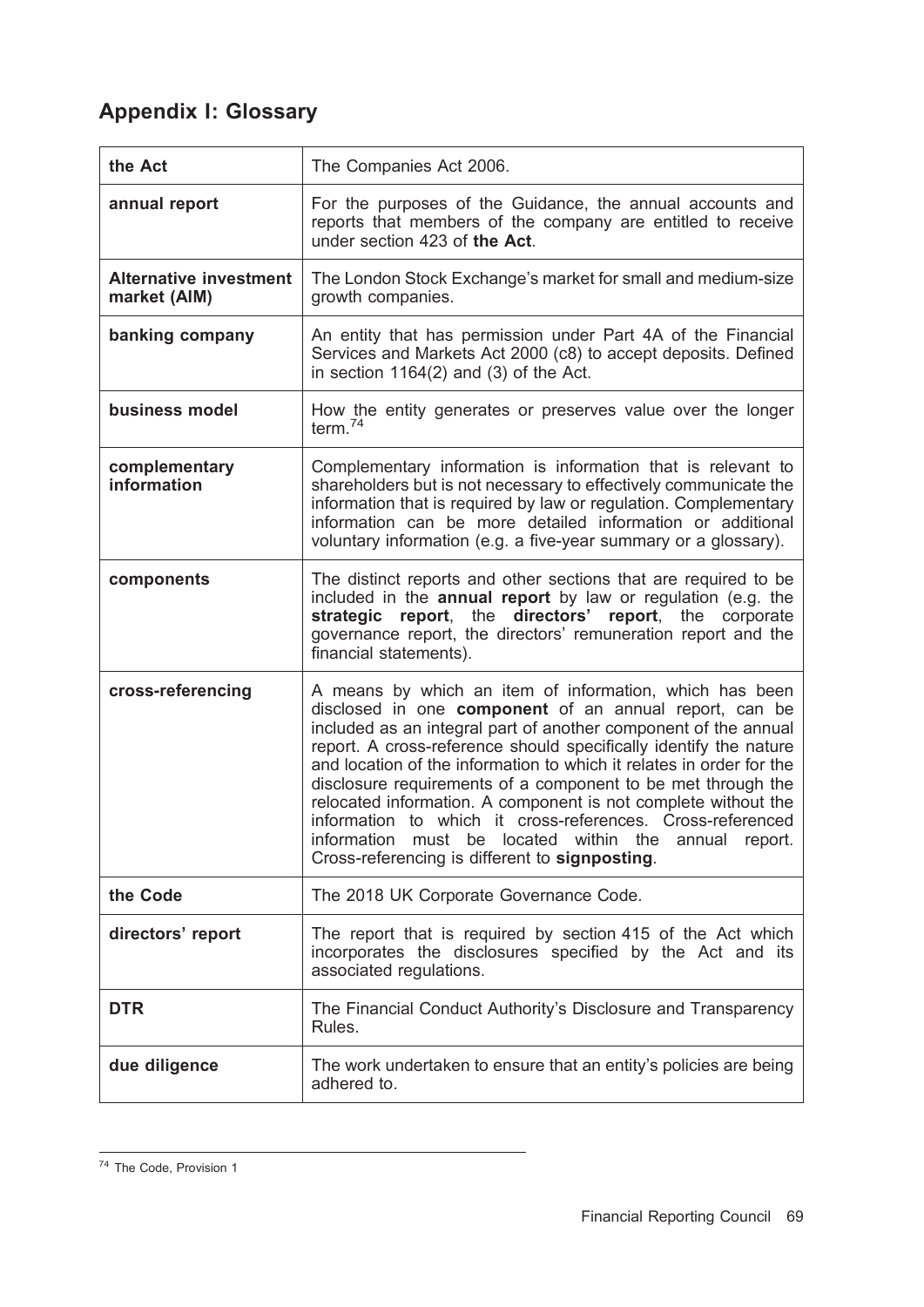| high turnover<br>company                             | A company is a 'high turnover company' in relation to a financial<br>year:                                                                                                                                                                                                                                                                                                                                                                                                                                                                                                                 |
|------------------------------------------------------|--------------------------------------------------------------------------------------------------------------------------------------------------------------------------------------------------------------------------------------------------------------------------------------------------------------------------------------------------------------------------------------------------------------------------------------------------------------------------------------------------------------------------------------------------------------------------------------------|
|                                                      | (a) where the company was not a parent company in that<br>financial year, if in that year the company's turnover was<br>more than £500 million; or                                                                                                                                                                                                                                                                                                                                                                                                                                         |
|                                                      | (b) where the company was a parent company at any time<br>within that financial year, if in that year a group headed by<br>the company had an aggregate turnover of more than £500<br>million net.                                                                                                                                                                                                                                                                                                                                                                                         |
| impact                                               | The impact that the entity's operations have on stakeholders and<br>the outside world.                                                                                                                                                                                                                                                                                                                                                                                                                                                                                                     |
| insurance company                                    | This Guidance uses the term 'insurance company' to refer to:<br>An authorised insurance company - an entity which has<br>permission under Part 4A of the Financial Services and<br>Markets Act 2000 (c8) to effect or carry out contracts of<br>insurance (section 1165(2) of the Act).                                                                                                                                                                                                                                                                                                    |
|                                                      | A company carrying on insurance market activity as defined in<br>section 316(3) of the Financial Services and Markets Act 2000<br>(section $1165(7)$ of the Act).                                                                                                                                                                                                                                                                                                                                                                                                                          |
| key performance<br>indicators (KPIs)                 | Quantitative measures used by directors to assess progress<br>against objectives or strategy, track principal risks, or<br>otherwise monitor the development, performance or position of<br>the business.                                                                                                                                                                                                                                                                                                                                                                                  |
| large company                                        | A company that does not qualify as medium-sized under<br>section 465 of the Act or is excluded from being treated as<br>medium-sized under section 467 of the Act.                                                                                                                                                                                                                                                                                                                                                                                                                         |
| <b>Limited liability</b><br>partnership (LLP)        | A limited liability partnership is a body corporate (with legal<br>personality separate from that of its members) which is formed<br>by being incorporated under the Limited Liability Partnerships<br>Act 2000.                                                                                                                                                                                                                                                                                                                                                                           |
| LR                                                   | The Financial Conduct Authority's Listing Rules.                                                                                                                                                                                                                                                                                                                                                                                                                                                                                                                                           |
| material (in the context<br>of the strategic report) | Information is material if its omission or misrepresentation could<br>reasonably be expected to influence the economic decisions<br>shareholders take on the basis of the annual report as a whole.<br>Only information that is material in the context of the strategic<br>report should be included within it.<br>Conversely, the inclusion of immaterial information can obscure<br>key messages and impair understandability of information<br>provided in the strategic report. In such circumstances, the<br>immaterial information should be excluded from the strategic<br>report. |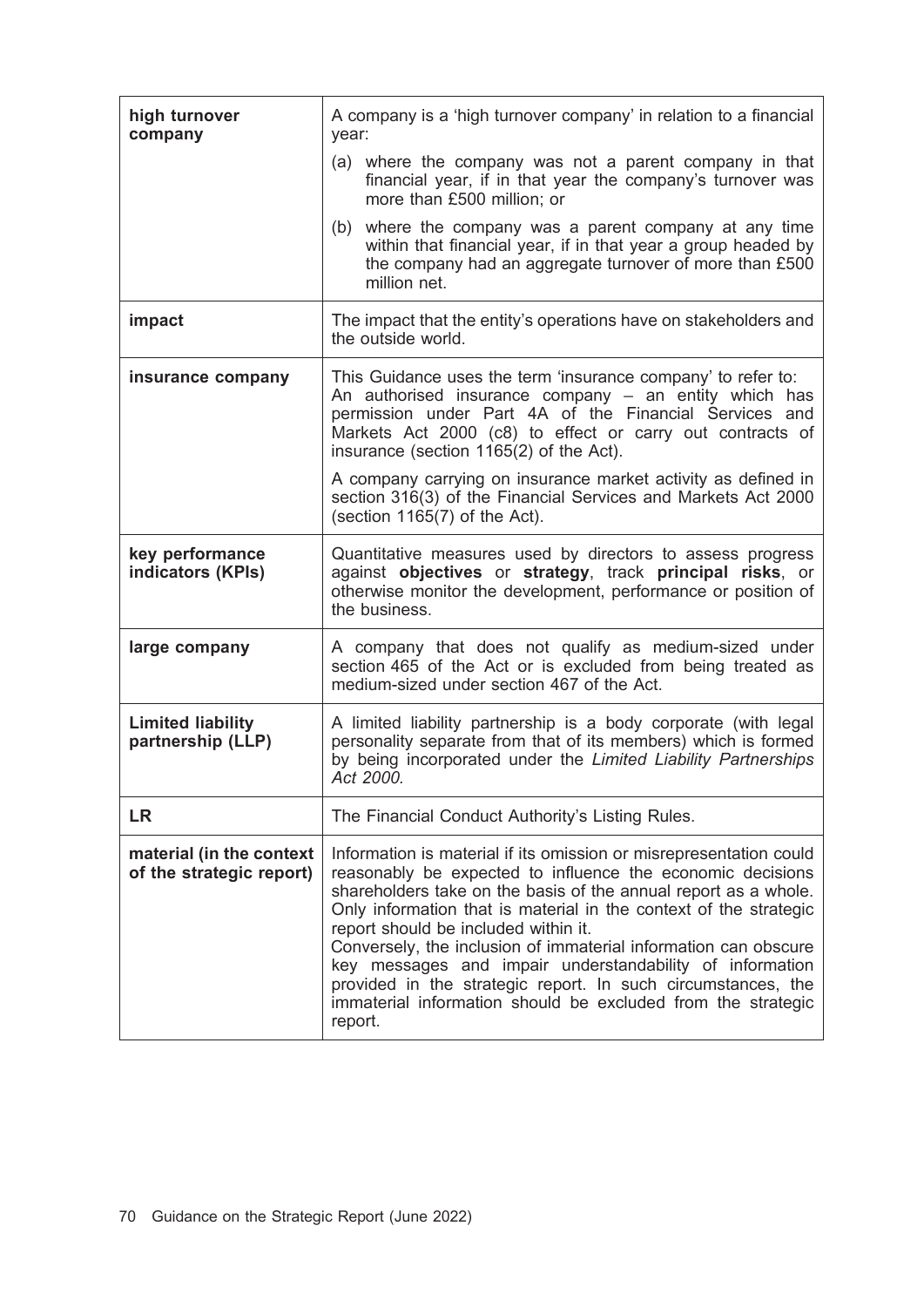| medium-sized<br>company                                      | A company qualifies as medium-sized under section 465 of the<br>Act if it satisfies two or more of the following requirements:                                                                                                                                                                                                                                                                                         |
|--------------------------------------------------------------|------------------------------------------------------------------------------------------------------------------------------------------------------------------------------------------------------------------------------------------------------------------------------------------------------------------------------------------------------------------------------------------------------------------------|
|                                                              | $-$ Not more than £36 million<br>Turnover<br>Balance sheet total<br>$-$ Not more than £18 million<br>Number of employees - Not more than 250                                                                                                                                                                                                                                                                           |
|                                                              | A company is excluded from being treated as medium-sized if it<br>is ineligible under section 467 of the Act.                                                                                                                                                                                                                                                                                                          |
| non-financial<br>information                                 | Information that provides insight into the broader matters that<br>affect the performance of the entity over the longer term that is<br>relevant to shareholders.                                                                                                                                                                                                                                                      |
| non-financial and<br>sustainability<br>information statement | The statement required by section 414CA of the Act that<br>includes non-financial and sustainability information which is<br>part of the strategic report. The Act requires the statement to be<br>separately identifiable but the information can be included in<br>other parts of the strategic report and incorporated into the<br>non-financial and sustainability information statement<br>by<br>cross-reference. |
| objective                                                    | A specific aim that the entity wishes to achieve.                                                                                                                                                                                                                                                                                                                                                                      |
| principal risk                                               | A risk or combination of risks that can seriously affect the<br>performance, future prospects or reputation of the entity. These<br>should include those risks that would threaten its business<br>model, future performance, solvency or liquidity.                                                                                                                                                                   |
| public interest entity<br>(PIE)                              | A UK traded, banking or insurance entity.                                                                                                                                                                                                                                                                                                                                                                              |
| purpose                                                      | Why an entity exists.                                                                                                                                                                                                                                                                                                                                                                                                  |
| quoted company                                               | A company whose equity share capital has been included in the<br>official list in accordance with the provisions of Part 6 of the<br>Financial Services and Markets Act 2000; or is officially listed in<br>an EEA State; or is admitted to dealing on either the New York<br>Stock Exchange or the exchange known as NASDAQ. <sup>75</sup>                                                                            |
| regulated market                                             | A multilateral system, as defined by article 4 (21) of MiFID II,<br>which brings together or facilitates the bringing together of<br>multiple third party buying and selling interests in financial<br>instruments in a way that results in a contract and which is<br>authorised and functions in accordance with MiFID II.                                                                                           |
| section $172(1)$<br>statement                                | The statement required by section 414CZA of the <b>Act</b> which is<br>part of the strategic report. The Act requires the statement to be<br>separately identifiable but the information can be included in<br>other parts of the strategic report and incorporated in the<br>section 172(1) statement by cross-reference.                                                                                             |

<sup>75</sup> Section 385 of the Act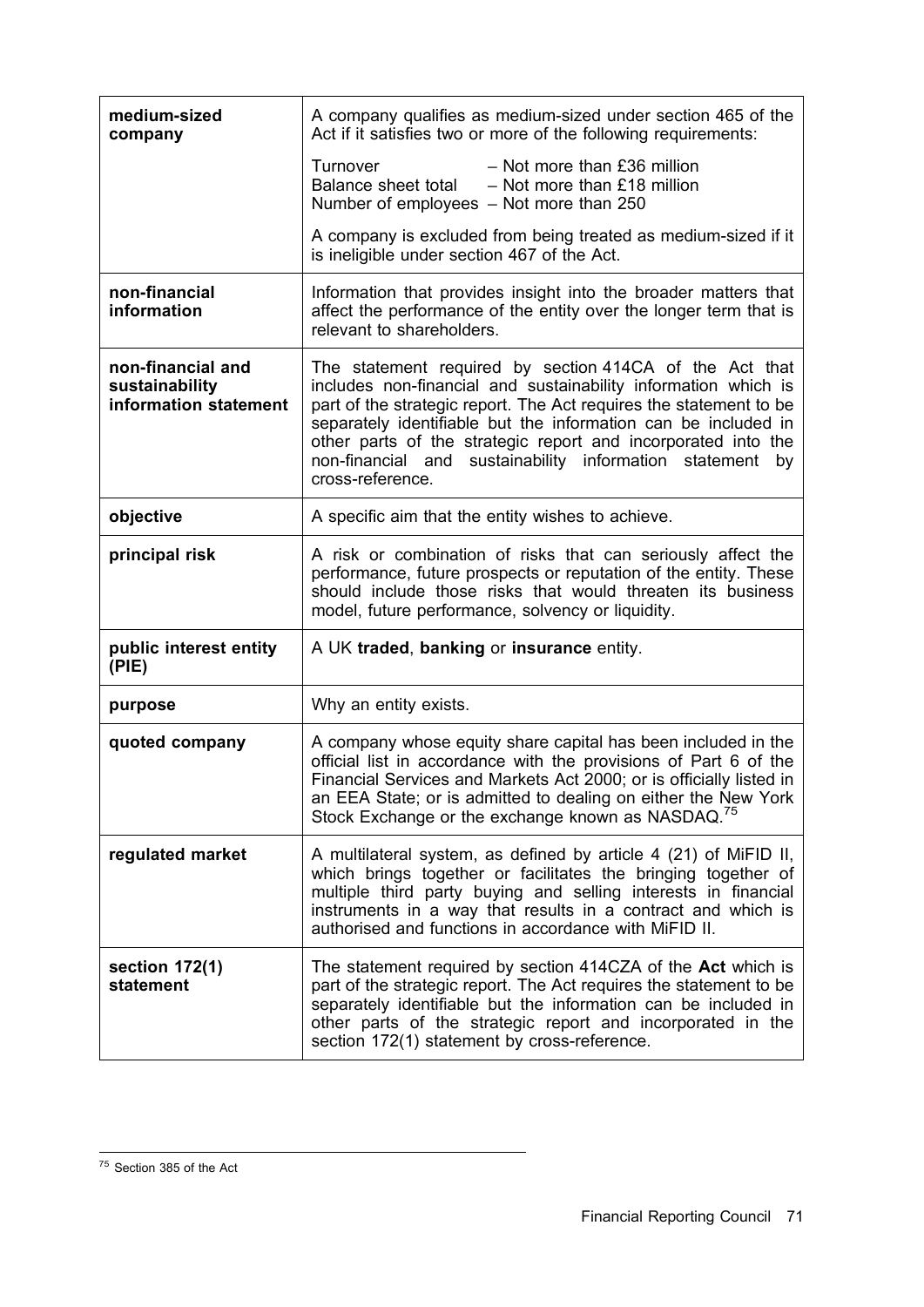| signposting      | A means by which a shareholder's attention can be drawn to<br>complementary information that is related to a matter<br>disclosed in a component of the annual report. A component<br>must meet its legal and regulatory requirements without<br>reference to signposted information. Signposts should make<br>clear that the complementary information does not form part of<br>the component from which it is signposted. Signposted<br>information may be located either within or separately from the<br>annual report. Signposting is different to cross-referencing. |
|------------------|---------------------------------------------------------------------------------------------------------------------------------------------------------------------------------------------------------------------------------------------------------------------------------------------------------------------------------------------------------------------------------------------------------------------------------------------------------------------------------------------------------------------------------------------------------------------------|
| small company    | A company qualifies as small under section 382 of the Act if it<br>satisfies two or more of the following requirements:<br>Turnover<br>$-$ Not more than £10.2 million<br>Balance sheet total $-$ Not more than £5.1 million<br>Number of employees - Not more than 50<br>The small companies regime does not apply if a company is<br>ineligible under section 384 of the Act.                                                                                                                                                                                           |
|                  |                                                                                                                                                                                                                                                                                                                                                                                                                                                                                                                                                                           |
| strategic report | The report, required by section 414C of the Act, which provides<br>shareholders of the company with the ability to assess how the<br>directors have performed their duty under section 172 (duty to<br>promote the success of the company).                                                                                                                                                                                                                                                                                                                               |
| strategy         | A plan or approach which is intended to help the entity achieve<br>an objective.                                                                                                                                                                                                                                                                                                                                                                                                                                                                                          |
| traded company   | A company with transferable securities admitted to trading on a<br>UK regulated market (section 474(1) of the Act)                                                                                                                                                                                                                                                                                                                                                                                                                                                        |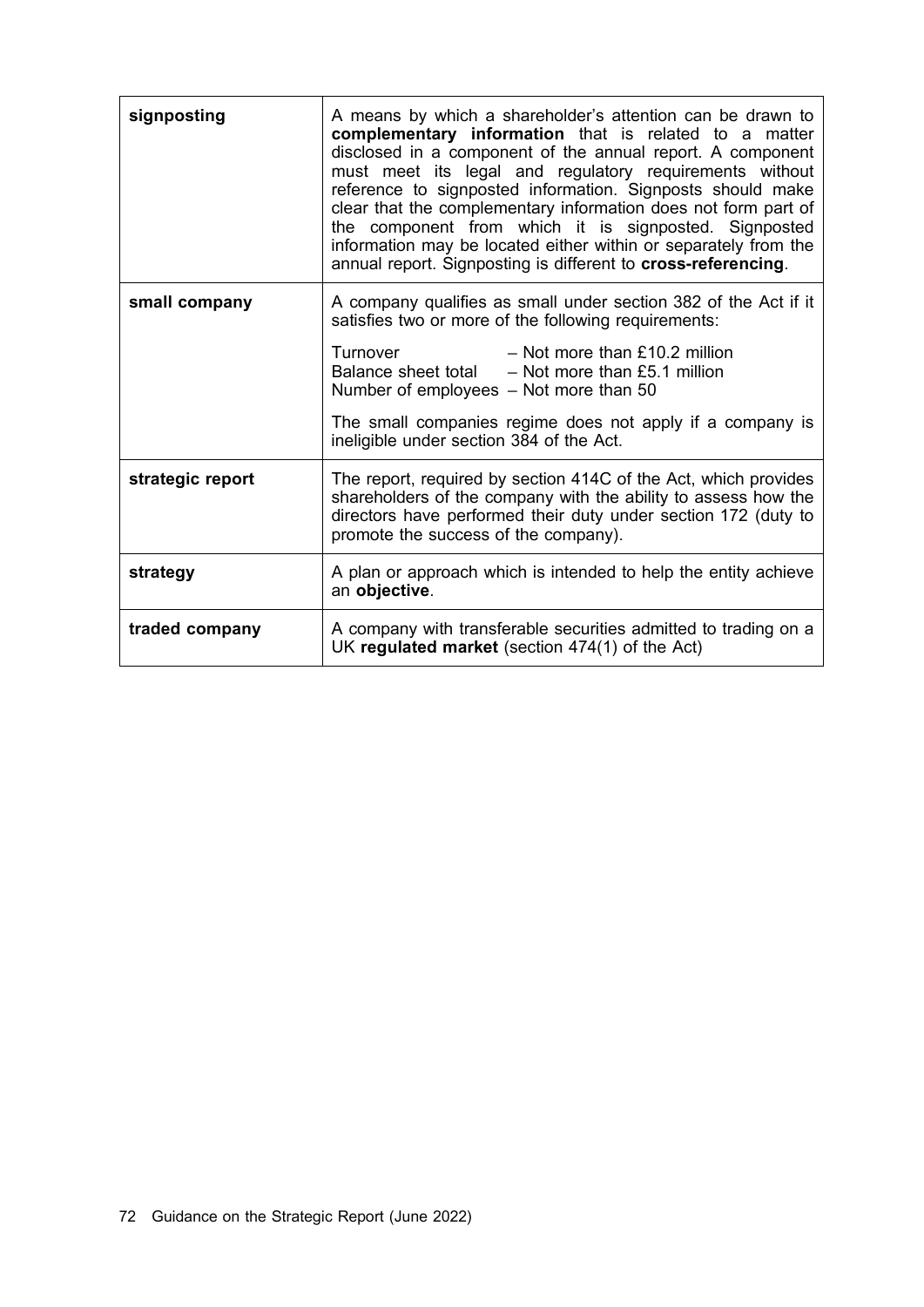| The Companies Act 2006 strategic report disclosure requirements<br>Appendix II                                                                                                  |
|---------------------------------------------------------------------------------------------------------------------------------------------------------------------------------|
| The following table summarises the disclosure requirements of the Act in respect of the strategic report for companies and qualifying<br>partnerships.                          |
| Under section 414B of the Act, a company or qualifying partnership is entitled to the small companies exemption in relation to the strategic report<br>for a financial year if: |
| accordance with the small companies regime (section 382); or<br>(a) it is entitled to prepare accounts for the year in                                                          |
| (b) it would be so entitled but for being or having been a member of an ineligible group.                                                                                       |
| The small companies regime does not apply to a company that: is, or was at any time within the financial year to which the accounts relate, a                                   |

⊤ne smail companies regime does not apply to a company that: ιs, or was at any time within the infancial year to wnich the accounts relate, a<br>public company; a company that is an authorised insurance company, a banking c management company; or carries on insurance market activity (section 384(1)).

public company; a company that is an authorised insurance company, a banking company, an e-money issuer, a MiFID investment firm, a UCITS

This table is for information purposes only, please always refer to the relevant source legislation. This table is for information purposes only, please always refer to the relevant source legislation.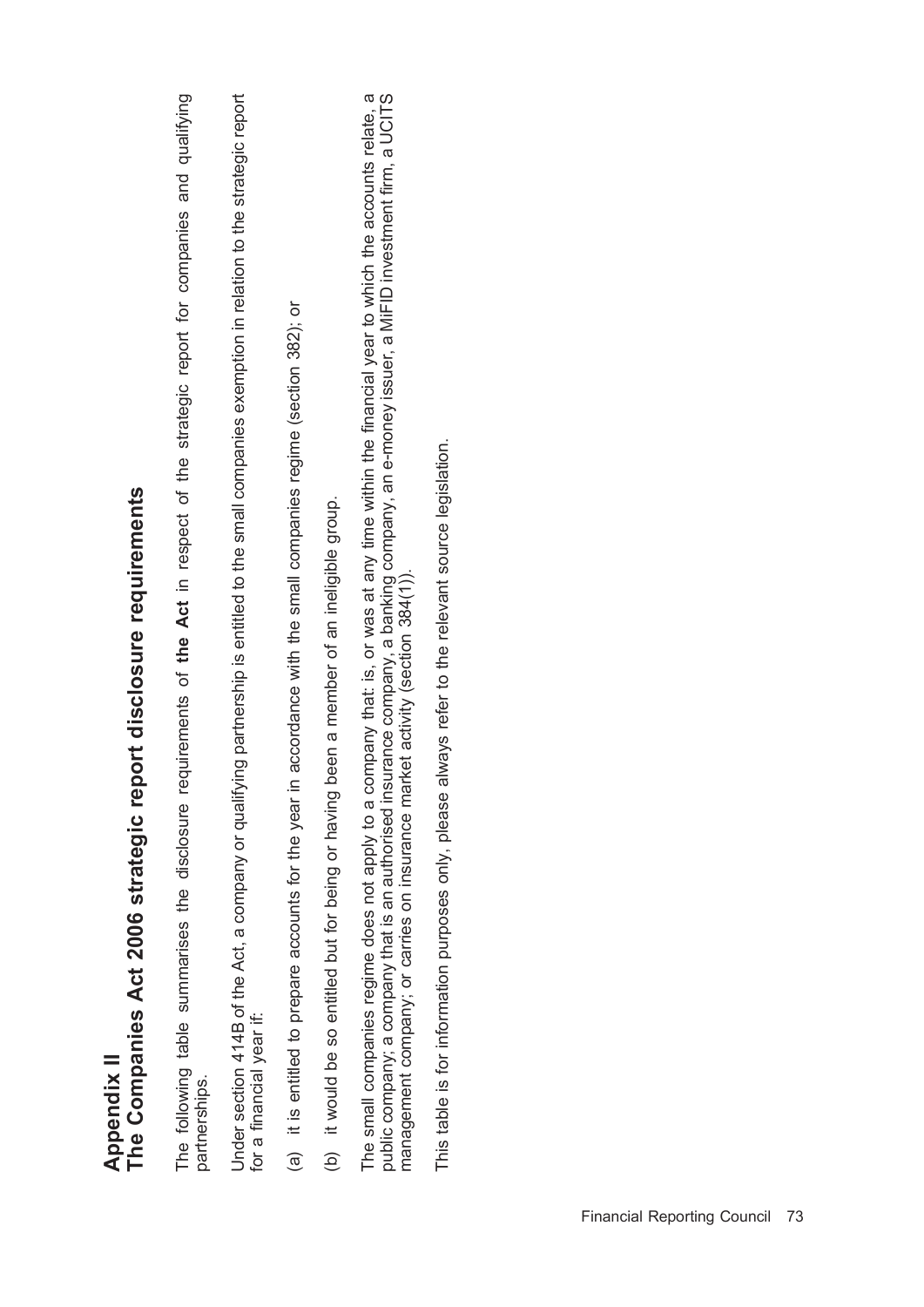| company<br>private<br>Small                                                                                                                                                                     | ×                                                                                                                                                                                                                  | ×                                                                            | ×                                                                                                                 | ×                                                                                                                                                                                                                                                                                                                                                                                                                                                                              |
|-------------------------------------------------------------------------------------------------------------------------------------------------------------------------------------------------|--------------------------------------------------------------------------------------------------------------------------------------------------------------------------------------------------------------------|------------------------------------------------------------------------------|-------------------------------------------------------------------------------------------------------------------|--------------------------------------------------------------------------------------------------------------------------------------------------------------------------------------------------------------------------------------------------------------------------------------------------------------------------------------------------------------------------------------------------------------------------------------------------------------------------------|
| partnership<br>employees)<br>other than<br>$<$ £500m);<br>qualifying<br>PIEs with<br>company<br>company<br>medium-<br>turnover<br>private<br>private<br>> 500<br>Large<br>(with<br>sized<br>and | ↘                                                                                                                                                                                                                  | ↘                                                                            | ↘                                                                                                                 | ×                                                                                                                                                                                                                                                                                                                                                                                                                                                                              |
| employees)<br>and $> 500$<br>$>$ £500m<br>company<br>turnover<br>private<br>Large<br>(with                                                                                                      | ↘                                                                                                                                                                                                                  | ↘                                                                            | ↘                                                                                                                 | ×                                                                                                                                                                                                                                                                                                                                                                                                                                                                              |
| employees)<br>company;<br>including<br>company<br>$($ < 500<br>public<br>Other<br><b>AIM</b>                                                                                                    | ↘                                                                                                                                                                                                                  | ↘                                                                            | ↘                                                                                                                 | ×                                                                                                                                                                                                                                                                                                                                                                                                                                                                              |
| employees)<br>$\begin{array}{c}\n \text{company} \\ (\text{1,1)} \\ \text{1,2}\n \end{array}$<br>Quoted<br>public                                                                               | ↘                                                                                                                                                                                                                  | ↘                                                                            | ↘                                                                                                                 | ×                                                                                                                                                                                                                                                                                                                                                                                                                                                                              |
| employees)<br>companies<br>(> 500<br><b>AIM</b>                                                                                                                                                 | ↘                                                                                                                                                                                                                  | ↘                                                                            | ↘                                                                                                                 | ×                                                                                                                                                                                                                                                                                                                                                                                                                                                                              |
| employees)<br>Interest<br>$($ < $500$<br>Public<br>Entity                                                                                                                                       | ↘                                                                                                                                                                                                                  | ↘                                                                            | ↘                                                                                                                 | ×                                                                                                                                                                                                                                                                                                                                                                                                                                                                              |
| employees)<br><b>Interest</b><br>(> 500<br>Public<br>Entity                                                                                                                                     | ゝ                                                                                                                                                                                                                  | ↘                                                                            | ↘                                                                                                                 | ↘                                                                                                                                                                                                                                                                                                                                                                                                                                                                              |
| Requirement                                                                                                                                                                                     | them to assess how the directors have<br>The purpose of the strategic report is to<br>inform members of the entity and help<br>performed their duty under s172 (duty<br>to promote the success of the<br>company). | The strategic report must contain a fair<br>review of the entity's business. | description of the principal risks and<br>The strategic report must contain a<br>uncertainties facing the entity. | a description of how it manages the<br>description of the principal risks relating<br>to the matters mentioned in s414CB(1)<br>adverse impacts in those areas of<br>services which are likely to cause<br>arising in connection with the entity's<br>operations and, where relevant and<br>The strategic report must include a<br>a description of its business<br>relationships, products and<br>principal risks.<br>proportionate:<br>risk; and<br>$\widehat{=}$<br>$\oplus$ |
| Reference                                                                                                                                                                                       | s414C(1)                                                                                                                                                                                                           | s414C(2)(a)                                                                  | s414C(2)(b)                                                                                                       | s414CB(2)(d)                                                                                                                                                                                                                                                                                                                                                                                                                                                                   |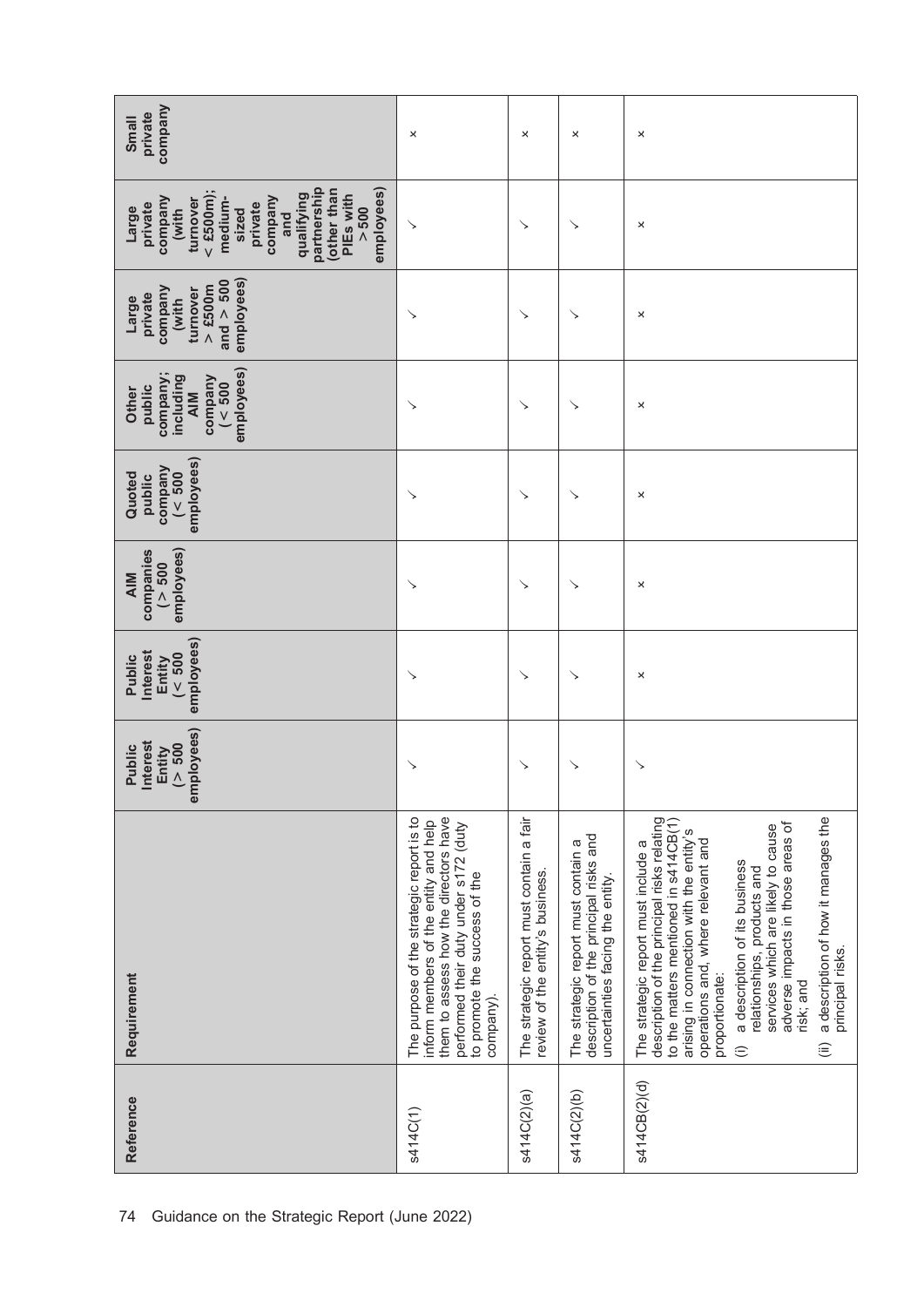| company<br>private<br>Small                                                                                                                                                                      | ×                                                                                                                                                                                                                                                                                                    | ×                                                                                                                                                                                                                                | ×                                                                                                                                                                  |
|--------------------------------------------------------------------------------------------------------------------------------------------------------------------------------------------------|------------------------------------------------------------------------------------------------------------------------------------------------------------------------------------------------------------------------------------------------------------------------------------------------------|----------------------------------------------------------------------------------------------------------------------------------------------------------------------------------------------------------------------------------|--------------------------------------------------------------------------------------------------------------------------------------------------------------------|
| partnership<br>employees)<br>(other than<br>$<$ £500m);<br>qualifying<br>PIEs with<br>company<br>company<br>medium-<br>turnover<br>private<br>private<br>> 500<br>Large<br>(with<br>sized<br>and | ↘                                                                                                                                                                                                                                                                                                    |                                                                                                                                                                                                                                  | companies<br>s414C(6))<br>(Large<br>$-\sqrt{ln0}$<br>↘                                                                                                             |
| employees)<br>and $> 500$<br>$>$ £500m<br>company<br>turnover<br>private<br>Large<br>(with                                                                                                       | ↘                                                                                                                                                                                                                                                                                                    |                                                                                                                                                                                                                                  | ↘                                                                                                                                                                  |
| employees)<br>company;<br>including<br>company<br>( < 500<br>public<br>Other<br><b>AIM</b>                                                                                                       |                                                                                                                                                                                                                                                                                                      |                                                                                                                                                                                                                                  | ↘                                                                                                                                                                  |
| employees)<br>company<br>( < 500<br>Quoted<br>public                                                                                                                                             |                                                                                                                                                                                                                                                                                                      |                                                                                                                                                                                                                                  | ↘                                                                                                                                                                  |
| companies<br>employees)<br>( > 500<br><b>AIM</b>                                                                                                                                                 | ↘                                                                                                                                                                                                                                                                                                    |                                                                                                                                                                                                                                  | ↘                                                                                                                                                                  |
| employees)<br>Interest<br>( < 500<br>Public<br>Entity                                                                                                                                            | ↘                                                                                                                                                                                                                                                                                                    |                                                                                                                                                                                                                                  | ↘                                                                                                                                                                  |
| employees)<br>nterest<br>( > 500<br>Public<br>Entity                                                                                                                                             |                                                                                                                                                                                                                                                                                                      |                                                                                                                                                                                                                                  | $*76$                                                                                                                                                              |
| Requirement                                                                                                                                                                                      | consistent with the size and complexity<br>The review required is a balanced and<br>development and performance of the<br>year, and the position of the entity's<br>entity's business during the financial<br>business at the end of that year,<br>comprehensive analysis of the<br>of the business. | necessary for an understanding of the<br>development, performance or position<br>of the entity's business, include:<br>performance indicators; and<br>analysis using financial key<br>The review must, to the extent<br>$\oplus$ | environmental matters and employee<br>(ii) where appropriate, analysis using<br>other key performance indicators,<br>including information relating to<br>matters. |
| Reference                                                                                                                                                                                        | s414C(3)                                                                                                                                                                                                                                                                                             | s414C(4)(a)                                                                                                                                                                                                                      | s414C(4)(b)                                                                                                                                                        |

(8)(b) and (12).

<sup>76</sup> Under s414CB(7), if the strategic report complies with s414CB(1) to (6), the strategic report of which it is a part is to be treated as complying with the equivalent strategic report requirements in s414C(4)(b), (7),

 $^{76}$  Under s414CB(7), if the strategic report complies with s414CB(1) to (6), the strategic report of which it is a part is to be treated as complying with the equivalent strategic report requirements in s414C(4)(b), (7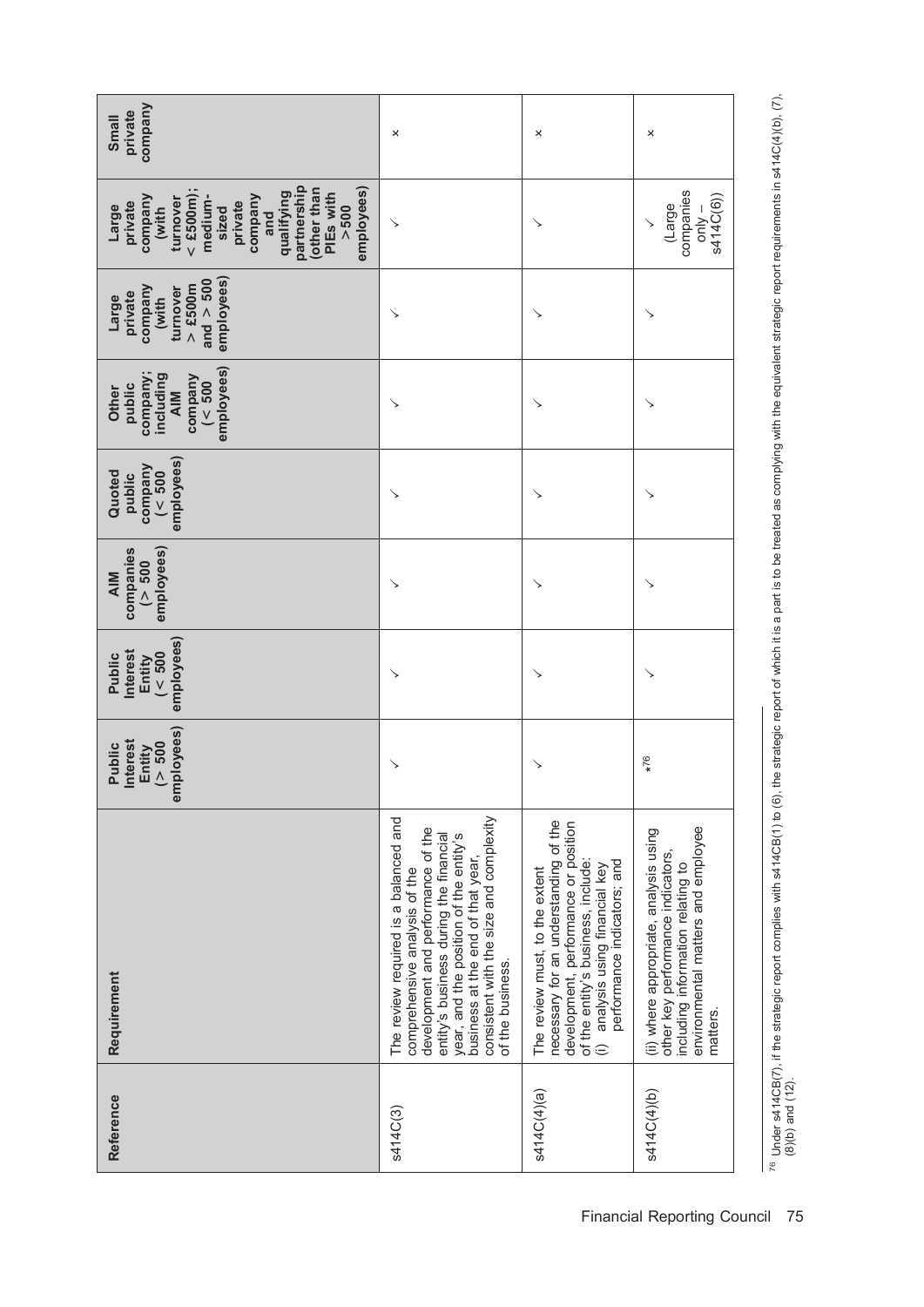| company<br>private<br>Small                                                                                                                                                                      | ×                                                                                                                                           | ×                                                                                                                                                                                                                                                                  | ×                                                                                                                                                                                                                                                                                                                                                             |
|--------------------------------------------------------------------------------------------------------------------------------------------------------------------------------------------------|---------------------------------------------------------------------------------------------------------------------------------------------|--------------------------------------------------------------------------------------------------------------------------------------------------------------------------------------------------------------------------------------------------------------------|---------------------------------------------------------------------------------------------------------------------------------------------------------------------------------------------------------------------------------------------------------------------------------------------------------------------------------------------------------------|
| partnership<br>employees)<br>(other than<br>$<$ £500m);<br>qualifying<br>PIEs with<br>medium-<br>company<br>company<br>turnover<br>private<br>private<br>> 500<br>(with<br>Large<br>sized<br>and | ×                                                                                                                                           | ×                                                                                                                                                                                                                                                                  | ×                                                                                                                                                                                                                                                                                                                                                             |
| and $> 500$<br>employees)<br>$>$ £500m<br>company<br>turnover<br>private<br>(with<br>Large                                                                                                       | ×                                                                                                                                           | ×                                                                                                                                                                                                                                                                  | ×                                                                                                                                                                                                                                                                                                                                                             |
| employees)<br>company;<br>including<br>company<br>( < 500<br>public<br>Other<br>AIM                                                                                                              | ×                                                                                                                                           | ×                                                                                                                                                                                                                                                                  | ×                                                                                                                                                                                                                                                                                                                                                             |
| employees)<br>company<br>$($ < 500<br>Quoted<br>public                                                                                                                                           | ×                                                                                                                                           | ↘                                                                                                                                                                                                                                                                  | ↘                                                                                                                                                                                                                                                                                                                                                             |
| companies<br>employees)<br>( > 500<br><b>AIM</b>                                                                                                                                                 | ×                                                                                                                                           | ×                                                                                                                                                                                                                                                                  | ×                                                                                                                                                                                                                                                                                                                                                             |
| employees)<br><b>Interest</b><br>$($ < 500<br>Public<br>Entity                                                                                                                                   | ×                                                                                                                                           | companies<br>(quoted<br>only)                                                                                                                                                                                                                                      | companies<br>(quoted<br>only)                                                                                                                                                                                                                                                                                                                                 |
| employees)<br><b>Interest</b><br>( > 500<br>Public<br>Entity                                                                                                                                     | ↘                                                                                                                                           | ×                                                                                                                                                                                                                                                                  | (except as it<br>companies<br>community<br>relates to<br>issues-<br>quoted<br>only)<br>$51*$                                                                                                                                                                                                                                                                  |
| Requirement                                                                                                                                                                                      | performance indicators relevant to the<br>The strategic report must include a<br>description of the non-financial key<br>entity's business. | The strategic report must, to the extent<br>main trends and factors likely to affect<br>necessary for an understanding of the<br>development, performance or position<br>future development, performance and<br>of the entity's business, include the<br>position. | The strategic report must, to the extent<br>necessary for an understanding of the<br>the impact of the entity's business<br>development, performance or position<br>environmental matters (including<br>of the entity's business, include<br>the entity's employees; and<br>on the environment);<br>information about:<br>$\widehat{\equiv}$<br>$\widehat{=}$ |
| Reference                                                                                                                                                                                        | s414CB(2)(e)                                                                                                                                | s414C(7)(a)                                                                                                                                                                                                                                                        | s414C(7)(b)                                                                                                                                                                                                                                                                                                                                                   |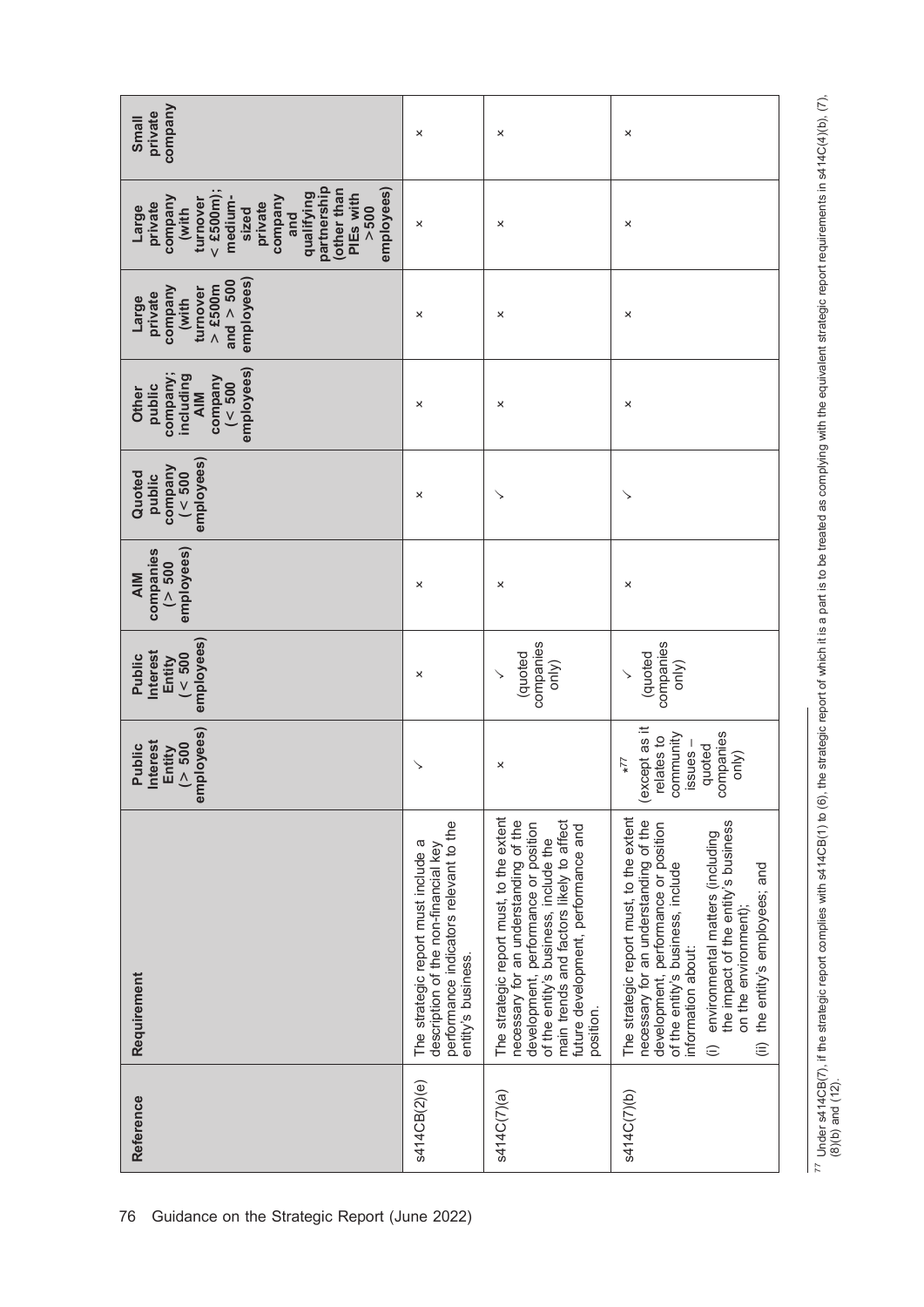| company<br>private<br>Small                                                                                                                                                                     |                                                                                                                                                                                                                                                                                                                                                                                     | ×                                                                                                                                                                                                                                                                                                                                                                                                                                                         |
|-------------------------------------------------------------------------------------------------------------------------------------------------------------------------------------------------|-------------------------------------------------------------------------------------------------------------------------------------------------------------------------------------------------------------------------------------------------------------------------------------------------------------------------------------------------------------------------------------|-----------------------------------------------------------------------------------------------------------------------------------------------------------------------------------------------------------------------------------------------------------------------------------------------------------------------------------------------------------------------------------------------------------------------------------------------------------|
| partnership<br>other than<br>employees)<br>$<$ £500m);<br>qualifying<br>PIEs with<br>company<br>company<br>turnover<br>medium-<br>private<br>private<br>> 500<br>Large<br>(with<br>sized<br>and |                                                                                                                                                                                                                                                                                                                                                                                     | ×                                                                                                                                                                                                                                                                                                                                                                                                                                                         |
| employees)<br>and $> 500$<br>$>$ £500m<br>company<br>turnover<br>private<br>(with<br>Large                                                                                                      |                                                                                                                                                                                                                                                                                                                                                                                     | ↘                                                                                                                                                                                                                                                                                                                                                                                                                                                         |
| employees)<br>company;<br>including<br>company<br>$($ < 500<br>public<br>Other<br><b>AIM</b>                                                                                                    |                                                                                                                                                                                                                                                                                                                                                                                     | ×                                                                                                                                                                                                                                                                                                                                                                                                                                                         |
| employees)<br>company<br>( < 500<br>Quoted<br>public                                                                                                                                            |                                                                                                                                                                                                                                                                                                                                                                                     | ×                                                                                                                                                                                                                                                                                                                                                                                                                                                         |
| employees)<br>companies<br>(> 500<br><b>AIM</b>                                                                                                                                                 |                                                                                                                                                                                                                                                                                                                                                                                     | ↘                                                                                                                                                                                                                                                                                                                                                                                                                                                         |
| employees)<br>nterest<br>$($ < 500<br>Public<br>Entity                                                                                                                                          |                                                                                                                                                                                                                                                                                                                                                                                     | ×                                                                                                                                                                                                                                                                                                                                                                                                                                                         |
| employees)<br><b>Interest</b><br>( > 500<br>Public<br>Entity                                                                                                                                    |                                                                                                                                                                                                                                                                                                                                                                                     | ↘                                                                                                                                                                                                                                                                                                                                                                                                                                                         |
| Requirement                                                                                                                                                                                     | rights issues, including information<br>s414C(7)(b)(i), (ii) or (iii), it must state<br>information of each kind mentioned in<br>about any policies of the entity in<br>which of those kinds of information it<br>relation to those matters and the<br>effectiveness of those policies.<br>(iii) social, community and human<br>If the report does not contain<br>does not contain. | information statement must contain the<br>relation to assessing and managing<br>identifies, assesses, and manages<br>climate-related financial disclosures of<br>The non-financial and sustainability<br>a description of how the entity<br>governance arrangements in<br>a description of the entity's<br>climate-related risks and<br>climate-related risks and<br>the entity, namely:<br>opportunities;<br>opportunities;<br>$\widehat{a}$<br>$\Theta$ |
| Reference                                                                                                                                                                                       |                                                                                                                                                                                                                                                                                                                                                                                     | s414CB(A1)                                                                                                                                                                                                                                                                                                                                                                                                                                                |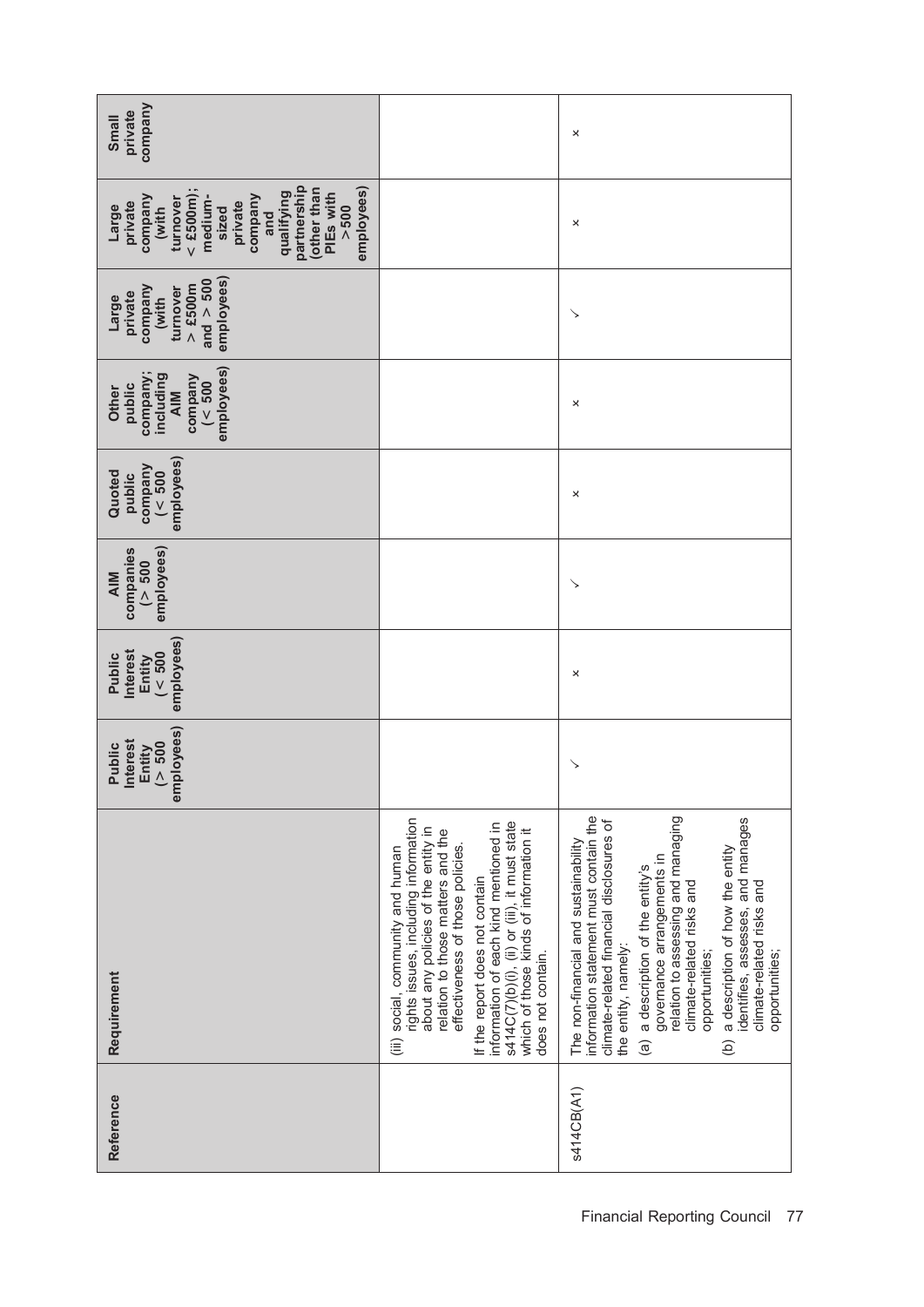| Reference | Requirement                                                                                                                                                                                                                                                                                                                                                                                                                                                                                                                                                                                                                                                                                                                                                                                                                                        | mployees)<br><b>Interest</b><br>( > 500<br>Public<br>Entity<br>$\bar{\mathbf{e}}$ | employees)<br><b>Interest</b><br>(< 500<br>Public<br>Entity | companies<br>employees)<br>( > 500<br><b>AIM</b> | employees)<br>company<br>$($ < 500<br>Quoted<br>public | employees)<br>company;<br>including<br>company<br>( < 500<br>public<br>Other<br><b>AIM</b> | employees)<br>and $> 500$<br>$>$ £500m<br>company<br>turnover<br>private<br>(with<br>Large | partnership<br>employees)<br>other than<br>$<$ £500m);<br>qualifying<br>PIEs with<br>company<br>company<br>medium-<br>turnover<br>private<br>private<br>(with<br>> 500<br>Large<br>sized<br>and | company<br>private<br>Small |
|-----------|----------------------------------------------------------------------------------------------------------------------------------------------------------------------------------------------------------------------------------------------------------------------------------------------------------------------------------------------------------------------------------------------------------------------------------------------------------------------------------------------------------------------------------------------------------------------------------------------------------------------------------------------------------------------------------------------------------------------------------------------------------------------------------------------------------------------------------------------------|-----------------------------------------------------------------------------------|-------------------------------------------------------------|--------------------------------------------------|--------------------------------------------------------|--------------------------------------------------------------------------------------------|--------------------------------------------------------------------------------------------|-------------------------------------------------------------------------------------------------------------------------------------------------------------------------------------------------|-----------------------------|
|           | a description of how processes for<br>managing climate-related risks are<br>an analysis of the resilience of the<br>different climate-related scenarios;<br>risks and opportunities arising<br>strategy, taking into consideration<br>in connection with the entity's<br>the time periods by reference<br>integrated into the entity's overall<br>potential impacts of the principal<br>opportunities are assessed;<br>the principal dimate-related<br>a description of the actual and<br>business model and strategy;<br>to which those risks and<br>entity's business model and<br>opportunities on the entity's<br>risk management process;<br>identifying, assessing, and<br>climate-related risks and<br>operations, and<br>a description of-<br>$\hat{=}$<br>$\widehat{=}$<br>$\circlede$<br>$\widehat{\sigma}$<br>$\widehat{c}$<br>$\oplus$ |                                                                                   |                                                             |                                                  |                                                        |                                                                                            |                                                                                            |                                                                                                                                                                                                 |                             |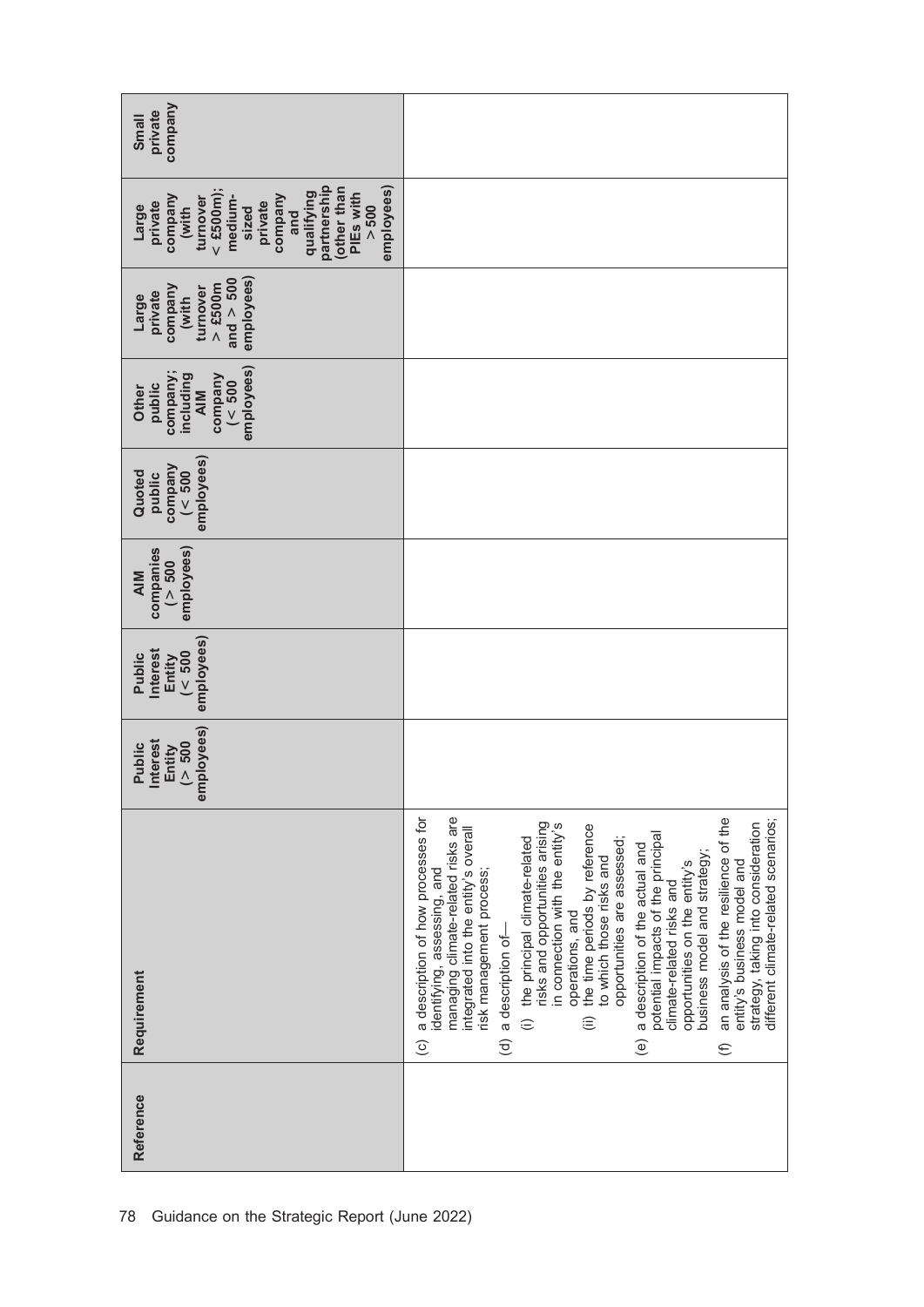| company<br>private<br>Small                                                                                                                                                                     |                                                                                                                                                                                                                                                                                                                                                                                                                                                                                                                       | ×                                                                                                                                                                                                                                                                                                                                                                                                                                                      |
|-------------------------------------------------------------------------------------------------------------------------------------------------------------------------------------------------|-----------------------------------------------------------------------------------------------------------------------------------------------------------------------------------------------------------------------------------------------------------------------------------------------------------------------------------------------------------------------------------------------------------------------------------------------------------------------------------------------------------------------|--------------------------------------------------------------------------------------------------------------------------------------------------------------------------------------------------------------------------------------------------------------------------------------------------------------------------------------------------------------------------------------------------------------------------------------------------------|
| partnership<br>other than<br>$<$ £500m);<br>employees)<br>qualifying<br>PIEs with<br>company<br>company<br>medium-<br>turnover<br>private<br>private<br>> 500<br>Large<br>(with<br>sized<br>and |                                                                                                                                                                                                                                                                                                                                                                                                                                                                                                                       | ×                                                                                                                                                                                                                                                                                                                                                                                                                                                      |
| employees)<br>and $> 500$<br>$>$ £500m<br>company<br>turnover<br>private<br>(with<br>Large                                                                                                      |                                                                                                                                                                                                                                                                                                                                                                                                                                                                                                                       | ↘                                                                                                                                                                                                                                                                                                                                                                                                                                                      |
| employees)<br>company;<br>including<br>company<br>( < 500<br>public<br>Other<br><b>AIM</b>                                                                                                      |                                                                                                                                                                                                                                                                                                                                                                                                                                                                                                                       | ×                                                                                                                                                                                                                                                                                                                                                                                                                                                      |
| employees)<br>company<br>( < 500<br>Quoted<br>public                                                                                                                                            |                                                                                                                                                                                                                                                                                                                                                                                                                                                                                                                       | ×                                                                                                                                                                                                                                                                                                                                                                                                                                                      |
| companies<br>employees)<br>(> 500<br><b>AIM</b>                                                                                                                                                 |                                                                                                                                                                                                                                                                                                                                                                                                                                                                                                                       | ↘                                                                                                                                                                                                                                                                                                                                                                                                                                                      |
| employees)<br>nterest<br>( < 500<br>Public<br>Entity                                                                                                                                            |                                                                                                                                                                                                                                                                                                                                                                                                                                                                                                                       | ×                                                                                                                                                                                                                                                                                                                                                                                                                                                      |
| employees)<br><b>Interest</b><br>( > 500<br>Public<br>Entity                                                                                                                                    |                                                                                                                                                                                                                                                                                                                                                                                                                                                                                                                       | ↘                                                                                                                                                                                                                                                                                                                                                                                                                                                      |
| Requirement                                                                                                                                                                                     | related risks and to realise climate-<br>performance against those targets;<br>a description of the targets used by<br>performance indicators are based.<br>assess progress against targets<br>risks and realise climate-related<br>calculations on which those key<br>used to manage climate-related<br>performance indicators used to<br>the entity to manage climate-<br>related opportunities and of<br>opportunities and of the<br>a description of the key<br>and<br>$\widehat{\Theta}$<br>$\widehat{\epsilon}$ | business, and the manner in which it is<br>the directors may omit the whole or (as<br>understanding of the entity's business,<br>reasonably believe that, having regard<br>the case requires) the relevant part of<br>required by subsection (2A)(e), (f), (g)<br>carried on, the whole or a part of a<br>climate-related financial disclosure<br>Where the directors of an entity<br>to the nature of the company's<br>or (h) is not necessary for an |
| Reference                                                                                                                                                                                       |                                                                                                                                                                                                                                                                                                                                                                                                                                                                                                                       | s414CB (4A) &<br>(4B)                                                                                                                                                                                                                                                                                                                                                                                                                                  |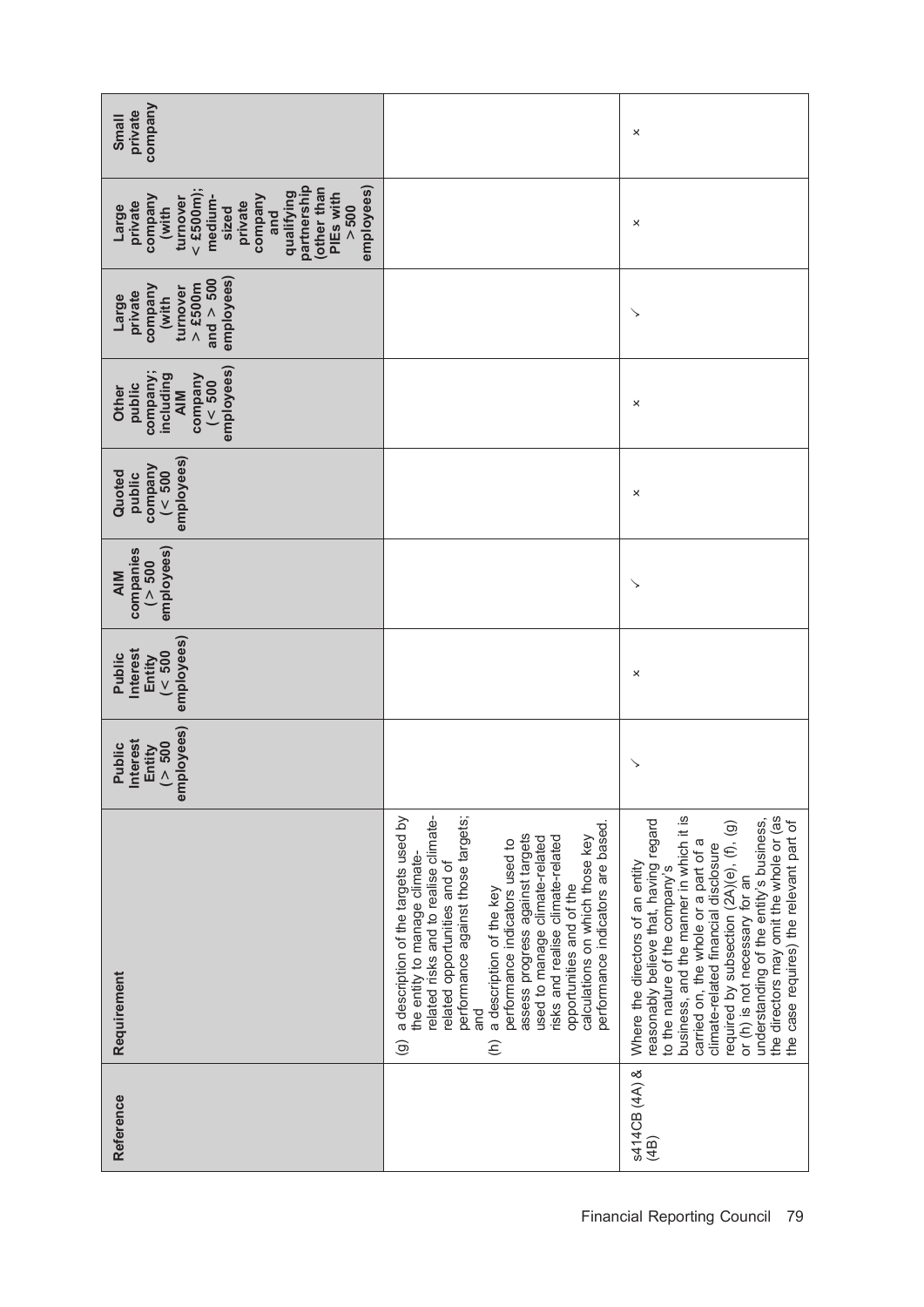| company<br>private<br>Small                                                                                                                                                                     |                                                                                                                                                                                                                                                                                             | ×                                                                                                                                                                                                                                                                                                                                                                                                                                                                                 |
|-------------------------------------------------------------------------------------------------------------------------------------------------------------------------------------------------|---------------------------------------------------------------------------------------------------------------------------------------------------------------------------------------------------------------------------------------------------------------------------------------------|-----------------------------------------------------------------------------------------------------------------------------------------------------------------------------------------------------------------------------------------------------------------------------------------------------------------------------------------------------------------------------------------------------------------------------------------------------------------------------------|
| partnership<br>employees)<br>other than<br>$<$ £500m);<br>qualifying<br>PIEs with<br>company<br>company<br>medium-<br>turnover<br>private<br>private<br>> 500<br>(with<br>Large<br>sized<br>and |                                                                                                                                                                                                                                                                                             | ×                                                                                                                                                                                                                                                                                                                                                                                                                                                                                 |
| employees)<br>and $> 500$<br>$>$ £500m<br>company<br>turnover<br>private<br>(with<br>Large                                                                                                      |                                                                                                                                                                                                                                                                                             | ×                                                                                                                                                                                                                                                                                                                                                                                                                                                                                 |
| employees)<br>company;<br>including<br>company<br>( < 500<br>public<br>Other<br><b>AIM</b>                                                                                                      |                                                                                                                                                                                                                                                                                             | ×                                                                                                                                                                                                                                                                                                                                                                                                                                                                                 |
| employees)<br>company<br>( < 500<br>Quoted<br>public                                                                                                                                            |                                                                                                                                                                                                                                                                                             | ×                                                                                                                                                                                                                                                                                                                                                                                                                                                                                 |
| companies<br>employees)<br>( > 500<br><b>AIM</b>                                                                                                                                                |                                                                                                                                                                                                                                                                                             | ×                                                                                                                                                                                                                                                                                                                                                                                                                                                                                 |
| employees)<br><b>Interest</b><br>$($ < $500$<br>Public<br>Entity                                                                                                                                |                                                                                                                                                                                                                                                                                             | ×                                                                                                                                                                                                                                                                                                                                                                                                                                                                                 |
| employees)<br><b>Interest</b><br>(> 500<br>Public<br>Entity                                                                                                                                     |                                                                                                                                                                                                                                                                                             | ↘                                                                                                                                                                                                                                                                                                                                                                                                                                                                                 |
| Requirement                                                                                                                                                                                     | Where this discretion is exercised, the<br>clear and reasoned explanation of the<br>directors' reasonable belief that forms<br>information statement must provide a<br>the basis of any non-disclosure.<br>non-financial and sustainability<br>that climate-related financial<br>disclosure | information, to the extent necessary for<br>the impact of the entity's business<br>position and the impact of its activity,<br>(a) environmental matters (including<br>(e) anti-corruption and anti-bribery<br>(d) respect for human rights; and<br>The strategic report must contain<br>an understanding of the entity's<br>development, performance and<br>(b) the entity's employees;<br>relating to, as a minimum:<br>on the environment);<br>(c) social matters;<br>matters. |
| Reference                                                                                                                                                                                       |                                                                                                                                                                                                                                                                                             | s414CB(1)                                                                                                                                                                                                                                                                                                                                                                                                                                                                         |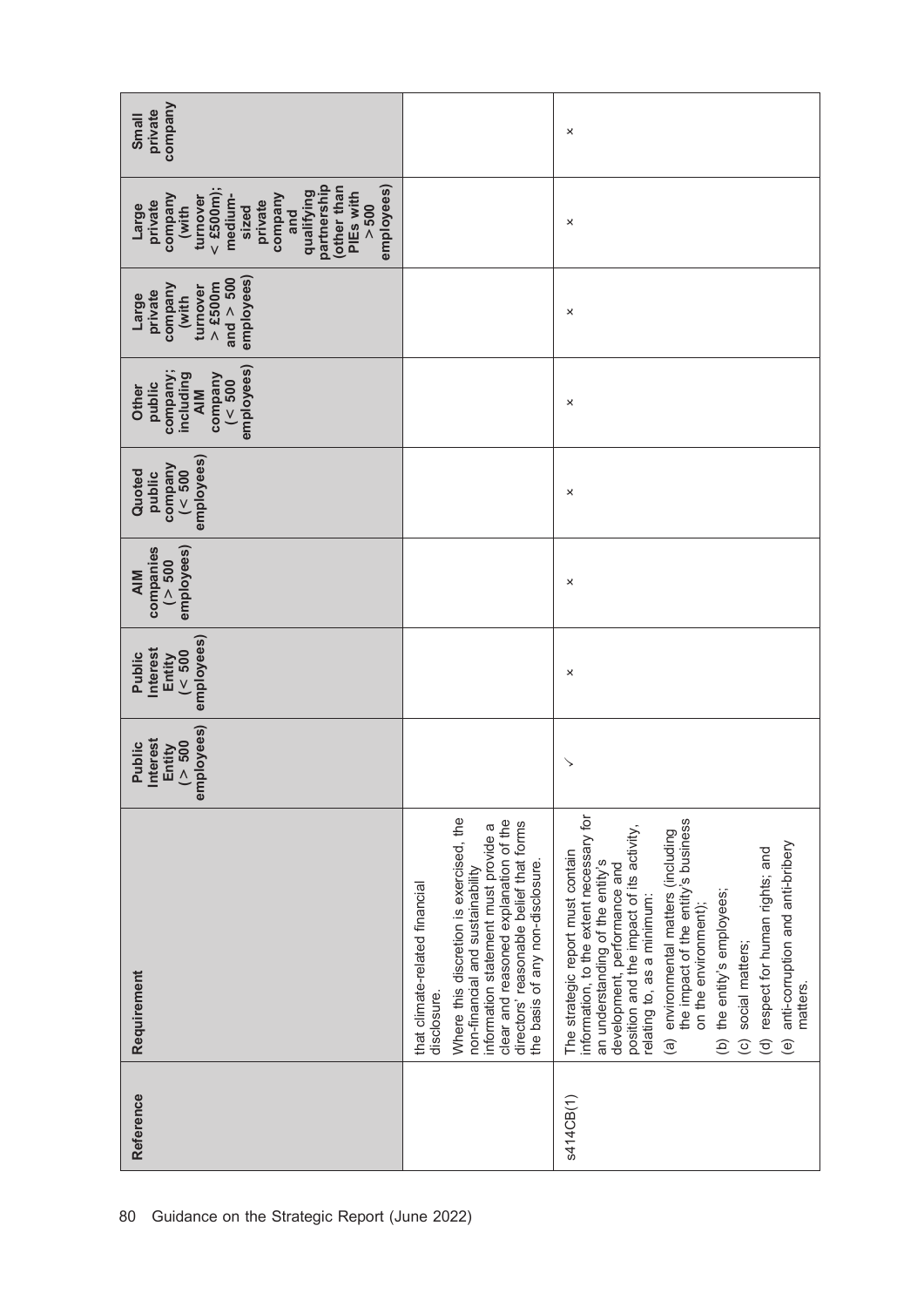| company<br>private<br>Small                                                                                                                                                                     | ×                                                                            | ×                                                                                     | ×                                                                                           | ×                                                                                                                                                                                                                                                   |
|-------------------------------------------------------------------------------------------------------------------------------------------------------------------------------------------------|------------------------------------------------------------------------------|---------------------------------------------------------------------------------------|---------------------------------------------------------------------------------------------|-----------------------------------------------------------------------------------------------------------------------------------------------------------------------------------------------------------------------------------------------------|
| partnership<br>other than<br>employees)<br>$<$ £500m);<br>qualifying<br>PIEs with<br>company<br>company<br>medium-<br>turnover<br>private<br>private<br>> 500<br>(with<br>Large<br>sized<br>and | ×                                                                            | ×                                                                                     | ×                                                                                           | ×                                                                                                                                                                                                                                                   |
| employees)<br>and $> 500$<br>$>$ £500m<br>company<br>turnover<br>private<br>(with<br>Large                                                                                                      | ×                                                                            | ×                                                                                     | ×                                                                                           | ×                                                                                                                                                                                                                                                   |
| employees)<br>company;<br>$\begin{array}{c}\n \text{company} \\ \left( < 500 \right)\n \end{array}$<br>including<br>public<br>Other<br>AIM                                                      | ×                                                                            | ×                                                                                     | ×                                                                                           | ×                                                                                                                                                                                                                                                   |
| employees)<br>company<br>( < 500<br>Quoted<br>public                                                                                                                                            |                                                                              | ↘                                                                                     | ×                                                                                           | ×                                                                                                                                                                                                                                                   |
| companies<br>employees)<br>( > 500<br><b>AIM</b>                                                                                                                                                | ×                                                                            | ×                                                                                     | ×                                                                                           | ×                                                                                                                                                                                                                                                   |
| employees)<br>nterest<br>$\frac{500}{500}$<br>Public<br>Entity                                                                                                                                  | companies<br>(quoted<br>only)                                                | companies<br>(quoted<br>only)<br>$\checkmark$                                         | ×                                                                                           | ×                                                                                                                                                                                                                                                   |
| employees)<br>nterest<br>( > 500<br>Public<br>Entity                                                                                                                                            | companies<br>(quoted<br>only)                                                | $*78$                                                                                 | ↘                                                                                           | ↘                                                                                                                                                                                                                                                   |
| Requirement                                                                                                                                                                                     | The strategic report must include a<br>description of the entity's strategy. | The strategic report must include a<br>description of the entity's business<br>model. | brief description of the entity's business<br>The strategic report must include a<br>model. | mentioned in s414CB(1) and any due<br>description of the policies pursued by<br>diligence processes implemented by<br>The strategic report must include a<br>the entity in relation to the matters<br>the entity in pursuance of those<br>policies. |
| Reference                                                                                                                                                                                       | s414C(8)(a)                                                                  | s414C(8)(b)                                                                           | s414CB(2)(a)                                                                                | s414CB(2)(b)                                                                                                                                                                                                                                        |

 $^{78}$  Under s414CB(7), if the strategic report complies with s414CB(1) to (6), the strategic report of which it is a part is to be treated as complying with the equivalent strategic report requirements in s414C(4)(b), (7 <sup>78</sup> Under s414CB(7), if the strategic report complies with s414CB(1) to (6), the strategic report of which it is a part is to be treated as complying with the equivalent strategic report requirements in s414C(4)(b), (7), (8)(b) and (12).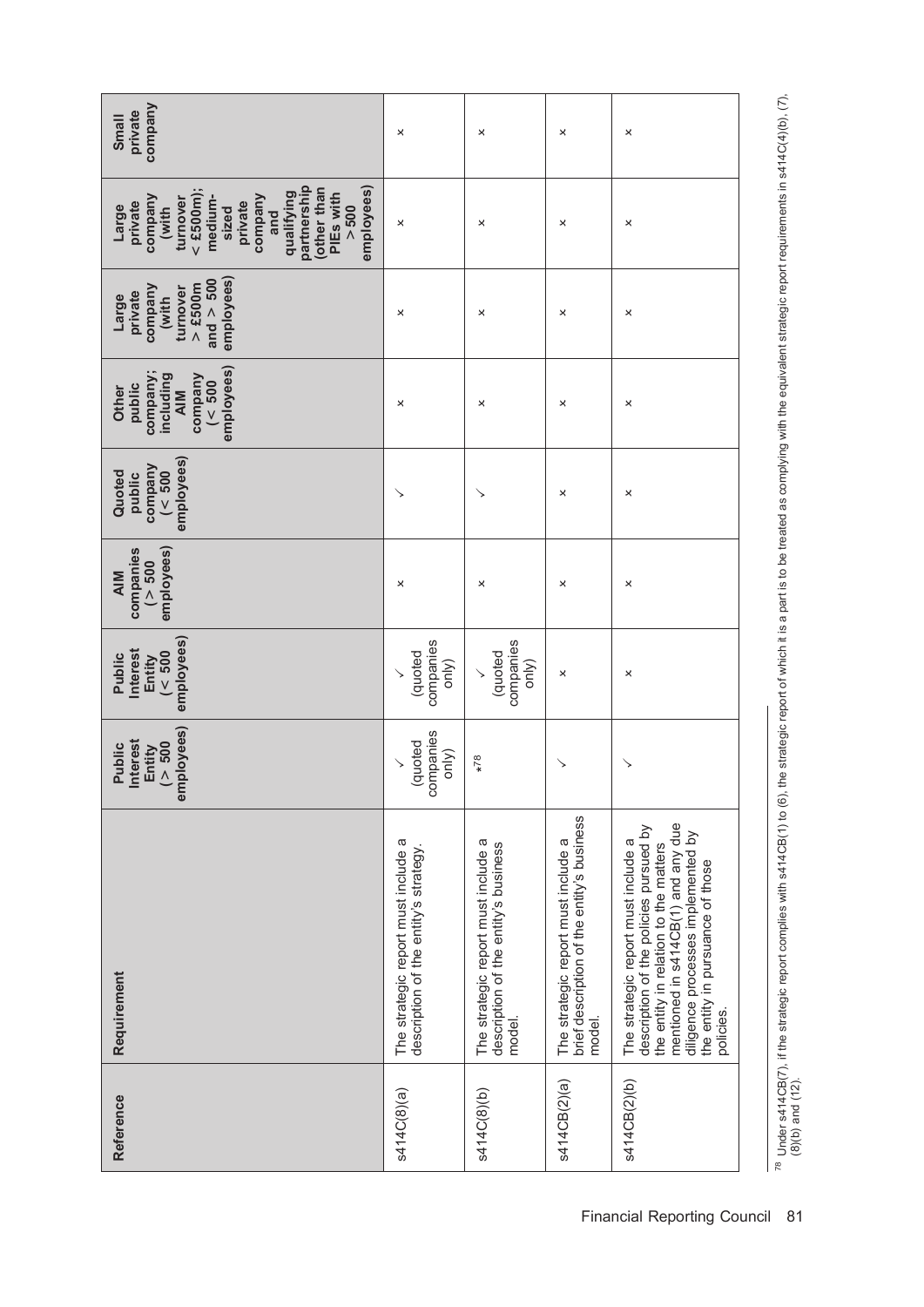| company<br>private<br>Small                                                                                                                                                                     | ×                                                                                       | ×                                                                                                                                                                                                         | ×                                                                                                                                                                                                                                                                                                                                                                                                                                                                                                                                 |
|-------------------------------------------------------------------------------------------------------------------------------------------------------------------------------------------------|-----------------------------------------------------------------------------------------|-----------------------------------------------------------------------------------------------------------------------------------------------------------------------------------------------------------|-----------------------------------------------------------------------------------------------------------------------------------------------------------------------------------------------------------------------------------------------------------------------------------------------------------------------------------------------------------------------------------------------------------------------------------------------------------------------------------------------------------------------------------|
| partnership<br>other than<br>employees)<br>$<$ £500m);<br>qualifying<br>PIEs with<br>company<br>company<br>turnover<br>medium-<br>private<br>private<br>> 500<br>Large<br>(with<br>sized<br>and | ×                                                                                       | ×                                                                                                                                                                                                         | ×                                                                                                                                                                                                                                                                                                                                                                                                                                                                                                                                 |
| employees)<br>and $> 500$<br>$>$ £500m<br>company<br>turnover<br>private<br>(with<br>Large                                                                                                      | ×                                                                                       | ×                                                                                                                                                                                                         | ×                                                                                                                                                                                                                                                                                                                                                                                                                                                                                                                                 |
| employees)<br>company;<br>company<br>including<br>( < 500<br>public<br>Other<br><b>AIM</b>                                                                                                      | ×                                                                                       | ×                                                                                                                                                                                                         | ×                                                                                                                                                                                                                                                                                                                                                                                                                                                                                                                                 |
| employees)<br>company<br>( < 500<br>Quoted<br>public                                                                                                                                            | ×                                                                                       | ×                                                                                                                                                                                                         | ゝ                                                                                                                                                                                                                                                                                                                                                                                                                                                                                                                                 |
| employees)<br>companies<br>(> 500<br><b>AIM</b>                                                                                                                                                 | ×                                                                                       | ×                                                                                                                                                                                                         | ×                                                                                                                                                                                                                                                                                                                                                                                                                                                                                                                                 |
| employees)<br>nterest<br>$($ < $500$<br>Public<br>Entity                                                                                                                                        | ×                                                                                       | ×                                                                                                                                                                                                         | companies<br>(quoted<br>only)                                                                                                                                                                                                                                                                                                                                                                                                                                                                                                     |
| employees)<br><b>Interest</b><br>( > 500<br>Public<br>Entity                                                                                                                                    | ↘                                                                                       | ↘                                                                                                                                                                                                         | companies<br>(quoted<br>only)                                                                                                                                                                                                                                                                                                                                                                                                                                                                                                     |
| Requirement                                                                                                                                                                                     | description of the outcome of those<br>The strategic report must include a<br>policies. | If the entity does not pursue policies in<br>reasoned explanation for not doing so.<br>mentioned in s414CB(1), the strategic<br>relation to one or more of the matters<br>report must include a clear and | the number of persons of each sex<br>the number of persons of each sex<br>(iii) the number of persons of each sex<br>included in the consolidation]; and<br>who were employees of the entity.<br>who were directors of the [parent]<br>who were senior managers of the<br>breakdown showing at the end of the<br>within sub-paragraph (i)) [or who<br>entity (other than persons falling<br>The strategic report must include a<br>were directors of undertakings<br>financial year:<br>entity;<br>$\widehat{\equiv}$<br>$\oplus$ |
| Reference                                                                                                                                                                                       | s414CB(2)(c)                                                                            | s414CB(4)                                                                                                                                                                                                 | s414C(8)(c),<br>(9) & (10)                                                                                                                                                                                                                                                                                                                                                                                                                                                                                                        |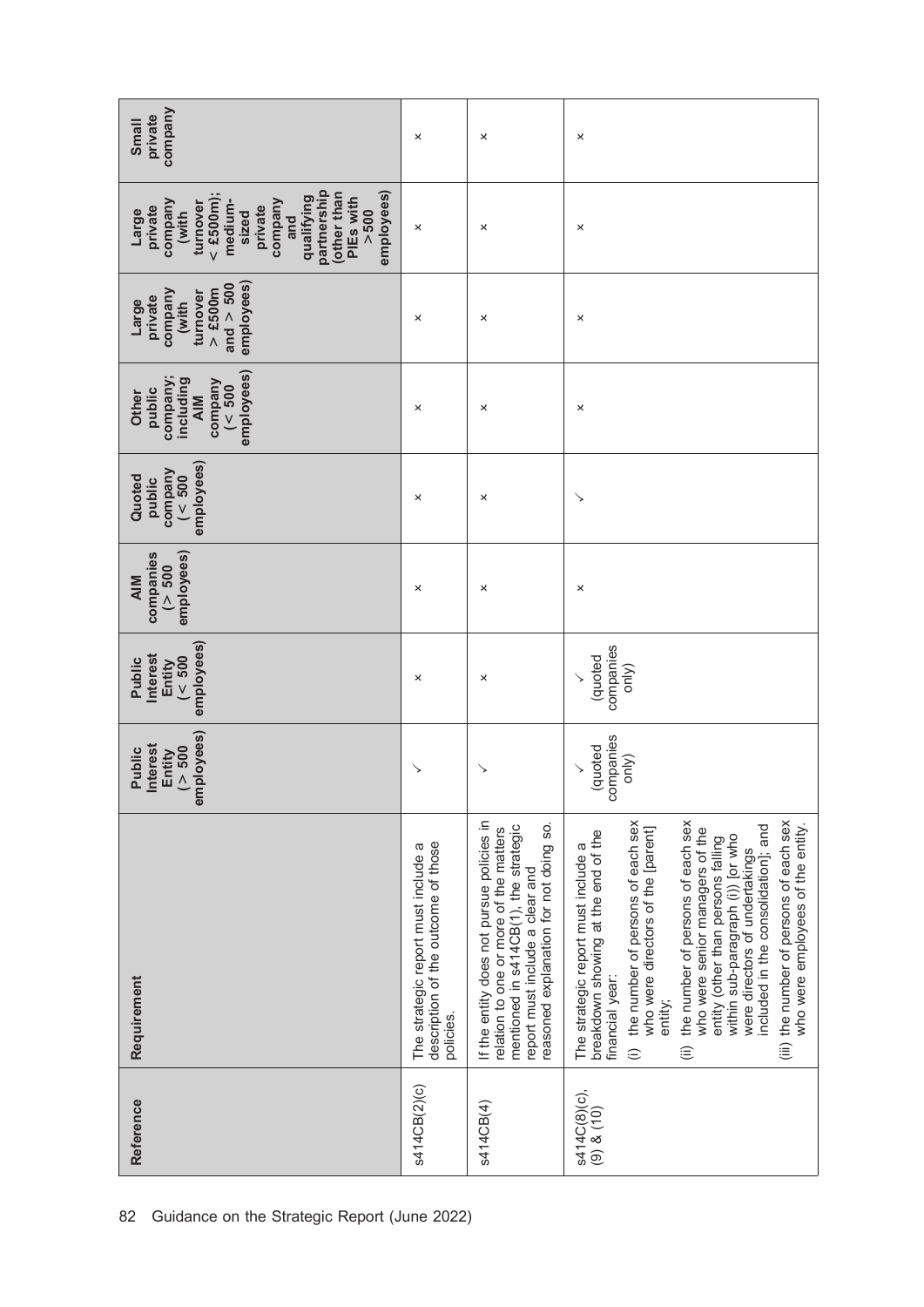| company<br>private<br>Small                                                                                                                                                                      |                                                                                                                                                                                                          | ×                                                                                                                                                                                                                                     | ×                                                                                                                                                     |
|--------------------------------------------------------------------------------------------------------------------------------------------------------------------------------------------------|----------------------------------------------------------------------------------------------------------------------------------------------------------------------------------------------------------|---------------------------------------------------------------------------------------------------------------------------------------------------------------------------------------------------------------------------------------|-------------------------------------------------------------------------------------------------------------------------------------------------------|
| partnership<br>employees)<br>(other than<br>$<$ £500m);<br>qualifying<br>PIEs with<br>company<br>company<br>medium-<br>turnover<br>private<br>private<br>> 500<br>Large<br>(with<br>sized<br>and |                                                                                                                                                                                                          | ↘                                                                                                                                                                                                                                     |                                                                                                                                                       |
| employees)<br>and $> 500$<br>$>$ £500m<br>company<br>turnover<br>private<br>Large<br>(with                                                                                                       |                                                                                                                                                                                                          | ↘                                                                                                                                                                                                                                     | ↘                                                                                                                                                     |
| employees)<br>company;<br>including<br>company<br>( < 500<br>public<br>Other<br>AIM                                                                                                              |                                                                                                                                                                                                          | ↘                                                                                                                                                                                                                                     | ↘                                                                                                                                                     |
| employees)<br>company<br>Quoted<br>( < 500<br>public                                                                                                                                             |                                                                                                                                                                                                          |                                                                                                                                                                                                                                       |                                                                                                                                                       |
| companies<br>employees)<br>( > 500<br><b>AIM</b>                                                                                                                                                 |                                                                                                                                                                                                          |                                                                                                                                                                                                                                       |                                                                                                                                                       |
| employees)<br><b>Interest</b><br>(< 500<br>Public<br>Entity                                                                                                                                      |                                                                                                                                                                                                          | ↘                                                                                                                                                                                                                                     |                                                                                                                                                       |
| employees)<br>nterest<br>( > 500<br>Public<br>Entity                                                                                                                                             |                                                                                                                                                                                                          | ↘                                                                                                                                                                                                                                     | sections<br>414C(4)(b),<br>relating to<br>(so far as<br>$(7), (8)(b)$<br>and $(12))$<br>$*79$                                                         |
| Requirement                                                                                                                                                                                      | activities of the entity, or a strategically<br>A senior manager is an employee of<br>planning, directing or controlling the<br>the entity who has responsibility for<br>significant part of the entity. | regulations made under s416(4) to be<br>the directors consider are of strategic<br>The strategic report may also contain<br>disclosed in the directors' report that<br>such matters otherwise required by<br>mportance to the entity. | explanations of, amounts included in<br>The report must, where appropriate,<br>include references to, and additional<br>the entity's annual accounts. |
| Reference                                                                                                                                                                                        |                                                                                                                                                                                                          | s414C(11)                                                                                                                                                                                                                             | s414C(12)                                                                                                                                             |

 $^{79}$  Under s414CB(7), if the strategic report complies with s414CB(1) to (6), the strategic report of which it is part is to be treated as complying with the equivalent strategic report requirements in s414C(4)(b), (7), <sup>79</sup> Under s414CB(7), if the strategic report complies with s414CB(1) to (6), the strategic report of which it is part is to be treated as complying with the equivalent strategic report requirements in s414C(4)(b), (7), (8)(b) and (12).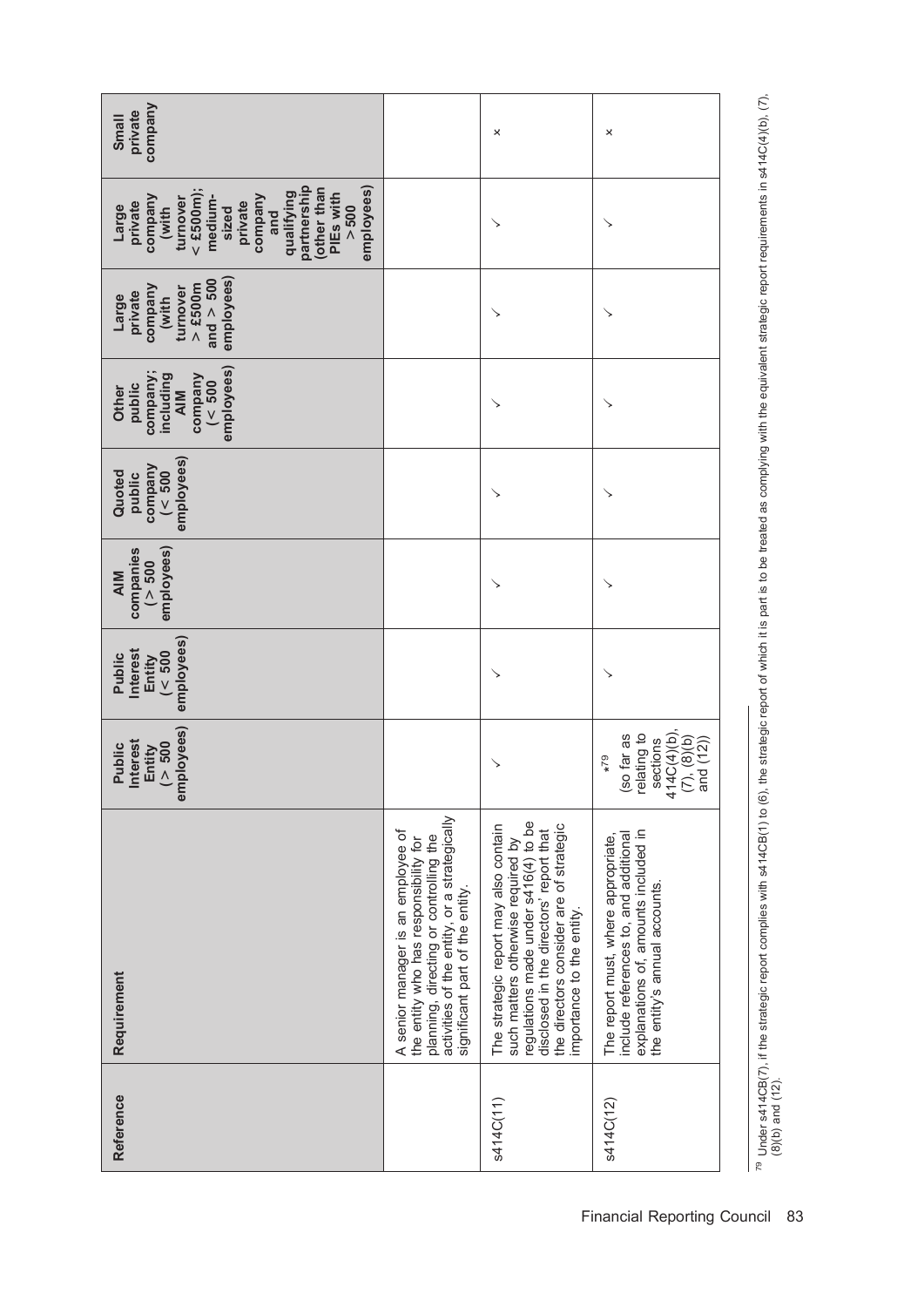| company<br>private<br>Small                                                                                                                                                                     | ×                                                                                                                                                                     | ×                                                                                                                                                                                                                                                                                                                                                                                                                                             | ×                                                                                                                                                                                                                                                                                                            |
|-------------------------------------------------------------------------------------------------------------------------------------------------------------------------------------------------|-----------------------------------------------------------------------------------------------------------------------------------------------------------------------|-----------------------------------------------------------------------------------------------------------------------------------------------------------------------------------------------------------------------------------------------------------------------------------------------------------------------------------------------------------------------------------------------------------------------------------------------|--------------------------------------------------------------------------------------------------------------------------------------------------------------------------------------------------------------------------------------------------------------------------------------------------------------|
| partnership<br>other than<br>employees)<br>$<$ £500m);<br>qualifying<br>PIEs with<br>company<br>company<br>medium-<br>turnover<br>private<br>private<br>> 500<br>Large<br>(with<br>sized<br>and | ×                                                                                                                                                                     | ↘                                                                                                                                                                                                                                                                                                                                                                                                                                             | ×                                                                                                                                                                                                                                                                                                            |
| employees)<br>and $> 500$<br>$>$ £500m<br>company<br>turnover<br>private<br>(with<br>Large                                                                                                      | ×                                                                                                                                                                     | ↘                                                                                                                                                                                                                                                                                                                                                                                                                                             | ↘                                                                                                                                                                                                                                                                                                            |
| employees)<br>company;<br>including<br>company<br>$($ < 500<br>public<br>Other<br><b>AIM</b>                                                                                                    | ×                                                                                                                                                                     | ↘                                                                                                                                                                                                                                                                                                                                                                                                                                             | ×                                                                                                                                                                                                                                                                                                            |
| employees)<br>company<br>$($ < 500<br>Quoted<br>public                                                                                                                                          | ×                                                                                                                                                                     | ↘                                                                                                                                                                                                                                                                                                                                                                                                                                             | ×                                                                                                                                                                                                                                                                                                            |
| employees)<br>companies<br>( > 500<br><b>AIM</b>                                                                                                                                                | ×                                                                                                                                                                     | ↘                                                                                                                                                                                                                                                                                                                                                                                                                                             | ↘                                                                                                                                                                                                                                                                                                            |
| employees)<br>nterest<br>$($ < 500<br>Public<br>Entity                                                                                                                                          | ×                                                                                                                                                                     | ↘                                                                                                                                                                                                                                                                                                                                                                                                                                             | ×                                                                                                                                                                                                                                                                                                            |
| employees)<br><b>Interest</b><br>( > 500<br>Public<br>Entity                                                                                                                                    | ↘                                                                                                                                                                     | ↘                                                                                                                                                                                                                                                                                                                                                                                                                                             | ↘                                                                                                                                                                                                                                                                                                            |
| Requirement                                                                                                                                                                                     | and<br>additional explanations of, amounts<br>appropriate, include references to,<br>The strategic report must, where<br>included in the entity's annual<br>accounts. | group strategic report s414C has effect<br>references to the undertakings included<br>consolidation, when taken as a whole.<br>as if the references to the entity were<br>appropriate, give greater emphasis to<br>With the exception of the disclosures<br>required by s414C(8), in relation to a<br>the matters that are significant to the<br>A group strategic report may, where<br>undertakings included in the<br>in the consolidation. | In relation to a group non-financial and<br>references to the undertakings included<br>financial and sustainability information<br>this section [414CB Contents of non-<br>sustainability information statement,<br>statement has effect as if the<br>references to the entity were<br>in the consolidation. |
| Reference                                                                                                                                                                                       | s414CB(5)                                                                                                                                                             | s414C(13)<br>s414A(4)                                                                                                                                                                                                                                                                                                                                                                                                                         | s414CB(8)                                                                                                                                                                                                                                                                                                    |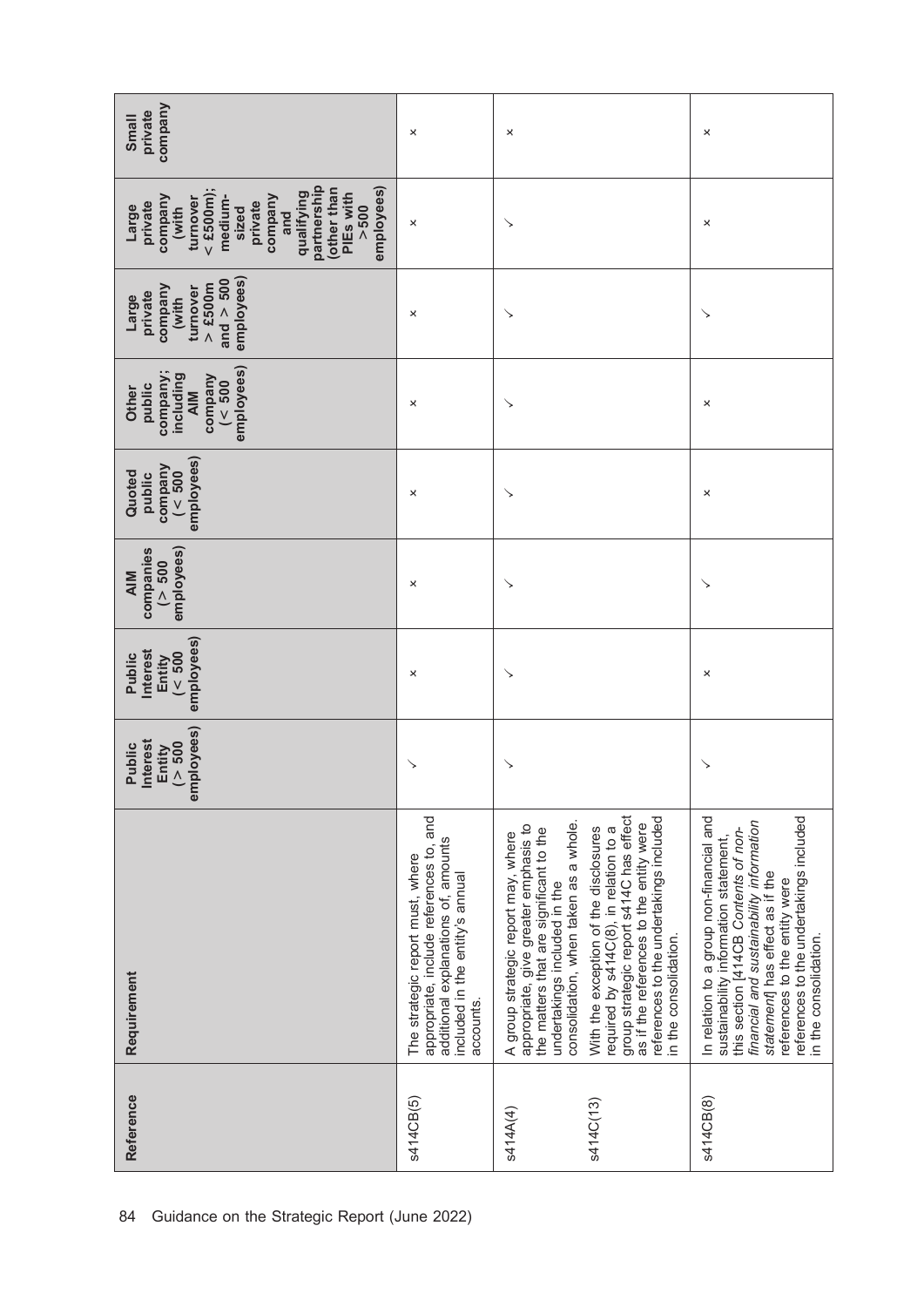| company<br>private<br>Small                                                                                                                                                                     | ×                                                                                                                                                                                                                                                                 | ×                                                                                                                                                                                                                                                                                                                                                                                                                                                                                                                                                                    | ×                                                                                                                                           |
|-------------------------------------------------------------------------------------------------------------------------------------------------------------------------------------------------|-------------------------------------------------------------------------------------------------------------------------------------------------------------------------------------------------------------------------------------------------------------------|----------------------------------------------------------------------------------------------------------------------------------------------------------------------------------------------------------------------------------------------------------------------------------------------------------------------------------------------------------------------------------------------------------------------------------------------------------------------------------------------------------------------------------------------------------------------|---------------------------------------------------------------------------------------------------------------------------------------------|
| partnership<br>other than<br>employees)<br>$<$ £500m);<br>qualifying<br>PIEs with<br>company<br>company<br>medium-<br>turnover<br>private<br>private<br>> 500<br>Large<br>(with<br>sized<br>and | ↘                                                                                                                                                                                                                                                                 | ×                                                                                                                                                                                                                                                                                                                                                                                                                                                                                                                                                                    | ↘                                                                                                                                           |
| employees)<br>and $> 500$<br>$>$ £500m<br>company<br>turnover<br>private<br>(with<br>Large                                                                                                      | ↘                                                                                                                                                                                                                                                                 | ×                                                                                                                                                                                                                                                                                                                                                                                                                                                                                                                                                                    |                                                                                                                                             |
| employees)<br>company;<br>including<br>company<br>( < 500<br>public<br>Other<br><b>AIM</b>                                                                                                      | ↘                                                                                                                                                                                                                                                                 | ×                                                                                                                                                                                                                                                                                                                                                                                                                                                                                                                                                                    | ↘                                                                                                                                           |
| employees)<br>company<br>( $<$ 500<br>Quoted<br>public                                                                                                                                          | ↘                                                                                                                                                                                                                                                                 | ×                                                                                                                                                                                                                                                                                                                                                                                                                                                                                                                                                                    | ↘                                                                                                                                           |
| employees)<br>companies<br>(> 500<br><b>AIM</b>                                                                                                                                                 | ↘                                                                                                                                                                                                                                                                 | ×                                                                                                                                                                                                                                                                                                                                                                                                                                                                                                                                                                    |                                                                                                                                             |
| employees)<br>nterest<br>$($ < $500$<br>Public<br>Entity                                                                                                                                        | ↘                                                                                                                                                                                                                                                                 | ×                                                                                                                                                                                                                                                                                                                                                                                                                                                                                                                                                                    | ↘                                                                                                                                           |
| employees)<br><b>Interest</b><br>(> 500<br>Public<br>Entity                                                                                                                                     | ↘                                                                                                                                                                                                                                                                 | ↘                                                                                                                                                                                                                                                                                                                                                                                                                                                                                                                                                                    | ↘                                                                                                                                           |
| Requirement                                                                                                                                                                                     | directors, be seriously prejudicial to the<br>impending developments or matters in<br>disclosure would, in the opinion of the<br>disclosure of information about<br>the course of negotiation if the<br>Nothing in s414C requires the<br>interests of the entity. | or the impact of the company's activity.<br>the directors, be seriously prejudicial to<br>the disclosure would, in the opinion of<br>development, performance or position<br>provided that the non-disclosure does<br>the commercial interests of the entity,<br>matters in the course of negotiation if<br>requires the disclosure of information<br>sustainability information statement<br>about impending developments or<br>not prevent a fair and balanced<br>Nothing in this section [414CB<br>Contents of non-financial and<br>understanding of the entity's | the board by a director or the secretary<br>The strategic report must be approved<br>by the board and signed on behalf of<br>of the entity. |
| Reference                                                                                                                                                                                       | s414C(14)                                                                                                                                                                                                                                                         | s414CB(9)                                                                                                                                                                                                                                                                                                                                                                                                                                                                                                                                                            | s414D(1)                                                                                                                                    |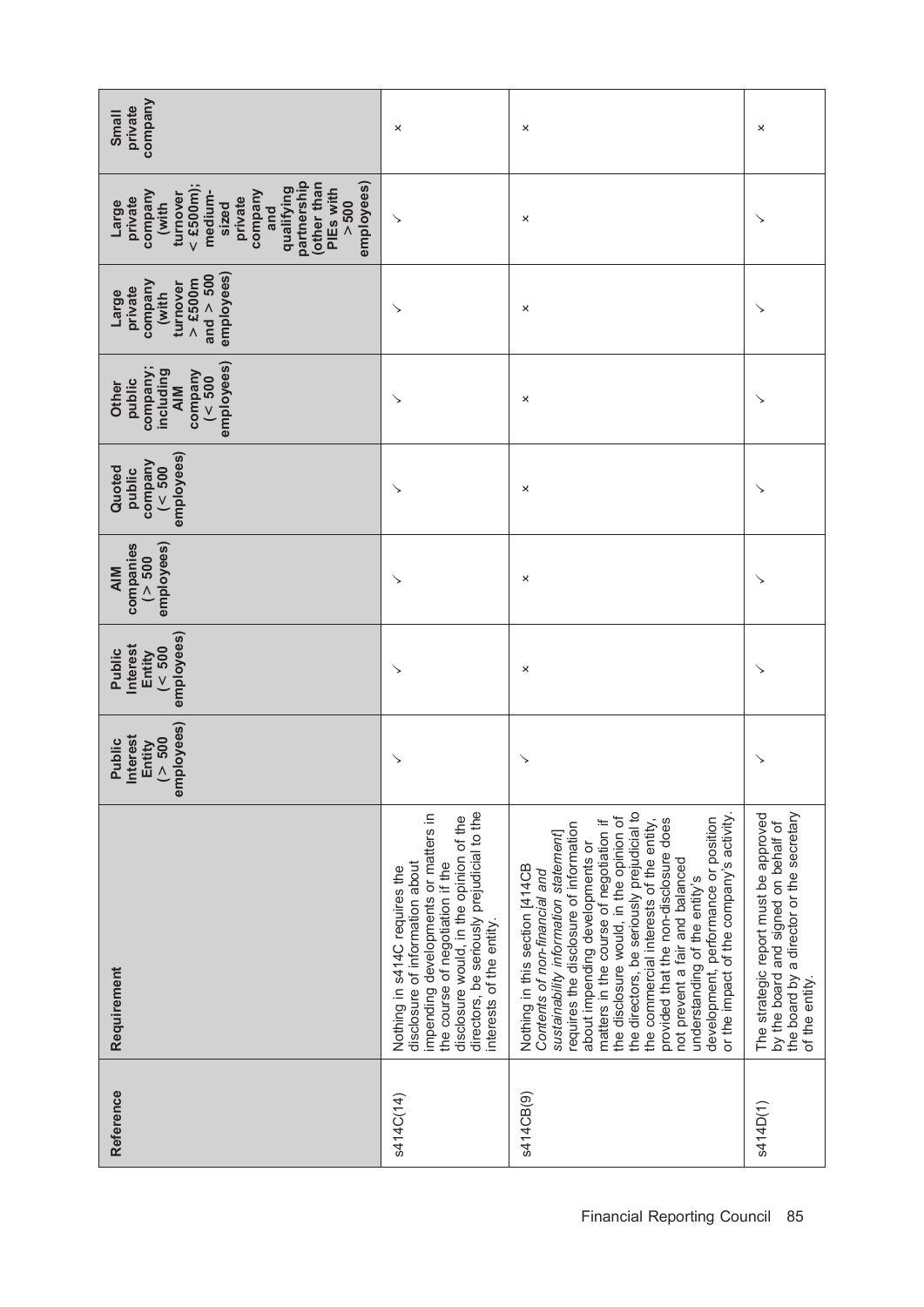| Company<br>private<br><b>Small</b>                                                                                                                                                              | ×                                                                                                                                                                                                                                                                                                                                                                                                                                                               | ×                                                                                                                                                                                                                                                                                                                                                                                                                                                                                                                                                                                                       |
|-------------------------------------------------------------------------------------------------------------------------------------------------------------------------------------------------|-----------------------------------------------------------------------------------------------------------------------------------------------------------------------------------------------------------------------------------------------------------------------------------------------------------------------------------------------------------------------------------------------------------------------------------------------------------------|---------------------------------------------------------------------------------------------------------------------------------------------------------------------------------------------------------------------------------------------------------------------------------------------------------------------------------------------------------------------------------------------------------------------------------------------------------------------------------------------------------------------------------------------------------------------------------------------------------|
| partnership<br>$<$ £500m);<br>other than<br>employees)<br>qualifying<br>PIEs with<br>company<br>turnover<br>medium-<br>company<br>private<br>private<br>> 500<br>Large<br>(with<br>sized<br>and | ×                                                                                                                                                                                                                                                                                                                                                                                                                                                               | ×                                                                                                                                                                                                                                                                                                                                                                                                                                                                                                                                                                                                       |
| employees)<br>and $> 500$<br>$>$ £500m<br>company<br>turnover<br>private<br>(with<br>Large                                                                                                      | ×                                                                                                                                                                                                                                                                                                                                                                                                                                                               | ×                                                                                                                                                                                                                                                                                                                                                                                                                                                                                                                                                                                                       |
| employees)<br>company;<br>company<br>including<br>( < 500<br>public<br>Other<br><b>AIM</b>                                                                                                      | ×                                                                                                                                                                                                                                                                                                                                                                                                                                                               | ×                                                                                                                                                                                                                                                                                                                                                                                                                                                                                                                                                                                                       |
| employees)<br>company<br>(< 500<br>Quoted<br>public                                                                                                                                             | ×                                                                                                                                                                                                                                                                                                                                                                                                                                                               | ×                                                                                                                                                                                                                                                                                                                                                                                                                                                                                                                                                                                                       |
| employees)<br>companies<br>(> 500<br><b>AIM</b>                                                                                                                                                 | ×                                                                                                                                                                                                                                                                                                                                                                                                                                                               | ×                                                                                                                                                                                                                                                                                                                                                                                                                                                                                                                                                                                                       |
| employees)<br>nterest<br>$($ < $500$<br>Public<br>Entity                                                                                                                                        | ×                                                                                                                                                                                                                                                                                                                                                                                                                                                               | ×                                                                                                                                                                                                                                                                                                                                                                                                                                                                                                                                                                                                       |
| employees)<br><b>Interest</b><br>(> 500<br>Public<br>Entity                                                                                                                                     | ↘                                                                                                                                                                                                                                                                                                                                                                                                                                                               | ↘                                                                                                                                                                                                                                                                                                                                                                                                                                                                                                                                                                                                       |
| Requirement                                                                                                                                                                                     | $(1)$ to $(5)$ [of section 414CB Contents of<br>information statement] to be included in<br>framework, the statement must specify<br>If information required by subsections<br>information] statement is published by<br>the company by means of a national,<br>instead of including that information.<br>the framework or frameworks used,<br>EU-based or international reporting<br>the [non-financial and sustainability<br>non-financial and sustainability | statement], the strategic report of which<br>section 414C(12) so far as relating<br>it is a part is to be treated as complying<br>financial and sustainability information<br>information statement complies with<br>If a non-financial and sustainability<br>to the provisions mentioned in<br>section 414C(7), except as it<br>relates to community issues;<br>section 414CB Contents of non-<br>section 414C(8)(b); and<br>subsections (1) to (6) [of<br>with the requirements in:<br>paragraphs (a) to (c).<br>section $414C(4)(b)$ ;<br>$\widehat{a}$<br>$\widehat{\sigma}$<br>$\Theta$<br>$\odot$ |
| Reference                                                                                                                                                                                       | s414CB(6)                                                                                                                                                                                                                                                                                                                                                                                                                                                       | s414CB(7)                                                                                                                                                                                                                                                                                                                                                                                                                                                                                                                                                                                               |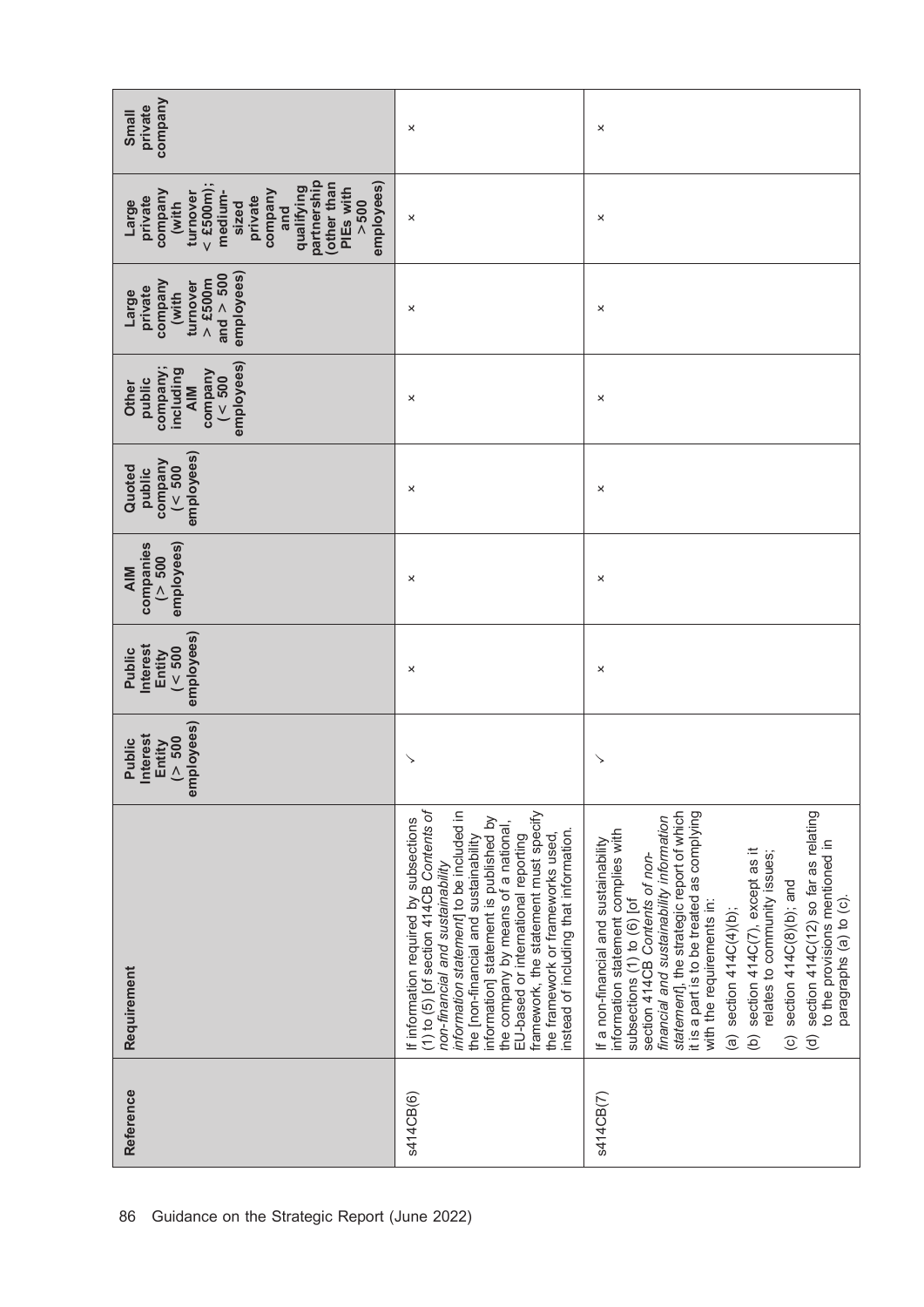| company<br>private<br>Small                                                                                                                                                                     | ×                                                                                                                                                                                                                                                                                 |
|-------------------------------------------------------------------------------------------------------------------------------------------------------------------------------------------------|-----------------------------------------------------------------------------------------------------------------------------------------------------------------------------------------------------------------------------------------------------------------------------------|
| partnership<br>employees)<br>$<$ £500m);<br>other than<br>qualifying<br>company<br>PIEs with<br>company<br>turnover<br>medium-<br>private<br>Large<br>private<br>> 500<br>(with<br>sized<br>and | s414CZA(2))<br>companies<br>(Large<br>$-\frac{1}{2}$                                                                                                                                                                                                                              |
| employees)<br>and $> 500$<br>$>$ £500m<br>company<br>turnover<br>Large<br>private<br>(with                                                                                                      |                                                                                                                                                                                                                                                                                   |
| employees)<br>company;<br>including<br>company<br>$($ < 500<br>public<br>Other<br>$\frac{N}{N}$                                                                                                 |                                                                                                                                                                                                                                                                                   |
| employees)<br>company<br>$($ < 500<br>Quoted<br>public                                                                                                                                          |                                                                                                                                                                                                                                                                                   |
| companies<br>employees)<br>( > 500<br><b>AIM</b>                                                                                                                                                |                                                                                                                                                                                                                                                                                   |
| employees)<br><b>Interest</b><br>(< 500<br>Public<br>Entity                                                                                                                                     |                                                                                                                                                                                                                                                                                   |
| employees)<br><b>Interest</b><br>(> 500<br>Public<br>Entity                                                                                                                                     |                                                                                                                                                                                                                                                                                   |
| Requirement                                                                                                                                                                                     | A strategic report for a financial year of<br>describes how the directors have had<br>regard to the matters set out in section<br>an entity must include a statement (a<br>172(1)(a) to (f) when performing their<br>"section 172(1) statement") which<br>duty under section 172. |
| Reference                                                                                                                                                                                       | s414CZA(1)                                                                                                                                                                                                                                                                        |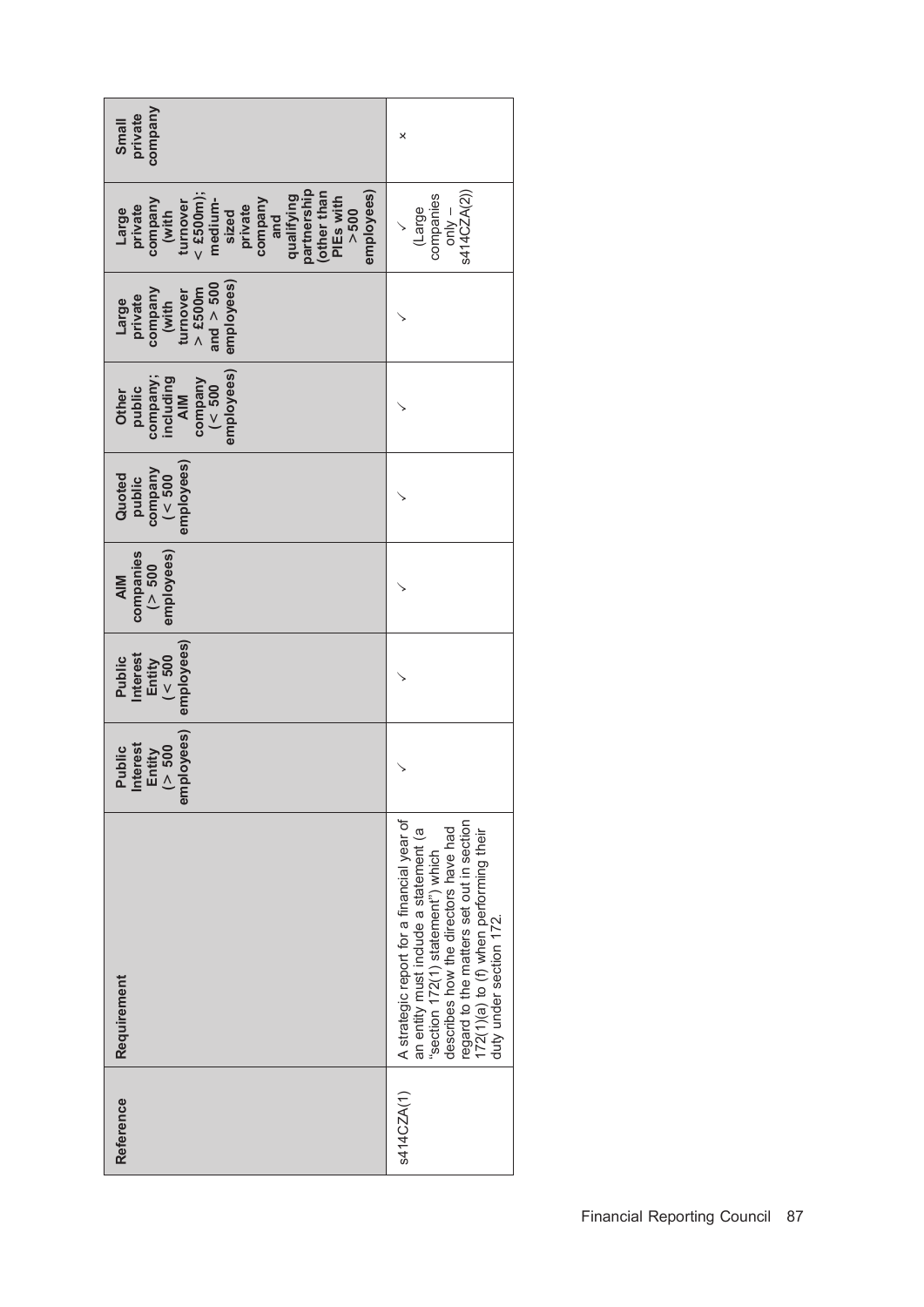The following tables summarise the disclosure requirements of the Act and its associated regulations in respect of the directors' report. This table<br>is for information purposes only, please always refer to the relevant sou The following tables summarise the disclosure requirements of the Act and its associated regulations in respect of the directors' report. This table is for information purposes only, please always refer to the relevant source legislation.

Appendix III

The Companies Act 2006 directors' report disclosure requirements

Appendix III<br>The Companies Act 2006 directors' report disclosure requirements

| Companies<br>reference<br><b>Act 2006</b> | Requirement                                                                                                                                                                                                                                                                                                                                                                                                                                                                                        | company<br>Quoted<br>public | AIM that is<br>including<br>company<br>'large' in<br>public<br>Other | AIM that is<br>not 'large'<br>company<br>including<br>public<br>Other | company<br>private<br>Large                                                                   | company<br>Medium-<br>private<br>sized                                                        | company<br>private<br>Small |
|-------------------------------------------|----------------------------------------------------------------------------------------------------------------------------------------------------------------------------------------------------------------------------------------------------------------------------------------------------------------------------------------------------------------------------------------------------------------------------------------------------------------------------------------------------|-----------------------------|----------------------------------------------------------------------|-----------------------------------------------------------------------|-----------------------------------------------------------------------------------------------|-----------------------------------------------------------------------------------------------|-----------------------------|
| s236                                      | to which a directors' report relates or when the directors' report<br>Statement of the existence, at any time during the financial year<br>directors of the company or directors of an associated company.<br>is approved, of qualifying indemnity provisions (whether made<br>by the company or otherwise) for the benefit of one or more                                                                                                                                                         |                             | size                                                                 | in size                                                               |                                                                                               |                                                                                               |                             |
| s416(1)                                   | during the financial<br>The names of the persons who, at any time<br>year, were directors of the company.                                                                                                                                                                                                                                                                                                                                                                                          |                             | ↘                                                                    | ↘                                                                     |                                                                                               |                                                                                               |                             |
| s416(3)                                   | The amount (if any) that the directors recommend should be<br>paid by way of a dividend.                                                                                                                                                                                                                                                                                                                                                                                                           |                             | ↘                                                                    | ↘                                                                     | small if not<br>those that<br>would be<br>ineligible<br>(Except<br>- dnoub<br>s415A)<br>in an | small if not<br>those that<br>would be<br>ineligible<br>(Except<br>- dnoi6<br>s415A)<br>in an | ×                           |
| s418(2)                                   | each of the persons<br>who are directors at the time the report is approved, (a) so far as<br>a director in order to<br>which the company's auditor is unaware, and (b) he has taken<br>the director is aware, there is no relevant audit information of<br>make himself aware of any relevant audit information and to<br>establish that the company's auditor is aware of that<br>A statement to the effect that, in the case of<br>all the steps that he ought to have taken as<br>information. |                             | ↘                                                                    | ↘                                                                     | ↘                                                                                             | ↘                                                                                             | (If audited)                |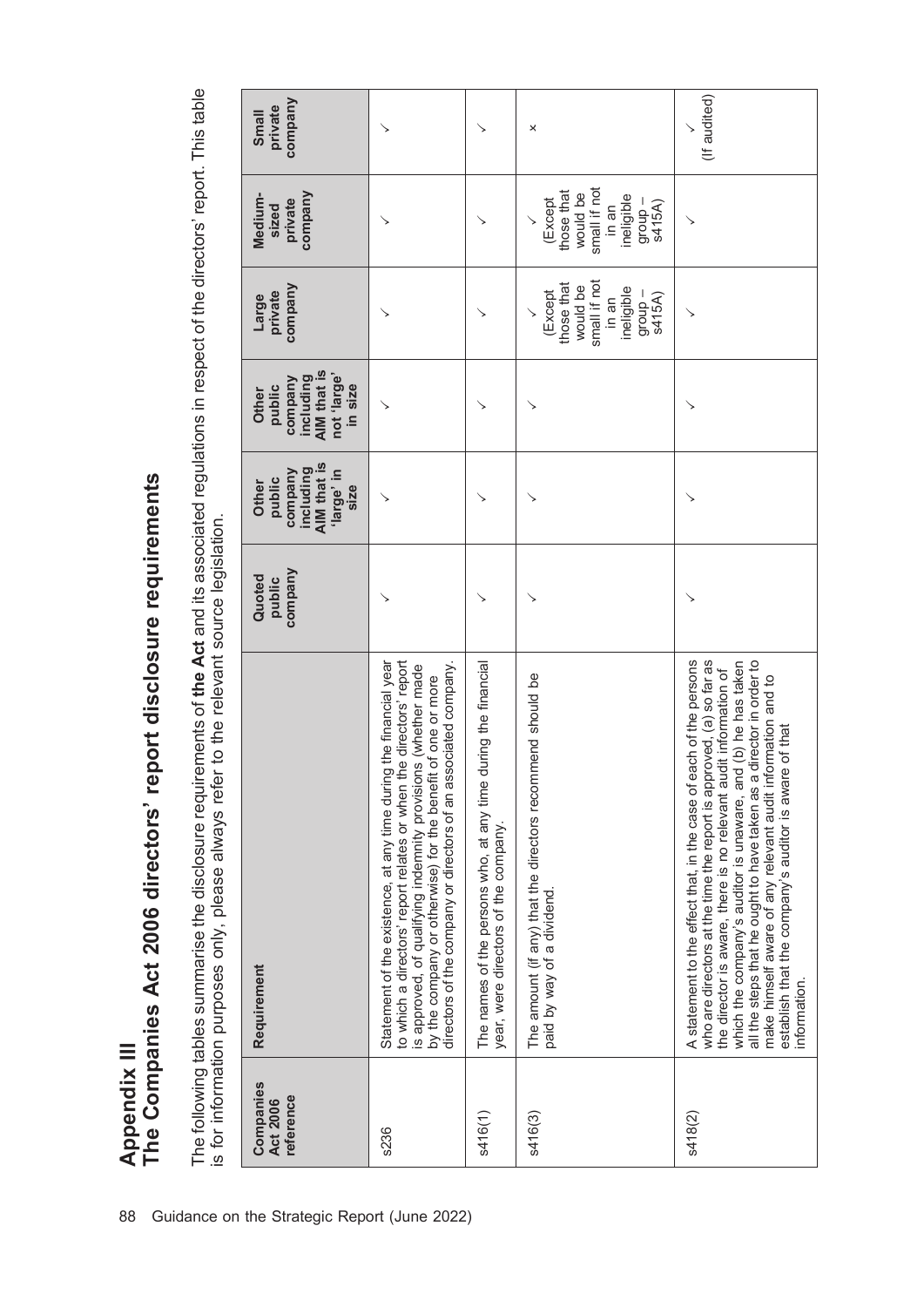| <b>Companies</b><br>reference<br><b>Act 2006</b> | Requirement                                                                                                                                                                                          | company<br>Quoted<br>public | company<br>including<br>AIM that is<br>large' in<br>Other<br>public<br>size | including<br>AIM that is<br>not 'large'<br>company<br>public<br>in size<br>Other | company<br>Large<br>private                                                                  | company<br>Medium-<br>sized<br>private                                                       | company<br><b>Small</b><br>private |
|--------------------------------------------------|------------------------------------------------------------------------------------------------------------------------------------------------------------------------------------------------------|-----------------------------|-----------------------------------------------------------------------------|----------------------------------------------------------------------------------|----------------------------------------------------------------------------------------------|----------------------------------------------------------------------------------------------|------------------------------------|
| s419(1)                                          | Approval by the board of directors and signature on behalf of the<br>company.<br>board by a director or the secretary of the                                                                         |                             |                                                                             |                                                                                  |                                                                                              |                                                                                              |                                    |
| s419(2)                                          | companies' exemption, the directors' report must contain a<br>statement to that effect in a prominent position above the<br>If in preparing the report advantage is taken of the small<br>signature. | ×                           | ×                                                                           | ×                                                                                | would be<br>small if not<br>hose that<br>in an<br>ineligible<br>(Except<br>group –<br>s415A) | small if not<br>hose that<br>would be<br>in an<br>ineligible<br>(Except<br>group –<br>s415A) |                                    |

| Regulations <sup>80</sup><br>reference | Requirement                                                                                                                                                                                                                                                                                                                                           | Quoted<br>public<br>company | Other<br>public<br>company<br>including<br>iarge' in<br>'large' in<br>'large' in | Other<br>public<br>company<br>including<br>AIM that is<br>not 'large' | Large<br>private<br>company | Medium-<br>sized<br>private<br>company | Small<br>private<br>company |
|----------------------------------------|-------------------------------------------------------------------------------------------------------------------------------------------------------------------------------------------------------------------------------------------------------------------------------------------------------------------------------------------------------|-----------------------------|----------------------------------------------------------------------------------|-----------------------------------------------------------------------|-----------------------------|----------------------------------------|-----------------------------|
| Sch 7.1A                               | Identification of the information for which the company has<br>chosen, in accordance with s414C(11) of the Companies Act, to<br>set out in the company's strategic report which would otherwise<br>be required by Schedule 7 of the 'La<br>Companies and Groups (Accounts and Reports) Regulations<br>2008' to be contained in the directors' report. |                             |                                                                                  |                                                                       |                             |                                        | ×                           |

<sup>80</sup> In the case of a medium-sized or large company, Schedule 7 of the 'Large and Medium-sized Companies and Groups (Accounts and Reports) Regulations 2008'. In the case of small companies, Schedule 5 of<br>the 'Small Compani 80 In the case of a medium-sized or large company, Schedule 7 of the 'Large and Medium-sized Companies and Groups (Accounts and Reports) Regulations 2008'. In the case of small companies, Schedule 5 of the 'Small Companies and Groups (Accounts and Directors' Reports) Regulations 2008'.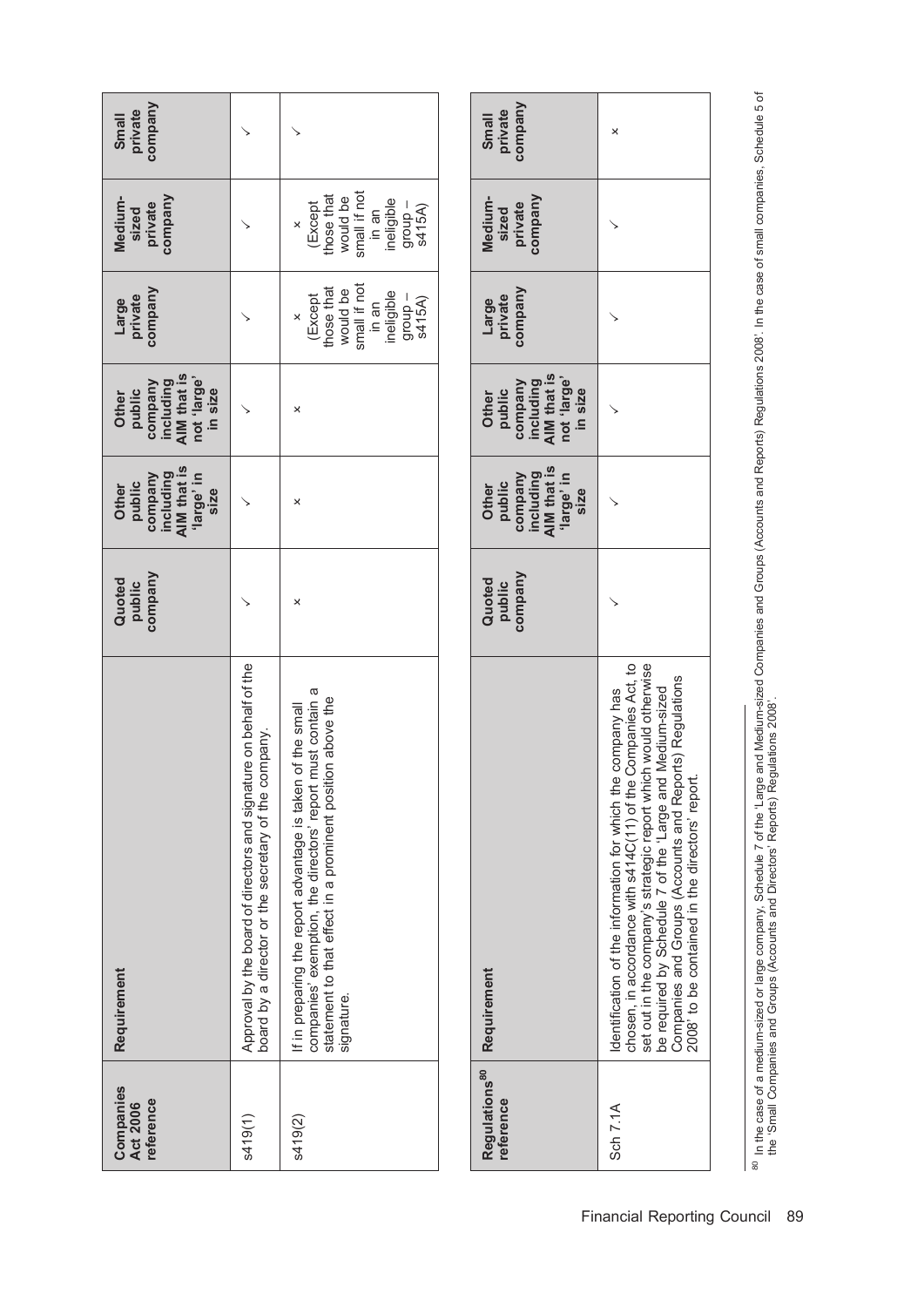| Regulations<br>reference                         | Requirement                                                                                                                                                                                                                                                                                                                                                                                               | company<br>Quoted<br>public                                                       | AIM that is<br>company<br>including<br>'large' in<br>public<br>Other<br>size           | AIM that is<br>not 'large'<br>company<br>including<br>public<br>in size<br>Other       | company<br>private<br>Large                                                            | company<br>Medium-<br>private<br>sized                                                 | company<br>private<br>Small                                                            |
|--------------------------------------------------|-----------------------------------------------------------------------------------------------------------------------------------------------------------------------------------------------------------------------------------------------------------------------------------------------------------------------------------------------------------------------------------------------------------|-----------------------------------------------------------------------------------|----------------------------------------------------------------------------------------|----------------------------------------------------------------------------------------|----------------------------------------------------------------------------------------|----------------------------------------------------------------------------------------|----------------------------------------------------------------------------------------|
| Sch 5.2(2-3) &<br>3(1)<br>Sch 7.3(2) &<br>$4(1)$ | political expenditure<br>incurred by the company or its subsidiaries, if in excess of<br>Information on political donations made or<br>£2,000 in aggregate.                                                                                                                                                                                                                                               | subsidiaries of<br>wholly owned<br>incorporated<br>(Other than<br>companies)<br>Š | incorporated<br>subsidiaries<br>(Other than<br>companies)<br>of UK-<br>owned<br>wholly | incorporated<br>subsidiaries<br>(Other than<br>companies)<br>of UK-<br>owned<br>wholly | incorporated<br>subsidiaries<br>(Other than<br>companies)<br>of UK-<br>owned<br>wholly | incorporated<br>subsidiaries<br>(Other than<br>companies)<br>of UK-<br>owned<br>wholly | incorporated<br>subsidiaries<br>(Other than<br>companies)<br>of UK-<br>owned<br>wholly |
| Sch 7.6(1)(a)                                    | Unless the information is not material for an assessment of the<br>company (and any subsidiaries included in its consolidation), an<br>indication of financial risk management objectives and policies,<br>type of forecasted<br>assets, liabilities, financial position and profit or loss of the<br>used.<br>including the policy for hedging each major<br>transaction for which hedge accounting is u |                                                                                   |                                                                                        |                                                                                        |                                                                                        |                                                                                        | ×                                                                                      |
| Sch 7.6(1)(b)                                    | Unless the information is not material for an assessment of the<br>company (and any subsidiaries included in its consolidation), an<br>indication of exposure to price risk, credit risk, liquidity risk and<br>assets, liabilities, financial position and profit or loss of the<br>cash flow risk.                                                                                                      |                                                                                   |                                                                                        |                                                                                        |                                                                                        |                                                                                        | ×                                                                                      |
| Sch 7.7(1)(a)                                    | Details of any important events affecting the company (and any<br>subsidiaries included in its consolidation) since the end of the<br>financial year.                                                                                                                                                                                                                                                     |                                                                                   |                                                                                        |                                                                                        |                                                                                        |                                                                                        | ×                                                                                      |
| Sch 7.7(1)(b)                                    | An indication of likely future developments in the business of the<br>its consolidation).<br>company (and any subsidiaries included in                                                                                                                                                                                                                                                                    |                                                                                   |                                                                                        | ↘                                                                                      | ↘                                                                                      | ↘                                                                                      | ×                                                                                      |
| Sch 7.7(1)(c)                                    | subsidiaries included in its consolidation) in the field of research<br>An indication of activities (if any) of the company (and any<br>and development.                                                                                                                                                                                                                                                  |                                                                                   |                                                                                        |                                                                                        |                                                                                        |                                                                                        | ×                                                                                      |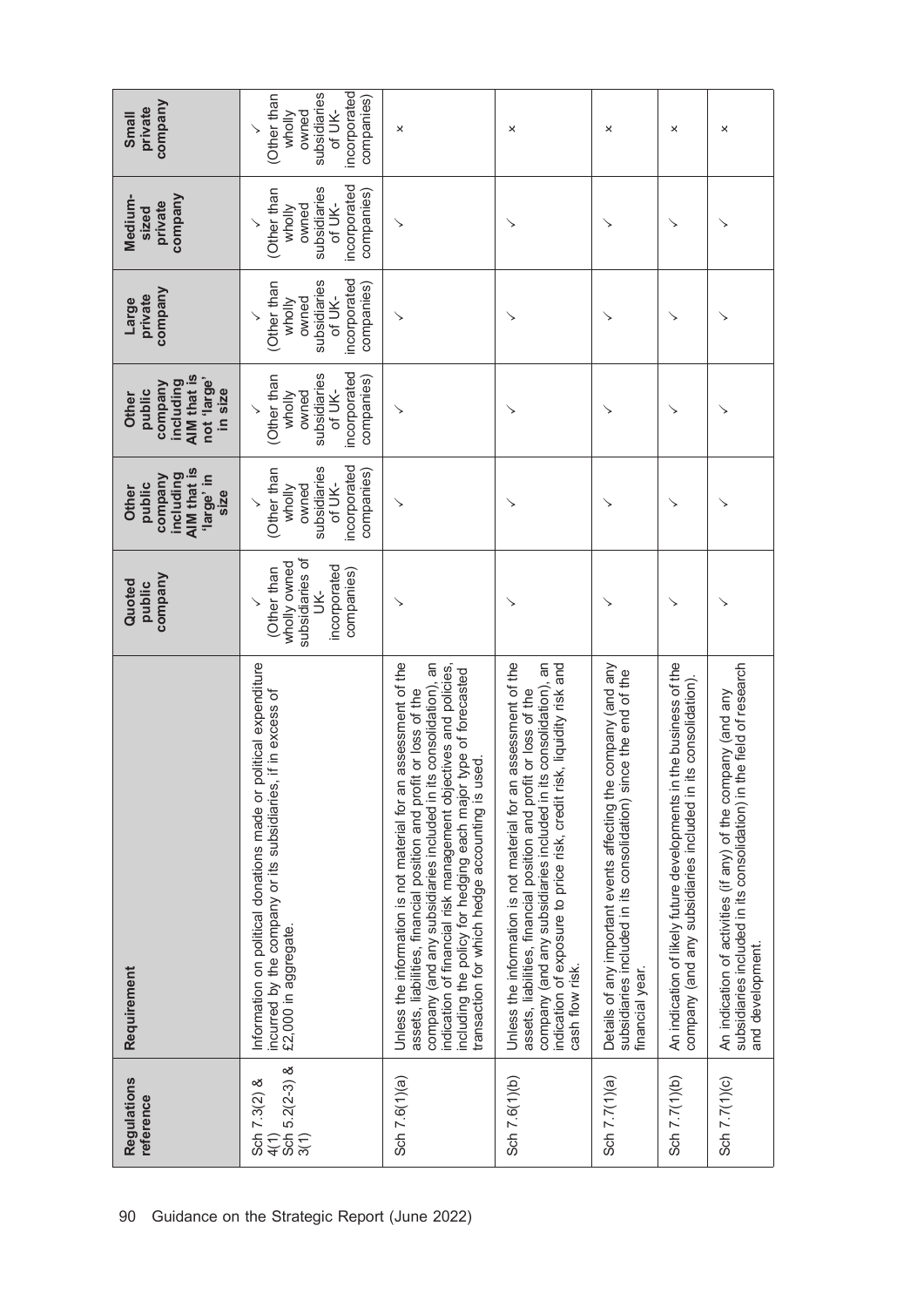| <b>Regulations</b><br>reference | Requirement                                                                                                                                                                                                                                                                                                                                                                                                                                                                                                                                                                                                                                                                                                                                                                                                                                           | company<br>Quoted<br>public                                                                              | AIM that is<br>including<br>company<br>'large' in<br>public<br>Other<br>size                     | AIM that is<br>not 'large'<br>including<br>company<br>in size<br>public<br>Other                | company<br>private<br>Large                                                                      | company<br>Medium-<br>private<br>sized                                                                  | company<br>private<br><b>Small</b>                                           |
|---------------------------------|-------------------------------------------------------------------------------------------------------------------------------------------------------------------------------------------------------------------------------------------------------------------------------------------------------------------------------------------------------------------------------------------------------------------------------------------------------------------------------------------------------------------------------------------------------------------------------------------------------------------------------------------------------------------------------------------------------------------------------------------------------------------------------------------------------------------------------------------------------|----------------------------------------------------------------------------------------------------------|--------------------------------------------------------------------------------------------------|-------------------------------------------------------------------------------------------------|--------------------------------------------------------------------------------------------------|---------------------------------------------------------------------------------------------------------|------------------------------------------------------------------------------|
| Sch 7.7(1)(d)                   | Unless the company is an unlimited company, an indication of<br>ide the United<br>046(3) of the<br>the existence of branches (as defined in s1<br>Companies Act 2006) of the company outs<br>Kingdom.                                                                                                                                                                                                                                                                                                                                                                                                                                                                                                                                                                                                                                                 | ↘                                                                                                        | ↘                                                                                                | ↘                                                                                               | ↘                                                                                                | ↘                                                                                                       | ×                                                                            |
| Sch $7(8) - (9)$                | Information on the acquisition of own shares.                                                                                                                                                                                                                                                                                                                                                                                                                                                                                                                                                                                                                                                                                                                                                                                                         | ↘                                                                                                        | ↘                                                                                                | ↘                                                                                               | ↘                                                                                                | ×                                                                                                       | ×                                                                            |
| Sch 7.10(3)<br>Sch 5.5(3)       | career development<br>A statement describing the company's policy regarding the<br>hiring, continuing employment and training,<br>and promotion of disabled persons.                                                                                                                                                                                                                                                                                                                                                                                                                                                                                                                                                                                                                                                                                  | exceeds 250)<br>(Where the<br>employees<br>number of<br>average<br>weekly                                | Where the<br>employees<br>number of<br>exceeds<br>average<br>weekly<br>250)                      | Where the<br>employees<br>number of<br>exceeds<br>average<br>weekly<br>250)                     | (Where the<br>employees<br>number of<br>exceeds<br>average<br>weekly<br>250)                     | Where the<br>employees<br>number of<br>exceeds<br>average<br>weekly<br>250)                             | (Where the<br>employees<br>number of<br>average<br>exceeds<br>weekly<br>250) |
| Sch 7.11(1)                     | providing employees systematically with information on<br>taken into account in making decisions which are likely<br>company's performance through an employees' share<br>regular basis so that the views of employees can be<br>consulting employees or their representatives on a<br>encouraging the involvement of employees in the<br>achieving a common awareness on the part of all<br>employees of the financial and economic factors<br>(a) describing the action that has been taken during the<br>The directors' report for a financial year must contain a<br>develop<br>affecting the performance of the company.<br>matters of concern to them as employees;<br>financial year to introduce, maintain or<br>scheme or by some other means;<br>to affect their interests;<br>arrangements aimed at:<br>statement:<br>(i)<br>(iii)<br>(ii) | number of UK-<br>(Where the<br>employees<br>exceeds<br>250) <sup>81</sup><br>average<br>monthly<br>based | (Where the<br>employees<br>number of<br>UK-based<br>exceeds<br>average<br>monthly<br>$250)^{81}$ | Where the<br>employees<br>number of<br>UK-based<br>exceeds<br>average<br>monthly<br>$250)^{81}$ | (Where the<br>employees<br>number of<br>UK-based<br>exceeds<br>average<br>monthly<br>$250)^{81}$ | (Where the<br>employees<br>number of<br>UK-based<br>exceeds<br>250) <sup>81</sup><br>average<br>monthly | ×                                                                            |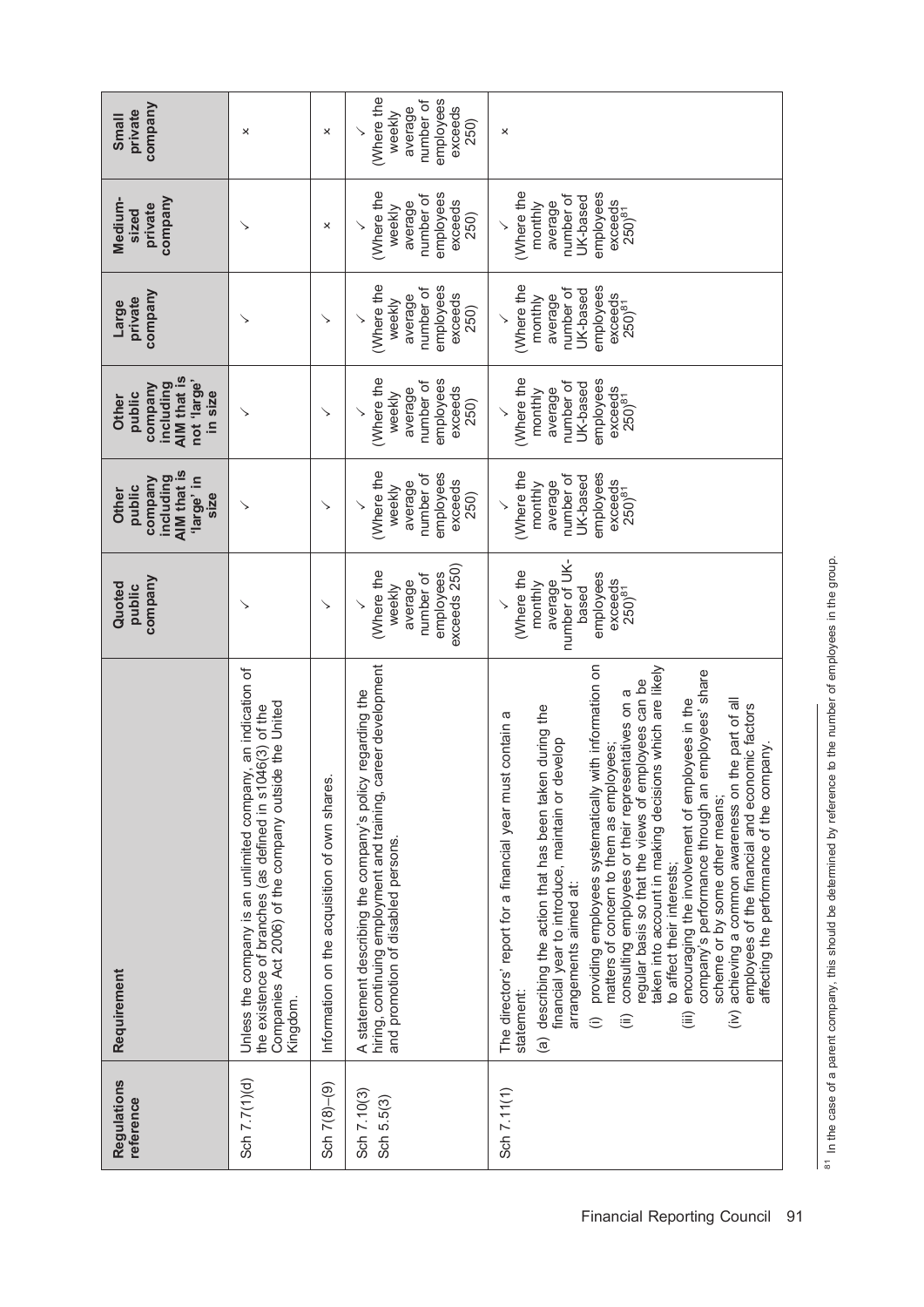| <b>Regulations</b><br>reference | Requirement                                                                                                                                                                                                                                                                                                                                             | company<br>Quoted<br>public                   | AIM that is<br>company<br>including<br>'large' in<br>public<br>Other<br>size | AIM that is<br>not 'large'<br>company<br>including<br>public<br>in size<br><b>Other</b> | company<br>private<br>Large                   | company<br>Medium-<br>private<br>sized        | company<br>private<br>Small |
|---------------------------------|---------------------------------------------------------------------------------------------------------------------------------------------------------------------------------------------------------------------------------------------------------------------------------------------------------------------------------------------------------|-----------------------------------------------|------------------------------------------------------------------------------|-----------------------------------------------------------------------------------------|-----------------------------------------------|-----------------------------------------------|-----------------------------|
|                                 | interests, and the effect of that regard, including on the<br>how the directors have engaged with employees; and<br>principal decisions taken by the company during the<br>how the directors have had regard to employee<br>financial year.<br>(b) summarising:<br>e€                                                                                   |                                               |                                                                              |                                                                                         |                                               |                                               |                             |
| Sch 7.11(2)                     | course of negotiation if the disclosure would, in the opinion of<br>or matters in the<br>interests of the<br>Nothing in sub-paragraph (1)(b) requires the disclosure of<br>information about impending developments<br>the directors, be seriously prejudicial to the<br>company.                                                                       |                                               |                                                                              |                                                                                         |                                               |                                               | ×                           |
| Sch 7.11B(1)                    | suppliers, customers and others, and the effect of that regard,<br>statement summarising how the directors have had regard to<br>the need to foster the company's business relationships with<br>including on the principal decisions taken by the company<br>The directors' report for the financial year must contain a<br>during the financial year. | companies<br>$only - Sch$<br>7.11C)<br>(large | companies<br>$only - Sch$<br>7.11C)<br>(large                                | companies<br>$only - Sch$<br>7.11C)<br>(large                                           | companies<br>$only - Sch$<br>7.11C)<br>(large | companies<br>$only - Sch$<br>7.11C)<br>(large | ×                           |
| Sch 7.11B(2)                    | course of negotiation if the disclosure would, in the opinion of<br>information about impending developments or matters in the<br>interests of the<br>Nothing in sub-paragraph (1) requires the disclosure of<br>the directors, be seriously prejudicial to the<br>company.                                                                             |                                               |                                                                              |                                                                                         |                                               |                                               | ×                           |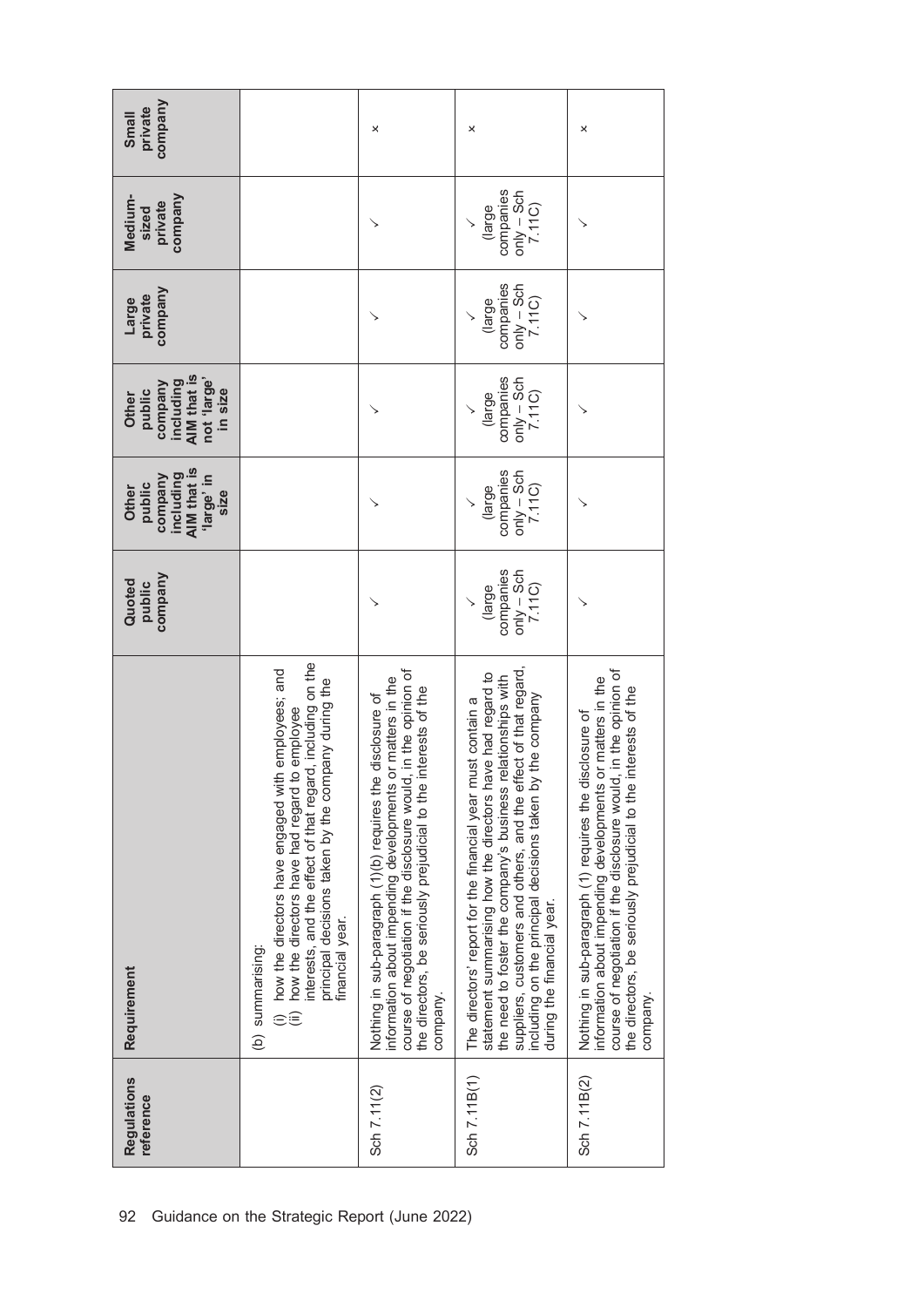| company<br>private<br>Small                                                      | ×                                                                                                                                                                                                                                                                                                                                                                                                                                                                                                                                                                                                                                                                                                                                                                                                                                                                                                                                                                                                                                                                                                                                                                                                                                                                                                                                                                                                                                                                                                                                                                                                                                                                                                                                                                                                                                                                                                  |
|----------------------------------------------------------------------------------|----------------------------------------------------------------------------------------------------------------------------------------------------------------------------------------------------------------------------------------------------------------------------------------------------------------------------------------------------------------------------------------------------------------------------------------------------------------------------------------------------------------------------------------------------------------------------------------------------------------------------------------------------------------------------------------------------------------------------------------------------------------------------------------------------------------------------------------------------------------------------------------------------------------------------------------------------------------------------------------------------------------------------------------------------------------------------------------------------------------------------------------------------------------------------------------------------------------------------------------------------------------------------------------------------------------------------------------------------------------------------------------------------------------------------------------------------------------------------------------------------------------------------------------------------------------------------------------------------------------------------------------------------------------------------------------------------------------------------------------------------------------------------------------------------------------------------------------------------------------------------------------------------|
| company<br>Medium-<br>private<br>sized                                           | ×                                                                                                                                                                                                                                                                                                                                                                                                                                                                                                                                                                                                                                                                                                                                                                                                                                                                                                                                                                                                                                                                                                                                                                                                                                                                                                                                                                                                                                                                                                                                                                                                                                                                                                                                                                                                                                                                                                  |
| company<br>private<br>Large                                                      | ×                                                                                                                                                                                                                                                                                                                                                                                                                                                                                                                                                                                                                                                                                                                                                                                                                                                                                                                                                                                                                                                                                                                                                                                                                                                                                                                                                                                                                                                                                                                                                                                                                                                                                                                                                                                                                                                                                                  |
| AIM that is<br>not 'large'<br>including<br>company<br>in size<br>public<br>Other | ×                                                                                                                                                                                                                                                                                                                                                                                                                                                                                                                                                                                                                                                                                                                                                                                                                                                                                                                                                                                                                                                                                                                                                                                                                                                                                                                                                                                                                                                                                                                                                                                                                                                                                                                                                                                                                                                                                                  |
| AIM that is<br>including<br>company<br>'large' in<br>public<br>Other<br>size     | ×                                                                                                                                                                                                                                                                                                                                                                                                                                                                                                                                                                                                                                                                                                                                                                                                                                                                                                                                                                                                                                                                                                                                                                                                                                                                                                                                                                                                                                                                                                                                                                                                                                                                                                                                                                                                                                                                                                  |
| company<br>Quoted<br>public                                                      | quoted on an<br>EU-regulated<br>market only)<br>(Company                                                                                                                                                                                                                                                                                                                                                                                                                                                                                                                                                                                                                                                                                                                                                                                                                                                                                                                                                                                                                                                                                                                                                                                                                                                                                                                                                                                                                                                                                                                                                                                                                                                                                                                                                                                                                                           |
| Requirement                                                                      | the company and may result in restrictions on the transfer of<br>any restrictions on the transfer of securities in the company;<br>significant agreements to which the company is a party that<br>agreements between holders of securities that are known to<br>any rules that the company has about the appointment and<br>the company following a takeover bid, and the effects of any<br>and its directors or<br>redundancy or otherwise) that occurs because of a takeover<br>bid, unless disclosure of the agreement would be seriously<br>change of control of<br>for loss of office or<br>(including securities<br>prejudicial to the company and the company is not under<br>material with regard to that information, on matters including:<br>issuing or buying<br>persons who hold securities carrying special rights with<br>Detailed information, including any necessary explanatory<br>persons with a significant direct or indirect holding of<br>employment (whether through resignation, purported<br>(e) voting rights of shares in employee share schemes;<br>including in<br>replacement of directors, or the amendment of the<br>market);<br>any agreements between the company<br>the powers of the company's directors,<br>particular any powers in relation to the<br>employees providing for compensation<br>not admitted to trading on a regulated<br>take effect after, or terminate upon, a<br>the structure of the company's capital<br>back by the company of its shares;<br>company's articles of association;<br>any other obligation to disclose it.<br>regard to control of the company;<br>securities or on voting rights;<br>restrictions on voting rights;<br>securities in the company;<br>such agreements;<br>$\widehat{a}$<br>$\widehat{\sigma}$<br>$\widehat{\epsilon}$<br>$\widehat{c}$<br>$\in$<br>$\widehat{\Theta}$<br>$\mathfrak{D}$<br>ê<br>⊜<br>⊜ |
| <b>Regulations</b><br>reference                                                  | Sch 7.13(2) &                                                                                                                                                                                                                                                                                                                                                                                                                                                                                                                                                                                                                                                                                                                                                                                                                                                                                                                                                                                                                                                                                                                                                                                                                                                                                                                                                                                                                                                                                                                                                                                                                                                                                                                                                                                                                                                                                      |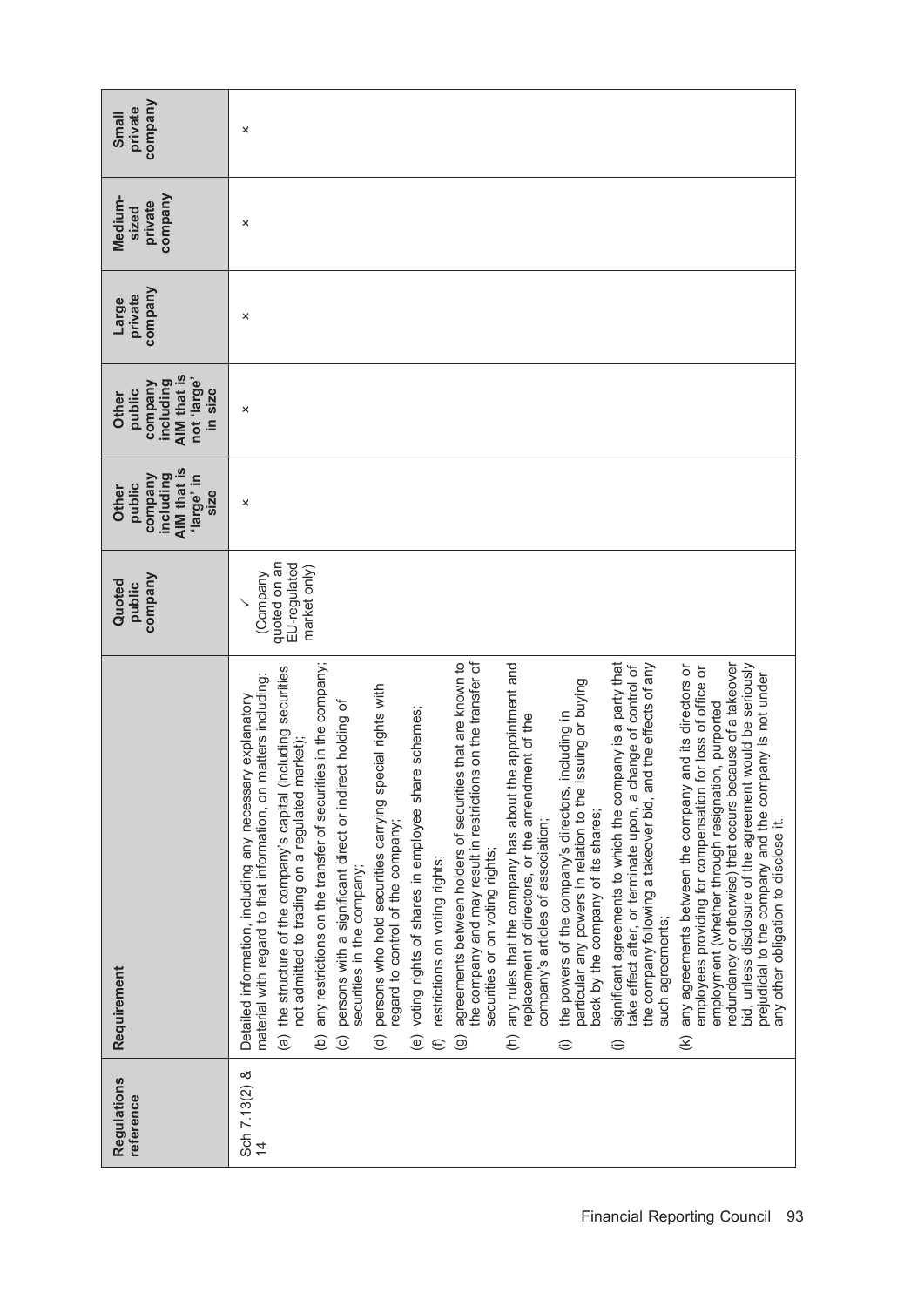<sup>82</sup> Separate guidance on the application of the greenhouse gas (GHG) emissions disclosure requirements has been published by BEIS and the Department for Environment Food & Rural Affairs (DEFRA). <sup>82</sup> Separate guidance on the application of the greenhouse gas (GHG) emissions disclosure requirements has been published by BEIS and the Department for Environment Food & Rural Affairs (DEFRA).<br>† Entities are not require Entities are not required to make these disclosures if:

<sup>(</sup>a) the company consumed 40,000 kWh of energy or less during the period in respect of which the directors' report is prepared and the report states that the information is not disclosed for that reason; or (b) the disclosure would, in the opinion of the directors, be seriously prejudicial to the interests of the company, and the report states that the information is not disclosed for that reason.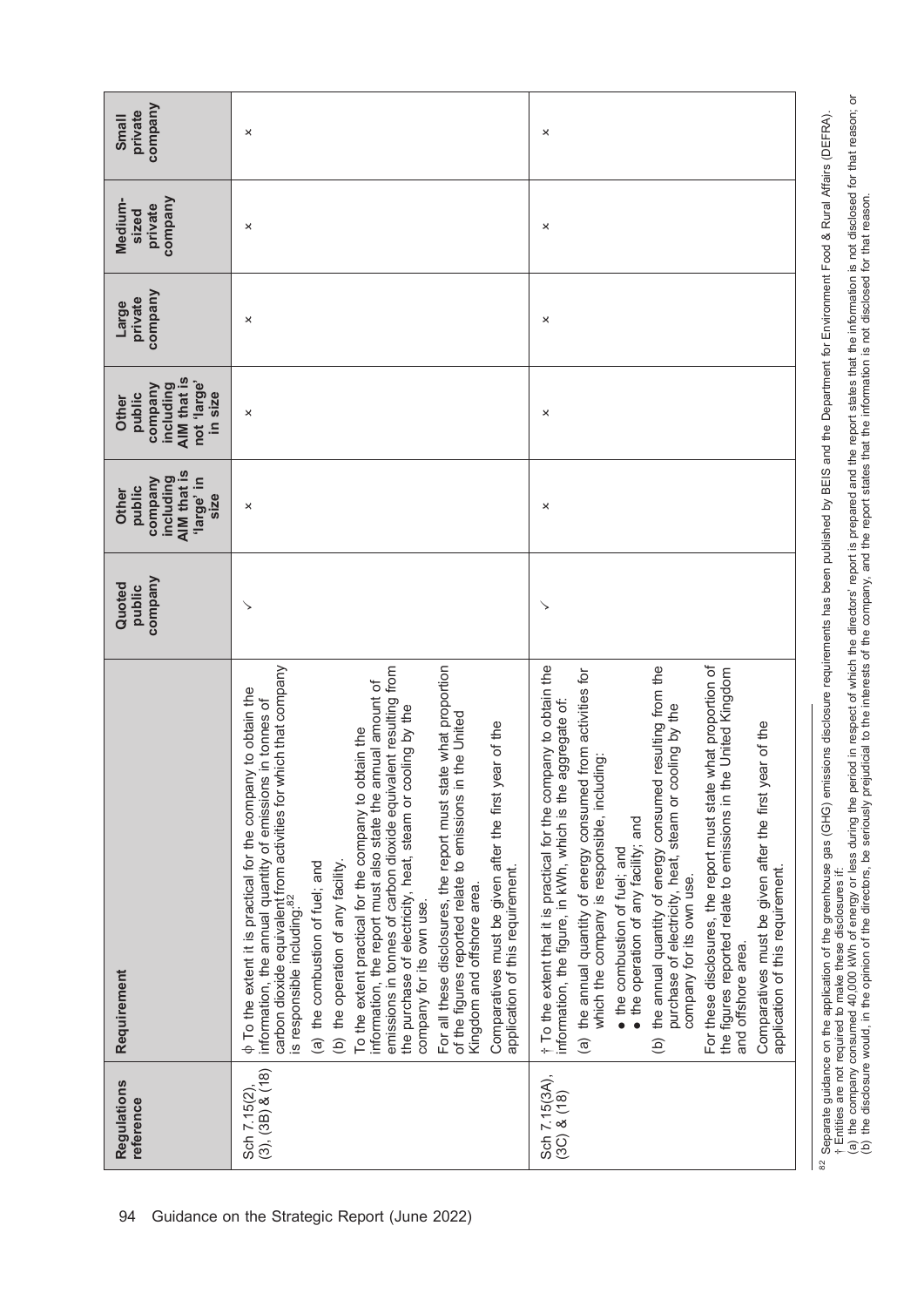| <b>Regulations</b><br>reference | Requirement                                                                                                                                                                                                                                                                                                                                                                                                              | company<br>Quoted<br>public | AIM that is<br>including<br>company<br>ul, abuel,<br>public<br>Other<br>size | AIM that is<br>not 'large'<br>company<br>including<br>public<br>in size<br>Other | company<br>private<br>Large | company<br>Medium-<br>private<br>sized | company<br>private<br><b>Small</b> |
|---------------------------------|--------------------------------------------------------------------------------------------------------------------------------------------------------------------------------------------------------------------------------------------------------------------------------------------------------------------------------------------------------------------------------------------------------------------------|-----------------------------|------------------------------------------------------------------------------|----------------------------------------------------------------------------------|-----------------------------|----------------------------------------|------------------------------------|
| Sch 7.15(3D)                    | t Where practical for the company to obtain the information, a<br>by the company<br>during the year, if any, for the purpose of increasing the<br>description of the principal measures taken<br>company's energy efficiency.                                                                                                                                                                                            |                             | ×                                                                            | ×                                                                                | ×                           | ×                                      | ×                                  |
| Sch 7.15(4)                     | A statement of what information in Sch 7.15(2) to (3D), Sch 7.16<br>& Sch 7.17 is not disclosed and why, if it is not practical for the<br>company to obtain some or all of that information.                                                                                                                                                                                                                            |                             | ×                                                                            | ×                                                                                | ×                           | ×                                      | ×                                  |
| Sch 7.16                        | used to calculate the<br>information disclosed under Sch 7.15(2), (3) & (3A).<br>To the extent practical, the methodologies                                                                                                                                                                                                                                                                                              |                             | ×                                                                            | ×                                                                                | ×                           | ×                                      | ×                                  |
| Sch 7.17 & 18                   | a quantifiable factor<br>To the extent practical, at least one ratio which expresses the<br>year of the<br>Comparatives must be given after the first<br>company's annual emissions in relation to<br>associated with the company's activities.<br>application of this requirement.                                                                                                                                      |                             | ×                                                                            | ×                                                                                | ×                           | ×                                      | ×                                  |
| Sch 7.19                        | required by Sch 7.15(2) if it is different to the period in respect of<br>information required by paragraph 15(3) and (3A) must be the<br>same as the period for which it is reporting the information<br>The period for which the company is reporting the information<br>is reporting the<br>(The period for which the directors' report i<br>which the directors' report is prepared.<br>required by paragraph 15(2). |                             | ×                                                                            | ×                                                                                | ×                           | ×                                      | ×                                  |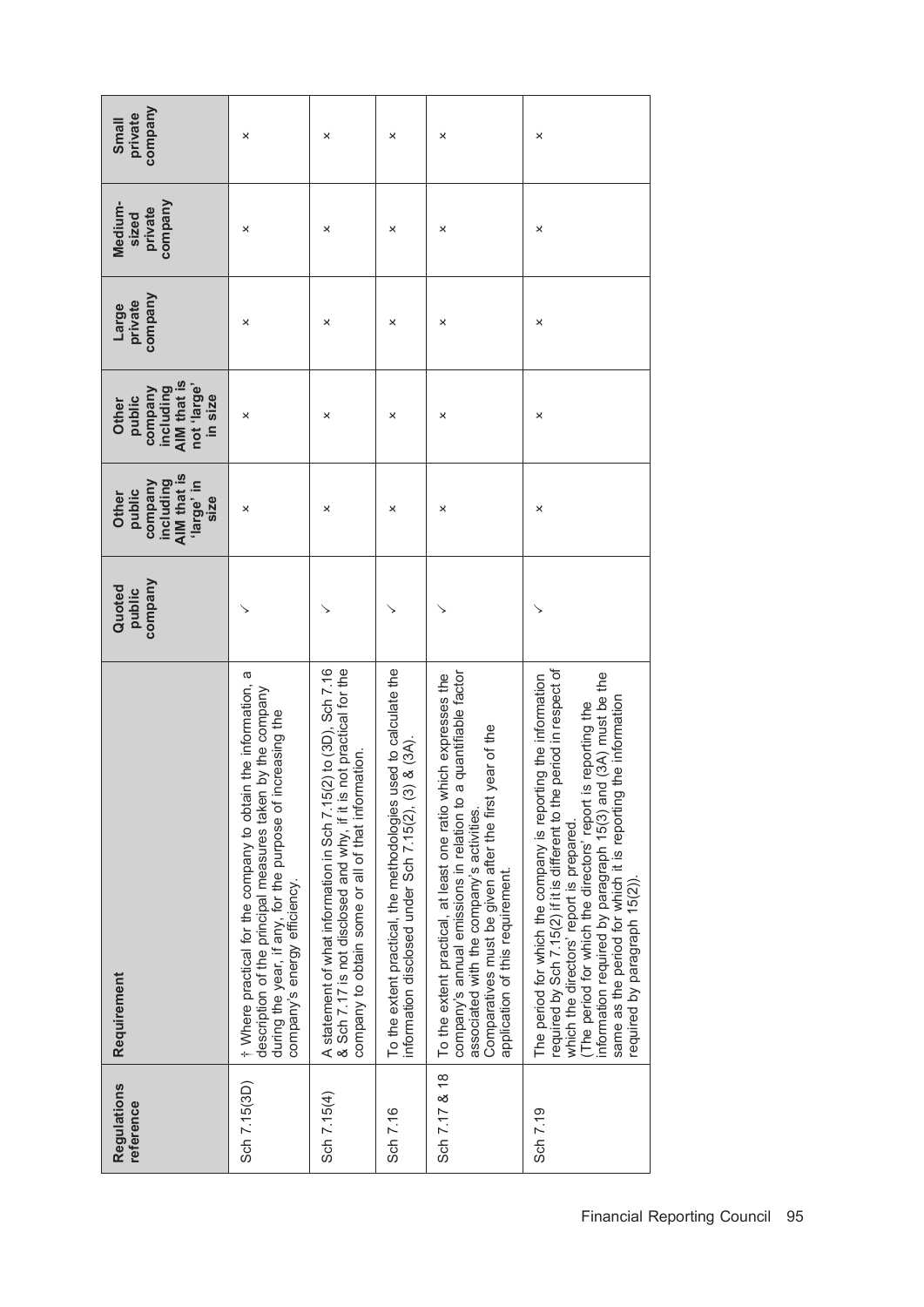| company<br>private<br>Small                                                      | ×                                                                                                                                                                                                                                                                                                                                                                                                                                                                                                                                                                                                                                                                                                                                                                                                                                                                                                                                                                                                                                      | ×                                                                                                                                                                                                                                                                                                                                                                                                                                                                                                                                                                                                                                                                                                                                                                                                                                                                                                                   |
|----------------------------------------------------------------------------------|----------------------------------------------------------------------------------------------------------------------------------------------------------------------------------------------------------------------------------------------------------------------------------------------------------------------------------------------------------------------------------------------------------------------------------------------------------------------------------------------------------------------------------------------------------------------------------------------------------------------------------------------------------------------------------------------------------------------------------------------------------------------------------------------------------------------------------------------------------------------------------------------------------------------------------------------------------------------------------------------------------------------------------------|---------------------------------------------------------------------------------------------------------------------------------------------------------------------------------------------------------------------------------------------------------------------------------------------------------------------------------------------------------------------------------------------------------------------------------------------------------------------------------------------------------------------------------------------------------------------------------------------------------------------------------------------------------------------------------------------------------------------------------------------------------------------------------------------------------------------------------------------------------------------------------------------------------------------|
| company<br>Medium-<br>private<br>sized                                           | ×                                                                                                                                                                                                                                                                                                                                                                                                                                                                                                                                                                                                                                                                                                                                                                                                                                                                                                                                                                                                                                      | ×                                                                                                                                                                                                                                                                                                                                                                                                                                                                                                                                                                                                                                                                                                                                                                                                                                                                                                                   |
| company<br>private<br>Large                                                      | ↘                                                                                                                                                                                                                                                                                                                                                                                                                                                                                                                                                                                                                                                                                                                                                                                                                                                                                                                                                                                                                                      | ↘                                                                                                                                                                                                                                                                                                                                                                                                                                                                                                                                                                                                                                                                                                                                                                                                                                                                                                                   |
| AIM that is<br>not 'large'<br>company<br>including<br>in size<br>public<br>Other | ×                                                                                                                                                                                                                                                                                                                                                                                                                                                                                                                                                                                                                                                                                                                                                                                                                                                                                                                                                                                                                                      | ×                                                                                                                                                                                                                                                                                                                                                                                                                                                                                                                                                                                                                                                                                                                                                                                                                                                                                                                   |
| AIM that is<br>including<br>company<br>'large' in<br>public<br>Other<br>size     | $\searrow$                                                                                                                                                                                                                                                                                                                                                                                                                                                                                                                                                                                                                                                                                                                                                                                                                                                                                                                                                                                                                             | ↘                                                                                                                                                                                                                                                                                                                                                                                                                                                                                                                                                                                                                                                                                                                                                                                                                                                                                                                   |
| company<br>Quoted<br>public                                                      | ×                                                                                                                                                                                                                                                                                                                                                                                                                                                                                                                                                                                                                                                                                                                                                                                                                                                                                                                                                                                                                                      | ×                                                                                                                                                                                                                                                                                                                                                                                                                                                                                                                                                                                                                                                                                                                                                                                                                                                                                                                   |
| Requirement                                                                      | t To the extent that it is practical for the company to obtain the<br>emissions in tonnes of carbon dioxide equivalent resulting from<br>carbon dioxide equivalent from activities for which that company<br>case, it may exclude emissions and energy consumed outside<br>To the extent that it is practical for the company to obtain the<br>energy consumed<br>information, the report must also state the annual quantity of<br>outside the United Kingdom and offshore area; in any other<br>for its own use,<br>information, the annual quantity of emissions in tonnes of<br>For all these disclosures, if the company is an offshore<br>year of the<br>transport.<br>(b) the operation of fuel for the purpose of<br>the purchase of electricity by the company<br>undertaking, it may exclude emissions and<br>Comparatives must be given after the first<br>including for the purpose of transport<br>(a) the combustion of gas; and<br>application of this requirement.<br>is responsible including:<br>the United Kingdom. | t To the extent that it is practical for the company to obtain the<br>(b) the annual quantity of energy consumed resulting from the<br>case, it may exclude emissions and energy consumed outside<br>(a) the annual quantity of energy consumed from activities for<br>energy consumed<br>(i) the combustion of gas; or<br>(ii) the consumption of fuel for the purpose of transport;<br>outside the United Kingdom and offshore area; in any other<br>for its own use,<br>aggregate of:<br>For all these disclosures, if the company is an offshore<br>year of the<br>which the company is responsible involving:<br>purchase of electricity by the company<br>undertaking, it may exclude emissions and<br>Comparatives must be given after the first<br>information, a figure, in kWh, which is the<br>including for the purpose of transport.<br>application of this requirement.<br>the United Kingdom.<br>and |
| Regulations<br>reference                                                         | 7A.20D(1), (2),<br>$(5)$ & 20H<br>င်္ဘ                                                                                                                                                                                                                                                                                                                                                                                                                                                                                                                                                                                                                                                                                                                                                                                                                                                                                                                                                                                                 | Sch<br>7A.20D(3), (5)<br>& 20H                                                                                                                                                                                                                                                                                                                                                                                                                                                                                                                                                                                                                                                                                                                                                                                                                                                                                      |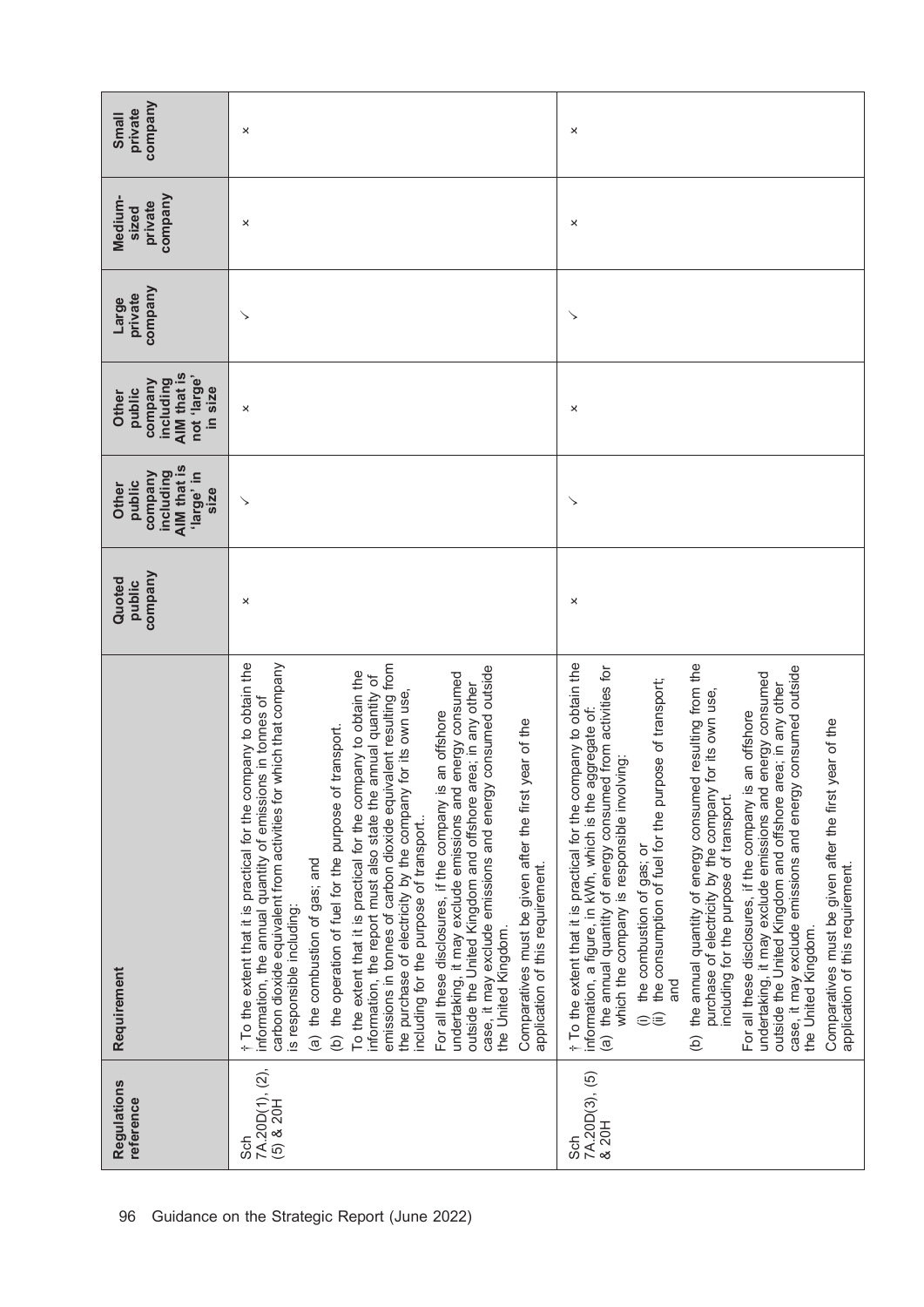| company<br>private<br>Small                                                      | ×                                                                                                                                                                                                                          | ×                                                                                                                                                                                                       | ×                                                                                                                                 | ×                                                                                                                                                                                  | ×                                                                                                                                                                                                                                                                                                                                                                                                                            |
|----------------------------------------------------------------------------------|----------------------------------------------------------------------------------------------------------------------------------------------------------------------------------------------------------------------------|---------------------------------------------------------------------------------------------------------------------------------------------------------------------------------------------------------|-----------------------------------------------------------------------------------------------------------------------------------|------------------------------------------------------------------------------------------------------------------------------------------------------------------------------------|------------------------------------------------------------------------------------------------------------------------------------------------------------------------------------------------------------------------------------------------------------------------------------------------------------------------------------------------------------------------------------------------------------------------------|
| company<br>Medium-<br>private<br>sized                                           | ×                                                                                                                                                                                                                          | ×                                                                                                                                                                                                       | ×                                                                                                                                 | ×                                                                                                                                                                                  | ×                                                                                                                                                                                                                                                                                                                                                                                                                            |
| company<br>private<br>Large                                                      |                                                                                                                                                                                                                            |                                                                                                                                                                                                         |                                                                                                                                   |                                                                                                                                                                                    |                                                                                                                                                                                                                                                                                                                                                                                                                              |
| AIM that is<br>hot 'large'<br>including<br>company<br>in size<br>public<br>Other | ×                                                                                                                                                                                                                          | ×                                                                                                                                                                                                       | ×                                                                                                                                 | ×                                                                                                                                                                                  | ×                                                                                                                                                                                                                                                                                                                                                                                                                            |
| AIM that is<br>including<br>company<br>ul eguel,<br>public<br>Other<br>size      |                                                                                                                                                                                                                            |                                                                                                                                                                                                         |                                                                                                                                   |                                                                                                                                                                                    |                                                                                                                                                                                                                                                                                                                                                                                                                              |
| company<br>Quoted<br>public                                                      | ×                                                                                                                                                                                                                          | ×                                                                                                                                                                                                       | ×                                                                                                                                 | ×                                                                                                                                                                                  | ×                                                                                                                                                                                                                                                                                                                                                                                                                            |
| Requirement                                                                      | † Where practical for the company to obtain the information, a<br>description of the principal measures taken by the company<br>during the year, if any, for the purpose of increasing the<br>company's energy efficiency. | not practical for the<br>.20D $(1), (2), (3), (4)$ ;<br>company to obtain some or all of that information.<br>A statement of what information in Sch 7A<br>20F & 20G is not disclosed and why, if it is | used to calculate the<br>information disclosed under paragraph 20D(1), (2) and (3).<br>To the extent practical, the methodologies | a quantifiable factor<br>To the extent practical, at least one ratio which expresses the<br>company's annual emissions in relation to<br>associated with the company's activities. | information required by paragraph 20D(2) and (3) must be the<br>The period for which the company is reporting the information<br>required by paragraph 20D(1) if it is different to the period in<br>same as the period for which it is reporting the information<br>is reporting the<br>respect of which the directors' report is prepared.<br>(The period for which the directors' report<br>required by paragraph 20D(1). |
| Regulations<br>reference                                                         | Sch 7A.20D(4)                                                                                                                                                                                                              | Sch 7A.20D(6)                                                                                                                                                                                           | Sch 7A.20F                                                                                                                        | Sch 7A 20G                                                                                                                                                                         | Sch 7A.201 &<br><b>20J</b>                                                                                                                                                                                                                                                                                                                                                                                                   |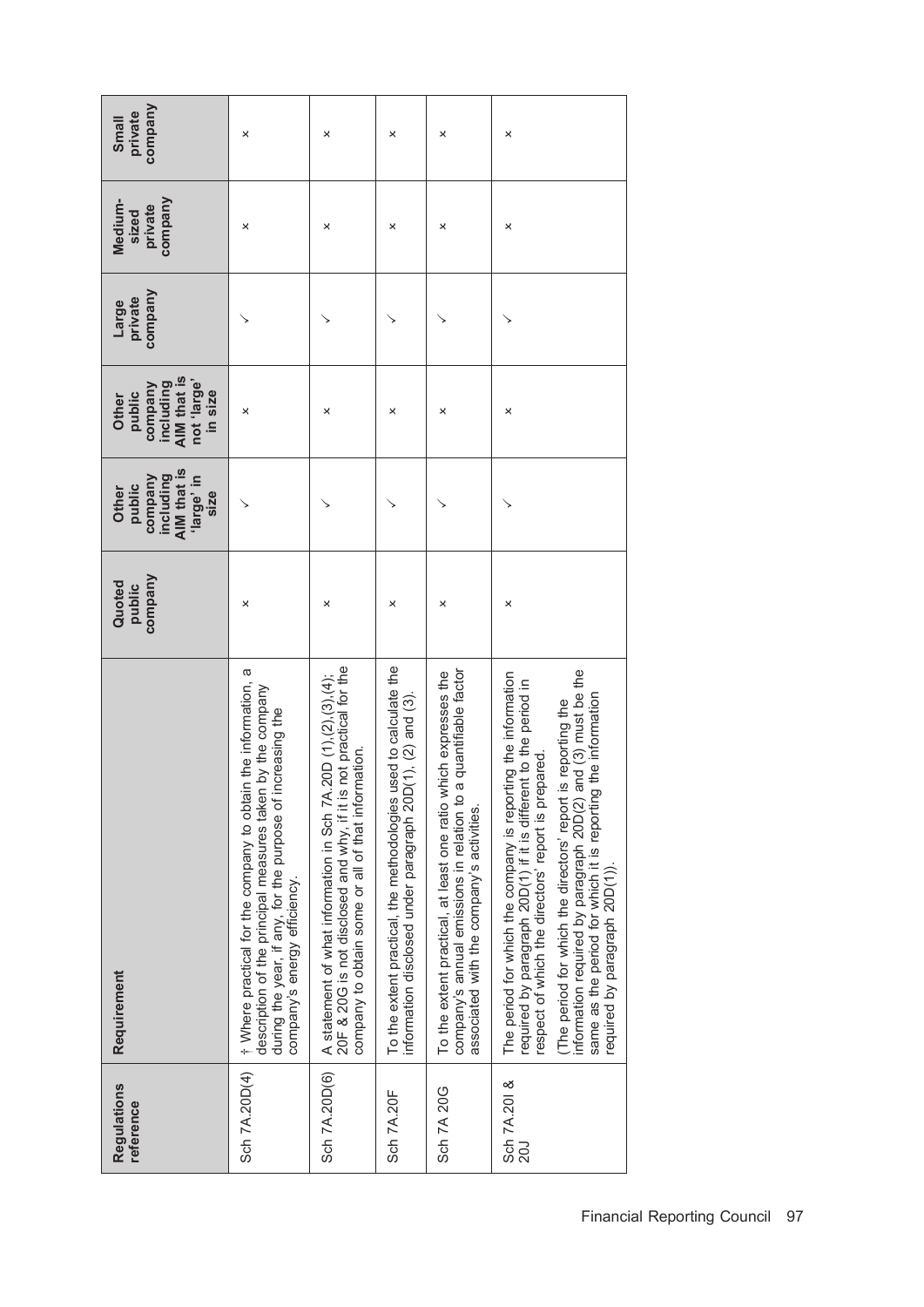The following table summarises the disclosure requirements of the Act as they apply in respect of the strategic report for LLPs. This table is for<br>information purposes only, please always refer to the relevant source legis The following table summarises the disclosure requirements of the Act as they apply in respect of the strategic report for LLPs. This table is for information purposes only, please always refer to the relevant source legislation.

The Companies Act 2006 strategic report disclosure requirements as they apply to LLPs

Appendix IV(a)<br>The Companies Act 2006 strategic report disclosure requirements as they apply to LLPs

Appendix IV(a)

| Reference    | Requirement                                                                                                                                                                                                                                                                                                                                                                                                                                                                 | <b>Public Interest</b><br>Entity | Traded LLP and<br>employees and<br>Banking LLP<br>a turnover of<br>(with > 500<br>more than<br>£500m) | LLP that is not a<br>employees and<br>a turnover of<br>Banking LLP<br>(with > 500<br>Traded or<br>more than<br>£500m) | employees and a<br>Traded LLP and<br>turnover of less<br>Banking LLP<br>than £500m)<br>(with $< 500$ |
|--------------|-----------------------------------------------------------------------------------------------------------------------------------------------------------------------------------------------------------------------------------------------------------------------------------------------------------------------------------------------------------------------------------------------------------------------------------------------------------------------------|----------------------------------|-------------------------------------------------------------------------------------------------------|-----------------------------------------------------------------------------------------------------------------------|------------------------------------------------------------------------------------------------------|
| s414C(1)     | directors have performed<br>success of the company)<br>The purpose of the strategic report is to inform members of the<br>company and help them to assess how the<br>their duty under s172 (duty to promote the                                                                                                                                                                                                                                                             |                                  | ×                                                                                                     | ×                                                                                                                     | ×                                                                                                    |
| s414C(2)(a)  | The strategic report must contain a fair review of the entity's business.                                                                                                                                                                                                                                                                                                                                                                                                   |                                  |                                                                                                       | ×                                                                                                                     |                                                                                                      |
| s414C(2)(b)  | The strategic report must contain a description of the principal risks<br>and uncertainties facing the company.                                                                                                                                                                                                                                                                                                                                                             |                                  |                                                                                                       | ×                                                                                                                     |                                                                                                      |
| s414CB(2)(d) | a description of its business relationships, products and services<br>relating to the matters mentioned in s414CB(1) arising in connection<br>elevant and proportionate:<br>which are likely to cause adverse impacts in those areas of risk;<br>The strategic report must include a description of the principal risks<br>a description of how it manages the principal risks.<br>with the company's operations and, where r<br>and<br>$\widehat{\equiv}$<br>$\widehat{=}$ |                                  | ×                                                                                                     | ×                                                                                                                     | ×                                                                                                    |
| s414C(3)     | The review required is a balanced and comprehensive analysis of the<br>financial year, and the position of the company's business at the end<br>of that year, consistent with the size and complexity of the business.<br>'s business during the<br>development and performance of the entity                                                                                                                                                                               |                                  |                                                                                                       | ×                                                                                                                     |                                                                                                      |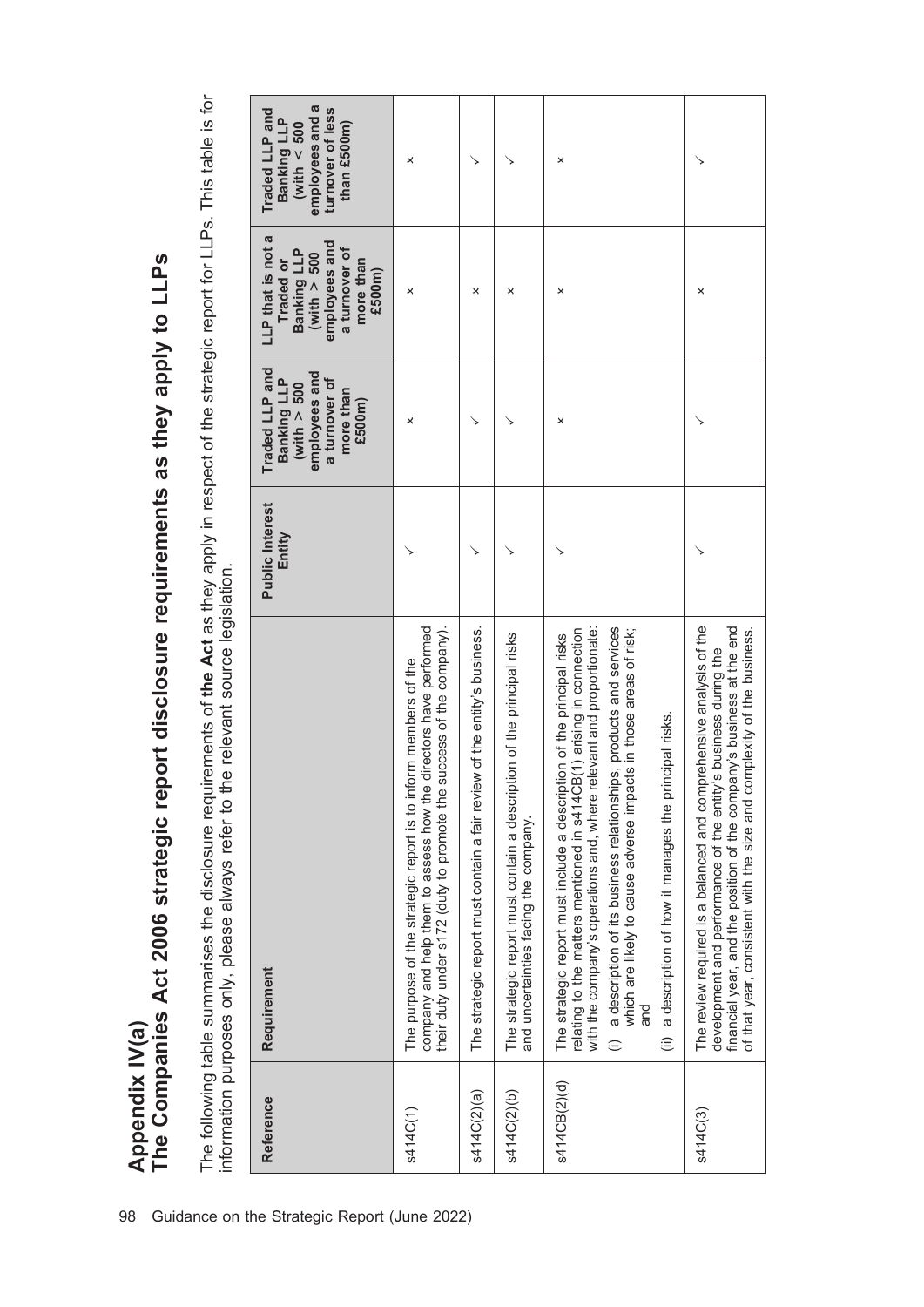| Reference    | Requirement                                                                                                                                                                                                                                                                                                                                                                                                                                                                                                                                                                                                                                                                                                                                     | <b>Public Interest</b><br>Entity                                                              | Traded LLP and<br>employees and<br>Banking LLP<br>a turnover of<br>(with $> 500$<br>more than<br>£500m) | LLP that is not a<br>employees and<br>a turnover of<br>Banking LLP<br>(with $> 500$<br>more than<br>Traded or<br>£500m) | employees and a<br>turnover of less<br>Traded LLP and<br><b>Banking LLP</b><br>than £500m)<br>(with $< 500$ |
|--------------|-------------------------------------------------------------------------------------------------------------------------------------------------------------------------------------------------------------------------------------------------------------------------------------------------------------------------------------------------------------------------------------------------------------------------------------------------------------------------------------------------------------------------------------------------------------------------------------------------------------------------------------------------------------------------------------------------------------------------------------------------|-----------------------------------------------------------------------------------------------|---------------------------------------------------------------------------------------------------------|-------------------------------------------------------------------------------------------------------------------------|-------------------------------------------------------------------------------------------------------------|
| s414C(4)(a)  | The review must, to the extent necessary for an understanding of the<br>e entity's business,<br>analysis using financial key performance indicators; and<br>development, performance or position of th<br>include:<br>$\oplus$                                                                                                                                                                                                                                                                                                                                                                                                                                                                                                                  |                                                                                               | ↘                                                                                                       | ×                                                                                                                       | ↘                                                                                                           |
| s414C(4)(b)  | indicators, including information relating to environmental matters<br>where appropriate, analysis using other key performance<br>and employee matters.<br>$\widehat{\equiv}$                                                                                                                                                                                                                                                                                                                                                                                                                                                                                                                                                                   | $*83$                                                                                         | ↘                                                                                                       | ×                                                                                                                       | ↘                                                                                                           |
| s414CB(2)(e) | The strategic report must include a description of the non-financial key<br>performance indicators relevant to the company's business.                                                                                                                                                                                                                                                                                                                                                                                                                                                                                                                                                                                                          |                                                                                               | ×                                                                                                       | ×                                                                                                                       | ×                                                                                                           |
| s414C(7)(a)  | understanding of the development, performance or position of the<br>company's business, include the main trends and factors likely to<br>The strategic report must, to the extent necessary for an<br>affect future development, performance and position.                                                                                                                                                                                                                                                                                                                                                                                                                                                                                      | ×                                                                                             | ×                                                                                                       | ×                                                                                                                       | ×                                                                                                           |
| s414C(7)(b)  | social, community and human rights issues, including information<br>about any policies of the company in relation to those matters and<br>If the report does not contain information of each kind mentioned in<br>understanding of the development, performance or position of the<br>environmental matters (including the impact of the company's<br>s414C(7)(b)(i), (ii) or (iii), it must state which of those kinds of<br>The strategic report must, to the extent necessary for an<br>company's business, include information about:<br>the effectiveness of those policies.<br>the company's employees; and<br>business on the environment);<br>information it does not contain.<br>$\widehat{(\mathbb{H})}$<br>$\widehat{=}$<br>$\oplus$ | community issues<br>companies only)<br>- quoted public<br>except as it<br>relates to<br>$*84$ | ×                                                                                                       | ×                                                                                                                       | ×                                                                                                           |

<sup>&</sup>lt;sup>83</sup> Under s414CB(7), if the strategic report complies with s414CB(1) to (6), the strategic report of which it is a part is to be treated as complying with the equivalent strategic report requirements in s414C(4)(b), (7), <sup>83</sup> Under s414CB(7), if the strategic report complies with s414CB(1) to (6), the strategic report of which it is a part is to be treated as complying with the equivalent strategic report requirements in s414C(4)(b), (7), <sup>84</sup> Under s414CB(7), if the strategic report complies with s414CB(1) to (6), the strategic report of which it is a part is to be treated as complying with the equivalent strategic report requirements in s414C(4)(b), (7), (8)(b) and (12). (8)(b) and (12).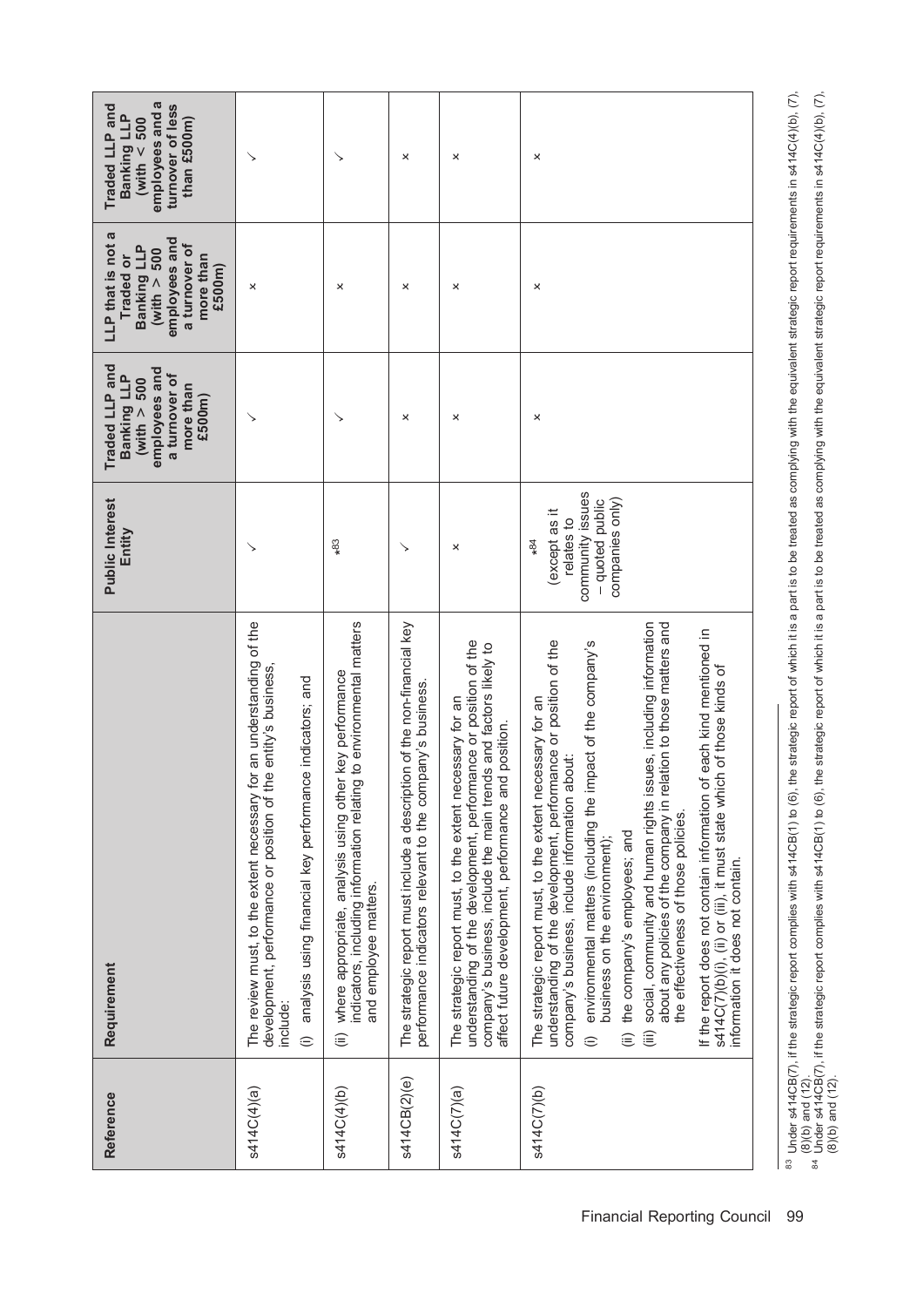| Reference  | Requirement                                                                                                                                                                                                                                                                                                                                                                                                                                                                                                                                                                                                                                                                                                                                                                                                                                                                                                                                                                                                                                                                                                                                                                                                                                                                                                                                                                                                                                                                                                                                                                                                                                                                                                                                                                             | <b>Public Interest</b><br>Entity | Traded LLP and<br>employees and<br>a turnover of<br>Banking LLP<br>(with $> 500$<br>more than<br>£500m) | LLP that is not a<br>employees and<br>a turnover of<br>Banking LLP<br>(with $> 500$<br>more than<br>Traded or<br>£500m) | employees and a<br>turnover of less<br>Traded LLP and<br>Banking LLP<br>than £500m)<br>(with $<$ 500 |
|------------|-----------------------------------------------------------------------------------------------------------------------------------------------------------------------------------------------------------------------------------------------------------------------------------------------------------------------------------------------------------------------------------------------------------------------------------------------------------------------------------------------------------------------------------------------------------------------------------------------------------------------------------------------------------------------------------------------------------------------------------------------------------------------------------------------------------------------------------------------------------------------------------------------------------------------------------------------------------------------------------------------------------------------------------------------------------------------------------------------------------------------------------------------------------------------------------------------------------------------------------------------------------------------------------------------------------------------------------------------------------------------------------------------------------------------------------------------------------------------------------------------------------------------------------------------------------------------------------------------------------------------------------------------------------------------------------------------------------------------------------------------------------------------------------------|----------------------------------|---------------------------------------------------------------------------------------------------------|-------------------------------------------------------------------------------------------------------------------------|------------------------------------------------------------------------------------------------------|
| s414CB(A1) | managing climate-related risks are integrated into the company's<br>and opportunities arising in<br>climate-related risks and opportunities on the company's business<br>progress against targets used to manage climate-related risks and<br>an analysis of the resilience of the company's business model and<br>a description of the actual and potential impacts of the principal<br>climate-related risks and to realise climate-related opportunities<br>indicators used to assess<br>realise climate-related opportunities and of the calculations on<br>a description of how processes for identifying, assessing and<br>relation to assessing and managing climate-related risks and<br>a description of the targets used by the company to manage<br>a description of the company's governance arrangements in<br>sures of the company<br>The non-financial and sustainability information statement must<br>a description of how the company identifies, assesses, and<br>the time periods by reference to which those risks and<br>strategy, taking into consideration different climate-related<br>connection with the company's operations, and<br>which those key performance indicators are based.<br>manages climate-related risks and opportunities;<br>and of performance against those targets; and<br>contain the climate-related financial disclo<br>(i) the principal climate-related risks<br>a description of the key performance<br>overall risk management process;<br>opportunities are assessed;<br>model and strategy;<br>a description of-<br>opportunities;<br>scenarios;<br>namely:<br>$\widehat{\equiv}$<br>$\widehat{\epsilon}$<br>$\widehat{a}$<br>$\widehat{e}$<br>$\odot$<br>$\widehat{\sigma}$<br>$\circlede$<br>$\odot$<br>$\widehat{\epsilon}$ |                                  | ↘                                                                                                       | ↘                                                                                                                       | ×                                                                                                    |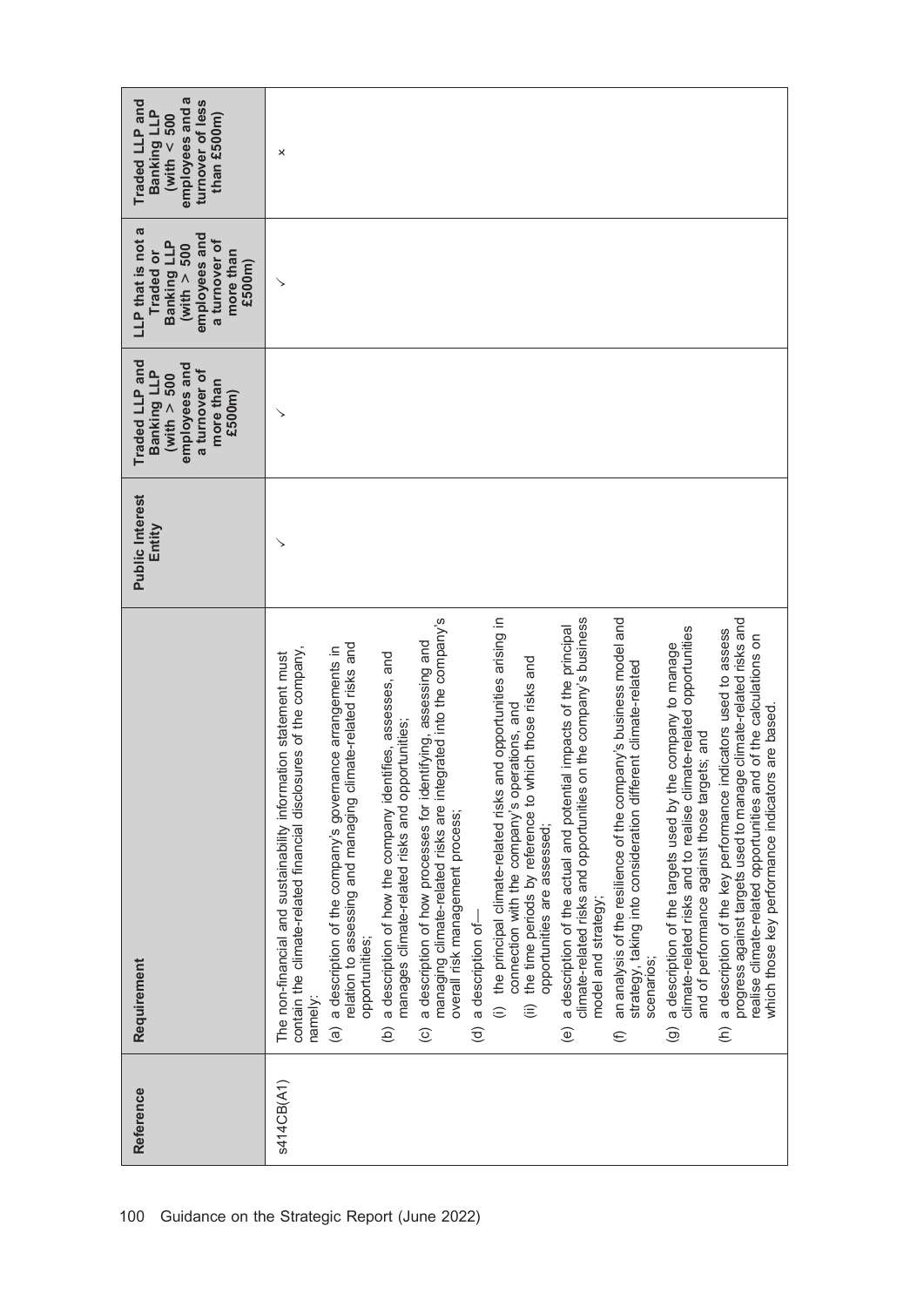| Reference            | Requirement                                                                                                                                                                                                                                                                                                                                                                                                                                                                                                                                                                                                                                                                                                                              | <b>Public Interest</b><br>Entity  | Traded LLP and<br>employees and<br>Banking LLP<br>a turnover of<br>(with $> 500$<br>more than<br>£500m) | LLP that is not a<br>employees and<br>a turnover of<br>Banking LLP<br>(with $> 500$<br>more than<br>Traded or<br>£500m) | employees and a<br>turnover of less<br>Traded LLP and<br><b>Banking LLP</b><br>than £500m)<br>(with $< 500$ |
|----------------------|------------------------------------------------------------------------------------------------------------------------------------------------------------------------------------------------------------------------------------------------------------------------------------------------------------------------------------------------------------------------------------------------------------------------------------------------------------------------------------------------------------------------------------------------------------------------------------------------------------------------------------------------------------------------------------------------------------------------------------------|-----------------------------------|---------------------------------------------------------------------------------------------------------|-------------------------------------------------------------------------------------------------------------------------|-------------------------------------------------------------------------------------------------------------|
| s414CB(4A) &<br>(4B) | a climate-related financial<br>Where this discretion is exercised, the non-financial and sustainability<br>information statement must provide a clear and reasoned explanation<br>regard to the nature of the company's business, and the manner in<br>directors may omit the whole or (as the case requires) the relevant<br>is the basis of any non-<br>Where the directors of a company reasonably believe that, having<br>necessary for an understanding of the company's business, the<br>disclosure required by subsection (2A)(e), (f), (g) or (h) is not<br>part of that climate-related financial disclosure.<br>which it is carried on, the whole or a part of<br>of the directors' reasonable belief that form<br>disclosure. |                                   |                                                                                                         |                                                                                                                         | ×                                                                                                           |
| s414CB(1)            | The strategic report must contain information, to the extent necessary<br>relating to, as a minimum:<br>for an understanding of the company's development, performance<br>(a) environmental matters (including the impact of the company's<br>and position and the impact of its activity, r<br>anti-corruption and anti-bribery matters<br>business on the environment);<br>(d) respect for human rights; and<br>(b) the company's employees;<br>(c) social matters;<br>$\circlede$                                                                                                                                                                                                                                                     | ↘                                 | ×                                                                                                       | ×                                                                                                                       | ×                                                                                                           |
| s414C(8)(a)          | The strategic report must include a description of the company's<br>strategy.                                                                                                                                                                                                                                                                                                                                                                                                                                                                                                                                                                                                                                                            | companies only)<br>(quoted public | ×                                                                                                       | ×                                                                                                                       | ×                                                                                                           |
| s414C(8)(b)          | The strategic report must include a description of the company's<br>business model.                                                                                                                                                                                                                                                                                                                                                                                                                                                                                                                                                                                                                                                      | $*85$                             | ×                                                                                                       | ×                                                                                                                       | ×                                                                                                           |
|                      |                                                                                                                                                                                                                                                                                                                                                                                                                                                                                                                                                                                                                                                                                                                                          |                                   |                                                                                                         |                                                                                                                         |                                                                                                             |

<sup>&</sup>lt;sup>85</sup> Under s414CB(7), if the strategic report complies with s414CB(1) to (6), the strategic report of which it is a part is to be treated as complying with the equivalent strategic report requirements in s414C(4)(b), (7),<br> <sup>85</sup> Under s414CB(7), if the strategic report complies with s414CB(1) to (6), the strategic report of which it is a part is to be treated as complying with the equivalent strategic report requirements in s414C(4)(b), (7), (8)(b) and (12).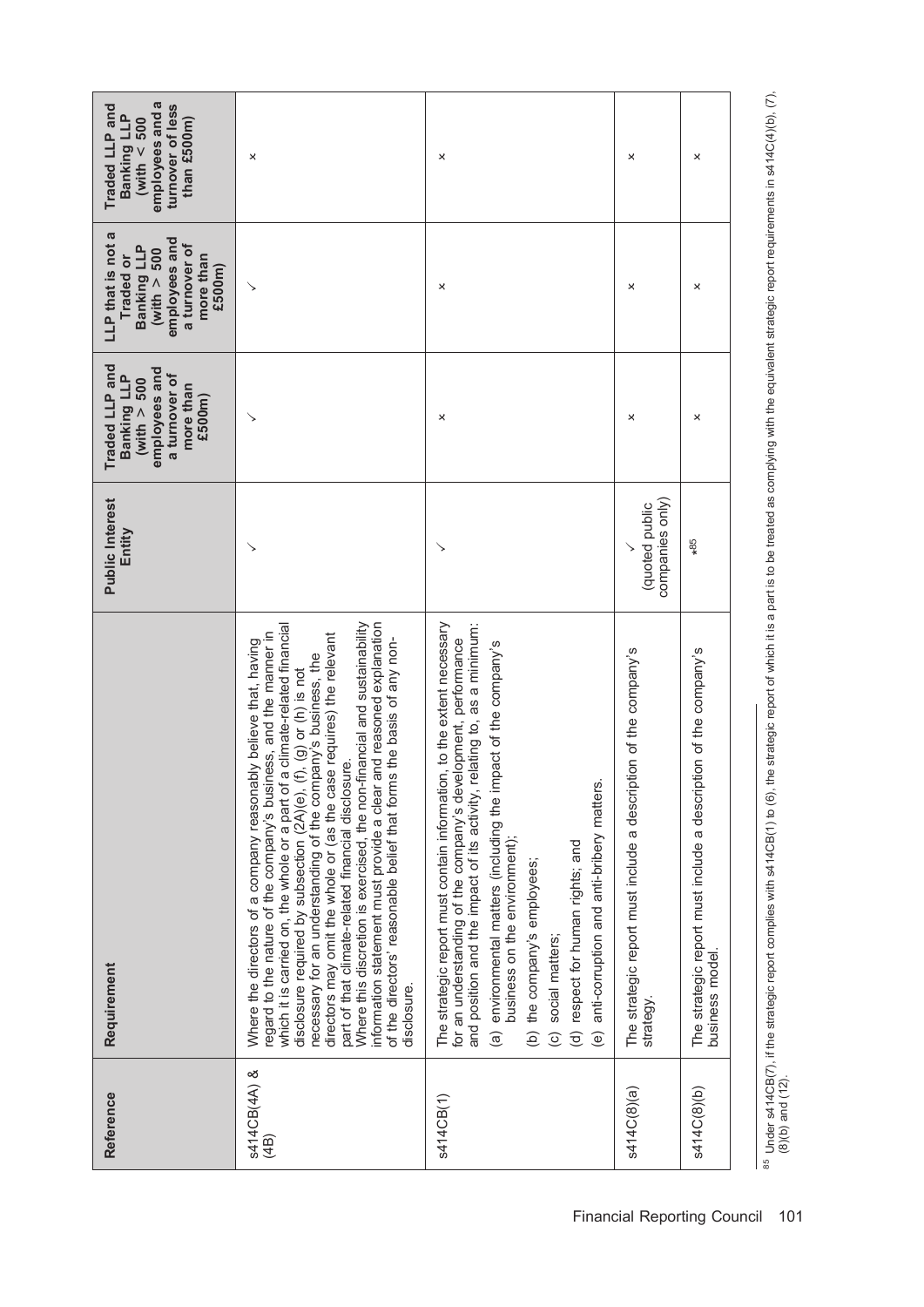| employees and a<br>turnover of less<br>Traded LLP and<br>Banking LLP<br>(with $< 500$<br>than £500m)                    | ×                                                                                        | ×                                                                                                                                                                                                                                               | ×                                                                                    | ×                                                                                                                                                                                                    | ×                                                                                                                                                                                                                                                                                                                                                                                                                                                                                                                                                                                                                                                                                                                                    |
|-------------------------------------------------------------------------------------------------------------------------|------------------------------------------------------------------------------------------|-------------------------------------------------------------------------------------------------------------------------------------------------------------------------------------------------------------------------------------------------|--------------------------------------------------------------------------------------|------------------------------------------------------------------------------------------------------------------------------------------------------------------------------------------------------|--------------------------------------------------------------------------------------------------------------------------------------------------------------------------------------------------------------------------------------------------------------------------------------------------------------------------------------------------------------------------------------------------------------------------------------------------------------------------------------------------------------------------------------------------------------------------------------------------------------------------------------------------------------------------------------------------------------------------------------|
| LLP that is not a<br>employees and<br>a turnover of<br>Banking LLP<br>(with $> 500$<br>more than<br>Traded or<br>£500m) | ×                                                                                        | ×                                                                                                                                                                                                                                               | ×                                                                                    | ×                                                                                                                                                                                                    | ×                                                                                                                                                                                                                                                                                                                                                                                                                                                                                                                                                                                                                                                                                                                                    |
| Traded LLP and<br>employees and<br>a turnover of<br>Banking LLP<br>(with $> 500$<br>more than<br>£500m)                 | ×                                                                                        | ×                                                                                                                                                                                                                                               | ×                                                                                    | ×                                                                                                                                                                                                    | ×                                                                                                                                                                                                                                                                                                                                                                                                                                                                                                                                                                                                                                                                                                                                    |
| <b>Public Interest</b><br>Entity                                                                                        |                                                                                          |                                                                                                                                                                                                                                                 |                                                                                      |                                                                                                                                                                                                      | companies only)<br>(quoted public                                                                                                                                                                                                                                                                                                                                                                                                                                                                                                                                                                                                                                                                                                    |
| Requirement                                                                                                             | The strategic report must include a brief description of the company's<br>business model | The strategic report must include a description of the policies pursued<br>by the company in relation to the matters mentioned in s414CB(1) and<br>by the company in<br>any due diligence processes implemented<br>pursuance of those policies. | The strategic report must include a description of the outcome of<br>those policies. | If the company does not pursue policies in relation to one or more of<br>the matters mentioned in s414CB(1), the strategic report must include<br>a clear and reasoned explanation for not doing so. | The strategic report must include a breakdown showing at the end of<br>the number of persons of each sex who were senior managers of<br>controlling the activities of<br>g within sub-paragraph (i))<br>(iii) the number of persons of each sex who were employees of the<br>the company, or a strategically significant part of the company.<br>(i) the number of persons of each sex who were directors of the<br>(iv) A senior manager is an employee of the company who has<br>or who were directors of undertakings included in the<br>the company (other than persons fallin<br>responsibility for planning, directing or<br>consolidation]; and<br>[parent] company;<br>the financial year:<br>company.<br>$\widehat{\equiv}$ |
| Reference                                                                                                               | s414CB(2)(a)                                                                             | s414CB(2)(b)                                                                                                                                                                                                                                    | s414CB(2)(c)                                                                         | s414CB(4)                                                                                                                                                                                            | s414C(8)(c),<br>(9) & (10)                                                                                                                                                                                                                                                                                                                                                                                                                                                                                                                                                                                                                                                                                                           |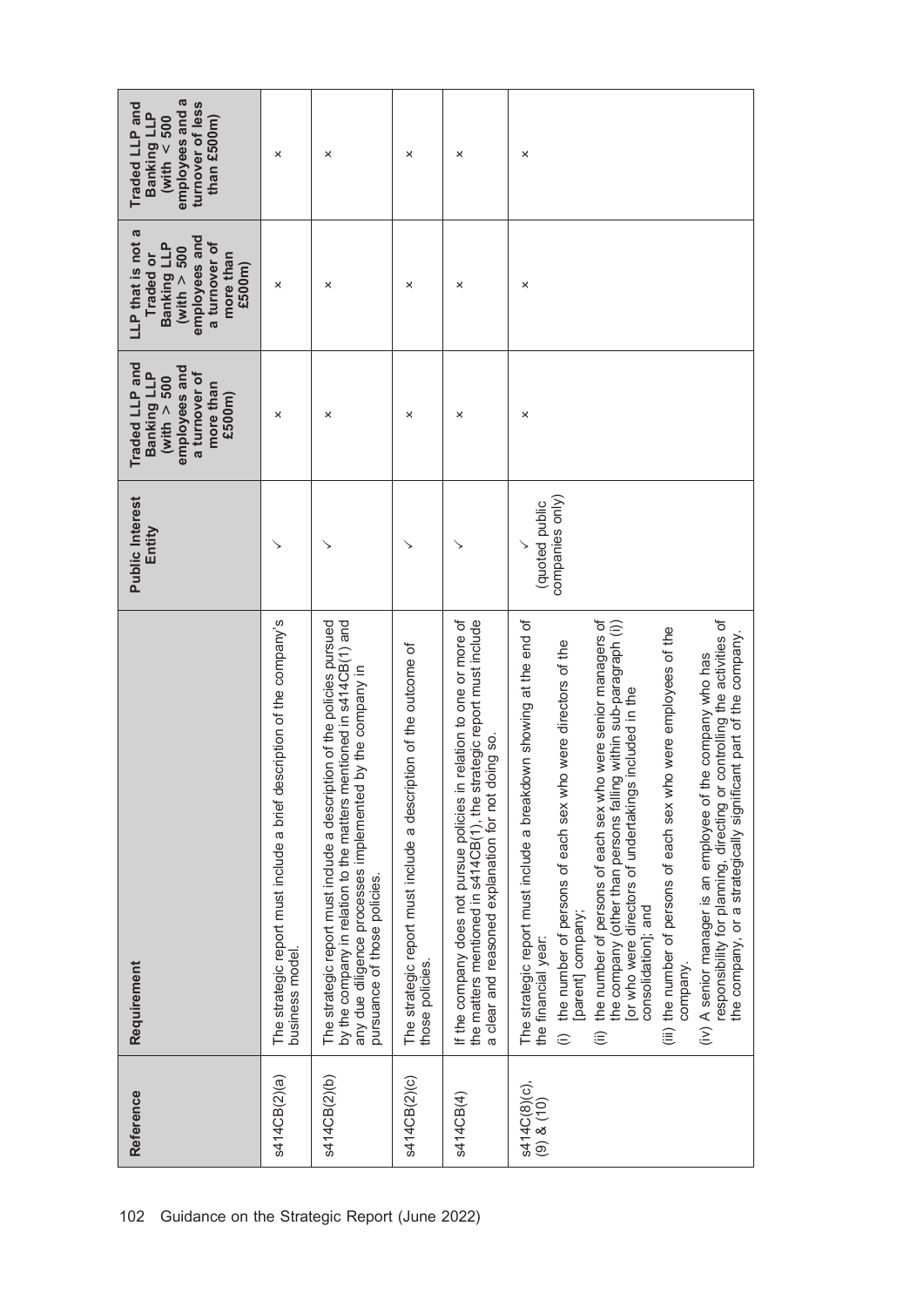| Reference             | Requirement                                                                                                                                                                                                                                                                                                                                                                                                                           | <b>Public Interest</b><br>Entity                                                         | Traded LLP and<br>employees and<br>Banking LLP<br>a turnover of<br>(with $> 500$<br>more than<br>£500m) | LLP that is not a<br>employees and<br>a turnover of<br>Banking LLP<br>(with $> 500$<br>more than<br>Traded or<br>£500m) | employees and a<br>turnover of less<br>Traded LLP and<br>Banking LLP<br>(with $< 500$<br>than £500m) |
|-----------------------|---------------------------------------------------------------------------------------------------------------------------------------------------------------------------------------------------------------------------------------------------------------------------------------------------------------------------------------------------------------------------------------------------------------------------------------|------------------------------------------------------------------------------------------|---------------------------------------------------------------------------------------------------------|-------------------------------------------------------------------------------------------------------------------------|------------------------------------------------------------------------------------------------------|
| s414C(11)             | matters otherwise required<br>by regulations made under s416(4) to be disclosed in the directors'<br>report that the directors consider are of strategic importance to the<br>The strategic report may also contain such<br>company.                                                                                                                                                                                                  |                                                                                          | ×                                                                                                       | ×                                                                                                                       | ×                                                                                                    |
| s414C(12)             | additional explanations of, amounts included in the entity's annual<br>The report must, where appropriate, include references to, and<br>accounts.                                                                                                                                                                                                                                                                                    | (so far as relating<br>414C(4)(b), (7),<br>$(8)(b)$ and $(12)$ )<br>to sections<br>$*86$ | ↘                                                                                                       | ×                                                                                                                       | ↘                                                                                                    |
| s414CB(5)             | The strategic report must, where appropriate, include references to,<br>and additional explanations of, amounts included in the company's<br>annual accounts.                                                                                                                                                                                                                                                                         | ↘                                                                                        | ×                                                                                                       | ×                                                                                                                       | ×                                                                                                    |
| s414C(13)<br>s414A(4) | With the exception of the disclosures required by s414C(8), in relation<br>as if the references to the<br>emphasis to the matters that are significant to the undertakings<br>A group strategic report may, where appropriate, give greater<br>company were references to the undertakings included in the<br>included in the consolidation, when taken as a whole.<br>to a group strategic report s414C has effect<br>consolidation. |                                                                                          |                                                                                                         | ×                                                                                                                       |                                                                                                      |
| s414CB(8)             | sustainability information statement] has effect as if the references to<br>the company were references to the undertakings included in the<br>In relation to a group non-financial and sustainability information<br>statement, this section [414CB Contents of non-financial and<br>consolidation                                                                                                                                   | ↘                                                                                        | ×                                                                                                       | ×                                                                                                                       | ×                                                                                                    |
| s414C(14)             | course of negotiation if the<br>Nothing in s414C requires the disclosure of information about<br>disclosure would, in the opinion of the directors, be seriously<br>impending developments or matters in the<br>prejudicial to the interests of the entity.                                                                                                                                                                           | ↘                                                                                        | ↘                                                                                                       | ↘                                                                                                                       | ↘                                                                                                    |

<sup>86</sup> Under s414CB(7), if the strategic report complies with s414CB(1) to (6), the strategic report of which it is a part is to be treated as complying with the equivalent strategic report requirements in s414C(4)(b), (7),<br> <sup>86</sup> Under s414CB(7), if the strategic report complies with s414CB(1) to (6), the strategic report of which it is a part is to be treated as complying with the equivalent strategic report requirements in s414C(4)(b), (7), (8)(b) and (12).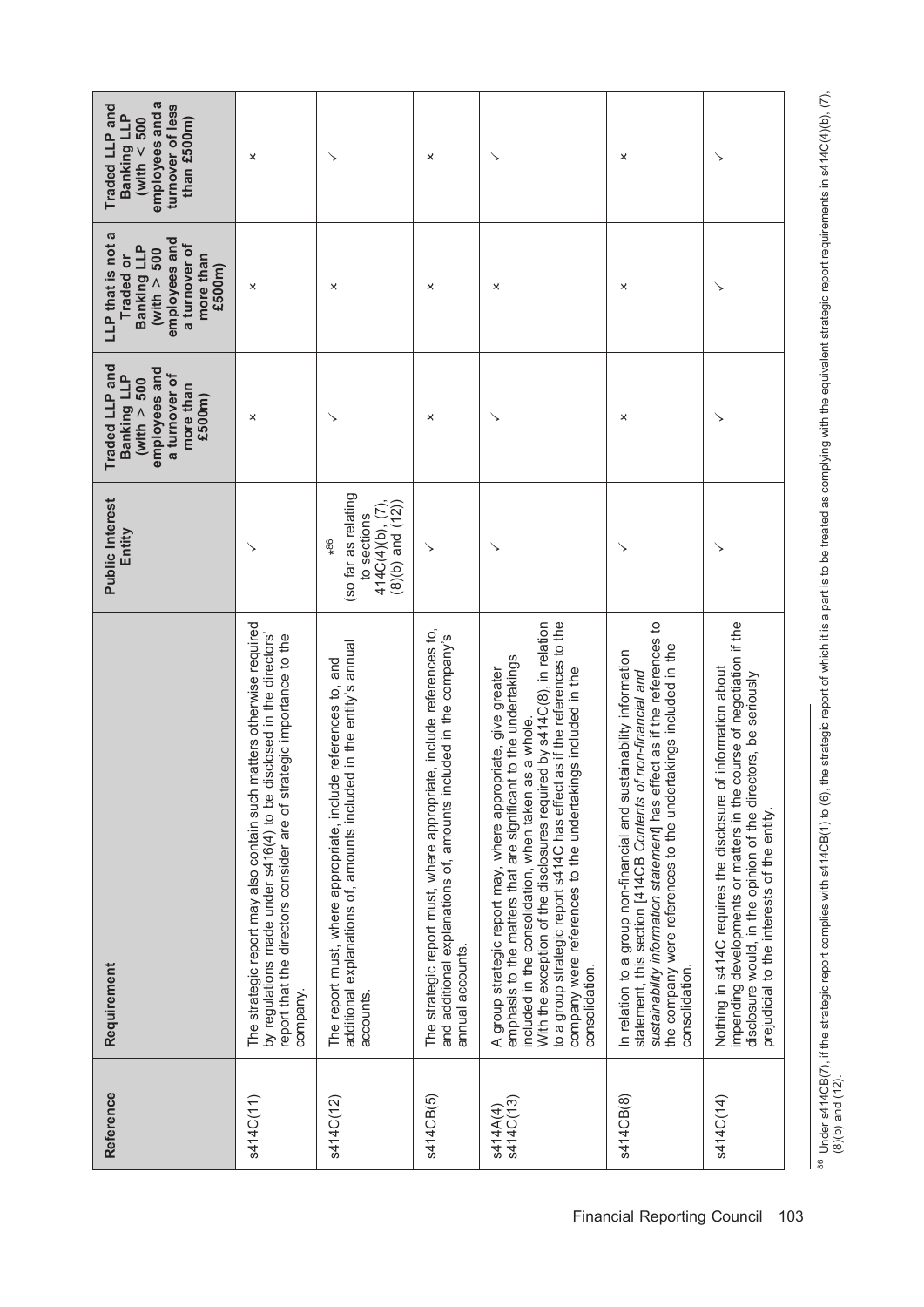| employees and a<br>turnover of less<br>Traded LLP and<br>Banking LLP<br>(with $< 500$<br>than £500m)                    | ×                                                                                                                                                                                                                                                                                                                                                                                                                                                                                                                                                       | (approved by the<br>members and<br>signed by a<br>designated<br>member)                                                                       | ×                                                                                                                                                                                                                                                                                                                                                                                                                                                               | ×                                                                                                                                                                                                                                                                                                                                                                                                                                                                                                                                                                     |
|-------------------------------------------------------------------------------------------------------------------------|---------------------------------------------------------------------------------------------------------------------------------------------------------------------------------------------------------------------------------------------------------------------------------------------------------------------------------------------------------------------------------------------------------------------------------------------------------------------------------------------------------------------------------------------------------|-----------------------------------------------------------------------------------------------------------------------------------------------|-----------------------------------------------------------------------------------------------------------------------------------------------------------------------------------------------------------------------------------------------------------------------------------------------------------------------------------------------------------------------------------------------------------------------------------------------------------------|-----------------------------------------------------------------------------------------------------------------------------------------------------------------------------------------------------------------------------------------------------------------------------------------------------------------------------------------------------------------------------------------------------------------------------------------------------------------------------------------------------------------------------------------------------------------------|
| LLP that is not a<br>employees and<br>a turnover of<br>Banking LLP<br>(with $> 500$<br>more than<br>Traded or<br>£500m) | ×                                                                                                                                                                                                                                                                                                                                                                                                                                                                                                                                                       | ×                                                                                                                                             | ×                                                                                                                                                                                                                                                                                                                                                                                                                                                               | ×                                                                                                                                                                                                                                                                                                                                                                                                                                                                                                                                                                     |
| Traded LLP and<br>employees and<br>Banking LLP<br>a turnover of<br>(with $> 500$<br>more than<br>£500m)                 | ×                                                                                                                                                                                                                                                                                                                                                                                                                                                                                                                                                       | (approved by the<br>members and<br>signed by a<br>designated<br>member)                                                                       | ×                                                                                                                                                                                                                                                                                                                                                                                                                                                               | ×                                                                                                                                                                                                                                                                                                                                                                                                                                                                                                                                                                     |
| <b>Public Interest</b><br>Entity                                                                                        |                                                                                                                                                                                                                                                                                                                                                                                                                                                                                                                                                         | ↘                                                                                                                                             |                                                                                                                                                                                                                                                                                                                                                                                                                                                                 | ↘                                                                                                                                                                                                                                                                                                                                                                                                                                                                                                                                                                     |
| Requirement                                                                                                             | information about impending developments or matters in the course of<br>prevent a fair and balanced<br>negotiation if the disclosure would, in the opinion of the directors, be<br>seriously prejudicial to the commercial interests of the company,<br>understanding of the company's development, performance or<br>sustainability information statement] requires the disclosure of<br>Nothing in this section [414CB Contents of non-financial and<br>position or the impact of the company's activity<br>provided that the non-disclosure does not | the board and signed on<br>cretary of the company.<br>The strategic report must be approved by<br>behalf of the board by a director or the se | Contents of non-financial and sustainability information statement to<br>$\frac{1}{L}$<br>specify the framework or frameworks used, instead of including that<br>to (5) [of section 414CB<br>statement is published by the company by means of a national,<br>based or international reporting framework, the statement must<br>be included in the [non-financial and sustainability information]<br>If information required by subsections (1)<br>information. | with subsections (1) to (6) [of section 414CB Contents of non-financial<br>the provisions mentioned in<br>the strategic report of which<br>If a non-financial and sustainability information statement complies<br>it is part is to be treated as complying with the requirements in:<br>(b) section 414C(7), except as it relates to community issues;<br>and sustainability information statement], t<br>section 414C(12) so far as relating to<br>section 414C(8)(b); and<br>paragraphs (a) to (c).<br>(a) section $414C(4)(b)$ ;<br>$\odot$<br>$\widehat{\sigma}$ |
| Reference                                                                                                               | s414CB(9)                                                                                                                                                                                                                                                                                                                                                                                                                                                                                                                                               | s414D(1)                                                                                                                                      | s414CB(6)                                                                                                                                                                                                                                                                                                                                                                                                                                                       | s414CB(7)                                                                                                                                                                                                                                                                                                                                                                                                                                                                                                                                                             |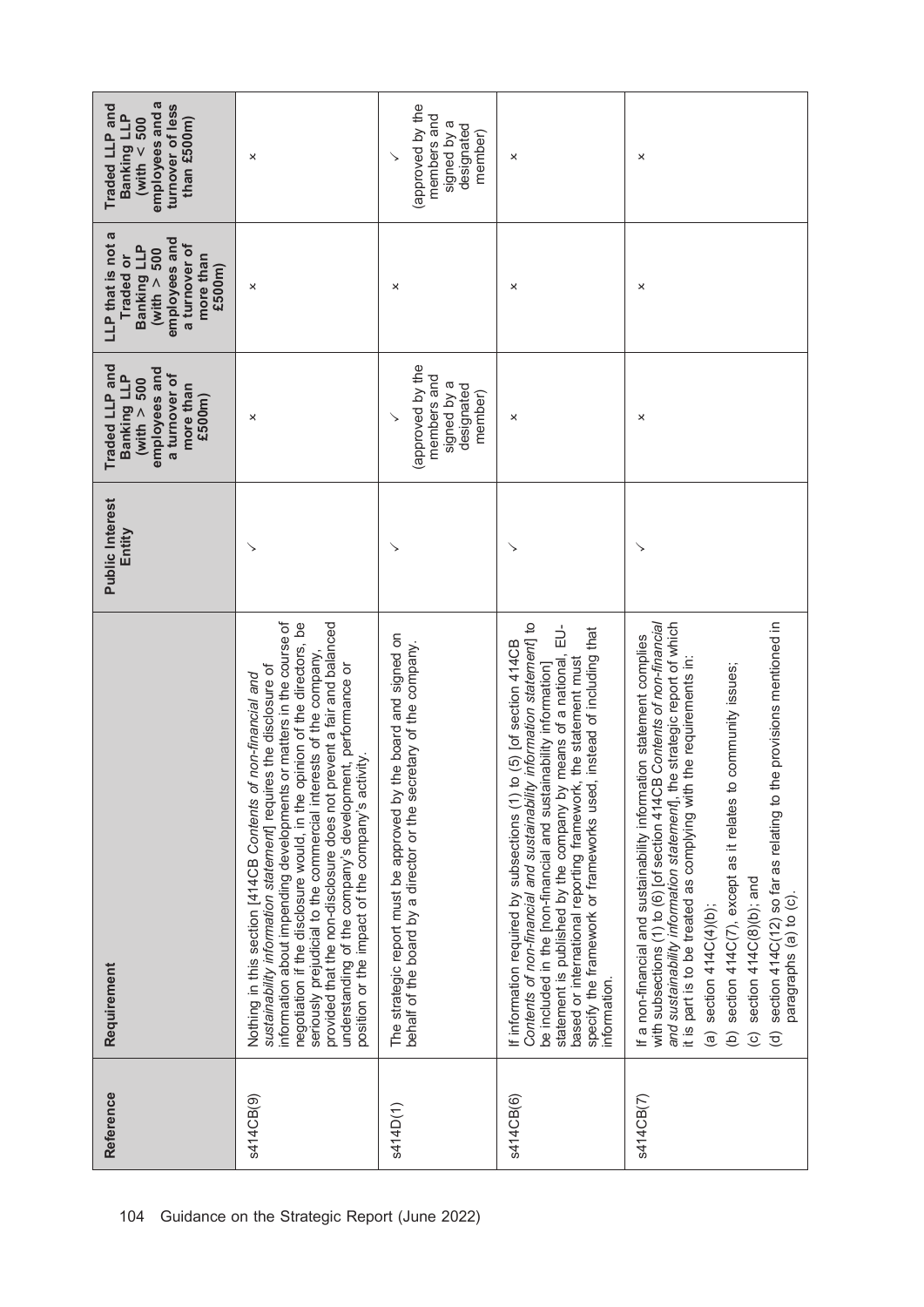| employees and a<br>Traded LLP and<br>turnover of less<br>Banking LLP<br>than $£500m$ )<br>(with $< 500$                 | ×                                                                                                                                                                                                                                                                        |
|-------------------------------------------------------------------------------------------------------------------------|--------------------------------------------------------------------------------------------------------------------------------------------------------------------------------------------------------------------------------------------------------------------------|
| LLP that is not a<br>$(with > 500$<br>employees and<br>a turnover of<br>Banking LLP<br>Traded or<br>more than<br>£500m) |                                                                                                                                                                                                                                                                          |
| Traded LLP and<br>imployees and<br>Banking LLP<br>a turnover of<br>(with $> 500$<br>more than<br>£500m)                 |                                                                                                                                                                                                                                                                          |
| <b>Public Interest</b><br>Entity                                                                                        |                                                                                                                                                                                                                                                                          |
| Requirement                                                                                                             | directors have had regard to the matters set out in section 172(1)(a) to<br>A strategic report for a financial year of a company must include a<br>statement (a "section 172(1) statement") which describes how the<br>(f) when performing their duty under section 172. |
| Reference                                                                                                               | s414CZA(1)                                                                                                                                                                                                                                                               |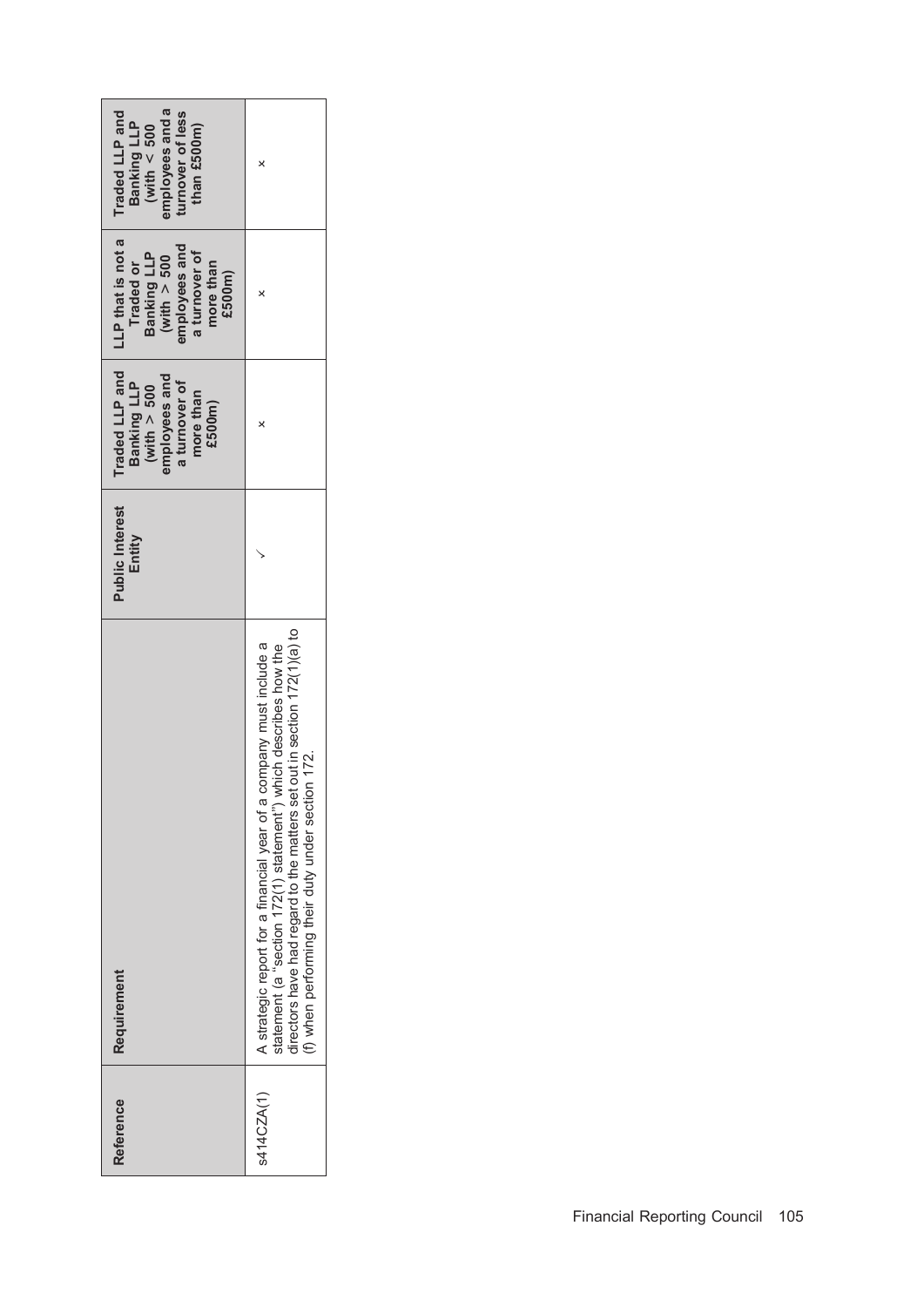Appendix IV(b)<br>The Companies Act 2006 energy and carbon report disclosure requirements for large LLPs The Companies Act 2006 energy and carbon report disclosure requirements for large LLPs Appendix IV(b)

The following tables summarise the disclosure requirements of the Act and its associated regulations in respect of the energy and carbon report The following tables summarise the disclosure requirements of the Act and its associated regulations in respect of the energy and carbon report requirements that apply to large LLPs. This table is for information purposes only, please always refer to the relevant source legislation. requirements that apply to large LLPs. This table is for information purposes only, please always refer to the relevant source legislation.

| Companies Act 2006<br>reference | Requirement                                                                                                                                                                                                                                                                                                                                                                                                                                                                                                                                                                                                                                                                                                                                                                                                                                                                                                                                                                      | Large LLP |
|---------------------------------|----------------------------------------------------------------------------------------------------------------------------------------------------------------------------------------------------------------------------------------------------------------------------------------------------------------------------------------------------------------------------------------------------------------------------------------------------------------------------------------------------------------------------------------------------------------------------------------------------------------------------------------------------------------------------------------------------------------------------------------------------------------------------------------------------------------------------------------------------------------------------------------------------------------------------------------------------------------------------------|-----------|
| Sch 7A.20D(1),(2), (5)<br>& 20H | dioxide equivalent resulting from the purchase of electricity by the LLP for its own use,<br>outside the United Kingdom and offshore area; in any other case, it may exclude emissions and energy consumed<br>For all these disclosures, if the LLP is an offshore undertaking, it may exclude emissions and energy consumed<br>for the LLP to obtain the information, the annual quantity of emissions in tonnes of<br>To the extent practical for the LLP to obtain the information, the report must also state the annual quantity of<br>after the first year of the application of this requirement.<br>carbon dioxide equivalent from activities for which that LLP is responsible including:<br>(b) the operation of fuel for the purpose of transport.<br>ransport.<br>(a) the combustion of gas; and<br>emissions in tonnes of carbon<br>including for the purpose of ti<br>Comparatives must be given<br>† To the extent it is practical<br>outside the United Kingdom. |           |
| Sch 7A.20D(3), (5) &<br>20H     | For all of these disclosures, if the LLP is an offshore undertaking, it may exclude emissions and energy consumed<br>outside the United Kingdom and offshore area; in any other case, it may exclude emissions and energy consumed<br>(b) the annual quantity of energy consumed resulting from the purchase of electricity by the LLP for its own use,<br>t To the extent it is practical for the LLP to obtain the information, a figure, in kWh, which is the aggregate of:<br>(a) the annual quantity of energy consumed from activities for which the LLP is responsible involving:<br>after the first year of the application of this requirement.<br>(ii) the consumption of fuel for the purpose of transport; and<br>including for the purpose of transport.<br>(i) the combustion of gas; or<br>Comparatives must be given<br>outside the United Kingdom.                                                                                                              |           |
| Sch 7A.20D(4)                   | t Where practical for the LLP to obtain the information, a description of the principal measures taken by the company<br>during the year, if any, for the purpose of increasing the company's energy efficiency.                                                                                                                                                                                                                                                                                                                                                                                                                                                                                                                                                                                                                                                                                                                                                                 |           |
| Sch 7A.20D(6)                   | A statement of what information in Sch 7A.20D(1),(2),(3),(4); 20F & 20G is not disclosed and why, if it is not practical<br>for the LLP to obtain some or all of that information.                                                                                                                                                                                                                                                                                                                                                                                                                                                                                                                                                                                                                                                                                                                                                                                               |           |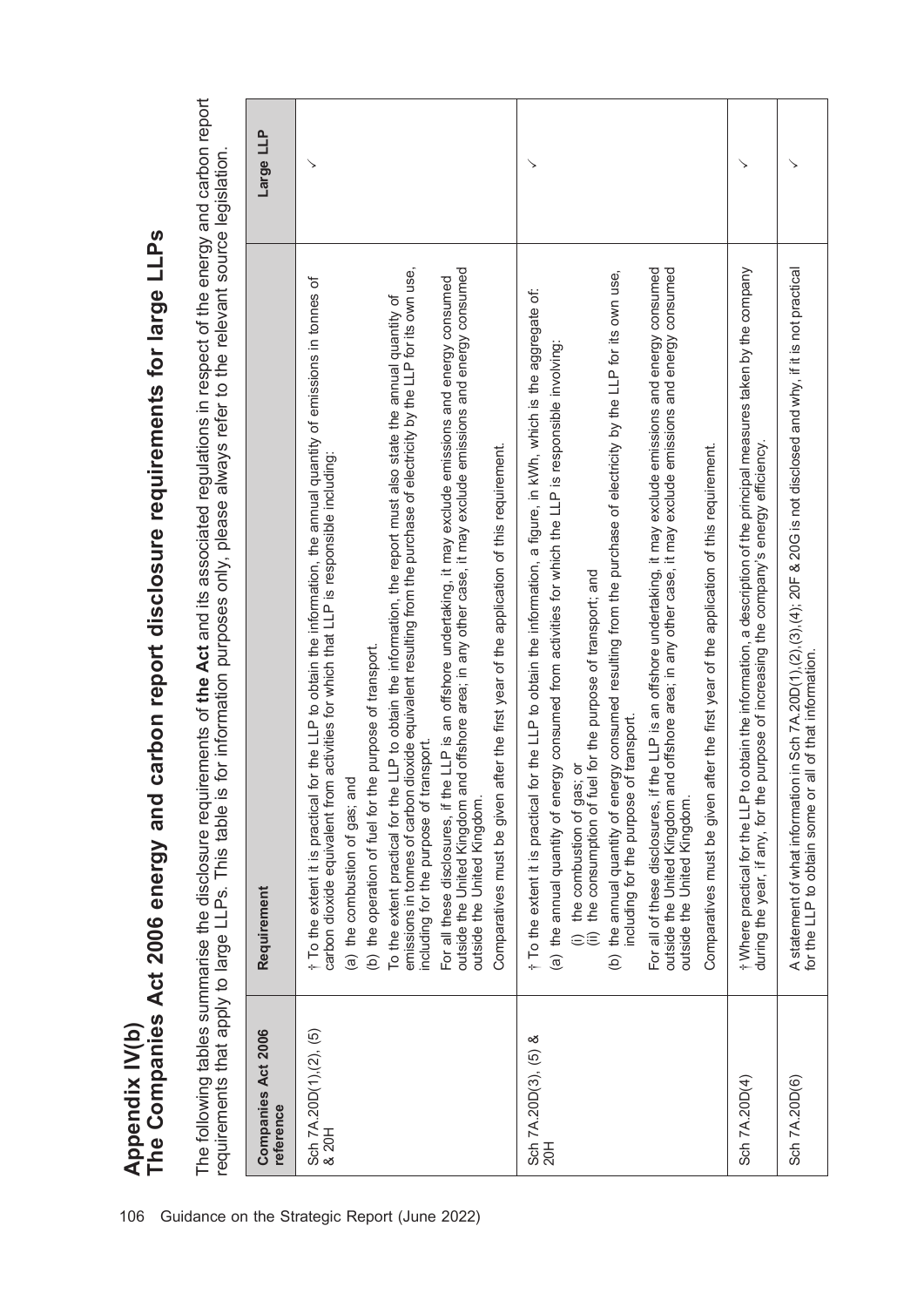| Companies Act 2006<br>reference               | Requirement                                                                                                                                                                                                                                                                                                                                                                                                                                                                                                                                                                                                                                                                                                                                                                                                                                                                                                                                                                | Large LLP |
|-----------------------------------------------|----------------------------------------------------------------------------------------------------------------------------------------------------------------------------------------------------------------------------------------------------------------------------------------------------------------------------------------------------------------------------------------------------------------------------------------------------------------------------------------------------------------------------------------------------------------------------------------------------------------------------------------------------------------------------------------------------------------------------------------------------------------------------------------------------------------------------------------------------------------------------------------------------------------------------------------------------------------------------|-----------|
| <b>Sch 7A.20F</b>                             | To the extent practical, the methodologies used to calculate the information disclosed under paragraph 20D(1), (2)<br>and (3).                                                                                                                                                                                                                                                                                                                                                                                                                                                                                                                                                                                                                                                                                                                                                                                                                                             |           |
| Sch 7A.20G                                    | σ<br>To the extent practical, at least one ratio which expresses the company's annual emissions in relation to<br>quantifiable factor associated with the company's activities.                                                                                                                                                                                                                                                                                                                                                                                                                                                                                                                                                                                                                                                                                                                                                                                            |           |
| Sch 7A.201 & 20J                              | The period for which the company is reporting the information required by paragraph 20D(1) if it is different to the<br>period in respect of which the energy and carbon report is prepared.                                                                                                                                                                                                                                                                                                                                                                                                                                                                                                                                                                                                                                                                                                                                                                               |           |
|                                               | (The period for which the energy and carbon report is reporting the information required by paragraph 20D(2) and<br>period for which it is reporting the information required by paragraph 20D(1))<br>(3) must be the same as the                                                                                                                                                                                                                                                                                                                                                                                                                                                                                                                                                                                                                                                                                                                                          |           |
| s416(1)                                       | Unless exempt, the members of a large LLP must prepare an 'energy and carbon report' for each financial year of<br>(b) the name of the designated member signing the report on behalf of all members, in accordance with<br>section 419. <sup>87</sup><br>(a) the names of the persons who, at any time during the financial year, were members of the LLP; and<br>the LLP which includes:                                                                                                                                                                                                                                                                                                                                                                                                                                                                                                                                                                                 |           |
| Sch 7A.20D(1),(2), (5)<br>& 20H <sup>88</sup> | emissions in tonnes of carbon dioxide equivalent resulting from the purchase of electricity by the LLP for its own use,<br>outside the United Kingdom and offshore area; in any other case, it may exclude emissions and energy consumed<br>For all these disclosures, if the LLP is an offshore undertaking, it may exclude emissions and energy consumed<br>t To the extent it is practical for the LLP to obtain the information, the annual quantity of emissions in tonnes of<br>To the extent practical for the LLP to obtain the information, the report must also state the annual quantity of<br>after the first year of the application of this requirement.<br>carbon dioxide equivalent from activities for which that LLP is responsible including:<br>(b) the operation of fuel for the purpose of transport.<br>transport.<br>(a) the combustion of gas; and<br>including for the purpose of 1<br>outside the United Kingdom.<br>Comparatives must be given |           |

<sup>87</sup> Parts 5A,12B, Sections 415(1) & 416 (1) of The Limited Liability Partnerships (Accounts and Audit) (Application of Companies Act 2006) Regulations 2008 (SI 2008/1911).<br><sup>88</sup> As modified by The Limited Liability Partner <sup>87</sup> Parts 5A,12B, Sections 415(1) & 416 (1) of The Limited Liability Partnerships (Accounts and Audit) (Application of Companies Act 2006) Regulations 2008 (SI 2008/11).<br><sup>88</sup> As modified by The Limited Liability Partnersh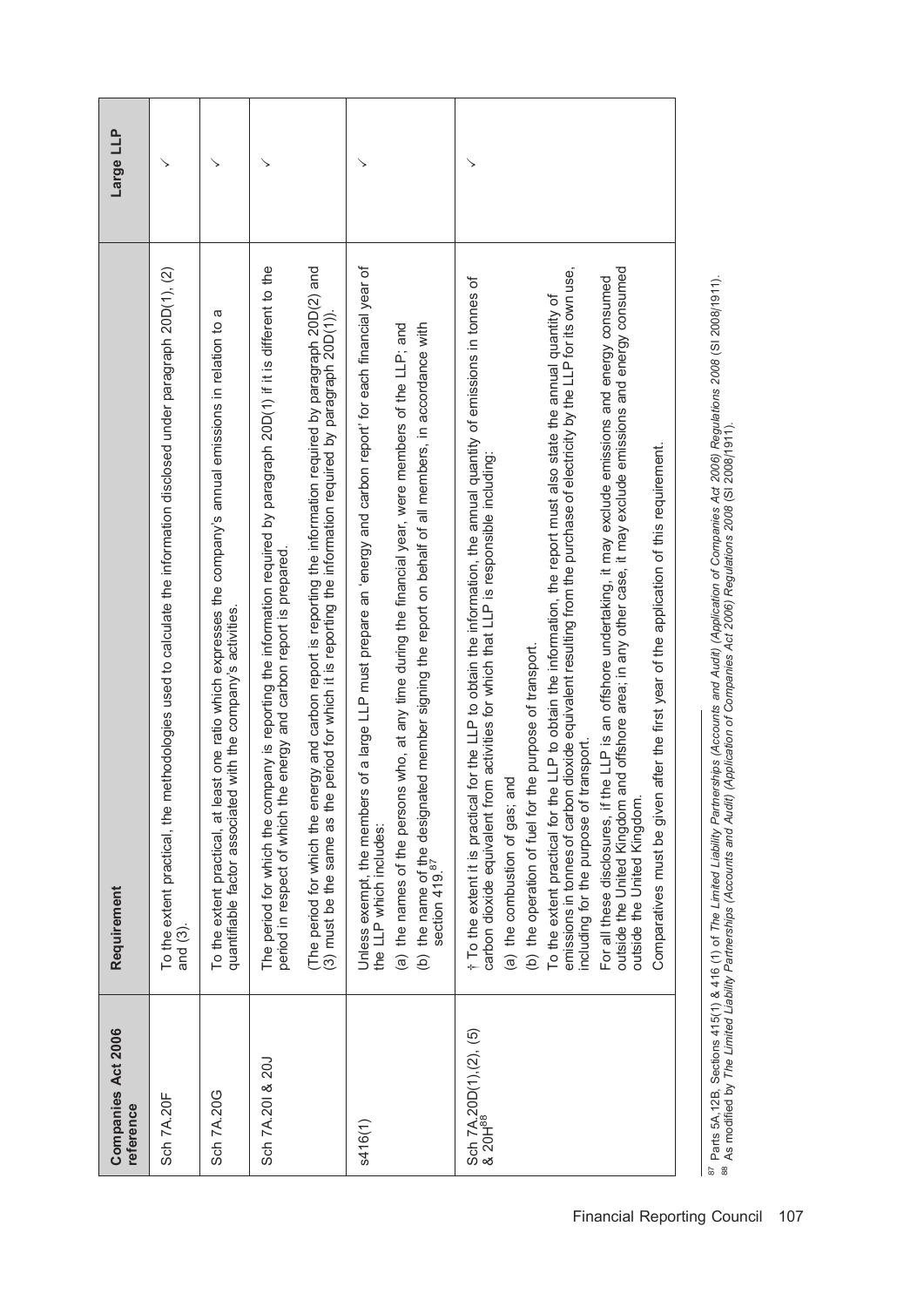| Companies Act 2006<br>reference           | Requirement                                                                                                                                                                                                                                                                                                                                                                                                                                                                                                                                                                                                                                                                                                                                                                                                                                                           | Large LLP |
|-------------------------------------------|-----------------------------------------------------------------------------------------------------------------------------------------------------------------------------------------------------------------------------------------------------------------------------------------------------------------------------------------------------------------------------------------------------------------------------------------------------------------------------------------------------------------------------------------------------------------------------------------------------------------------------------------------------------------------------------------------------------------------------------------------------------------------------------------------------------------------------------------------------------------------|-----------|
| Sch 7A.20D(3), (5) &<br>20H <sup>83</sup> | outside the United Kingdom and offshore area; in any other case, it may exclude emissions and energy consumed<br>(b) the annual quantity of energy consumed resulting from the purchase of electricity by the LLP for its own use,<br>the LLP is an offshore undertaking, it may exclude emissions and energy consumed<br>t To the extent it is practical for the LLP to obtain the information, a figure, in KWh, which is the aggregate of:<br>nergy consumed from activities for which the LLP is responsible involving:<br>Comparatives must be given after the first year of the application of this requirement.<br>(i) the combustion of gas; or<br>(ii) the consumption of fuel for the purpose of transport; and<br>including for the purpose of transport.<br>(a) the annual quantity of er<br>outside the United Kingdom.<br>For all these disclosures, if | ↘         |
| Sch 7A.20D(4) <sup>83</sup>               | t Where practical for the LLP to obtain the information, a description of the principal measures taken by the LLP<br>during the year, if any, for the purpose of increasing the LLP's energy efficiency.                                                                                                                                                                                                                                                                                                                                                                                                                                                                                                                                                                                                                                                              |           |
| Sch 7A.20D(6) 83                          | A statement of what information in Sch 7A.20D(1),(2),(3),(4); 20F & 20G is not disclosed and why, if it is not practical<br>for the LLP to obtain some or all of that information.                                                                                                                                                                                                                                                                                                                                                                                                                                                                                                                                                                                                                                                                                    |           |
| Sch 7A.20F <sup>83</sup>                  | To the extent practical, the methodologies used to calculate the information disclosed under paragraph 20D(1), (2)<br>and $(3)$ .                                                                                                                                                                                                                                                                                                                                                                                                                                                                                                                                                                                                                                                                                                                                     |           |
| Sch 7A.20G83                              | To the extent practical, at least one ratio which expresses the LLP's annual emissions in relation to a quantifiable<br>factor associated with the LLP's activities.                                                                                                                                                                                                                                                                                                                                                                                                                                                                                                                                                                                                                                                                                                  |           |
| Sch 7A.201 & 20J83                        | (The period for which the energy and carbon report is reporting the information required by paragraph 20D(2) and<br>The period for which the LLP is reporting the information required by paragraph 20D(1) if it is different to the period<br>(3) must be the same as the period for which it is reporting the information required by paragraph 20D(1))<br>in respect of which the energy and carbon report is prepared.                                                                                                                                                                                                                                                                                                                                                                                                                                            |           |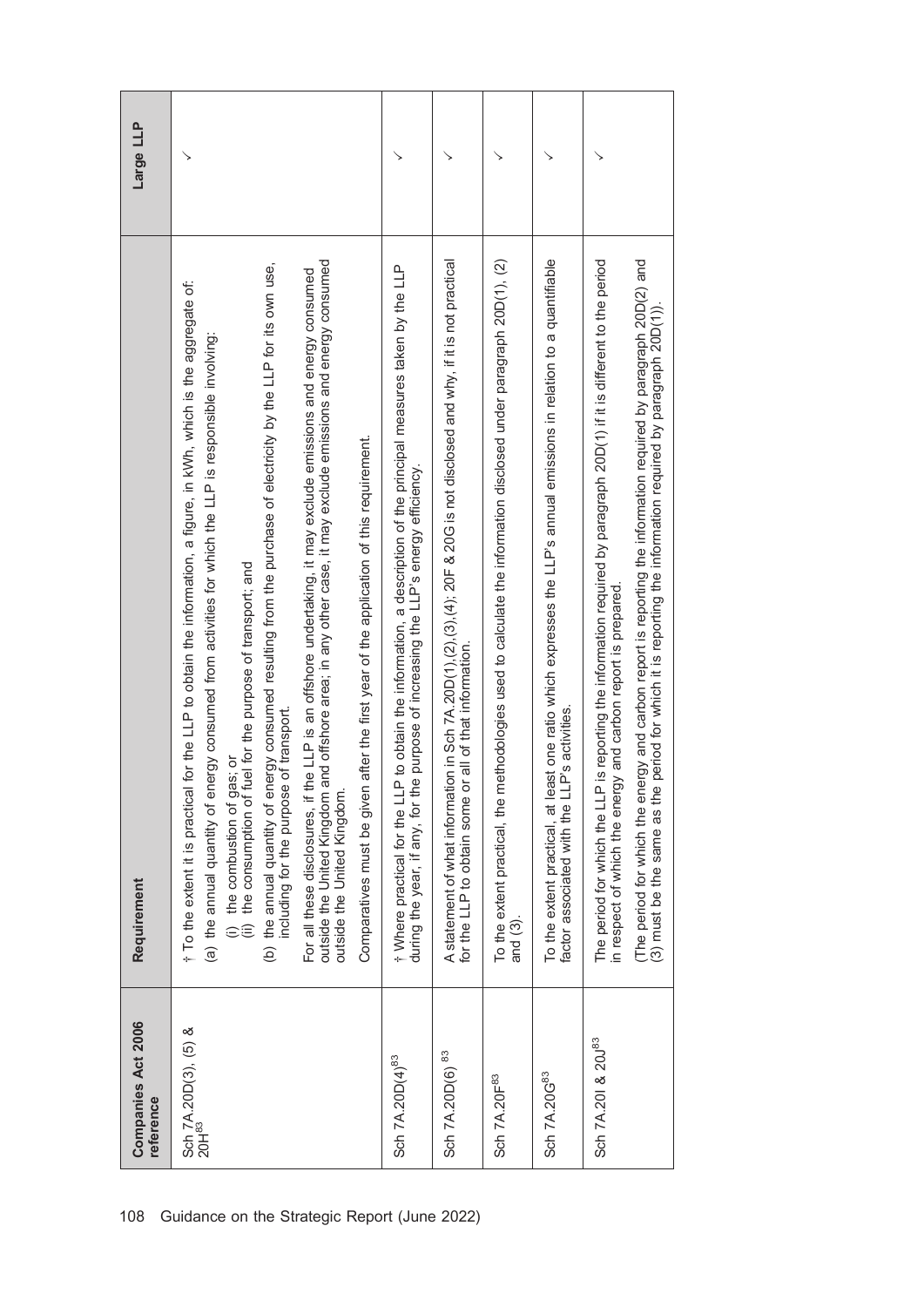# Basis for Conclusions Guidance on the Strategic Report

This Basis for Conclusions accompanies, but is not part of, the Guidance on the Strategic Report and summarises the main issues that have been considered by the Financial Reporting Council (FRC) in developing the Guidance.

Feedback from Exposure Drafts has been considered in the development of the Guidance. Detailed feedback statements to all consultations are available on the FRC website. Table 1 at the end of this Basis for Conclusions sets out the relevant Exposure Drafts along with the corresponding publications in which those consultations were finalised.

### Development of the Guidance

- 1. The Department for Business, Innovation and Skills (BIS) (now the Department for Business, Energy and Industrial Strategy (BEIS)) asked the FRC to develop non-mandatory guidance on the application of the strategic report requirements introduced into the Act by The Companies Act 2006 (Strategic Report and Directors' Report) Regulations 2013 (SI 2013/1970) (the Regulations).
- 2. The Guidance on the Strategic Report (the Guidance) was first issued in August 2014 and replaced the Accounting Standards Board's Reporting Statement: Operating and Financial Review (RS). The Guidance draws on, but was not bound by, the guidance set out in the RS.
- 3. In July 2018, the Guidance was updated to reflect the new requirements introduced into the Act by The Companies, Partnerships and Groups (Accounts and Non-Financial Reporting) Regulations 2016 (SI 2016/1245) (the NFR Regulations) and The Companies (Miscellaneous Reporting) Regulations 2018 (SI 2018/860) which included legislative requirements on reporting on section 172. The FRC received positive feedback from stakeholders that the 2014 Guidance was a helpful document, therefore no fundamental review of the Guidance was undertaken as part of the 2018 update. The 2018 update focused on:
	- (a) incorporating the new requirements introduced by the NFR Regulations and the section 172 reporting legislation;
	- (b) strengthening the link between section 172 and the strategic report; and
	- (c) reflecting changes in practice and other developments which had occurred since the 2014 Guidance was published.
- 4. The UK implementation of the EU Non-Financial Reporting Directive (NFRD) resulted in two sets of similar legal requirements in the strategic report, with some key differences, applying to different types of entity. This created additional complexity in the reporting framework.
- 5. In 2022, amendments were made to the Guidance to reflect the changes introduced by<br>
The Companies (Strategic Report) (Climate-related Financial Disclosure) The Companies (Strategic Report) (Climate-related Financial Disclosure) Regulations 2022 (SI 2022/31); and The Limited Liability Partnerships (Climate-related Financial Disclosure) Regulations 2022 (SI 2022/46) which introduced mandatory climate-related financial disclosures for certain entities including public interest entities, large private companies and LLPs. These disclosures should be made in the non-financial information statement, now renamed the 'non-financial and sustainability information statement' to recognise its expanded scope. LLPs that do not prepare a strategic report can make the disclosures in the Energy and Carbon Report which forms part of their annual report.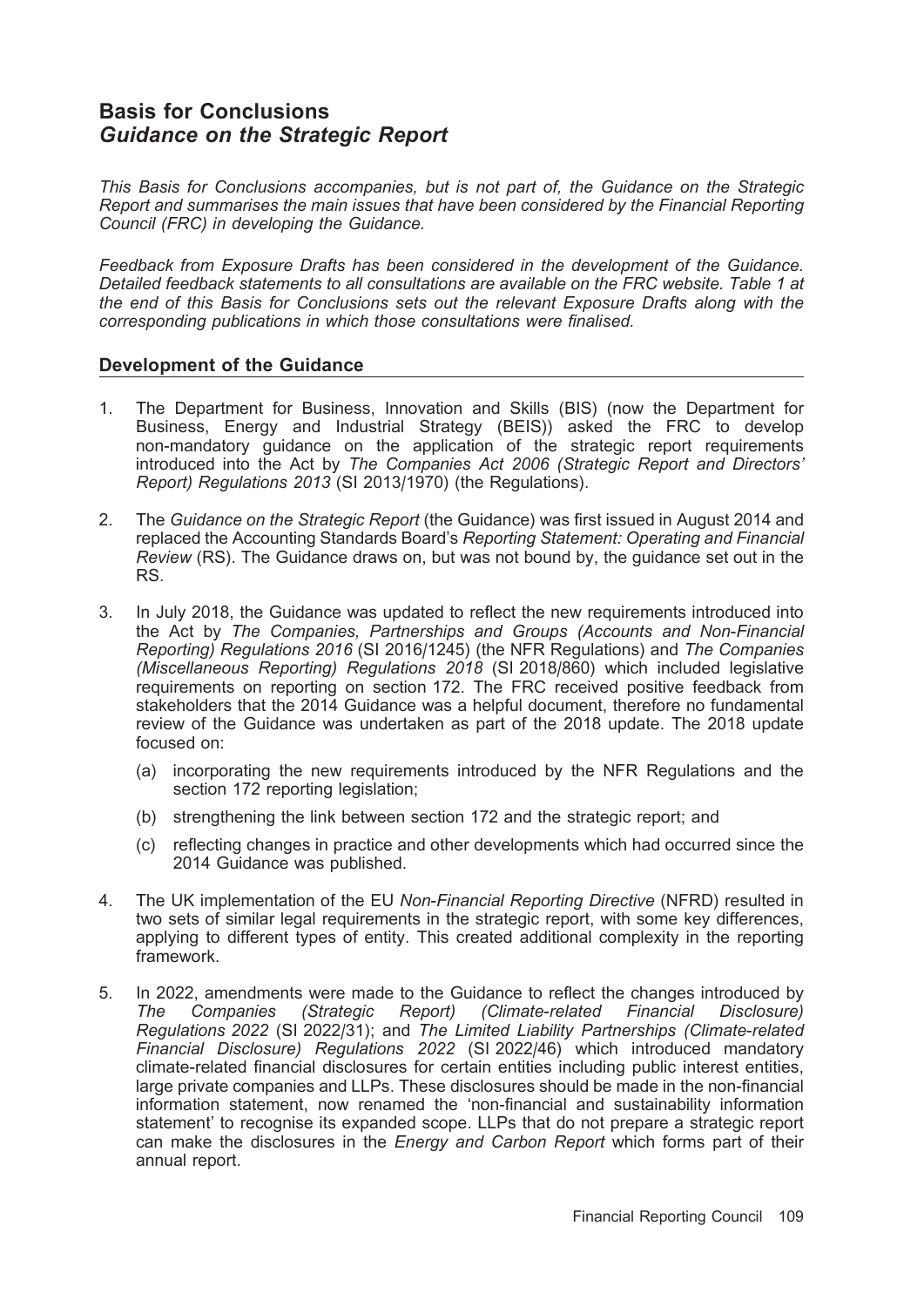- 6. The 2022 revision also:
	- (a) reflected the amendments to The Limited Liability Partnerships (Accounts and Audit) (Application of Companies Act 2006) Regulations 2008 (SI 2008/1911) introduced by The Statutory Auditors Regulations 2017 (SI 2017/1164), which require a traded LLP or banking LLP to prepare a strategic report; and
	- (b) revised the definition of a public interest entity (PIE) to align it to the existing definition in the legislation.
- 7. The amendments to the Guidance relating to the climate-related financial disclosures and the NFR Regulations were drafted within the existing legislative framework for the strategic report. In developing the NFR amendments in particular, the FRC carefully considered the interpretation of the EU and UK legislative provisions and applied the following principles:
	- . The purpose of the annual report and accounts, under the Act, is to report to members of the company. The purpose of the strategic report, as set out in section 414C(1) of the Act, is to inform members of the company and help them assess how the directors have performed their duty under section 172 of the Act. Therefore, the information in the strategic report is primarily for shareholders. However, in meeting the needs of shareholders, the information is also likely to be useful to other stakeholders.
	- . Non-financial information should only be disclosed when it is necessary for an understanding of the entity's development, performance and position and the impact of its activity.
	- . The non-financial and sustainability information statement is part of the strategic report and the new requirements should be read within that broader context.
	- . It follows therefore, for example, that the assessment of principal risks relating to non-financial matters should form part of the overall review of principal risks to the business as whole.
- 8. The FRC encourages integration of non-financial and sustainability matters within the strategic report. However, the legislation requires that the climate-related financial disclosures and the disclosures required by the Non-Financial Reporting Directive (NFRD) be included in a separate identifiable statement. The Guidance reflects this requirement, while also noting that the information can be included in the statement by cross-referencing to other parts of the strategic report.
- 9. In developing the 2018 Guidance, the FRC was mindful of developments in 'integrated reporting'. In contrast to an integrated report, the strategic report is required as part of the annual report in the UK, with its purpose and content largely determined by legislation. This fact notwithstanding, the International Integrated Reporting Framework and the Guidance on the Strategic Report encourage similar qualitative characteristics and content. At the time of review of the Guidance in 2018, it was also broadly consistent with the guidance in the International Accounting Standards Board's (IASB)'s IFRS Practice Statement Management Commentary and the European Commission's 'Guidelines on non-financial reporting'.

# **Objectives**

- 10. One of the FRC's objectives is to set high quality corporate reporting standards and to provide clear and effective guidance. The objectives of the Guidance are to ensure that strategic reports (and annual reports more generally):
	- (a) are focused on the needs of shareholders;
	- (b) tell a cohesive story of the business; and
	- (c) make full use of the flexibility that exists within the regulatory framework.
- 110 Guidance on the Strategic Report (June 2022)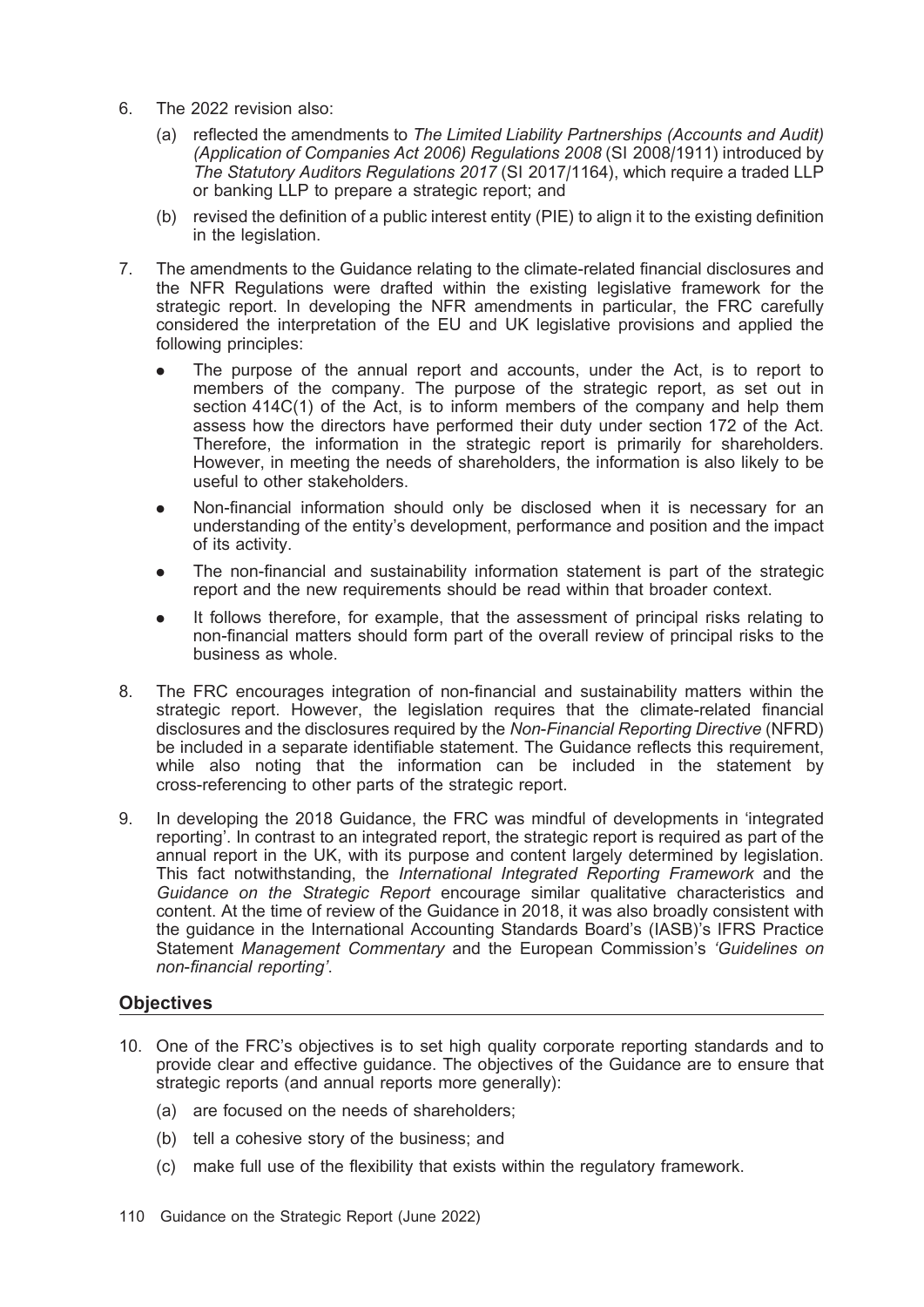#### Scope

- 11. The FRC saw the introduction of the strategic report as an opportunity to make the annual report a more cohesive document; this could only be achieved by setting the strategic report in the context of the annual report as a whole. Therefore the scope of the Guidance goes beyond just the strategic report, and emphasises linkages between the strategic report and other parts of the annual report.
- 12. A number of respondents to the 2013 Exposure Draft expressed a concern that the Guidance was principally aimed at quoted companies. They noted that the majority of entities preparing a strategic report would not be quoted companies and, as such, would not be required by law to provide three of the eight content elements (drawn from section 414C of the Companies Act 2006). They also noted that relatively few entities preparing a strategic report would be within the scope of the Code from which the term ''fair, balanced and understandable'' has been drawn.
- 13. The Guidance is intended to illustrate and promote best practice for all entities. It would not be best practice for an unquoted company to prepare a strategic report which omitted, for example, information on a material non-financial matter, simply because there was no explicit legal/regulatory requirement to address such matters. Similarly, it would not be best practice if an unquoted company prepared a strategic report which was not fair, balanced and understandable.
- 14. Respondents to the 2017 Exposure Draft commented that the scope of the legislative requirements for different types of entities needed to be clearer within the Guidance particularly in light of the different scoping requirements in the NFR Regulations. The FRC amended the Guidance to note that it encourages best practice but this should be applied proportionately. The scope section of the Guidance explains how the content elements apply to different types of entity.
- 15. Section 7 is in three parts: Section 7A sets out legal requirements and Guidance applicable to medium and large companies that are not PIEs with more than 500 employees; Section 7B sets out legal requirements and Guidance for PIEs with more than 500 employees; and Section 7C sets out the climate-related financial disclosures that apply to PIEs with more than 500 employees and certain entities that are not PIEs. Within each section, the requirements that apply to quoted companies only are highlighted with an icon. The FRC notes that the different categories of entity set out in the Act are not mutually exclusive, therefore it is not possible to structure the Guidance simply on the basis of whether a company is quoted or unquoted.
- 16. The FRC also notes that Appendices I, III, IV(a) and IV(b) of the Guidance on the Strategic Report explain the application of the strategic report and directors' report (energy and carbon report for LLPs) disclosure requirements to different types of entity. In addition, where the requirements are drawn from the Act, its regulations or the Code, the source of the content elements and communication principles are set out in footnotes.

### The annual report

17. To set the Guidance in context, it is necessary to understand the purpose of the annual report and its intended audience.

#### The purpose of the annual report

18. In order to ensure that the annual report is relevant, concise and understandable, it is essential for there to be clarity around both its purpose and primary audience. Therefore, in line with the Act, the annual report should be primarily for shareholders.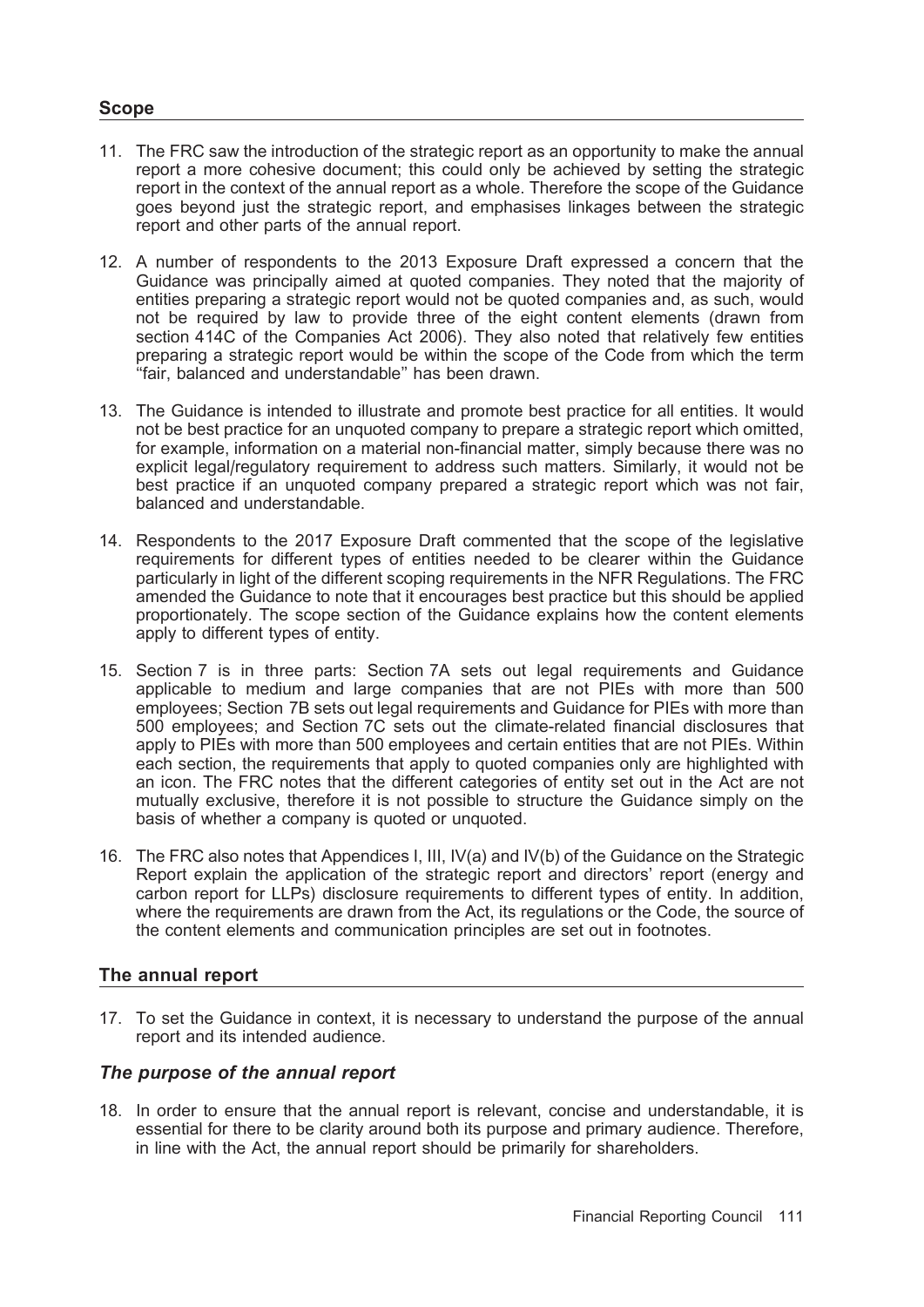- 19. Section 414C(1) of the Act states that the legal addressees of the strategic report are the members of the company. In consequence, paragraph 3.2 acknowledges that the strategic report provides information to meet their needs (members are referred to in the Guidance as the 'shareholders'). However, the FRC believes that the needs of a wider investor group, other than just current shareholders, should be borne in mind when the annual report is being drafted; preparers should also consider the needs of other investors (including debt investors) and potential investors.
- 20. Paragraph 3.4 acknowledges the fact that information in the annual report may also be of interest to users other than investors. However, the annual report should not seek to address the needs of these other stakeholders, unless that information is also material to shareholders. The Guidance makes clear that the annual report should not be seen as a replacement for other forms of reporting addressed to other stakeholders. Information that is more specialised or detailed than is necessary to meet the requirements of law or regulation can be provided elsewhere and signposted from the annual report.

# Placement of information

- 21. Table 1 in the Guidance clarifies the objectives of each component of the annual report. By clarifying the objectives of each of these components, preparers are better able to make judgements regarding where and how information should be presented.
- 22. In developing the objectives set out in Table 1 of the Guidance, in 2018 the FRC built on concepts that had already been developed by the FRC or the IASB. Therefore, the purpose of the annual report is as set out in the FRC's 2009 Discussion Paper Louder than Words and is consistent with the IASB's objective of financial reporting as set out in its Conceptual Framework for Financial Reporting.
- 23. The objectives for the directors' remuneration section were based on *Directors' Pay:* Consultation on revised remuneration reporting regulations issued by BIS (now BEIS) in June 2012.
- 24. A risk associated with a graphical representation of an annual report, or indeed any systematic description of the components and purpose of an annual report, is that it implies a desired or preferred structure for all annual reports. This was not the FRC's intention. The FRC believes that it is important that an annual report is drafted and structured in such a way that, as well as being compliant with all the relevant laws and regulations, it is fair, balanced and understandable. Entities are encouraged to consider and challenge the 'traditional' structure of the annual report with an objective of organising information so as to improve its understandability and accessibility.
- 25. During the development of the 2018 Guidance, respondents noted that Table 1 in the Guidance did not include a chair's statement. Similarly, it did not include the audit committee report or nomination committee report as separate components. Other respondents thought that the table should include the financial highlights, a chief executive officer's report, or a sustainability report, all of which are commonly found in annual reports in practice.
- 26. The FRC noted that the table was intended to show the minimum requirements for reports set out in law and regulation, and that the inclusion of these other items might result in a greater risk that entities would see it as being more structurally prescriptive than was intended. The FRC had, however, introduced a reference to the three sections of the corporate governance component specifically mentioned in the Code along with an acknowledgement that the corporate governance component is usually presented as a separate part of the annual report and included in the directors' report by cross-reference.
- 27. The 2013 Exposure Draft proposed the introduction of the concept of 'core and supplementary', which was intended to ensure that the most important information was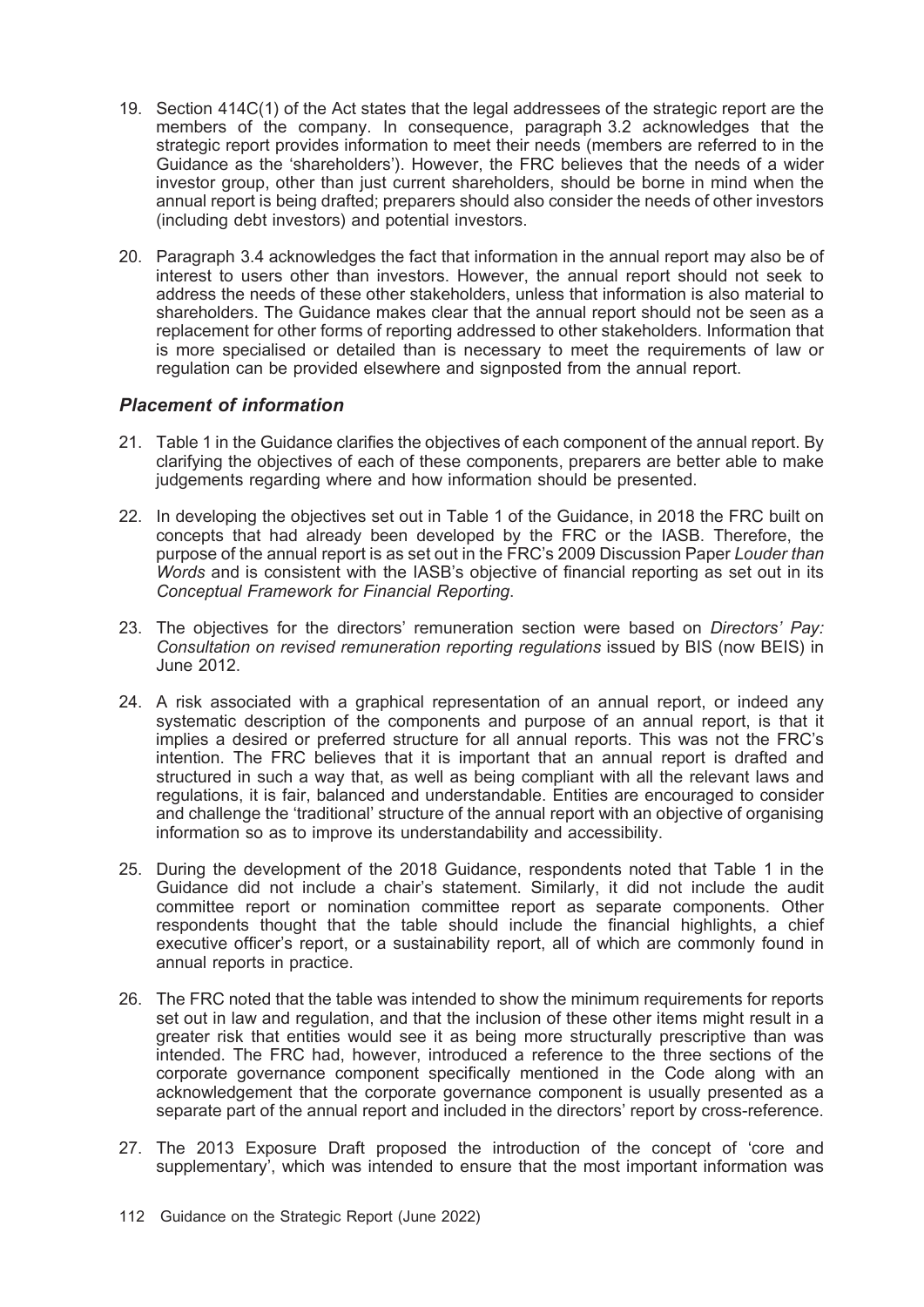given prominence over other, more detailed information. Respondents requested more clarity around the meaning of the terms 'core' and 'supplementary', the interaction of those terms with the Guidance on materiality, and the consistency of the concept with shareholder focus adopted in the Guidance.

- 28. The 'core and supplementary' concept was intended to promote effective communication between the company's directors and its shareholders. The FRC concluded that it would be difficult to develop a precise definition of these terms as the types of information that would be 'core' or 'supplementary' will vary according to the specific facts and circumstances of an entity. Therefore, the terms 'core' and 'supplementary' were removed from Section 3 and replaced with guidance that is intended to emphasise the need for effective communication.
- 29. For the avoidance of doubt, when information is not material for shareholders, it should be excluded from the annual report, except when law or regulation requires disclosure regardless of materiality.
- 30. The FRC would like to encourage a flexible approach for placement of information in the annual report and its components. The most appropriate structure for effective communication is a matter of judgement based on the company's facts and circumstances and the directors' assessment of the needs of its shareholders. Directors may consider that there may be more detailed, complementary information that is not required to be disclosed in the strategic report by law or regulation but would be useful for other users. Where the directors judge that the level of detail would inhibit the effective communication of the most important matters that affect the company, they might conclude that the most appropriate way of communicating that information is outside the annual report (e.g. online).
- 31. It was noted that there may be instances when law or regulation requires disclosure regardless of materiality. When this is the case, this type of information could be positioned in a different location within the annual report, for example in the directors' report which could be located at the back of the annual report, so that it does not detract from the effective communication of the information that the directors consider to be most relevant to shareholders.
- 32. One challenge the recommendations in Section 3 pose is to ensure that there is clarity regarding the information that is and is not subject to audit. The FRC notes that preparers need to take particular care if they elect to cross-reference to or signpost information that may be subject to different levels of assurance or no assurance at all.

#### The strategic report: purpose

- 33. The purpose of the strategic report is to inform members of the company and to help them assess how the directors have performed their duty under section 172 of the Act.
- 34. During the course of the development of the Guidance, the FRC was made aware of a commonly held misconception that the strategic report would be an additional higher-level summary of information contained within the annual report; that it would contain only 'strategically important' information which may be of a different level of materiality or importance to the information formerly included in the business review. However, the purpose and required content of the strategic report, as it is described in the Act, does not differ significantly from that of the business review which it replaced.
- 35. The five content-related objectives of the strategic report as set out in paragraph 4.3 ensure that the purpose of the strategic report, as defined by the Act, is met. In meeting these objectives, the strategic report will contribute to the overall objectives of the annual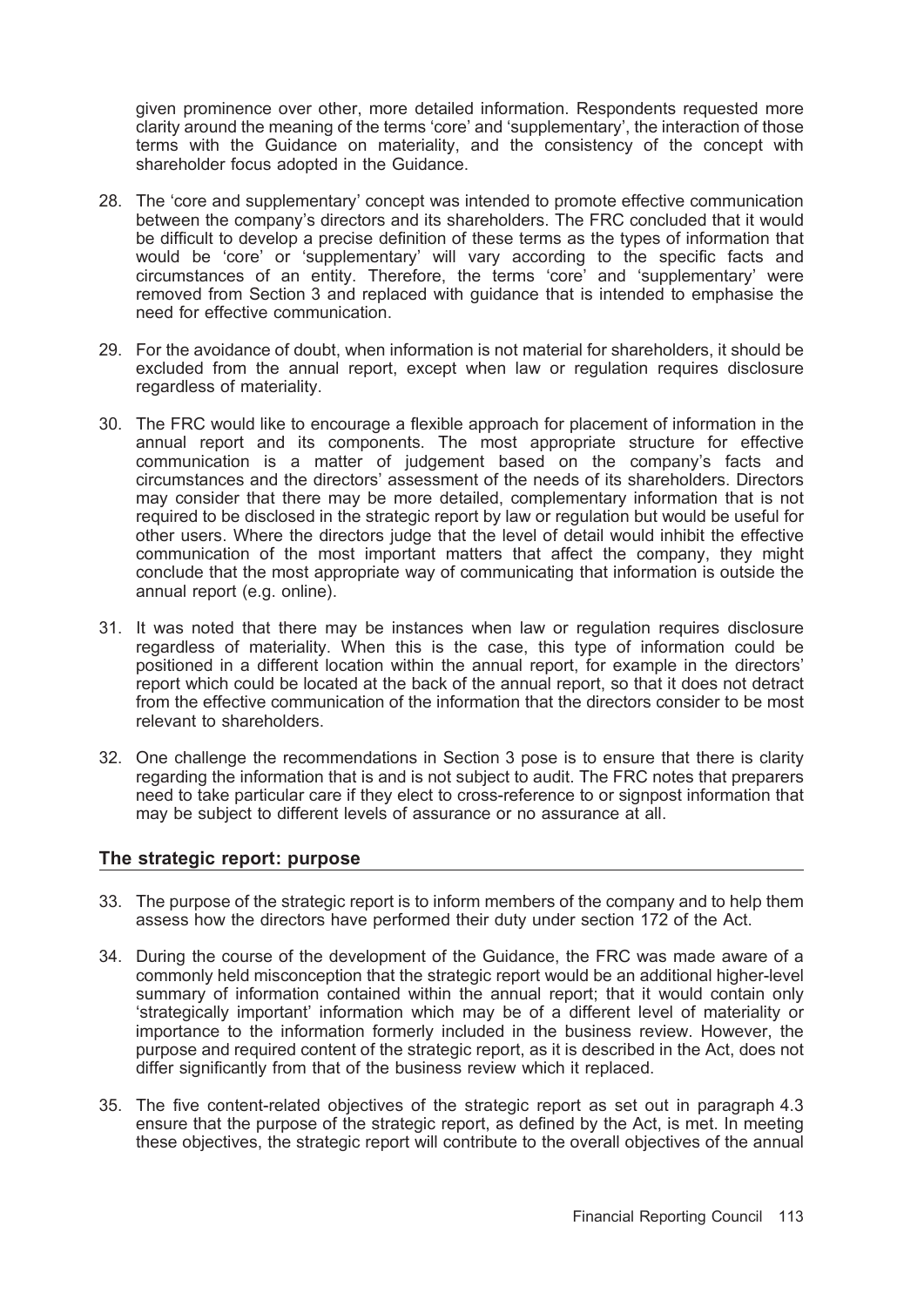report which are to provide information that is useful for making resource allocation decisions and for assessing management's stewardship.

- 36. The fourth objective of the strategic report (see paragraph 4.9) reflects the importance that the FRC attaches to the view that one role of the strategic report is to be an aid to navigation around the myriad of corporate information that is available about an entity. The FRC believes that signposting from the strategic report should facilitate 'drill-down' to further detail elsewhere in the annual report and beyond.
- 37. As part of the 2018 update, Section 4 The strategic report: purpose was amended to refer to section 172 and to recognise that disclosure of information additional to that prescribed by the Act may be necessary to ensure that the strategic report meets its overall purpose.
- 38. In recent years there has been growing concern that entities are focused too much on short-term profits, to the potential detriment of long-term success. The amendments to the 2018 Guidance were to encourage entities to focus on and disclose the factors which are important to long-term value generation, and to recognise the importance of considering the interests of and maintaining relationships with key stakeholders as part of this.
- 39. The FRC recognises the growing divergence between sources of value in an entity and the assets which are recognised on an entity's balance sheet. The strategic report should provide a narrative of how an entity generates value, with particular focus, where necessary, on those sources of value which are not recognised assets in the balance sheet.

### The strategic report: materiality

- 40. The FRC believes that the application of the concept of materiality is a key issue for the strategic report. The inclusion in the strategic report of narrative information that is not material to shareholders, and is not otherwise required by law or regulation, is considered a key driver of 'clutter.' In addressing the issue of materiality in a separate section, as well as embedding references within other sections, the Guidance reinforces the importance of the application of materiality in the context of the strategic report.
- 41. While the amendments introduced into the Act in 2013 represented only a relatively modest change to the pre-existing legal requirements, the FRC hoped that they might act as a catalyst for entities to revisit their policies and practices with a view to preparing relevant and focused annual reports. The section on materiality provides guidance on the level of detail that should be included in the strategic report.
- 42. Respondents who commented on the Exposure Drafts were generally supportive of the approach taken to the application of materiality. Some respondents to the 2013 Exposure Draft suggested that the proposed concept of materiality was too narrow. Some respondents were of the view that the role of the strategic report is to report on the matters outlined in section 172 and that the application of materiality should go beyond the needs of shareholders. At the time, BIS (now BEIS) confirmed to the FRC that the concept of materiality as set out in the Guidance is consistent with the Act.
- 43. Several respondents also requested additional guidance on the application of the concept of materiality in the strategic report, with some respondents suggesting the inclusion of material taken from UK GAAP, IFRSs and auditing standards. While sympathetic to the call for greater guidance on the application of materiality in the context of the strategic report, amendments to the Guidance were limited to the clarification of a relatively small number of specific application points raised by the respondents.
- 44. The materiality principle in the Guidance is based on accounting standards and is a concept that is well understood. Since the Guidance was published in 2014, the IASB has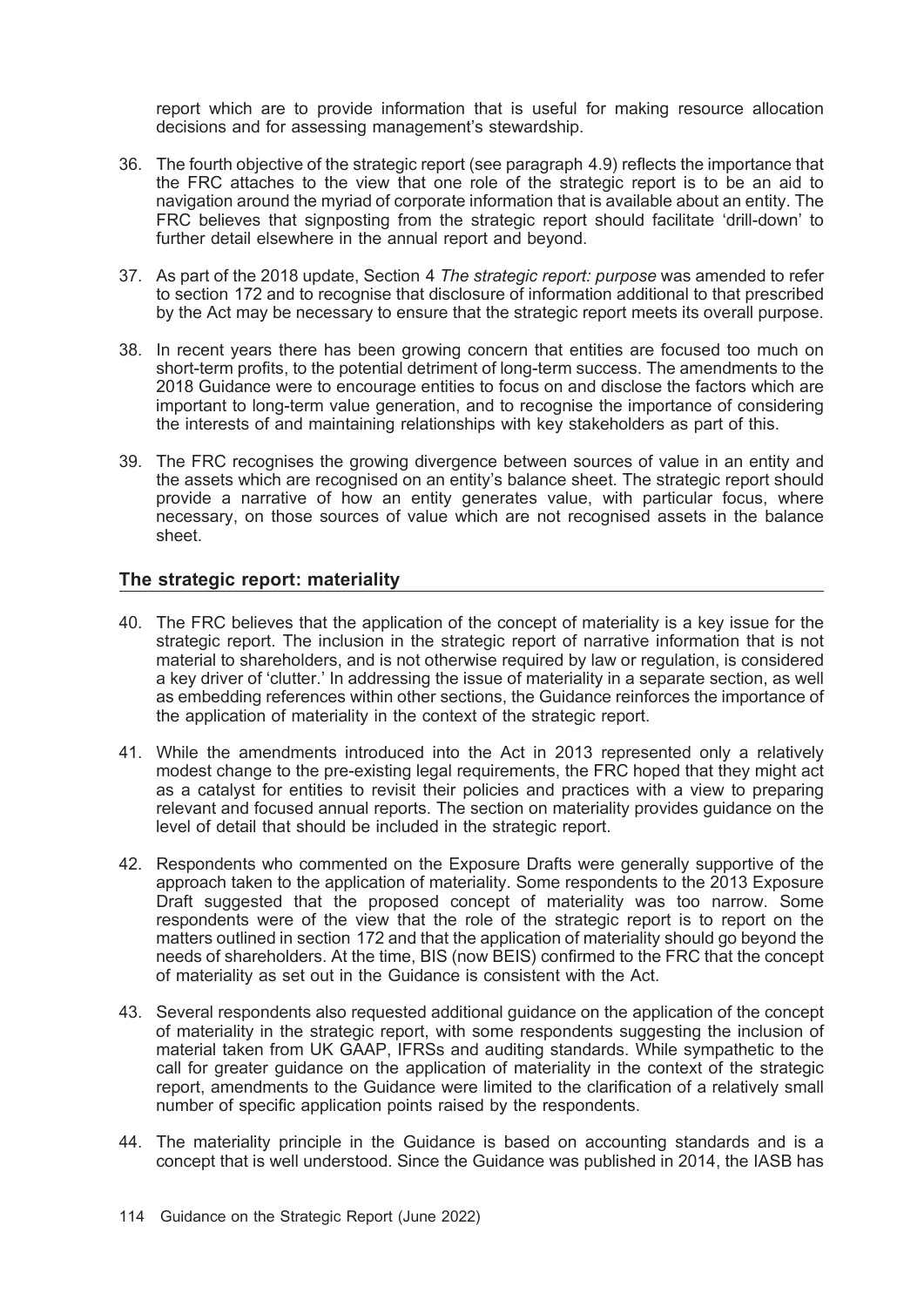revised its definition of materiality which includes the addition of the phrase 'reasonably be expected to.' This was reflected in the 2018 Guidance.

- 45. The FRC also considered that it was important to emphasise the importance of qualitative as well as quantitative factors in assessing materiality for the purpose of including information in the strategic report, particularly in respect of non-financial and sustainability information.
- 46. The FRC believes that it is important to provide clarity on the terms used in the Act which are similar in concept to materiality. Entities should apply these terms as a filter to determine the appropriate level of information that is needed for the specific disclosures in the Act.

### The strategic report: communication principles

- 47. The communication principles were drafted to provide guidance on qualitative characteristics that are specific to the strategic report, but it was noted that they would also be relevant in the drafting of the annual report as a whole. The qualities described in this part of the Guidance were generally those which were highlighted as desirable by investors, however in some cases, the qualities also had a legal or regulatory source.
- 48. The Code requires the annual report as a whole to be fair, balanced and understandable. Whilst the Act requires the strategic report to be both fair and balanced, there is no similarly direct requirement for it also to be understandable. The FRC considers that the strategic report section must have those same characteristics as the annual report as a whole and therefore must also be understandable.
- 49. A reference to 'comprehensive' was included in paragraph 6.8 because it is an explicit requirement of the Act. Its inclusion does not conflict with the recommendation that the strategic report should also be concise as the FRC has interpreted 'comprehensive' to be a function of the breadth rather than depth of information. The depth of information on any subject should be a function of materiality, which is considered in Section 5 of the Guidance.
- 50. The Guidance makes reference to 'short-, medium- and long-term' to indicate that the strategic report should not concentrate solely on a single timeframe (e.g. it should not just consider the short term). Information in the strategic report should not necessarily be categorised or organised in this way, although the timescale associated with a particular fact or circumstance may be relevant information to disclose.
- 51. Effective linkage enhances the usefulness of individual pieces of information in an annual report and increases their relevance to investors. The FRC considers that 'linkage' is a key quality for investors.
- 52. During the development of the Guidance, the FRC considered the inclusion of a communication principle recommending that the structure and presentation of the strategic report should remain consistent from year to year unless a change represented an improvement of the communication of the information contained in the strategic report. Although consistency from year to year was a quality that investors desired, the FRC concluded that an over-emphasis on consistency might inhibit the more general communication improvements that are seen as a priority.
- 53. As a result of comments from respondents, a communication principle was added in the 2018 revision that recommends an annual review of the content of disclosures in the strategic report. This annual review process will ensure that the information remains relevant for the current year.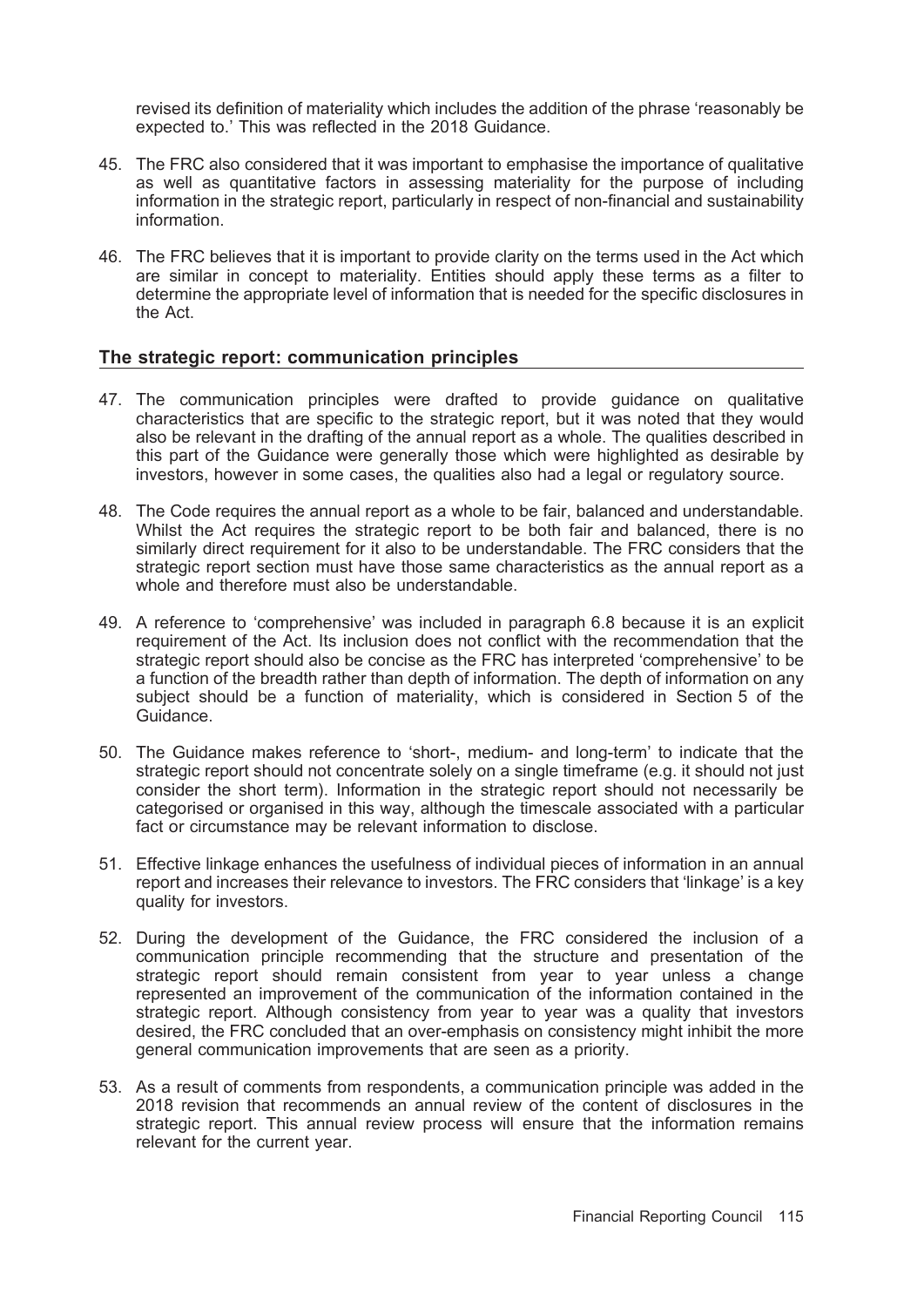54. Minor amendments were made to this section in 2018 to reflect the increased focus on the long-term success of the entity.

#### The strategic report: content elements

- 55. The content elements in the Guidance closely follow the legal requirements. These bold content elements are supplemented with supporting detail that describe the nature of information that the FRC believes should be considered for disclosure in respect of each requirement.
- 56. There are a limited number of examples where the bold content elements differ more substantively from the requirements of the Act in order to provide emphasis to particular aspects of a requirement or to strongly encourage the disclosure of certain additional information. The principal substantive differences between the bold content elements and the requirements of the Act are as follows:
	- (a) Paragraph 7A.27 The description of how principal risks are managed is not a statutory requirement for entities that are not PIEs with more than 500 employees. The description of mitigation of principal risks is a not statutory requirement but is a bold content element.
	- (b) Paragraph 7A.86 The description of the directors' report requirements that have been presented in the strategic report is a statutory requirement but not a bold content element.
- 57. The FRC wished to provide some guidance on how information might be presented in the strategic report without being too prescriptive regarding its structure or content. It sought to achieve this by highlighting examples of the way in which the content elements might be combined or interact with each other; these examples were set out in the 'linkage example' boxes within the Guidance.
- 58. As a result of the 2018 and 2022 amendments to the Guidance, the FRC split the content elements into four sections:
	- (a) Section 7A includes content elements for entities that are not PIEs with more than 500 employees. The content elements are substantially unchanged from those in the 2014 Guidance;
	- (b) Section 7B was added which includes content elements for entities that are PIEs with more than 500 employees and therefore within the scope of the NFR Regulations. There is some overlap of the content of those regulations with the pre-existing strategic report requirements for quoted companies so many companies may have already been providing the required disclosures. The guidance in respect of the overlapping requirements mirrors that in Section 7A which covers entities that are not PIEs with more than 500 employees. The NFR Regulations provide exemptions, for those entities within its scope, from the overlapping requirements in section 414C so entities using this section do not also need to refer to Section 7A;
	- (c) Section 7C sets out the climate-related financial disclosures which apply to PIEs with more than 500 employees and certain entities that are not PIEs;
	- (d) Section 8 sets out the content elements relating to the section 172(1) statement.
- 59. There are some differences in wording of the requirements in the NFR Regulations in Section 7B compared to Section 7A which entities should consider. These are included in detail in Appendix II and Appendix IV(a).
- 60. The FRC considered different methods for structuring the content in Sections 7 and 8. The strategic report requirements in the Act are complex and different disclosures apply to different types of entity. In addition, the categories used in the Act are not mutually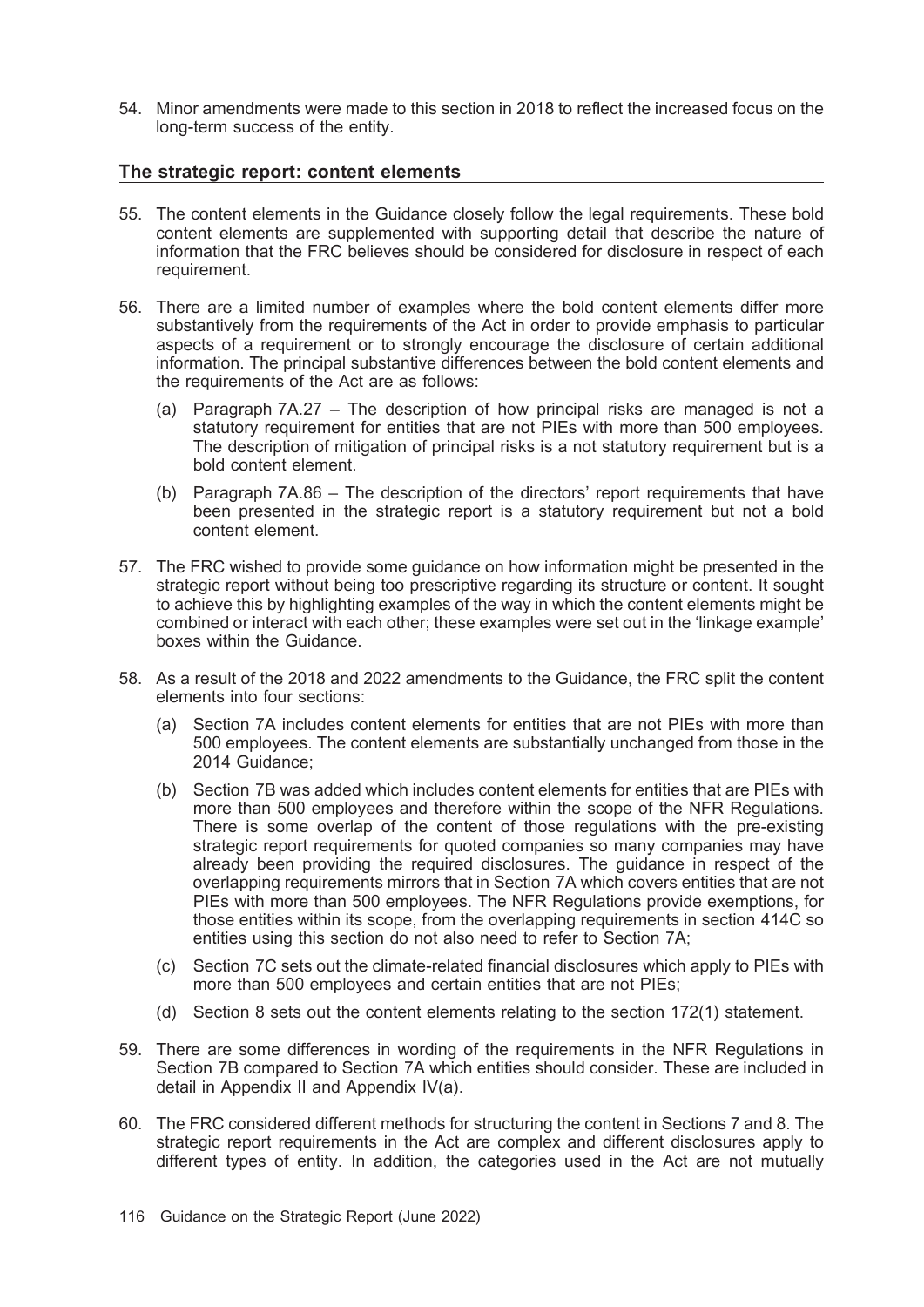exclusive. Consequently, the FRC considered that separating the requirements in this manner provided clarity for preparers on the applicable requirements. Entities would either be within the scope of Section 7A or Section 7B; with all entities in Section 7B and certain entities in Section 7A also subject to Section 7C. All companies within Section 7A that are large companies also need to provide the content in Section 8. The companies that are within the scope of Section 7B that are large companies will also need to provide the content in Section 8.

### Objectives, strategy and business model

- 61. Provision 1 of the Code describes a business model as 'the basis on which the company generates or preserves value over the longer term'. The definition used in the Guidance is consistent with the Code.
- 62. During the development of the Guidance, preparers and investors indicated that it was important that the description of the business model explained how the entity differs from its competitors. It is important for investors to understand how the value generated by the business activities was captured and converted into financial benefits. This quality of a business model description was added into the content element guidance.
- 63. It was acknowledged that different businesses use different terms for objectives, strategy and business model. In addition, distinguishing between these concepts is challenging and reaching a consensus on how they should be differentiated is difficult, as they are inextricably linked. However, despite some respondents suggesting that these concepts be approached as a single requirement, the FRC concluded that the approach proposed in the 2013 Exposure Draft be retained where concepts were defined and described separately. In reaching this decision, it was noted that stakeholders believed this would be an area that would be difficult to apply and further guidance would be helpful. The Act treats strategy and business model as separate concepts.
- 64. Although the Act, and this Guidance, deals first with strategy and then with the business model, entities could apply a different order to these concepts when presenting this information in their annual report. Other definitions or terminology can be used in the strategic report.
- 65. As part of the 2018 amendments to the Guidance, the FRC introduced the concept of the purpose of an entity to encourage entities to put discussions relating to objectives, business model and strategy into context.
- 66. The amendments place greater emphasis on value in the business model with a view to encouraging entities to consider the broader sources of value that contribute to the long-term success of the business. These could include intangible assets and relationships with key stakeholders.

# Principal risks and uncertainties

- 67. The definition of a principal risk, and the language used in the Guidance, was developed taking into account the FRC's review of its guidance on risks and going concern arising from the Sharman Inquiry.<sup>89</sup>
- 68. Taking decisions on how a company should approach the principal risks it faces is a fundamental role of a director. Information on how the principal risks are managed is therefore important to shareholders when making resource allocation decisions and assessing management's stewardship. Consequently, it was concluded that such information should be included in the strategic report. Where a company has a non-UK

<sup>89</sup> https://www.frc.org.uk/directors/the-sharman-inquiry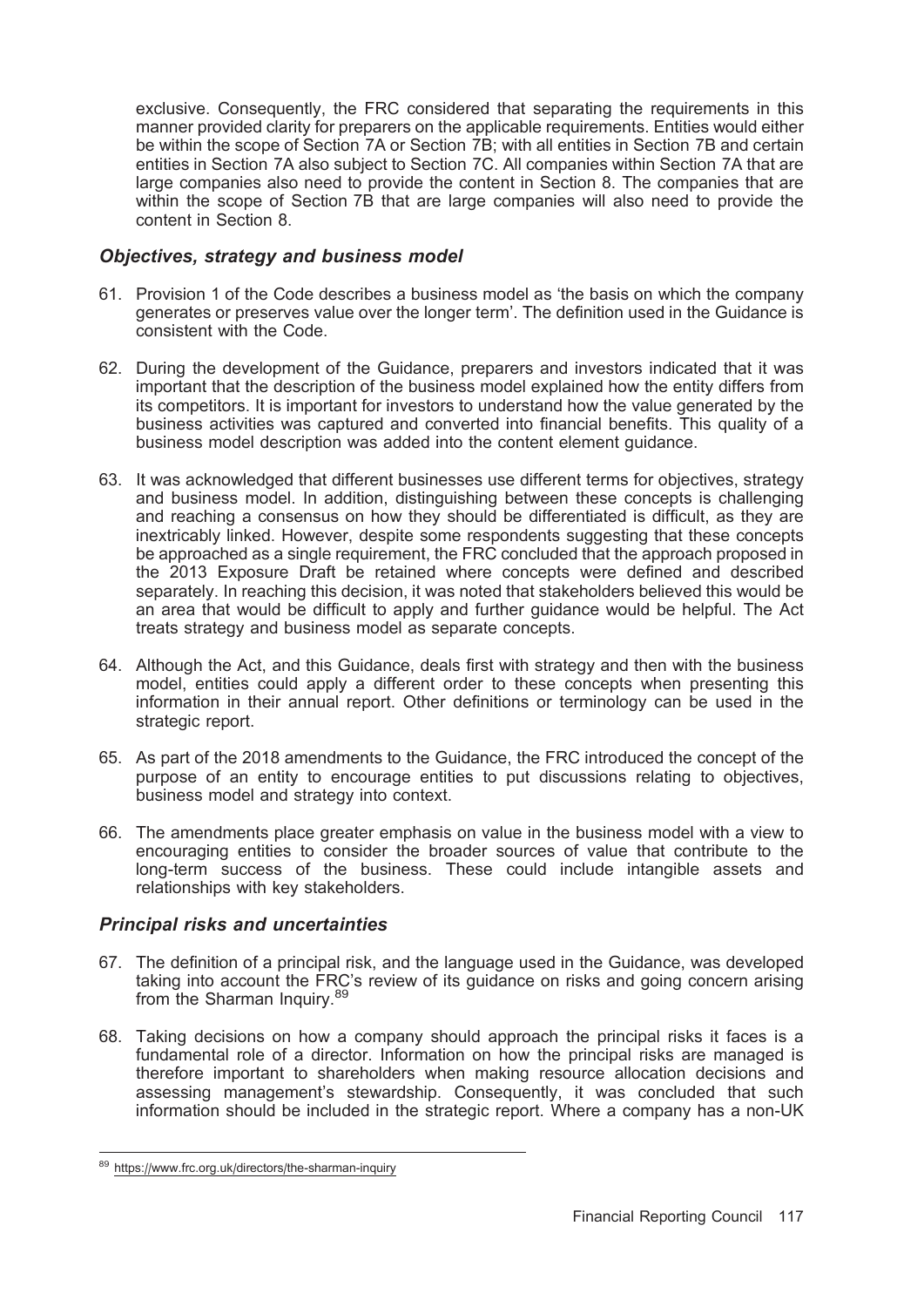listing (e.g. on the New York Stock Exchange or NASDAQ), directors will need to consider the regulatory requirements in those jurisdictions before including this information in their overseas filings.

69. The 2018 amendments enhanced the Guidance on risk reporting, particularly relating to non-financial matters. The FRC was mindful at that time of the Task Force for Climate Related Financial Disclosures recommendations and, for those entities not subject to the mandatory climate-related financial disclosures, encourages entities to consider climate-related risks as part of their assessment of principal risks and reporting on these matters when material.

#### Environmental, employee, social, community, human rights, anti-corruption and anti-bribery matters

- 70. As part of the 2018 amendments, the FRC decided to enhance the Guidance in respect of reporting on broader environmental, employee, social, community, human rights, anti-corruption and anti-bribery matters. This was in part driven by the NFR Regulations but also to reflect the increasing interest by investors in this area.
- 71. The FRC believes that it is important for this information to be considered in the broader context of the entity's business model and that this information should be linked to other disclosures in the strategic report.
- 72. The Guidance was expanded to include the factors that boards should consider in relation to the broader matters.
- 73. Section 7B covers content for entities within the scope of the NFR Regulations. It includes additional guidance on anti-corruption and anti-bribery matters, due diligence and impact of activities which were new requirements for PIEs with more than 500 employees.
- 74. A number of respondents requested the inclusion of explicit references to third-party guidance that deals with specific aspects of non-financial reporting.
- 75. While the FRC acknowledged that directors may wish to refer to other third-party guidance when developing and monitoring the entity's policies in respect of non-financial matters or when drafting disclosures for inclusion in the annual report, it did not believe it to be practicable or desirable to identify specific sources of third-party guidance in the Guidance. Instead, the FRC took the approach of providing more general guidance.

### Employee gender diversity

- 76. The main issues identified by respondents in respect of the employee gender diversity disclosures arose from the practical consequences of the definition of a 'senior manager' used in the Act. In particular, they highlighted the potentially onerous task of undertaking a gender analysis of subsidiary directors in very large groups and the lack of differentiation between directors of strategically significant and less important subsidiaries.
- 77. As the definition of 'senior manager' is defined in law, the Guidance clarified the statutory meaning of the term in order to prevent its misinterpretation. Some respondents expressed concern that applying the statutory definition could lead to a misleading disclosure. To address this, the Guidance included an example of an additional voluntary analysis that might be used to further illustrate the gender mix of the entity's senior executive pipeline.

#### Section 172 reporting

78. The guidance on section 172 reporting is based on the legislative requirement and incorporates key aspects of the BEIS Frequently Asked Questions relating to The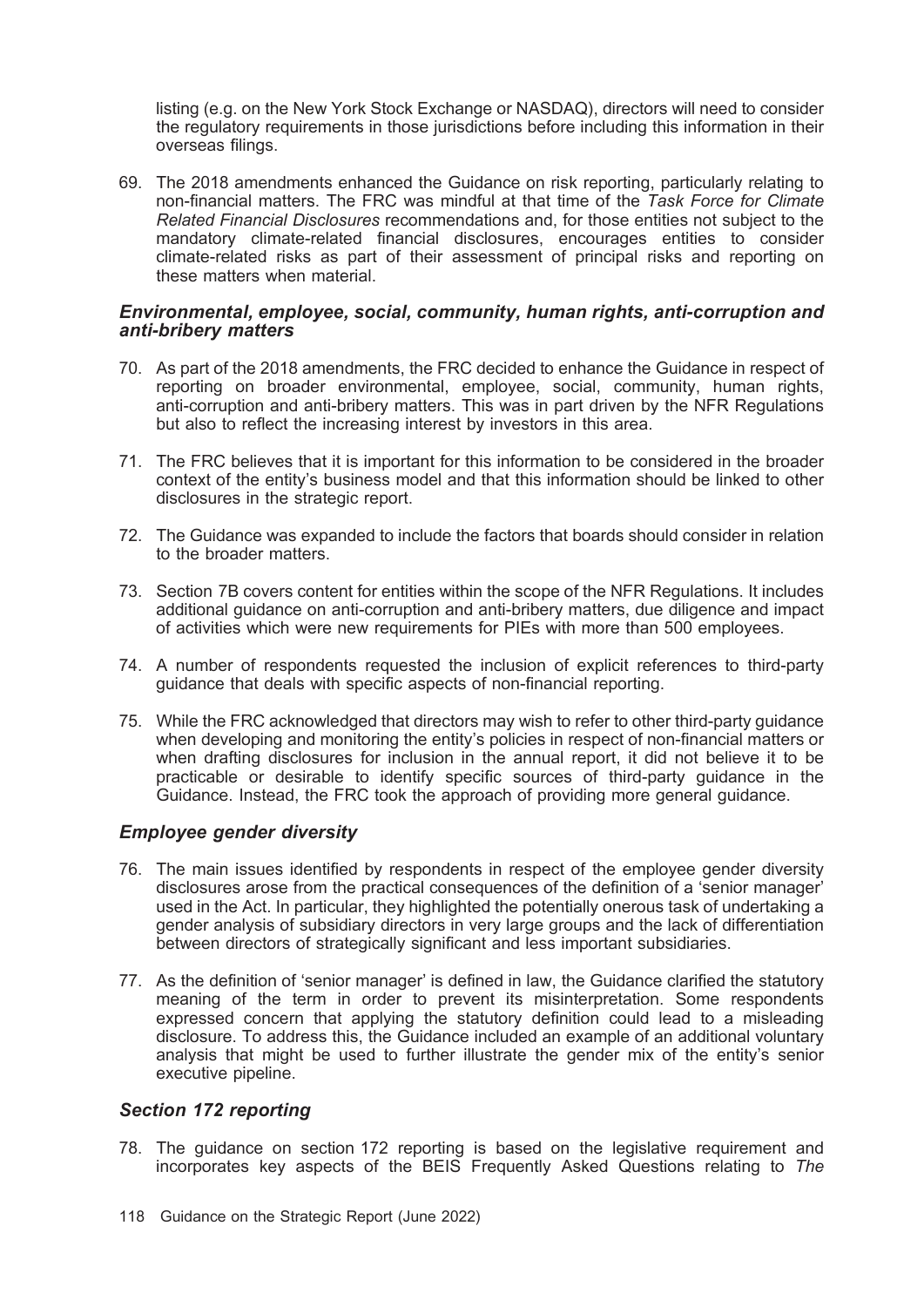Companies (Miscellaneous Reporting) Regulations 2018 (SI 2018/860). The FRC considers this to be a developing area of reporting and the Guidance includes some broad principles for reporting relating to the long-term success of the business, principal decisions of the board and stakeholder engagement.

79. The Guidance also encourages entities to consider in the context of their section 172 reporting whether disclosures relating to capital allocation, dividend policy and value generation would be informative.

#### Strategic report with supplementary material

- 80. A large number of respondents to the 2013 Exposure Draft noted that it did not include guidance on the replacement of the summary financial statements with the strategic report (along with some specified supplementary material). Respondents highlighted some practical questions such as:
	- (a) Whether sending a summarised strategic report instead of the full strategic report contained in the annual report was appropriate?
	- (b) How the guidance on the placement of information in the annual report interacted with the new requirements?
	- (c) What is the appropriate level of formal financial information that should be included (voluntarily) in the supplementary information?
- 81. As part of the 2018 amendments, a new section in the Guidance was inserted to address those questions.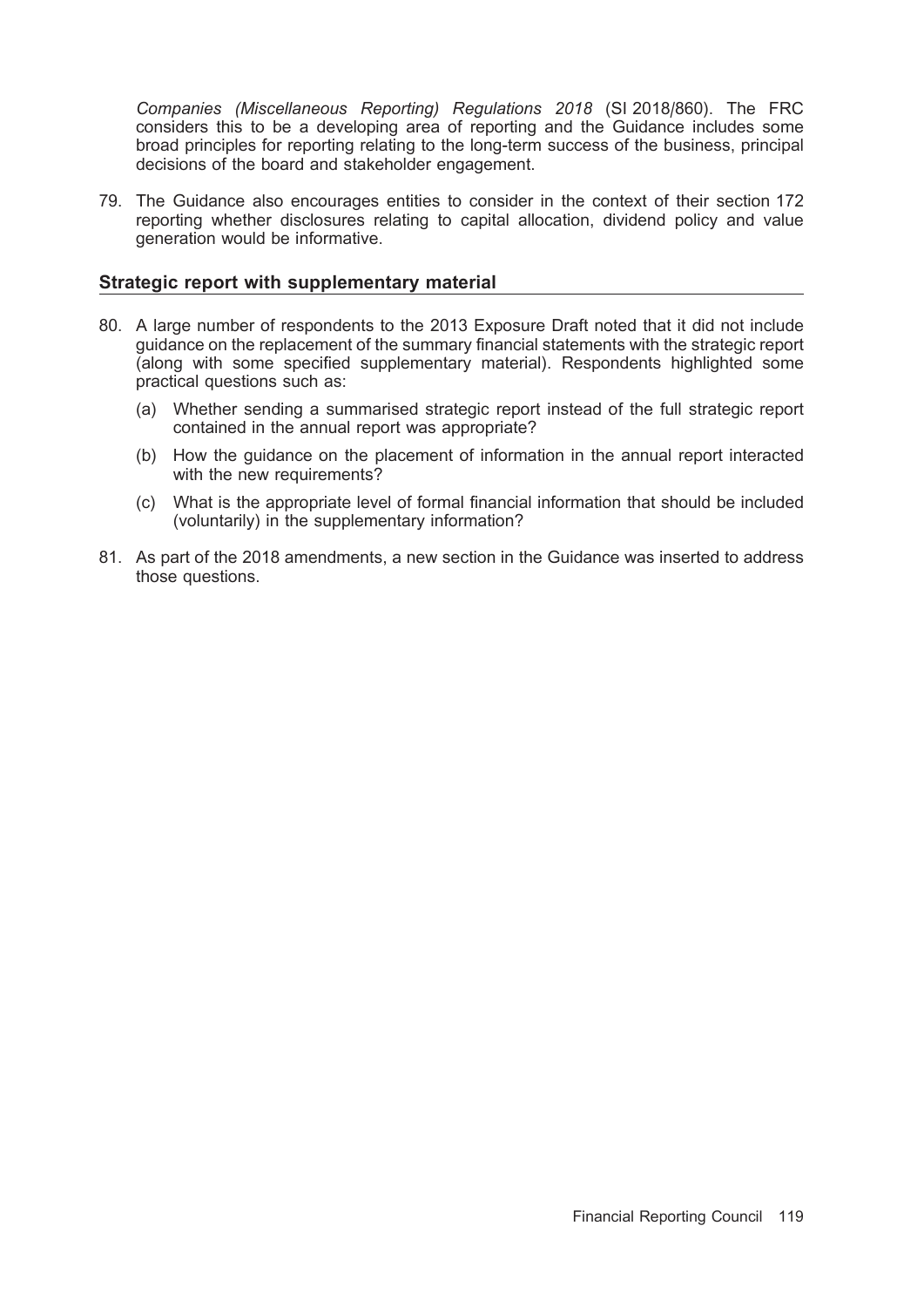# Table 1

# Exposure drafts and consultations

The feedback from the following FRC exposure drafts and consultations has been considered in the development of the Guidance on the Strategic Report.

|                   | <b>Consultation</b>                                                                         | Date of<br>issue | <b>Finalised as</b>                 | Date of<br>issue |
|-------------------|---------------------------------------------------------------------------------------------|------------------|-------------------------------------|------------------|
| Exposure<br>draft | Guidance on the Strategic<br>Report                                                         | Aug 2013         | Guidance on the Strategic<br>Report | <b>June 2014</b> |
| Exposure<br>draft | Draft amendments to the<br>Guidance on the Strategic<br>Report - Non-financial<br>reporting | Aug 2017         | Guidance on the Strategic<br>Report | <b>July 2018</b> |
| N/A               | N/A                                                                                         | N/A              | Guidance on the Strategic<br>Report | June 2022        |